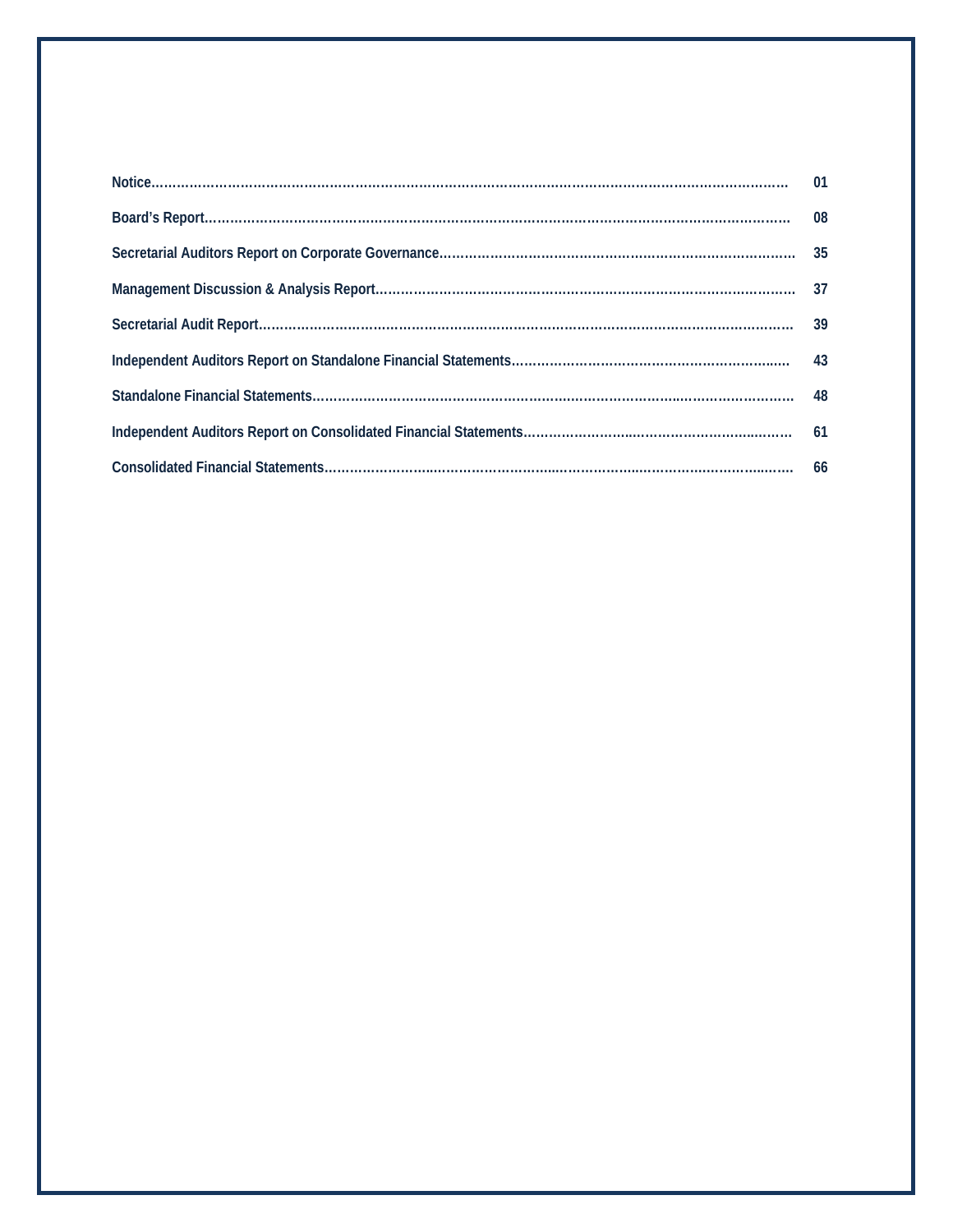#### **BOARD OF DIRECTORS**

| Mr. Ketankumar Patel        | -                        | Managing director      |
|-----------------------------|--------------------------|------------------------|
| Mr. Parshottambhai M. Patel | $\sim$                   | Non Executive Director |
| Mr. Maheshkumar Baldha      | $\overline{\phantom{a}}$ | Independent Director   |
| Mrs. Nayanaben Patel        | -                        | Independent Director   |

#### **COMPANY SECRETARY**

Ms. Surya Menon

# **STATUTORY AUDITOR**

M/s. S D Mehta & Co., Chartered Accountants

#### **SECRETARIAL AUDITOR**

Mr. Rohit Periwal & Associates Practicing Company Secretaries Ahmedabad

#### **BANKERS**

Punjab National Bank Shastri Park Branch, Nehrunagar, Ahmedabad

#### **REGISTERED OFFICE**

604, Manas Complex, Jodhpur Cross Road, Satellite, Ahmedabad-380 015

#### **WEBSITE| MAIL ID**

www.kemistar.in | kemistarbse@gmail.com

#### **SHARE TRANSFER AGENT**

Accurate Securities & Registry Pvt. Ltd. 203, Shngrila Arcade, Shyamal Cross Road, Satellite, Ahmedabad – 380015 Email: accurate.rta@gmail.com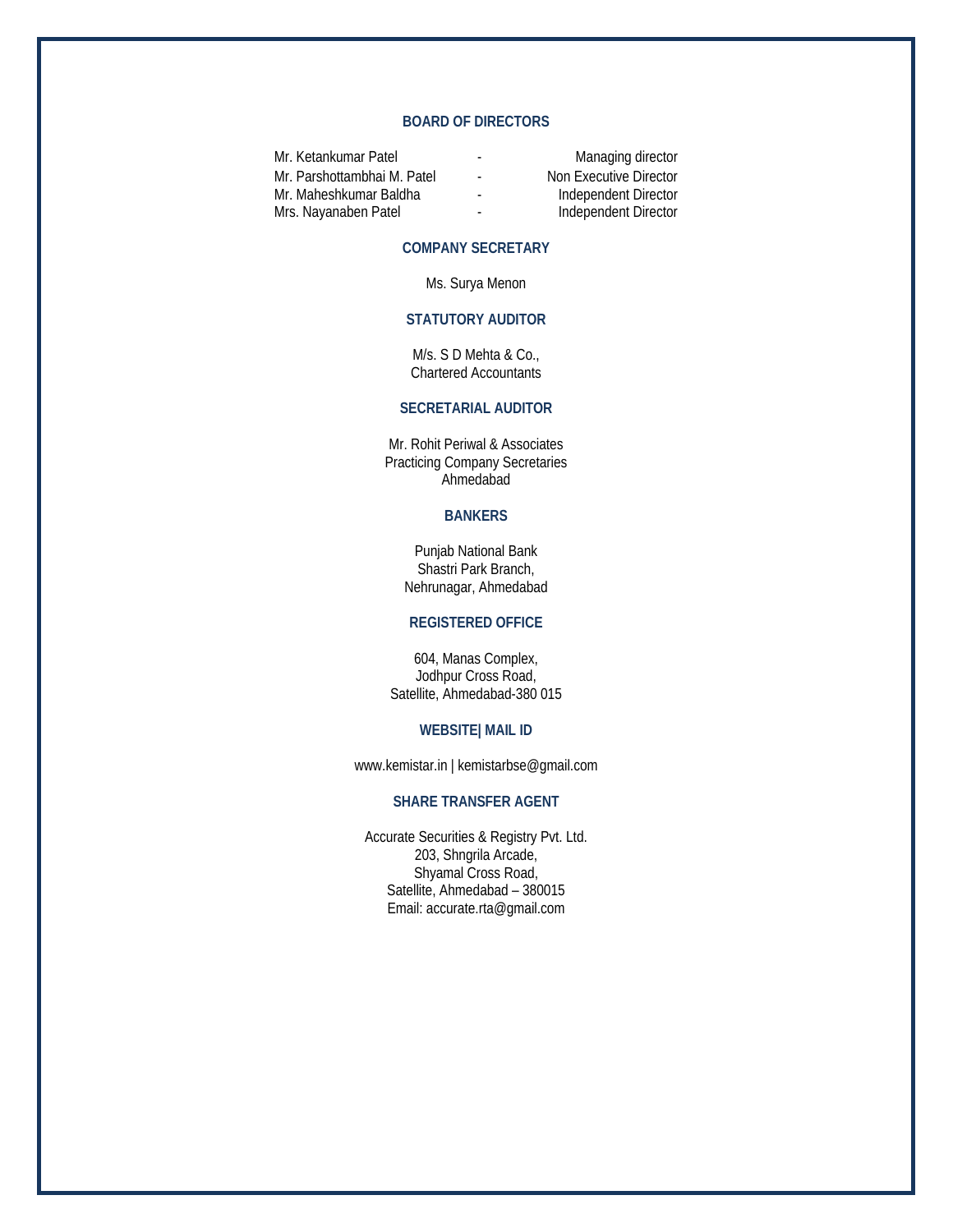#### **NOTICE**

**NOTICE** is hereby given that the **Twenty Fifth Annual General Meeting** of the Members of Kemistar Corporation Limited (the "Company") will be held on Friday, September 20, 2019 at 11.00 A.M at registered office of the company situated at 604, Manas Complex, Jodhpur Cross Road, Satellite, Ahmedabad- 380015 to transact the following business:

#### **ORDINARY BUSINESS:-**

- **1. To receive, consider and adopt the audited financial statements (including the consolidated Financial Statements) of the Company for the Financial year ended on March 31, 2019 and the reports of the Board of Directors ("the Board") and auditors thereon.**
- **2. To appoint auditors and fix their remuneration and in this regard pass with or without modification(s), the following resolution as an ordinary resolution.**

"**RESOLVED THAT** pursuant to provisions of section 139, 142 and other applicable provisions, if any, of the Companies Act, 2013 read with Companies (Audit and Auditors) rules, 2014 (including any statutory modification(s) or re-enactment thereof, for the time being in force), M/s. S. D. Mehta & Co., Chartered Accountants (FRN: 137193W.) be and are hereby appointed as the Statutory Auditor of the Company to hold office for a period of 4 years from the conclusion of this Annual General Meeting till the conclusion 29<sup>th</sup>AGM of the Company, on such terms and conditions as may be decided by the Board of Directors of the Company from time to time"

#### **SPECIAL BUSINESS:-**

**3. Regularization of Mr. Parshottambhai Patel (DIN: 02458676) as Non-Executive Director of the Company.** 

To consider and if thought fit to pass with or without modification(s), the following Resolution as an **Ordinary Resolution:** 

"**RESOLVED THAT** pursuant to the provisions of Section 149, 152 and all other applicable provisions of the Companies Act 2013 and Rules made thereunder (including any statutory modification(s) or re-enactment thereof for the time being in force) and clause of Articles of Association of the Company, Mr. Parshottambhai Patel, (DIN-02458676), who was appointed as an Additional Director of the Company by the Board of Directors w.e.f. February 06, 2019 and who holds office up to date of this Annual General Meeting in terms of Section 161 (1) of the Act and in respect of whom the company has received a notice in writing from a member proposing his candidature for the office of Director, be and is hereby appointed as a Non-Executive Director of the Company, liable to retire by rotation

**RESOLVED FURTHER THAT** the board of Directors and the Company Secretary of the Company be and is hereby authorised to do all acts, deeds and things that may be necessary, proper, expedient or incidental for the purpose of giving effect to this resolution"

#### **4. Re-Appointment of Mr. Ketankumar Patel (DIN: 01157786) as Managing Director.**

To consider and if thought fit to pass with or without modification(s), the following Resolution as a **Special Resolution:** 

**"RESOLVED THAT** pursuant to the provisions of Section 196, 197 and any other applicable provisions of the Companies Act, 2013 ("Act") and the rules made thereunder (including any statutory modification(s) or re-enactment thereof for the time being in force) read with Schedule V to the Act, and the Articles of Association of the Company, the consent of the Members of the Company be and is hereby accorded to re-appoint Mr. Ketankumar Patel (DIN: 01157786) as Managing Director of the Company for a period of 5 years w.e.f 11 January, 2019 upon the terms and conditions set out in the Explanatory Statement annexed to the notice convening this meeting.

**RESOLVED FURTHER THAT** the board of Directors and the Company Secretary of the Company be and is hereby authorised to do all acts, deeds and things that may be necessary, proper, expedient or incidental for the purpose of giving effect to this resolution"

**5. The Company is desirous of Incorporating an Overseas Subsidiary in The United States of America (USA) in order to undertake and expand the business operations of the Company in the International Market.**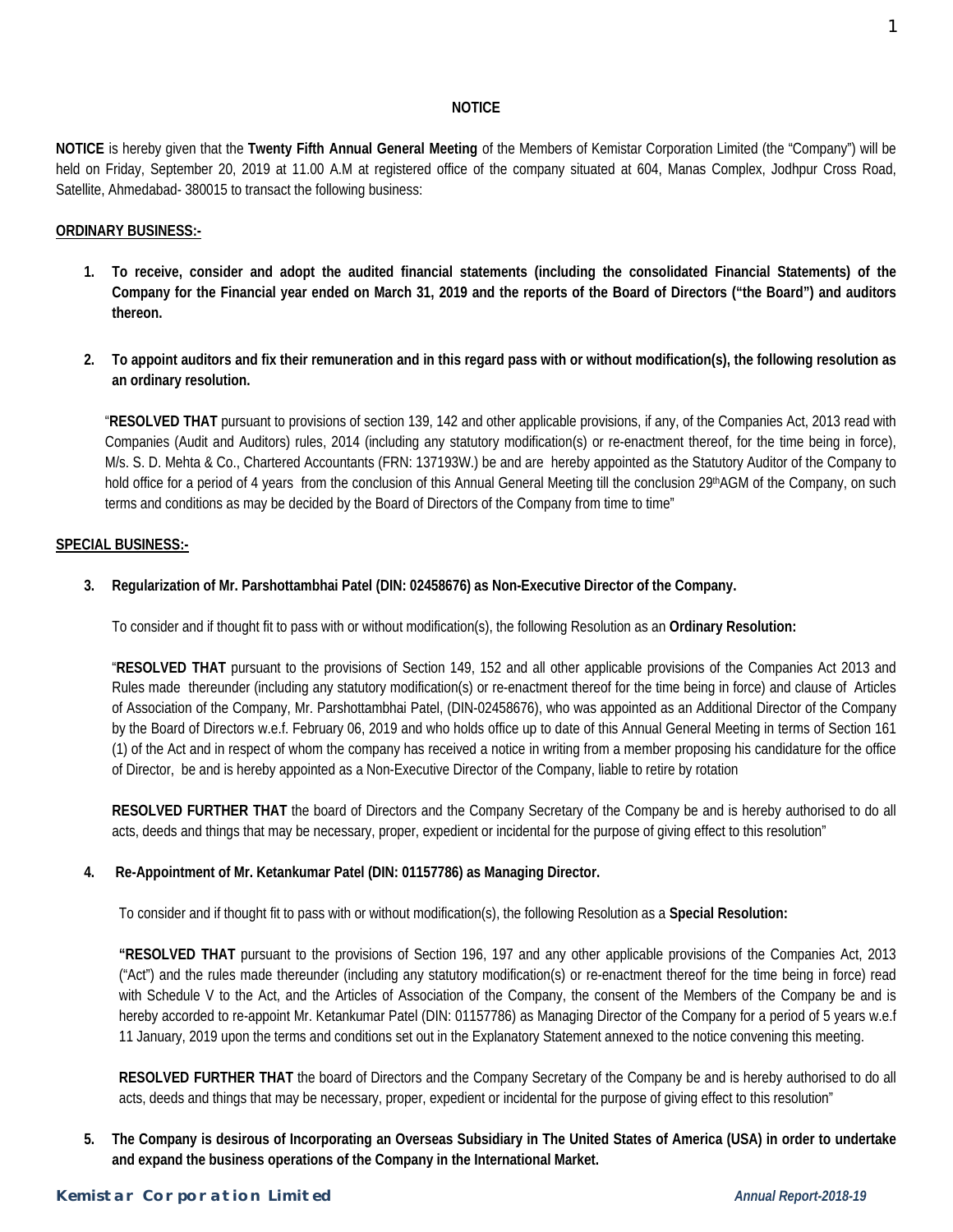To consider and if thought fit to pass with or without modification(s), the following Resolution as a Special Resolution**:** 

 **"RESOLVED THAT** pursuant to the provisions of Articles of Association of the Company and any other laws and regulations for the time being in force, the consent of members be and is hereby accorded for the proposal to incorporate an Overseas Subsidiary Company in a foreign Country i.e. The United States of America (USA) in accordance with the provisions of Act prevailing in the United States of America (USA) and upon the terms and conditions and at any time as the board may deem fit

**RESOLVED FURTHER THAT** the Company shall subscribe to all or part of the shares in the said Company, as the board may deem fit for its Incorporation as Subsidiary of the Company.

**RESOLVED FURTHER THAT** the Board of Directors of the Company be and are hereby authorised to acts a Corporate Representative on behalf of the Company for all purposes of the USA Company and other papers and forms requisite for incorporation (on behalf of the Company)and to do all such acts, deeds and things in the regards including without limitation to the foregoing, the acceptance of shorter notice of any such meeting where necessary or appropriate; and to sign or approve members' consents or members' resolutions in writing under the Constitution of such Company"

**Place:** Ahmedabad **by order of board of directors Date:** August 12, 2019 **for, Kemistar Corporation Limited** 

 $Sd$ - $\sim$ 

 **Ketankumar Patel** Managing Director (DIN – 01157786)

**Registered Office:**  604, Manas Complex, Jodhpur Cross Road, Satellite, Ahmedabad - 380015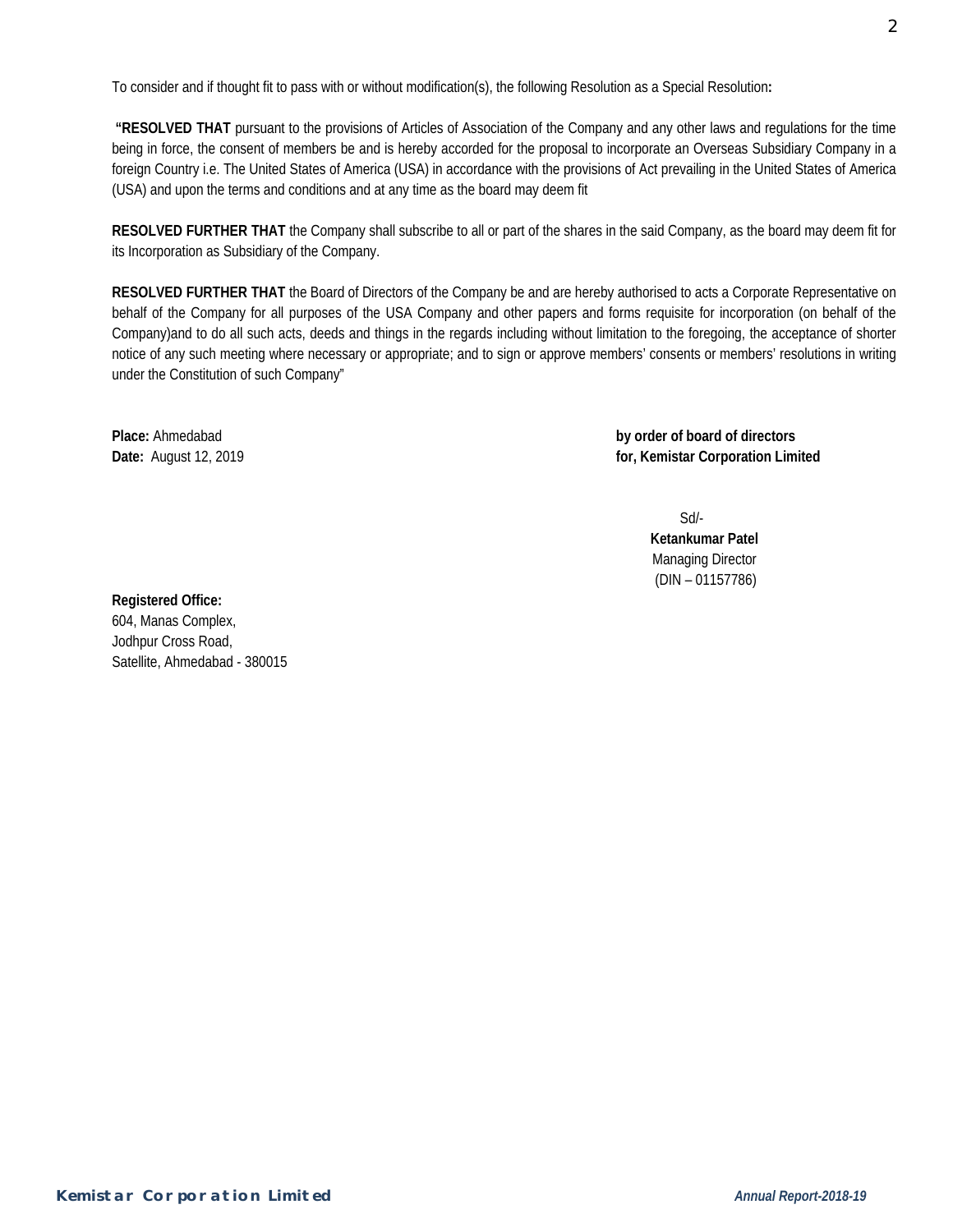#### **Notes:**

- 1. A member entitled to attend and vote at the meeting is entitled to appoint a proxy to attend and vote instead of himself/herself and such a proxy need not be a member of the Company. Proxies in order to be effective must be received by the Company not less the 48 hours before the commencement of the meeting. A Proxy Form for the AGM is enclosed. A person can act as a proxy on behalf of members not exceeding fifty and holding in the aggregate not more than ten percent of the total share capital of the Company carrying voting rights. A member holding more than ten percent of the total share capital of the Company carrying voting rights may appoint a single person as proxy and such person shall not act as a proxy for any other person or shareholder. The holder of proxy shall prove his identity at the time of attending the Meeting.
- 2. Corporate members intending to send their authorised representative(s) to attend the Meeting are requested to send at the registered office of the Company a certified true copy of the relevant Board Resolution or upload it on the e-voting portal together with the specimen signature(s) of the representative(s) authorised under the said Board Resolution to attend and vote on their behalf at the Meeting.
- 3. An Explanatory Statement pursuant to Section 102(1) of the Companies Act, 2013 ("the Act"), relating to the Special Business to be transacted at the Meeting is annexed hereto
- 4. The Company is providing facility for voting by electronic means (e-voting) through an electronic voting system which will include remote evoting as prescribed by the Companies (Management and Administration) Rules, 2014 as presently in force and the business set out in the Notice will be transacted through such voting. Information and instructions including details of user id and password relating to e-voting are provided in the Notice.
- 5. Pursuant to Regulation 36 of SEBI LODR Regulations, 2015, additional information related to Directors recommended for appointment/reappointment at the Annual General Meeting appears in the annexure to explanatory statement.
- 6. The register of Members and the share Transfer Books of the Company will remain closed from September 14, 2019 to September 20, 2019 (both days inclusive) for the purpose of 25<sup>th</sup>Annual General Meeting.
- 7. Members holding shares in electronic mode are requested to intimate any change in their address or bank mandates to their DPs with whom they are maintaining their demat accounts. Members holding shares in physical mode are requested to advise any change in their address or bank mandates to the Company.
- 8. Members who have not registered / updated their e-mail addresses with Company/ Accurate Securities & Registry (I) Pvt. Ltd., if shares are held in physical mode or with their DPs, if shares are held in electronic mode, are requested to do so for receiving all future communications from the Company including Annual Reports, Notices, Circulars, etc., electronically.
- 9. Members holding shares in physical mode are required to submit their Permanent Account Number (PAN) to the Company / Accurate Securities & Registry (I) Pvt. Ltd as mandated by the Securities and Exchange Board of India (SEBI) for every participant in securities market.
- 10. Members are requested to make all correspondence in connection with shares held by them by addressing letters directly to the Company or its RTA quoting their Folio number or their Client ID number with DP ID number, as the case may be.
- 11. Members who are holding shares in identical order of names in more than one folio are requested to send to the Company or its RTA, the details of such folios together with the share certificates for consolidating their holdings in one folio. The share Certificates will be returned to the Members after making requisite changes thereon.
- 12. All documents referred to in the Notice will be available for inspection at the Company's registered office between 11:00 am and 1:00 pm upto September 20, 2019 on all days (except Saturdays, Sundays and public holidays).
- 13. In Compliance with provisions of section 108 of the Companies Act, 2013, Rule 20 of the Companies (Management and Administration) Rules 2014 as amended by the Companies (Management and Administration) Amendment Rules, 2015 and Regulation 44 of SEBI (Listing Obligations and Disclosure Requirements) Regulations, 2015, the company is pleased to provide members facility to exercise their right to vote on resolutions proposed to be considered at the Annual General Meeting (AGM) by electronic means and the business may be transacted through e-Voting Services. The Facility of casting the votes by the members using an electronic voting system from a place other than venue off the AGM ("remote e-voting") will be provided by NSDL.
- 14. Members holding shares in electronic mode:
	- a) are requested to submit their PAN to their respective DPs with whom they are maintaining their demat accounts, as mandated by SEBI for every participant in securities market.
	- b) are advised to contact their respective DPs for availing the nomination facility.
- 15. Information and instructions relating to Remote e-voting are as under:
	- I. In compliance with provisions of Section 108 of the Companies Act, 2013, Rule 20 of the Companies (Management and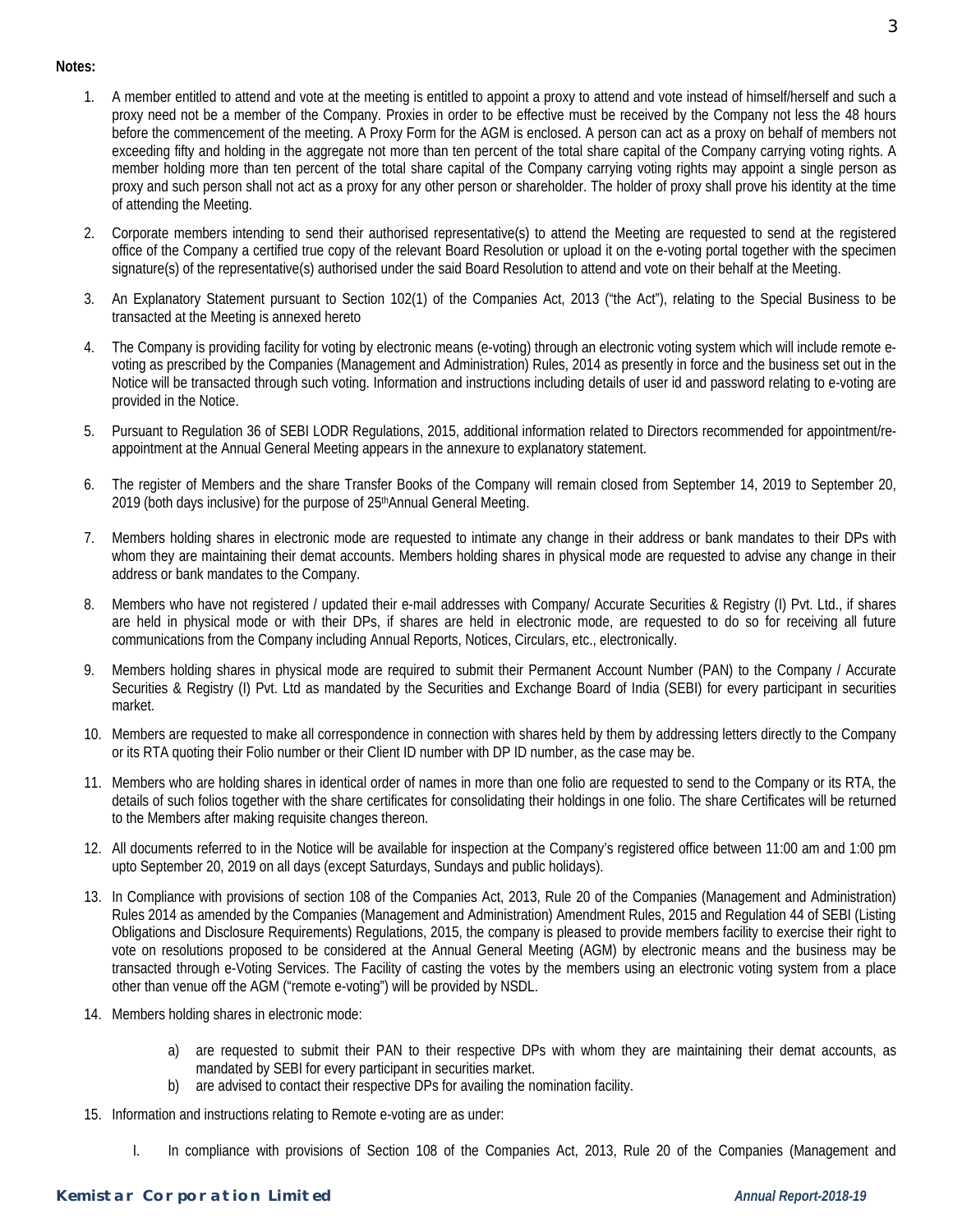- II. The facility for voting through electronic voting system or polling paper shall be made available at the AGM and the Members attending the AGM who have not cast their vote by remote e-voting shall be able to exercise their right at the AGM
- III. The members who have cast their vote by remote e-voting prior to the AGM may also attend the AGM but shall not be entitled to cast their vote again.
- IV. The remote e-voting period commences on September 17, 2019 (9:00 am) and ends on September 19, 2019 (5:00 pm). During this period Members' of the Company, holding shares either in physical form or in dematerialized form, as on the cut-off date of September 13, 2019, may cast their vote by remote e-voting. The remote e-voting module shall be disabled by NSDL for voting thereafter. Once the vote on a resolution is cast by the member, the member shall not be allowed to change it subsequently.

#### **How do I vote electronically using NSDL e-Voting system?**

*The way to vote electronically on NSDL e-Voting system consists of "Two Steps" which are mentioned below:* 

**Step 1 : Log-in to NSDL e-Voting system at** https://www.evoting.nsdl.com/ **Step 2 : Cast your vote electronically on NSDL e-Voting system.** 

#### **Details on Step 1 are mentioned below:**

#### **How to Log-into NSDL e-Voting website?**

- 1. Visit the e-Voting website of NSDL. Open web browser by typing the following URL: https://www.evoting.nsdl.com/ either on a Personal Computer or on a mobile.
- 2. Once the home page of e-Voting system is launched, click on the icon "Login" which is available under 'Shareholders' section.
- 3. A new screen will open. You will have to enter your User ID, your Password and a Verification Code as shown on the screen.

*Alternatively, if you are registered for NSDL eservices i.e. IDEAS, you can log-in at https://eservices.nsdl.com/ with your existing IDEAS login. Once you log-in to NSDL eservices after using your log-in credentials, click on e-Voting and you can proceed to Step 2 i.e. Cast your vote electronically.* 

4. Your User ID details are given below :

| Manner of holding shares i.e. Demat (NSDL or CDSL) or Physical | Your User ID is:                                                                                                             |
|----------------------------------------------------------------|------------------------------------------------------------------------------------------------------------------------------|
| a) For Members who hold shares in demat account with NSDL.     | 8 Character DP ID followed by 8 Digit Client ID<br>For example if your DP ID is IN300*** and Client ID is 12****** then your |
|                                                                | user ID is IN300***12******.                                                                                                 |
| b) For Members who holdshares in demat account with CDSL.      | 16 Digit Beneficiary ID                                                                                                      |
|                                                                | For example if your Beneficiary ID is 12************** then your user ID is<br>$12****************$                          |
| c) For Members holding shares in Physical Form.                | EVEN Number followed by Folio Number registered with the company                                                             |
|                                                                | For example if folio number is 001*** and EVEN is 101456 then user ID is<br>101456001***                                     |
| Your password details are given below:                         |                                                                                                                              |

- ssword details are given below.
- a) If you are already registered for e-Voting, then you can user your existing password to login and cast your vote.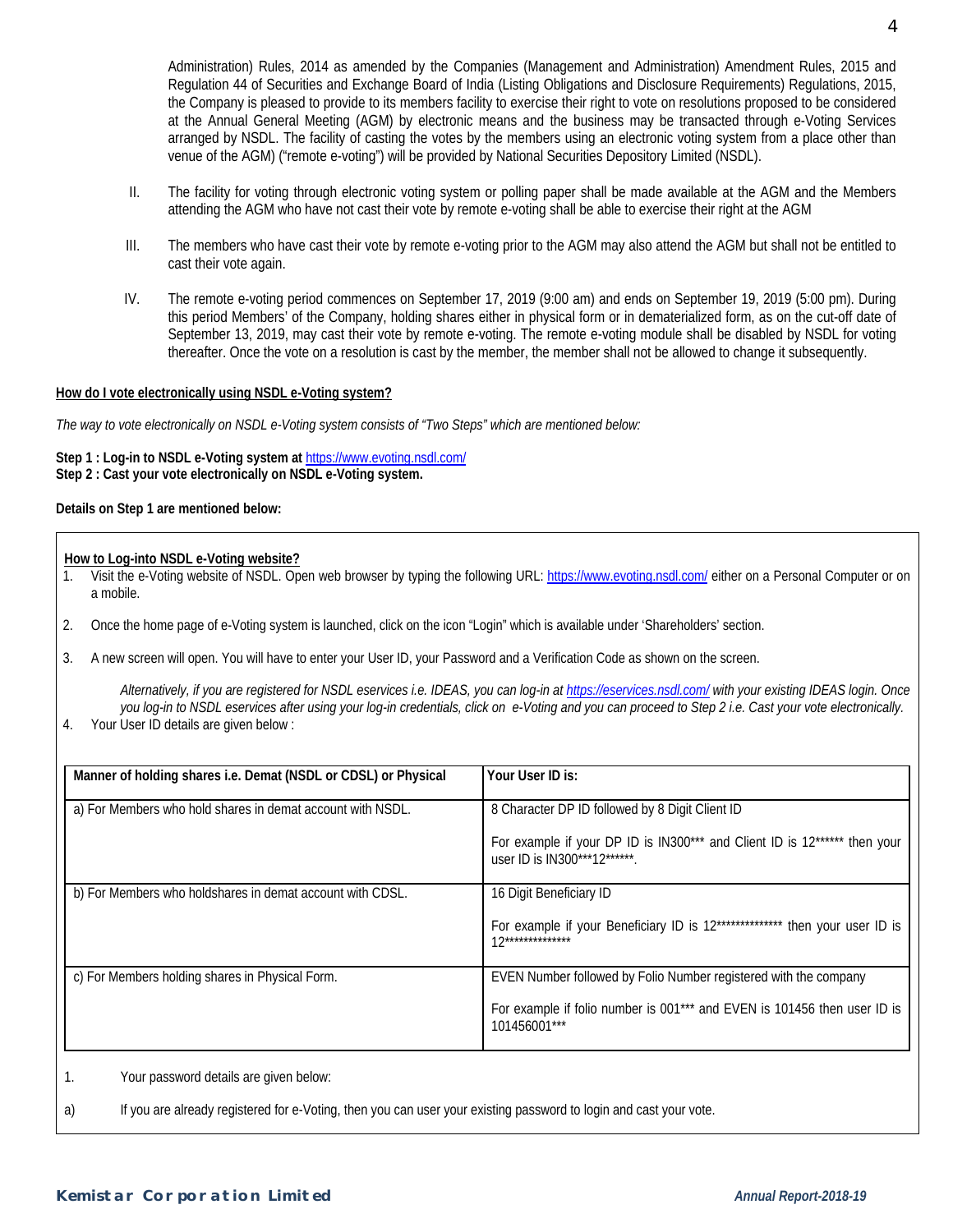b) If you are using NSDL e-Voting system for the first time, you will need to retrieve the 'initial password' which was communicated to you. Once you retrieve your 'initial password', you need to enter the 'initial password' and the system will force you to change your password.

- c) How to retrieve your 'initial password'?
- (i) If your email ID is registered in your demat account or with the company, your 'initial password' is communicated to you on your email ID. Trace the email sent to you from NSDL from your mailbox. Open the email and open the attachment i.e. a .pdf file. Open the .pdf file. The password to open the .pdf file is your 8 digit client ID for NSDL account, last 8 digits of client ID for CDSL account or folio number for shares held in physical form. The .pdf file contains your 'User ID' and your 'initial password'.
- (ii) If your email ID is not registered, your 'initial password' is communicated to you on your postal address.
- 2. If you are unable to retrieve or have not received the " Initial password" or have forgotten your password:
- a) Click on "Forgot User Details/Password?"(If you are holding shares in your demat account with NSDL or CDSL) option available on www.evoting.nsdl.com.
- b) Physical User Reset Password?" (If you are holding shares in physical mode) option available on www.evoting.nsdl.com.
- c) If you are still unable to get the password by aforesaid two options, you can send a request at evoting@nsdl.co.in mentioning your demat account number/folio number, your PAN, your name and your registered address.
- d) Members can also use the OTP (One Time Password) based login for casting the votes on the e-Voting system of NSDL.
- 3. After entering your password, tick on Agree to "Terms and Conditions" by selecting on the check box.
- 4. Now, you will have to click on "Login" button.
- 5. After you click on the "Login" button, Home page of e-Voting will open.

# **Details on Step 2 are given below:**

# **How to cast your vote electronically on NSDL e-Voting system?**

- 1. After successful login at Step 1, you will be able to see the Home page of e-Voting.Click on e-Voting. Then,click on Active Voting Cycles.
- 2. After click on Active Voting Cycles, you will be able to see all the companies "EVEN" in which you are holding shares and whose voting cycle is in active status.
- 3. Select "EVEN" of company for which you wish to cast your vote.

4. Now you are ready for e-Voting as the Voting page opens.

- 5. Cast your vote by selecting appropriate options i.e. assent or dissent, verify/modify the number of shares for which you wish to cast your vote and click on "Submit" and also "Confirm" when prompted.
- 6. Upon confirmation, the message "Vote cast successfully" will be displayed.
- 7. You can also take the printout of the votes cast by you by clicking on the print option on the confirmation page.
- 8. Once you confirm your vote on the resolution, you will not be allowed to modify your vote.

# **General Guidelines for shareholders**

- 1. Institutional shareholders (i.e. other than individuals, HUF, NRI etc.) are required to send scanned copy (PDF/JPG Format) of the relevant Board Resolution/ Authority letter etc. with attested specimen signature of the duly authorized signatory(ies) who are authorized to vote, to the Scrutinizer by email to **rpassociates94@gmail.com** with a copy marked to evoting@nsdl.co.in.
- 2. It is strongly recommended not to share your password with any other person and take utmost care to keep your password confidential. Login to the evoting website will be disabled upon five unsuccessful attempts to key in the correct password. In such an event, you will need to go through the "Forgot User Details/Password?" or "Physical User Reset Password?" option available on www.evoting.nsdl.com to reset the password.
- 3. In case of any queries, you may refer the Frequently Asked Questions (FAQs) for Shareholders and e-voting user manual for Shareholders available at the download section of www.evoting.nsdl.com or call on toll free no.: 1800-222-990 or send a request at evoting@nsdl.co.in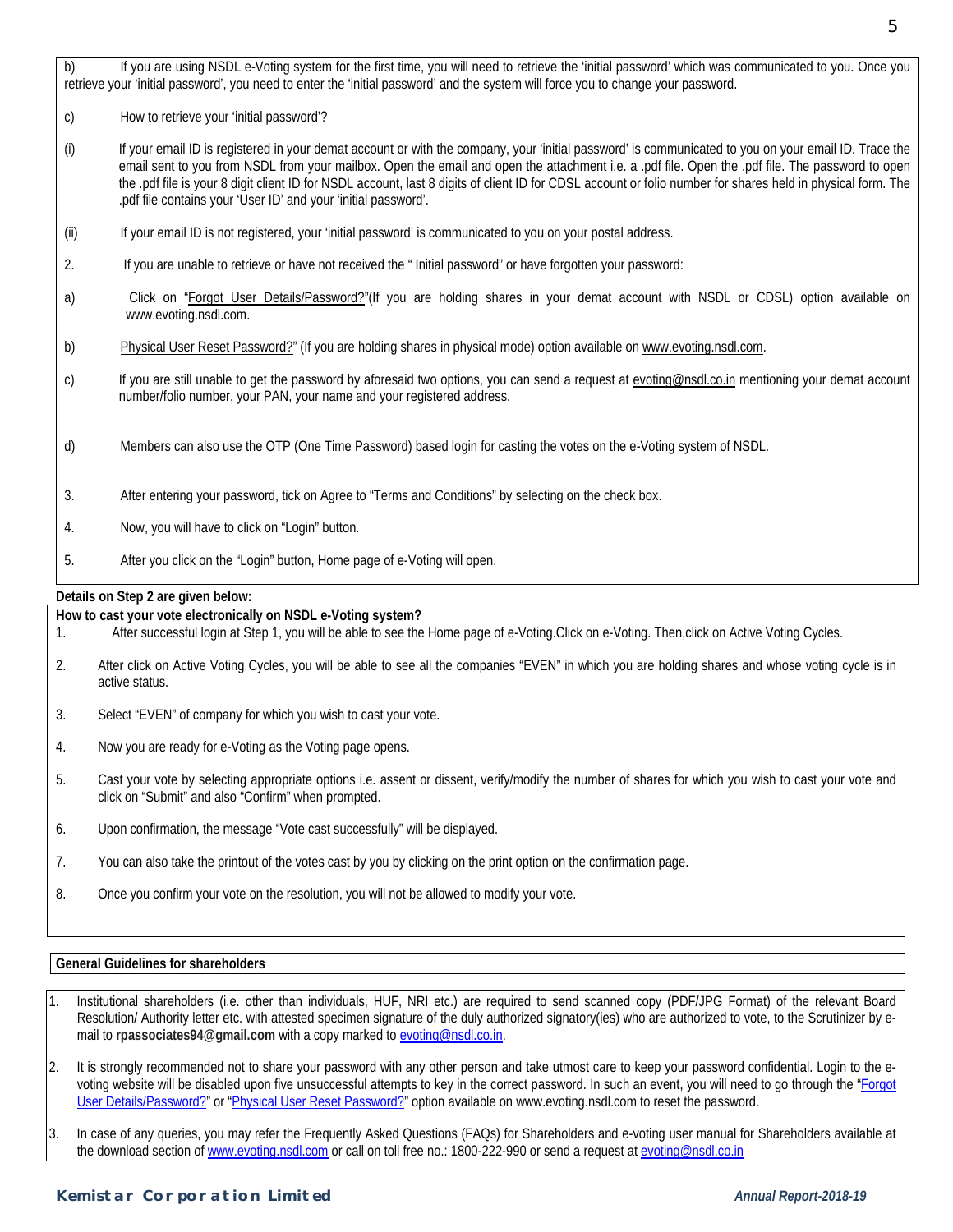#### **EXPLANATORY STATEMENT PURSUANT TO SECTION 102(1) OF THE COMPANIES ACT, 2013 ("THE ACT")**

The following Statement sets out all material facts relating to the Special Businesses mentioned in the Notice

#### **ITEM NO. 03**

Pursuant to the provisions of Section 152 and all other applicable provisions, if any read with the rules framed there under , the Board of Director in their meeting held on February 06, 2019 on the recommendation of Nomination and Remuneration Committee had appointed Mr. Parshottambhai Patel as an Additional Director. Now, the Board recommends appointment of Mr. Parshottambhai Patel (DIN **02458676**) as a Non-Executive Director, liable to retire by rotation.

Mr. Parshottambhai Patel has more than 40 years of work experience in chemical Industry, dyes, pigments and such intermediary.

The Company has received a nomination for the candidature of Mr. Parshottamdas Patel (DIN: 02458676) to be appointed as Non-Executive Director, in writing from a member in accordance with Section 160 of the Act. Mr. Parshottambhai Patel is not disqualified from being appointed as Director in terms of Section 164 of Companies Act, 2013 and has given his consent to act as Director.

Mr. Parshottambhai Patel is interested in the resolution set out at Item No. 05 of the notice. The relatives of Mr. Parshottambhai Patel may be deemed to be interested in the resolution set out at Item No. 3 of the Notice, to the extent of their shareholding interest, if any, in the company.

Save and except the above, None of remaining Directors and KMP of the Company and their Relatives are concerned or interested, financially or otherwise, in the resolution set out in Item No. 03.

Your Directors recommends the resolution as Set out in Item No. 03 of the Notice as Ordinary Resolution.

#### **ITEM NO. 04**

The Board of Directors of the Company at its meeting held on January 11, 2019 has subject to approval of members, re-appointed Mr. Ketankumar Patel (DIN:---01157786) as Managing Director for a period of 5(five) years from 11<sup>th</sup> January, 2019 on the terms and conditions as recommended by Nomination and Remuneration Committee of the Board.

It is proposed to seek members' approval for the re-appointment of and remuneration payable to Mr. Ketankumar Patel as a Managing Director of the Company in terms of the applicable provisions of the Companies Act, 2013.

The particulars of the terms of Re-appointment of and remuneration payable to Mr. Ketankumar Patel are as under:

- The tenure of appointment is valid for a period of 5(five) years
- The remuneration payable to Mr. Ketankumar Patel shall be decided by the board of Directors of the company as they may deem fit.

Mr. Ketankumar Patel is interested in the resolution set out at the Item No. 04 of the notice. The Relatives of Mr. Ketankumar Patel may be deemed to be interested in the resolution set out at Item No. 4 of the Notice, to the extent of their shareholding interest, if any, in the company.

Save and except the above, None of remaining Director and KMP of the Company and their Relatives is concerned or interested, financial or otherwise, in the resolution set out in Item No. 04.

Your Directors recommends the resolution as Set out in Item No. 04 of the Notice as Special Resolution.

#### **ITEM NO. 05**

The board of Directors in their meeting held on August 12, 2019 considered the proposal to incorporate a subsidiary company in USA. The board is of the opinion to expand the business operations of the Company to overseas market, considering the favorable market scenario, in such country. The board believes that the said proposal shall help the management move in direction of better growth and expansion to achieve the common objectives of management, members and other beneficiaries engaged with the Company.

None of Directors and KMP's of the Company and their Relatives is concerned or interested, financial or otherwise, in the resolution set out in Item No. 05.

Hence the board has approved the said proposal and now recommends the members of the Company to approve the resolution as a Special Resolution.

**Place: Ahmedabad Date: August 12, 2019** 

**Registered Office:**  604, Manas Complex, Jodhpur Cross Road, Satellite, Ahmedabad - 380015

 **by order of board of directors for, Kemistar Corporation Limited** 

> Sd/-  **Ketankumar Patel** Managing Director (DIN – 01157786)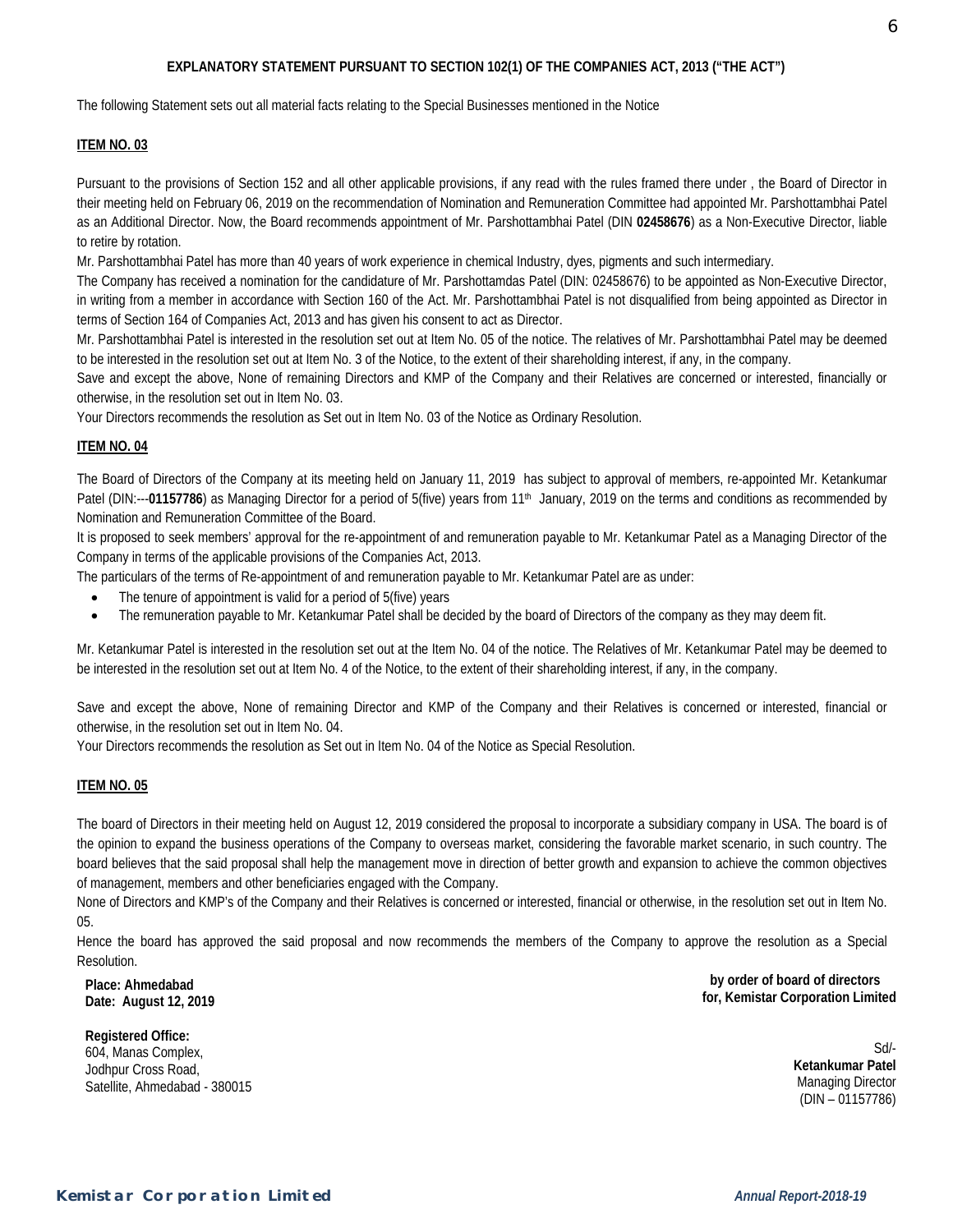**Information pursuant to Regulation 36 (3) of the SEBI (Listing Obligations and Disclosure Requirements) Regulations, 2015 and Secretarial Standards on General Meetings(SS-2) issued by Institute of Company Secretaries of India, in respect of Directors seeking appointment / re-appointment /continuation of appointment at the Annual General Meeting** 

| Name of the Director                                                                                                                                                   | Mr. Ketankumar Patel                                                                                                          | Mr. Parshottambhai Patel                                                     |
|------------------------------------------------------------------------------------------------------------------------------------------------------------------------|-------------------------------------------------------------------------------------------------------------------------------|------------------------------------------------------------------------------|
| <b>DIN</b>                                                                                                                                                             | 0115786                                                                                                                       | 02458676                                                                     |
| <b>Father/Husband Name</b>                                                                                                                                             | Mr. Parshottambhai M.Patel                                                                                                    | Mr. Mohanlal V. Patel                                                        |
| Date of Birth                                                                                                                                                          | 04.11.1974                                                                                                                    | 01.06.1943                                                                   |
| Date of Appointment                                                                                                                                                    | 11.01.2019                                                                                                                    | 06.02.2019                                                                   |
| Qualification                                                                                                                                                          | B.E, MBA                                                                                                                      | <b>BSc. Chemistry</b>                                                        |
| Name of the Companie(s) in which he<br>is a director                                                                                                                   | 1. K P International Pvt. Ltd.<br>2. Agr-eh Technologies Pvt. Ltd.<br>3. Agro Chemicals Manufacturers Association Of<br>India | 1. K P International Pvt. Ltd.                                               |
| Name of the company in which he is                                                                                                                                     | N.A.                                                                                                                          | N.A.                                                                         |
| Member/ Chairman in the committees<br>Disclosure of Relationship with other<br>Directors,<br>Manager<br>Key<br>and<br>Personnel<br>of<br>the<br>Managerial<br>Company. | Son of Mr. Parshottambhai Patel, Director                                                                                     | Father of Mr. Ketankumar Patel, Managing Director<br>of the Company.         |
| <b>Specific functional Areas</b>                                                                                                                                       | Expertise in the Chemical Industry.                                                                                           | Expertise in the Chemical Industry, dyes, pigments<br>and such intermediary. |
| Shareholding in the Company as on<br>31st March, 2019.                                                                                                                 | 11,13,014                                                                                                                     | 1,88,33,990                                                                  |
| Details of remuneration sought to be<br>paid and Remuneration last drawn by<br>such person, if any                                                                     | <b>NIL</b>                                                                                                                    | <b>NIL</b>                                                                   |
| No. of the Board Meeting attended<br>during the year                                                                                                                   | 10                                                                                                                            | $\overline{2}$                                                               |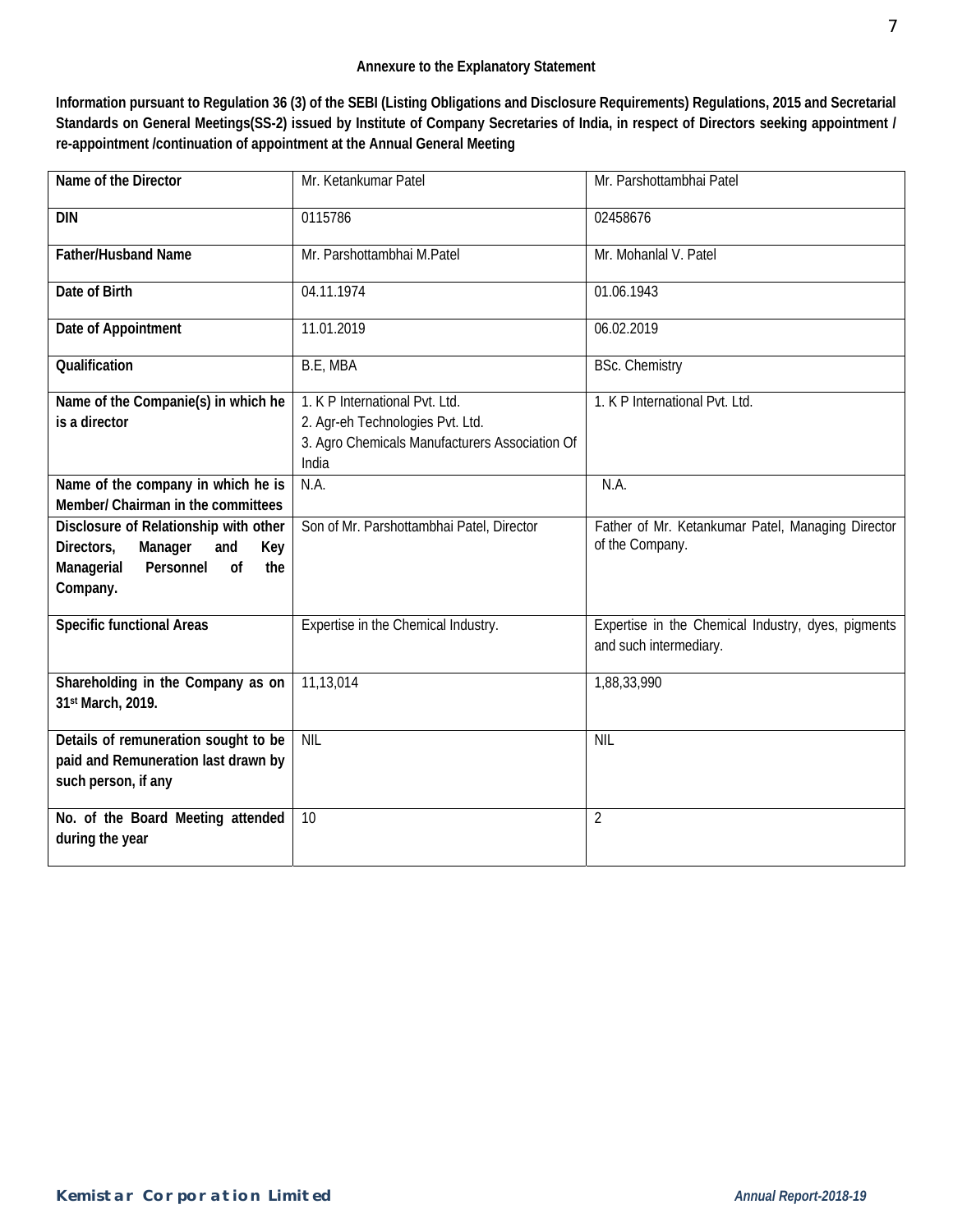#### To The Members, **KEMISTAR CORPORATION LIMITED**

Your Directors have pleasure in submitting their *TWENTY FIFTH ANNUAL REPORT* of the Company together with the Audited Statements of Accounts for the year ended 31st March, 2019.

#### **1. FINANCIAL RESULTS:-**

Summary of financial results of the company for the year under review is as under.

| INS III LAUS CAUCHI HEI SHAIC UAIA) |            |             |         |             |              |  |
|-------------------------------------|------------|-------------|---------|-------------|--------------|--|
| <b>Particulars</b>                  | Standalone |             |         |             | Consolidated |  |
|                                     | 2018-19    | $2017 - 18$ | 2018-19 | $2017 - 18$ |              |  |
| Income from operations              | 310.64     | 286.40      | 1007.15 | 0.00        |              |  |
| Income from other heads             | 13.13      | 4.43        | 19.29   | 0.00        |              |  |
| <b>Total Expenditure</b>            | 309.46     | 282.08      | 1026.45 | 0.00        |              |  |
| Profit Before Tax                   | 14.31      | 8.76        | 36.62   | 0.00        |              |  |
| Profit After Tax                    | 10.70      | 7.05        | 27.21   | 0.00        |              |  |
| Basic and diluted EPS               | 0.10       | 0.38        | 0.25    | 0.00        |              |  |

# **2. REVIEW OF BUSINESS OPERATIONS AND FUTURE PROSPECTS**

Your company sustained and achieved a total income of Rs. 323.77 Lakh as compared to previous year Rs. 290.83 Lakh.

- **(1) Domestic Sales:** The domestic sales Increased to Rs 310.64 Lakh as compared to previous year Rs. 286.40 Lakh
- **(2) Other Income:-** Other income increased to Rs. 13.13 Lakh as compared to previous year Rs.4.43 Lakh

The Company is rapidly expanding due to favorable condition of Indian Environment in Specialty Chemical sectors. Company's Profitability increased by 65% from Previous Financial Year. The Directors assure the stakeholders of the company to continue their efforts and enhance the overall the performance of the company in the upcoming years.

#### **3. SHARE CAPITAL**

The paid up Equity Share capital of the Company is Rs. 10,75,94,080/- for the year under review.

During the year under review, the company has issued equity shares on preferential basis to promoters and person other than promoters in two tranches, on April 13, 2018 and October 19, 2018 for an Issue price of Rs 14.77 and Rs 12.32 respectively.

#### **4. DIVIDEND**

In absence of adequate profit, your Directors are unable to recommend any dividend for the year ended 31<sup>st</sup> March 2019.

#### **Transfer of unclaimed dividend to Investor Education and Protection Fund**

Since there was no unpaid/unclaimed Dividend declared and paid last year, the provisions of Section 125 of the Companies Act, 2013 do not apply.

#### **5. FINANCE:**

Cash and Cash equivalent as at March 31, 2019 was Rs. 9.74 Lakh. The company continues to focus on adjusting management of its working capital, Receivable, purchases and other working capital parameters were kept under strict check through continuous monitoring.

#### **6. DEPOSIT**

The company has not invited, accepted or renewed any deposit within the meaning of Chapter V other than exempted deposit as prescribed under the provisions of the Company Act, 2013 and the rules framed thereunder, as amended from time to time. Hence there are no particulars to report about the deposit falling under Rule 8(5) (v) and (vi) of the Companies (Accounts) Rules, 2014.

 **(Rs in Lacs except per share data)**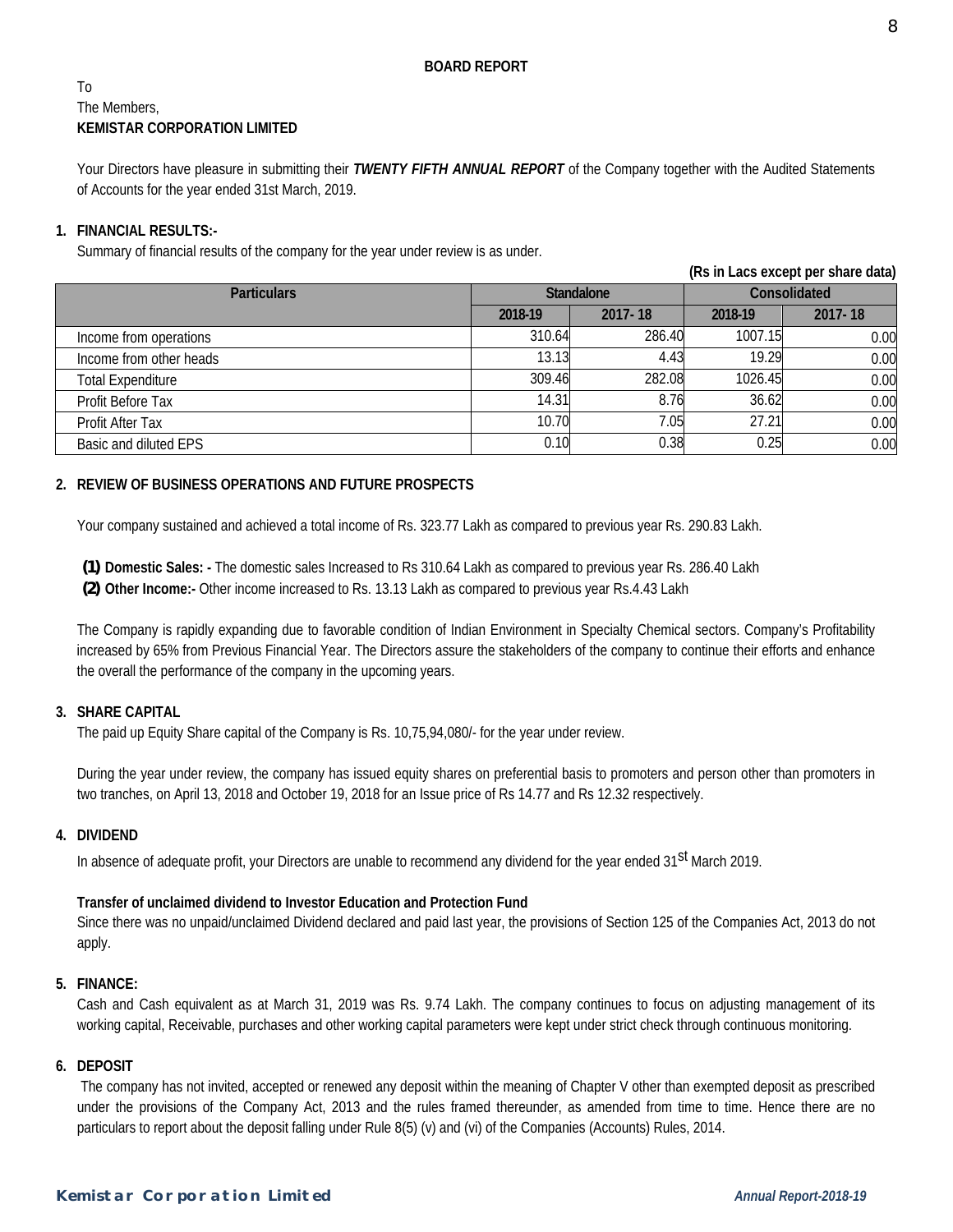#### **7. SUBSIDIARIES, JVS OR ASSOCIATE COMPANIES**

K P International Pvt. Ltd is the Wholly Owned Subsidiary of Company as on 31.03.2019.

In terms of the provisions contained in Section 129(3) of the Companies Act, 2013 read with Rule 5 of the Companies (Accounts) Rules, 2014, a report of performance and the financial of wholly owned subsidiary is provided as **"Annexure- A " to this report** 

#### **8. PARTICULARS OF LOANS, GUARANTEES OR INVESTMENTS MADE UNDER SECTION 186 OF THE COMPANIES ACT, 2013**

During the year, the company has not provided any loan/guarantee/security which fall under the provisions of the section 186 of the Companies Act, 2013. However, the Company has made Investments in the securities of its Wholly Owned Subsidiary Company, K P International Pvt. Ltd. during the year under review.

#### **9. ADQUACY OF INTERNAL FINANCIAL CONTROLS**

Your Company has established adequate internal financial control systems to ensure reliable financial reporting and compliance with laws and regulations. All resources are put to optimal use and adequately protected against any loss. Internal control systems commensurate with its size and operations to ensure orderly and efficient conduct of business while safeguarding the assets, quality, safety, procurements, finance and accounts and reducing and detecting error.

#### **10. DIRECTORS AND KEY MANAGERIAL PERSONNEL**

# **1. Appointment/ Cessation:**

- **(i)** Mr. Parshottambhai Patel : Appointed w.e.f. 06.02.2019
- **(ii)** Mr. Maheshkumar Kanani : Resigned w.e.f. 06.02.2019
- **(iii)** Mr. Vasantbhai Savalia : Resigned w.e.f. 06.02.2019

#### **2. Key Managerial Personnel**:

The Following are designated as Key Managerial Personnel as on 31.03.2019

- 1. Mr. Ketankumar Patel-Managing Director, Appointed w.e.f. 11.01.2019
- 2. Ms. Surya Menon-Company Secretary Appointed w.e.f June 28, 2018
- 3. Mr. Vasantbhai Savalia-Chief Financial Officer

The company has compiled with the requirements of having Key managerial Personnel as per provisions of section 203 of the companies Act, 2013.

All the independent Directors of your company have given their declarations, that they meet the criteria of independence as laid down under Section 149(6) of the Act and the SEBI (listing Obligations and Disclosure Requirements) Regulations, 2016.

As required under Clause 49 of the Listing Agreement with the Stock Exchanges, the details of Directors seeking re-appointment at the ensuring Annual General Meeting has been provided in the Notice of the Annual General Meeting, forming part of the Annual Report.

#### **11. PERFORMANCE EVALUATION OF THE BOARD**

Pursuant to the provisions of the Companies Act, 2013 and SEBI (Listing Obligations and Disclosure Requirements) Regulations,2016,the Board had adopted a formal mechanism for evaluating its own performance and as well as that of its committee and individual Directors, including the chairperson of the Board. The Exercise was carried out through a structured evaluation process covering the various aspects of the Board's functioning such as composition of board & committees, experience & competencies, performance of specific duties & obligations, governance issues etc.

The evaluation of the independent Directors was carried out by Board, except the independent Director being evaluated and the chairperson and the non independent Directors were carried out by the independent Directors.

#### **12. REMUNERATION AND NOMINATION POLICY**

The Board of Directors has framed a policy which lays down a framework in relation to remuneration of directors, Key Managerial Personnel and Senior Management of the Company. This policy also lays down criteria for selection and appointment of the board members. The Details of this policy is explained in the Corporate Governance Report.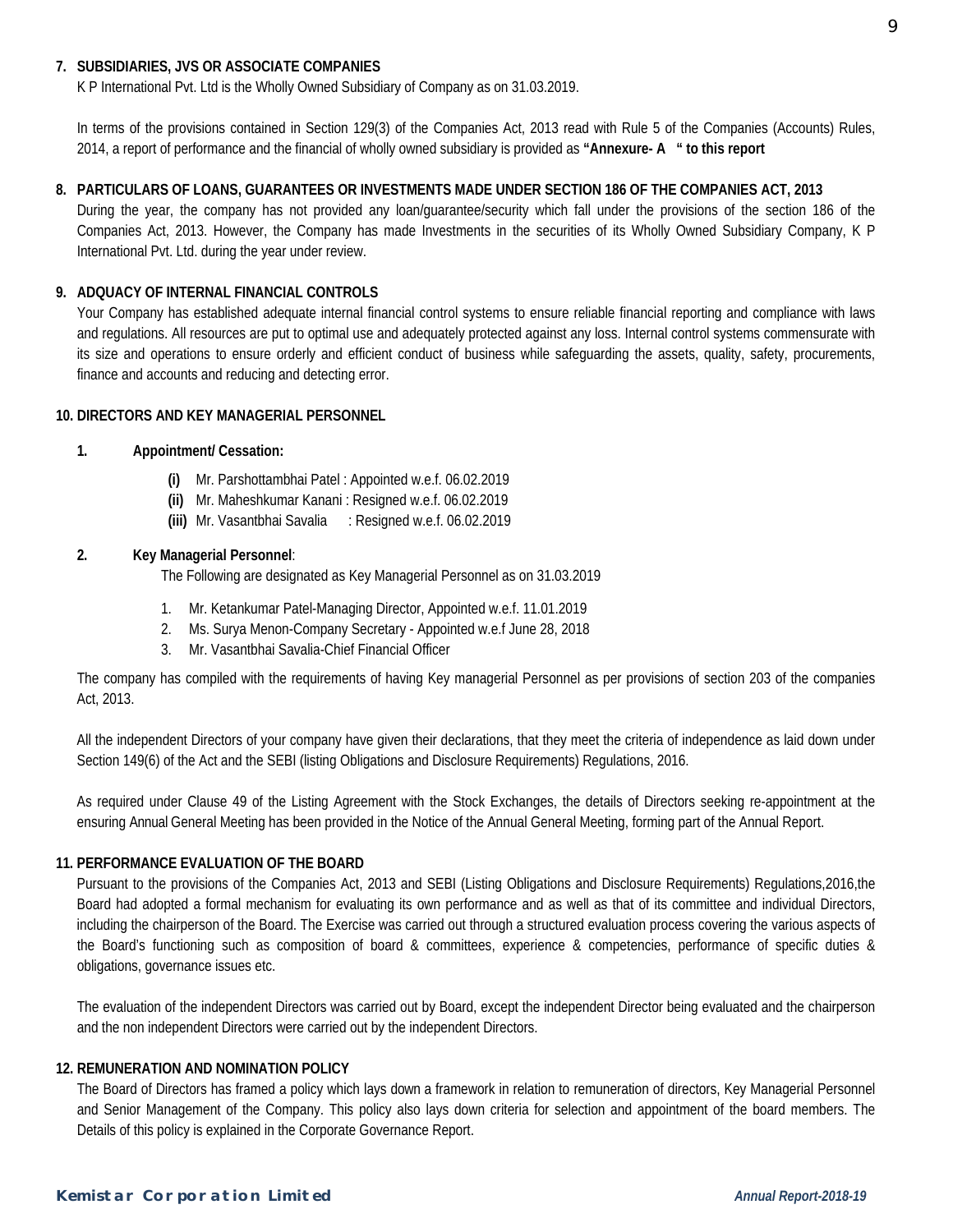#### **13. NUMBER OF BOARD MEETINGS CONDUCTED DURING THE YEAR UNDERREVIEW**

Ten Board Meetings were held during the 12 months accounting period ended March 31, 2019. The dates of such Board Meeting are as below:

| Sr. No. | Date of Board Meeting | Sr. No. | Date of Board Meeting |
|---------|-----------------------|---------|-----------------------|
| .,      | April 13, 2018        | 6.      | October 19, 2018      |
|         | April 27, 2018        |         | November 07, 2018     |
| 3.      | May 30, 2018          | -8.     | January 11, 2019      |
| -4.     | June 28, 2018         |         | February 06, 2019     |
|         | August 11, 2018       | 10.     | March 30, 2019        |

#### **14. DIRECTORS RESPONSIBILITY STATEMENT**

In accordance with the provisions of Section 134(5) of the Companies Act, 2013 the Board hereby submits its responsibility Statement:—

- a. in the preparation of the annual accounts, the applicable accounting standards had been followed along with proper explanation relating to material departures;
- b. the directors had selected such accounting policies and applied them consistently and made judgments and estimates that are reasonable and prudent so as to give a true and fair view of the state of affairs of the company at the end of the financial year and of the profit and loss of the company for that period;
- c. the directors had taken proper and sufficient care for the maintenance of adequate accounting records in accordance with the provisions of this Act for safeguarding the assets of the company and for preventing and detecting fraud and other irregularities;
- d. the directors had prepared the annual accounts on a going concern basis; and
- e. The directors had laid down internal financial controls to be followed by the company and that such internal financial controls are adequate and were operating effectively.
- f. the directors had devised proper systems to ensure compliance with the provisions of all applicable laws and that such systems were adequate and operating effectively.

#### **15. AUDITORS AND AUDITOR'SREPORT:**

M/s. Jignesh Domadiya & Co. Statutory Auditors of the Company have tender his resigned w.e.f 18<sup>th</sup> March, 2019, has shown his unavailability in conducting statutory Audit for the Financial Year 2018-19. In order to fill up the Casual Vacancy due to their resignation, M/s. S. D. Mehta & Co., Chartered Accountants was appointed in place of M/s. Jignesh Domadiya & Co. through Postal Ballot procedure to conduct the audit for the financial year 2018-19.

The company intends to appoint **M/s S. D. Mehta & Co**., Chartered Accountants, Ahmedabad as Statutory Auditor of the company in the Annual General Meeting for a period of 4 consecutive years, i.e. from the conclusion of this Annual General meeting till the conclusion 29thAGM of the Company. The Company has received a letter from M/s S. D. Mehta & Co., Chartered Accountants., stating that their appointment as auditors, if made, would be within the limits specified under Rule 4(1) of the Companies (Audit and Auditors) Rules, 2014 and as provided in section 141 of Companies Act 2013 and that they are not disqualified for appointment within the meaning of Section 139 of the said Act.

#### *EXPLANATION ON QUALIFICATIONS, RESERVATIONS OR ADVERSE REMARKS MADE BY THE AUDITORS*

*There were no qualifications, reservations or adverse remarks made by the Auditors and the practicing company secretary in their report.* 

#### **16. CONSERVATION OF ENERGY, TECHNOLOGY ABSORPTION:**

Your Company has not consumed energy of the significant level and accordingly no measures were taken for energy conservation and no

#### **Kemistar Corporation Limited**  *Annual Report-2018-19 Annual Report-2018-19*

10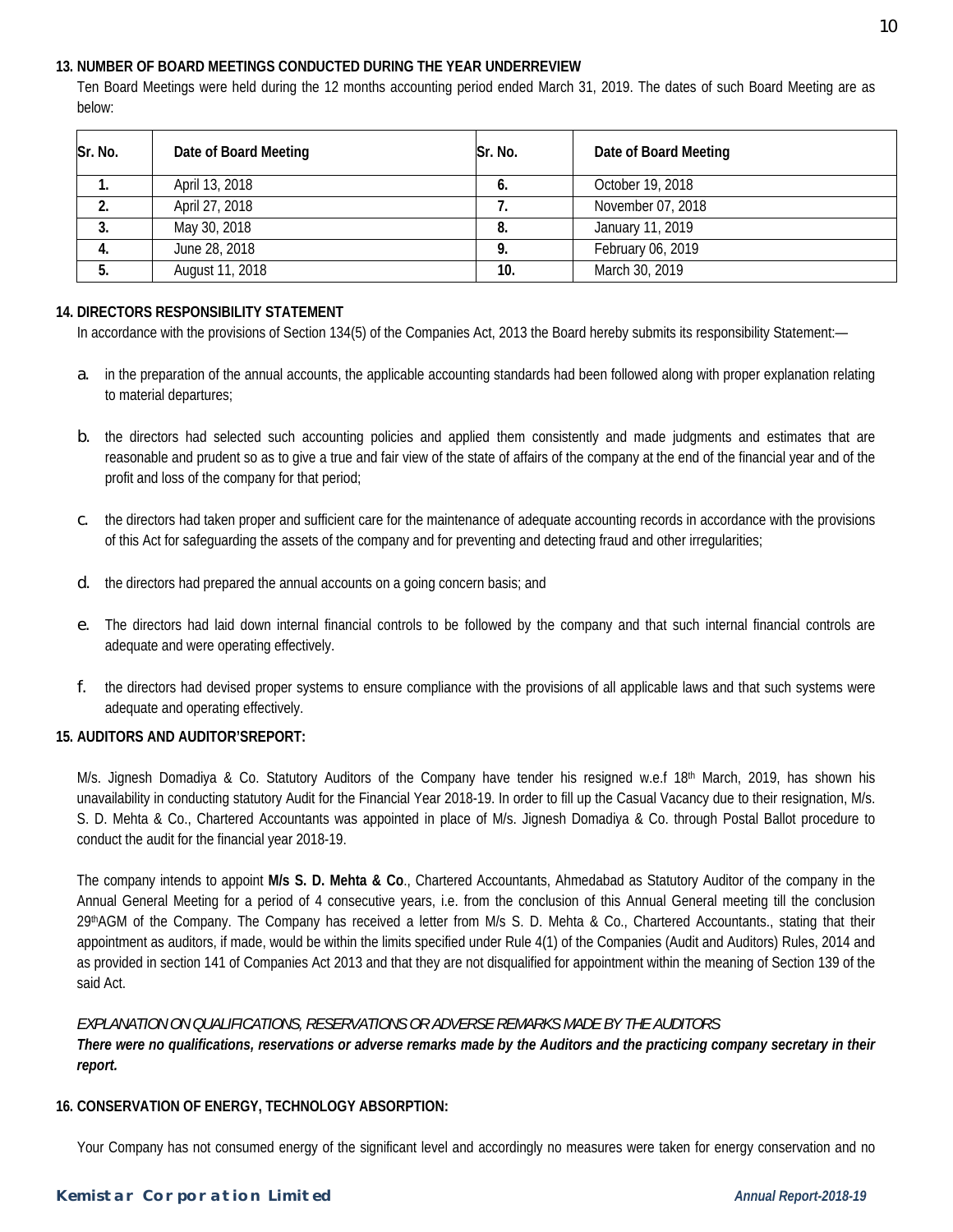additional investment was made for the reduction of energy conservation.

The particulars regarding technology absorption and foreign exchange earnings and outgo pursuant to section 134 (6) (m) of the companies Act, 2013 are NIL. - **Annexure B** 

#### **17. ANNUAL RETURN**

The extracts of Annual Return pursuant to the provisions of Section 92 read with Rule 12 of the Companies (Management and administration) Rules, 2014 is furnished in Annexure MGT-9 and is attached to this Report. - **Annexure C** and also update on the website of the Company at www.kemistar.in

#### **18. CORPORATE GOVERNANCE**

The Corporate Governance Report together with the certificate received from the Auditor of the Company regarding compliance with the requirements of Corporate Governance as stipulated under Regulation 17 to 27, of the SEBI (Listing Obligations and disclosure Requirements) Regulations, 2015, form an internal part of this report as **Annexure D**

#### **19. MANAGEMENT DISCUSSION AND ANALYSIS**

In terms of Clause 49 of the Listing Agreements with Stock Exchange, Management discussion and analysis on the business and operations of the company is attached herewith and forms part of this Annual Report.-**Annexure E** 

#### **20. SECRETARIAL AUDIT**

As a measure of good corporate practice, the board of the directors of the Company has sought the professional services of M/s. Rohit Periwal & Associates, Practicing Company Secretaries to conduct Secretarial Audit for the financial year 2018-19. The Secretarial Audit Report of the company for the financial year ended on 31.03.2019 is provided in the Annual Report. - **Annexure F** 

The Secretarial Audit Report confirms that the Company and its Subsidiary has complied with all the applicable provisions of the Companies Act, 2013.

#### **21. CORPORATE SOCIAL RESPONSIBILITY**

In accordance with the provisions of section 135 of the Companies Act 2013 read with Companies (Corporate Social Responsibility Policy) Rules, 2014 made there under, The Company has not developed and implemented the following Corporate Social Responsibility initiatives as the said provisions are not applicable.

#### **22. PARTICULARS OF EMPLOYEES**

The particulars of employees required to be furnished pursuant to section 197(12) of the Companies Act, 2013 read with sub rules 2 and 3 of Rule 5 of the Companies (Appointment and Remuneration of Managerial personnel) Rules, 2014, are not applicable to the Company. However, there was no employee in receipt of remuneration under this section. The details required under section 197(12) and under rule 5 of Appointment and Remuneration of Managerial Personnel) Rules, 2014 of the Companies Act 2013 2019 is provided in the Annual Report as **Annexure 'G'**

#### **23. RELATED PARTY TRANSACTIONS**

During the year 2018-19, The Company have contracts or arrangements with its related parties under Section 188(1) of the Companies Act, 2013. There was transaction with following parties, which were on arms' length basis or material in nature

| Sr.<br>No. | Name                         | Nature of Transaction | Amount(In Rs) |
|------------|------------------------------|-----------------------|---------------|
|            | Agr-eh Technologies Pvt. Ltd | Purchase of Goods     | 56,081        |
|            |                              | Sale of Goods         | 44.840        |
|            | K P International Pvt. Ltd.  | Investments           | 10,73,08,054  |

#### **24. FOREIGN EXCHANGE EARNINGS AND OUT GO**

Foreign exchange earnings and outgoings flow were **NIL** 

#### **25. VIGIL MECHANISM/ WHISTLE BLOWER POLICY**

In compliance of provisions of Section 177 o f the Companies Act, 2013 ("**the Act"**), other applicable provisions of the Act, Companies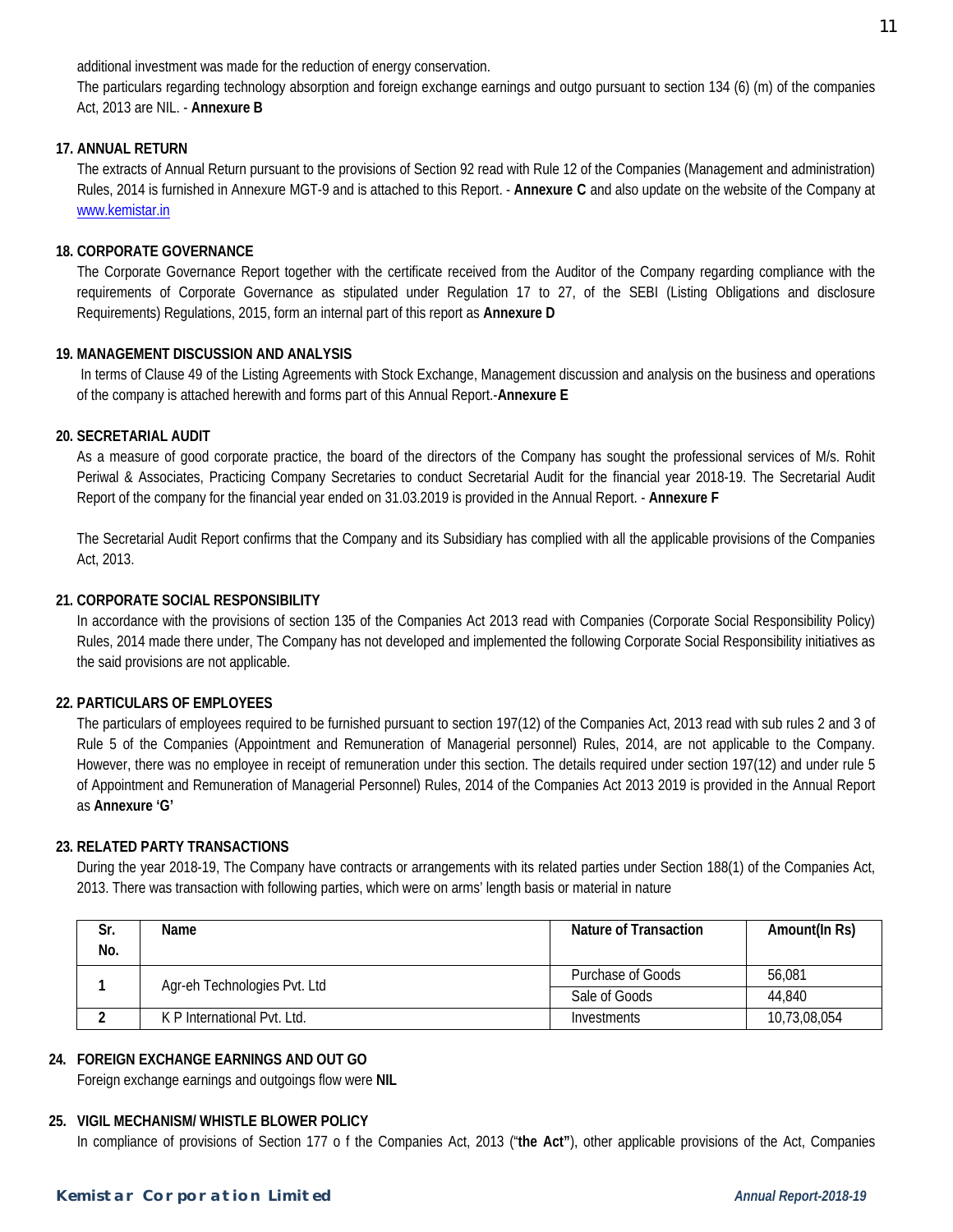The vigil mechanism shall provide for adequate safeguards against victimization of person(s) who use such mechanism and make provision for direct access to the chairman of the Audit Committee or the director nominated by the Audit Committee, as the case may be, in exceptional cases.

The functioning of the Whistle Blower mechanism is reviewed by the Audit Committee on regular basis.

# **26. PREVENTION OF INSIDER TRADING:**

Your company has adopted the "Code of Conduct on Prohibition of insider trading "and "Code of Conduct for Directors and Senior Management Personnel" for regulating the dissemination of Unpublished Price Sensitive Information and trading in security by insiders.

# **27. PREVENTION OF SEXUAL HARASSMENT OF WOMAN AT WORKPLACE:**

The company has in place the "Policy on Prevention of Sexual Harassment at the workplace" in line the requirements of the sexual Harassment of Women at Workplace (Prevention, Prohibition and Redressal) Act 2013. The Company had constituted Internal Complaints committee (ICC) to redress the complaints received regarding sexual harassment. During the year under review, no complaints were received by the Committee for Redressal.

# **28. COST AUDITORS**

The section 148 read with Companies (Audit & Auditors) Rules, 2014 and other applicable provisions, if any, of the Companies Act, 2013 are not applicable to the Company Hence, the Board of Directors of your company had not been appointed Cost Auditor for obtaining Cost Compliance Report of the company for the financial year 2018-19.

# **29. CORPORATE SOCIAL RESPONSIBILITY**

 The Provisions of Section 135 of the Companies Act, 2013 regarding Corporate Social Responsibility is not applicable to the Company. All the above policies have been displayed on the website of the Company viz www.kemistar.in.

# **30. POLICIES**

In Accordance with the requirement of Companies Act, 2013 and SEBI (LODR) Regulation 2015, the Board of Directors of the Company has framed the following policies

1. Policy on related party transaction 2. Policy for determining material subsidiary 3. Policy on preservation of documents 4. Code of Conduct and ethics 5. Vigil mechanism and Whistle blower policy 6. Policy on making payments to Non Executive Directors. All the policies are updated at www.kemistar.in

# **31. SECRETARIAL STANDARDS**

The Directors state that applicable Secretarial Standards i.e. SS-1 and SS-2 relating to 'Meeting of the Board of Directors' and 'General Meeting' respectively, have been duly followed by the company

# **32. MATERIAL CHANGES AND COMMITMENTS IF ANY AFTER BALANCE SHEET DATE**

There are no Material Changes and Commitments, which may have adverse effects on the operations of the Company.

# **33. RISK MANAGEMENT**

The Company has in place a mechanism to inform the Board about the risk assessment and minimization procedure and review to ensure that risk is controlled. In the Board's view, there are no material risks.

# **34. INTERNAL AUDITORS**

The Company has appointed Ms. Surya Menon as the Internal Auditor of the Company. The board along with the auditor independently ensures the execution of internal controls and proper implementation of the system of procedure as mutually decided by the board within the organization.

# **35. STATUS OF LISTING FEES**

Your Company has been regularly paying listing fees to the BSE, Mumbai where its Equity Shares are listed.

# **Kemistar Corporation Limited**  *Annual Report-2018-19 Annual Report-2018-19*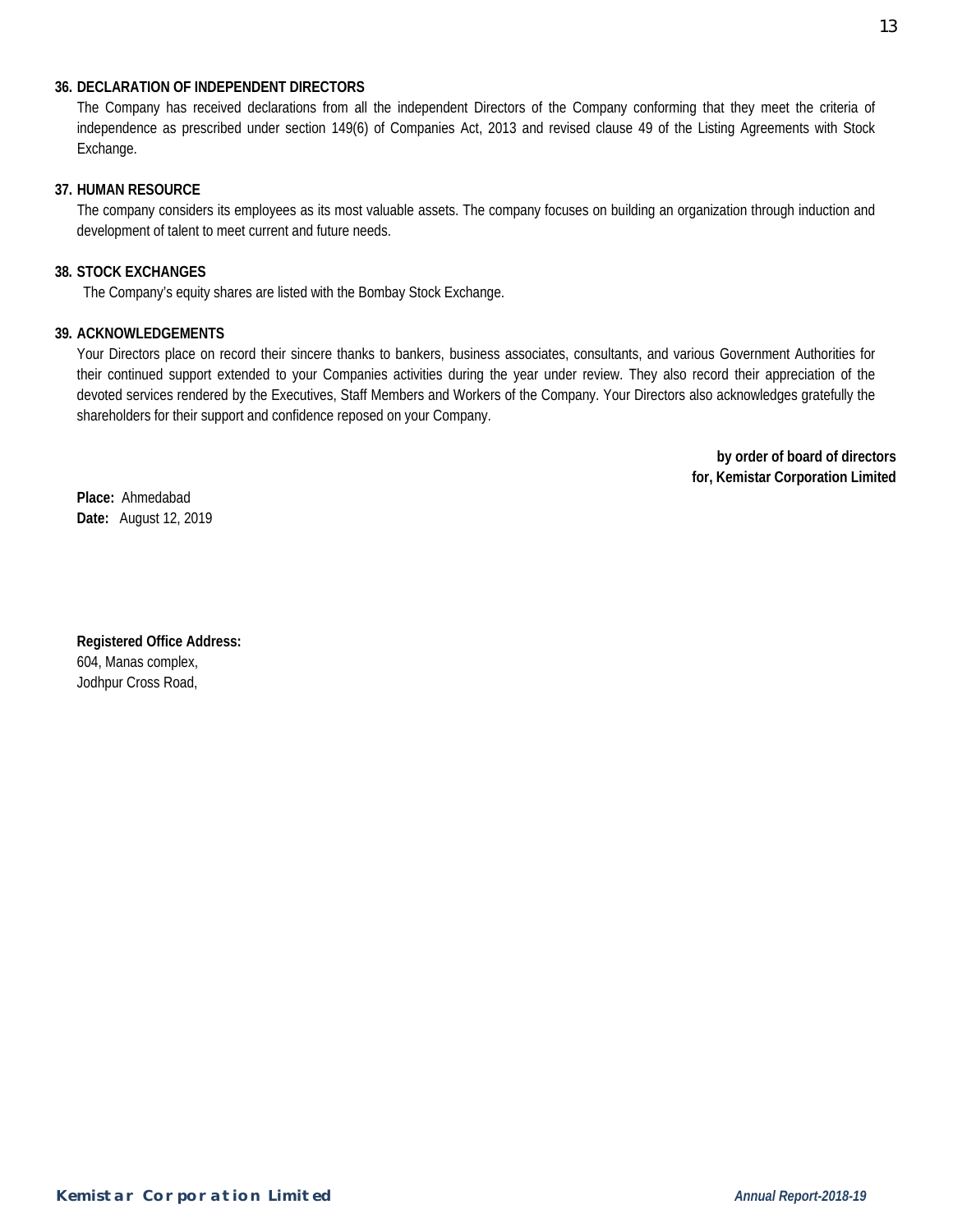#### **ANNEXURE- 'A'**

#### **FORM NO. AOC.1**

#### **Statement containing salient features of the financial statement of Subsidiaries/associate companies/joint ventures**

#### **Part "A": Subsidiaries**

(Information in respect of each subsidiary to be presented with amounts in Rs)

- 1. Sl. No. 1
- 2. Name of the subsidiary: K P International Pvt. Ltd.
- 3. Reporting period for the subsidiary concerned, if different from the holding company's reporting period
- 4. Reporting currency and Exchange rate as on the last date of the relevant financial year in the case of foreign subsidiaries.
- 5. Share capital : 3,55,400 equity shares of Rs 10/- each
- 6. Reserves & surplus: 96,83,222/-
- 7. Total assets: 2,63,37,009/-
- 8. Total Liabilities: 1,92,47,833/-
- 9. Investments: 14,29,551
- 10. Turnover: 6,85,08,710
- 11. Profit before taxation : 22,53,589
- 12. Provision for taxation : 6,46,412
- 13. Profit after taxation : 16,67,074
- 14. Proposed Dividend: 0.00
- 15. % of shareholding : 100%

**Notes:** The following information shall be furnished at the end of the statement:

- 1. Names of subsidiaries which are yet to commence operations
- 2. Names of subsidiaries which have been liquidated or sold during the year.

#### **Part "B": Associates and Joint Ventures- NIL**

#### **Statement pursuant to Section 129 (3) of the Companies Act, 2013 related to Associate Companies and Joint Ventures**

| Name of Associates/Joint Ventures                                            | Name 1 | Name 2 | Name 3 |
|------------------------------------------------------------------------------|--------|--------|--------|
| 1. Latest audited Balance Sheet Date                                         |        |        |        |
| 2. Shares of Associate/Joint Ventures held by the company on the year<br>end |        |        |        |
| No.                                                                          |        |        |        |
| Amount of Investment in Associates/Joint Venture                             |        |        |        |
| Extend of Holding %                                                          |        |        |        |
|                                                                              |        |        |        |

| Name of Associates/Joint Ventures                                       | Name 1 | Name 2 | Name 3 |
|-------------------------------------------------------------------------|--------|--------|--------|
| 3. Description of how there is significant influence                    |        |        |        |
|                                                                         |        |        |        |
| 4. Reason why the associate/joint venture is not consolidated           |        |        |        |
|                                                                         |        |        |        |
| 5. Net worth attributable to Shareholding as per latest audited Balance |        |        |        |
| Sheet                                                                   |        |        |        |
|                                                                         |        |        |        |
| 6. Profit / Loss for the year                                           |        |        |        |
| Considered in Consolidation                                             |        |        |        |
| Not Considered in Consolidation                                         |        |        |        |

1. Names of associates or joint ventures which are yet to commence operations.

2. Names of associates or joint ventures which have been liquidated or sold during the year.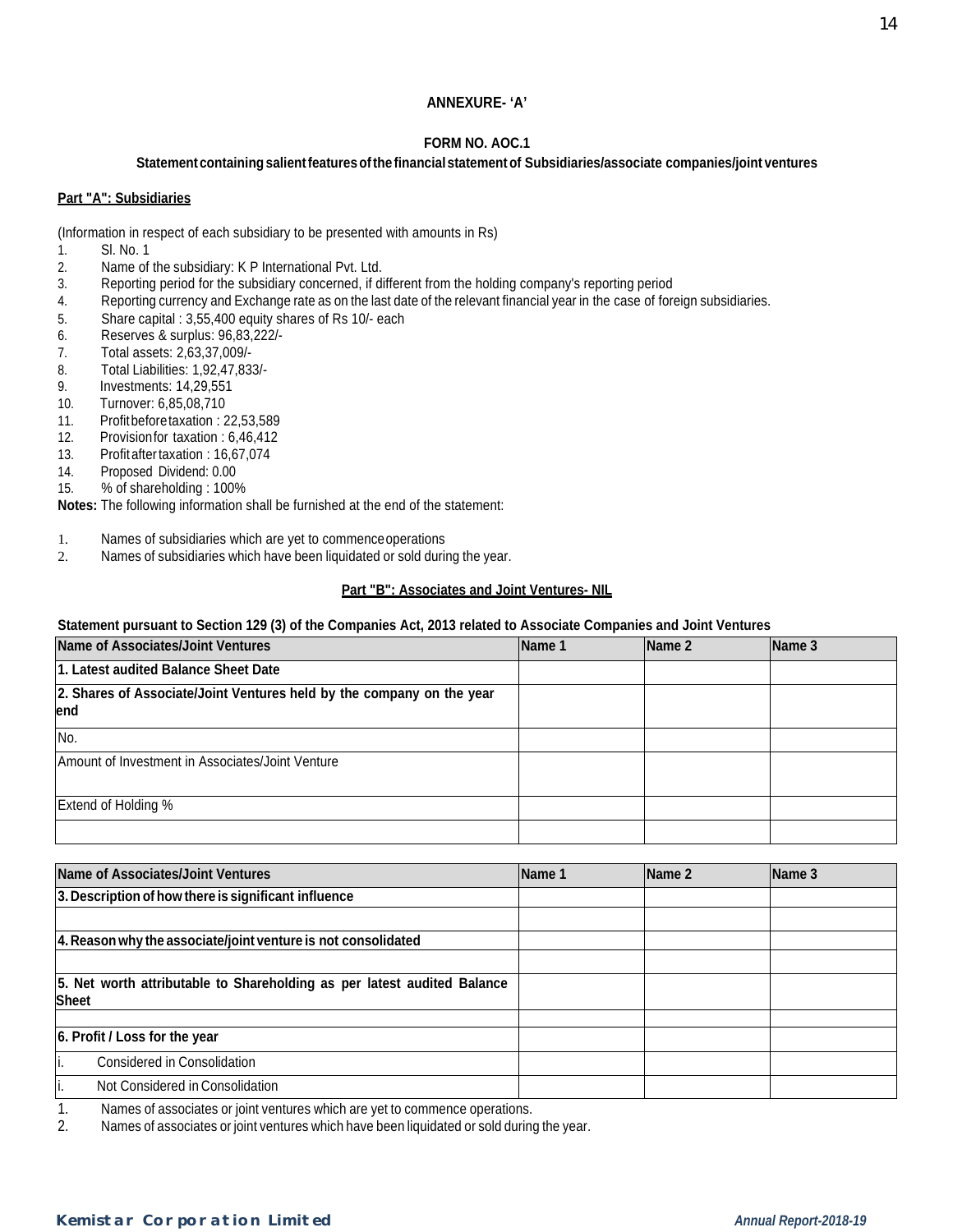#### **ANNEXURE 'B'**

**Information pursuant to prescribe Section of the Companies Act, 2013 read with the Companies (Disclosure of particulars in the Report of Board of Director) Rules, 1988:** 

# **A. Conservation of Energy:**

| А.                                                                       | Power & fuel Consumption                                                   | 2018-19                                            | 2017-2018                                   |
|--------------------------------------------------------------------------|----------------------------------------------------------------------------|----------------------------------------------------|---------------------------------------------|
| 1.                                                                       | Electricity                                                                |                                                    |                                             |
|                                                                          | Purchased<br>А.                                                            |                                                    |                                             |
|                                                                          | Units                                                                      | $\overline{\phantom{a}}$                           | $\blacksquare$                              |
|                                                                          | Total amount Rs.                                                           | $\blacksquare$                                     | $\overline{\phantom{a}}$                    |
|                                                                          | Rate/units                                                                 | $\blacksquare$                                     | ÷,                                          |
|                                                                          | Own Generation:<br><b>B.</b>                                               | ÷,                                                 | ÷,                                          |
|                                                                          | Through diesel generator<br>İ.                                             | l,                                                 |                                             |
|                                                                          | Diesel KI                                                                  | $\blacksquare$                                     |                                             |
|                                                                          | Unit                                                                       | $\blacksquare$                                     | $\overline{\phantom{a}}$                    |
|                                                                          | Oil                                                                        | $\blacksquare$                                     | ٠                                           |
|                                                                          | Cost/unit Rs.                                                              | ä,                                                 | $\qquad \qquad \blacksquare$                |
|                                                                          | Through steam turbine /generator<br>ii.                                    | ä,                                                 | $\blacksquare$                              |
|                                                                          | Unit                                                                       | $\overline{\phantom{a}}$                           | $\blacksquare$                              |
|                                                                          | Unit per litre of fuel                                                     | $\tilde{\phantom{a}}$                              | $\blacksquare$                              |
|                                                                          | Oil/gas                                                                    | $\overline{\phantom{a}}$                           | $\overline{\phantom{a}}$                    |
|                                                                          | Cost per unit                                                              | $\blacksquare$                                     |                                             |
| 2.                                                                       | Coal(Specify quality & where used)                                         | $\blacksquare$                                     | ä,                                          |
|                                                                          | Quantity (tones)                                                           | $\blacksquare$                                     | $\overline{\phantom{a}}$                    |
|                                                                          | Total cost avg. rates                                                      | ä,                                                 | $\blacksquare$                              |
| 3.                                                                       | Furnace oil/SHS                                                            | $\blacksquare$                                     | $\blacksquare$                              |
|                                                                          | Quantity (KL)                                                              | $\tilde{\phantom{a}}$                              | $\blacksquare$                              |
|                                                                          | <b>Total Cost</b>                                                          |                                                    |                                             |
|                                                                          | Avg. rate Rs./KL                                                           | $\sim$                                             | $\overline{\phantom{a}}$                    |
| 4.                                                                       | Other/ internal generation                                                 | ä,                                                 |                                             |
|                                                                          | <b>FORM B</b>                                                              |                                                    |                                             |
|                                                                          | (Form for disclosure of particulars with respect to absorption)            | The production technology is indigenously          |                                             |
|                                                                          | Research and Development (R & D):                                          | developed and the company is carrying out its      |                                             |
|                                                                          |                                                                            | activities with its trained and experienced staff. |                                             |
|                                                                          | 1. Special areas in which R&D carried out by the Company.                  |                                                    |                                             |
|                                                                          | 2. Benefits derived as a result of the above R&D.                          | There is no separate R &D                          |                                             |
|                                                                          | 3. Future plan of action.                                                  |                                                    |                                             |
|                                                                          | 4. Expenditure on R &D.                                                    |                                                    | The technology has been developed has fully |
|                                                                          | and innovation:<br>Technology<br>absorption,<br>adaptation                 | absorbed the production indigenously and the       |                                             |
|                                                                          |                                                                            | Company has technology.                            |                                             |
|                                                                          | 1. Efforts, in brief, made towards technology absorption, adaptation and   |                                                    |                                             |
|                                                                          | innovation.                                                                | The Company has not sued any                       |                                             |
| 2. Benefits derived as a result of the above efforts.                    |                                                                            | imported technology.                               |                                             |
| 3. In case of imported technology:                                       |                                                                            |                                                    |                                             |
| (a) Technology imported                                                  |                                                                            |                                                    |                                             |
| (b) Year of import                                                       |                                                                            |                                                    |                                             |
| (c) Has technology been fully absorbed? (d) If not fully absorbed, areas |                                                                            |                                                    |                                             |
|                                                                          | where this has not taken place, reasons thereof and future plans of action |                                                    |                                             |
|                                                                          |                                                                            |                                                    |                                             |
|                                                                          |                                                                            |                                                    |                                             |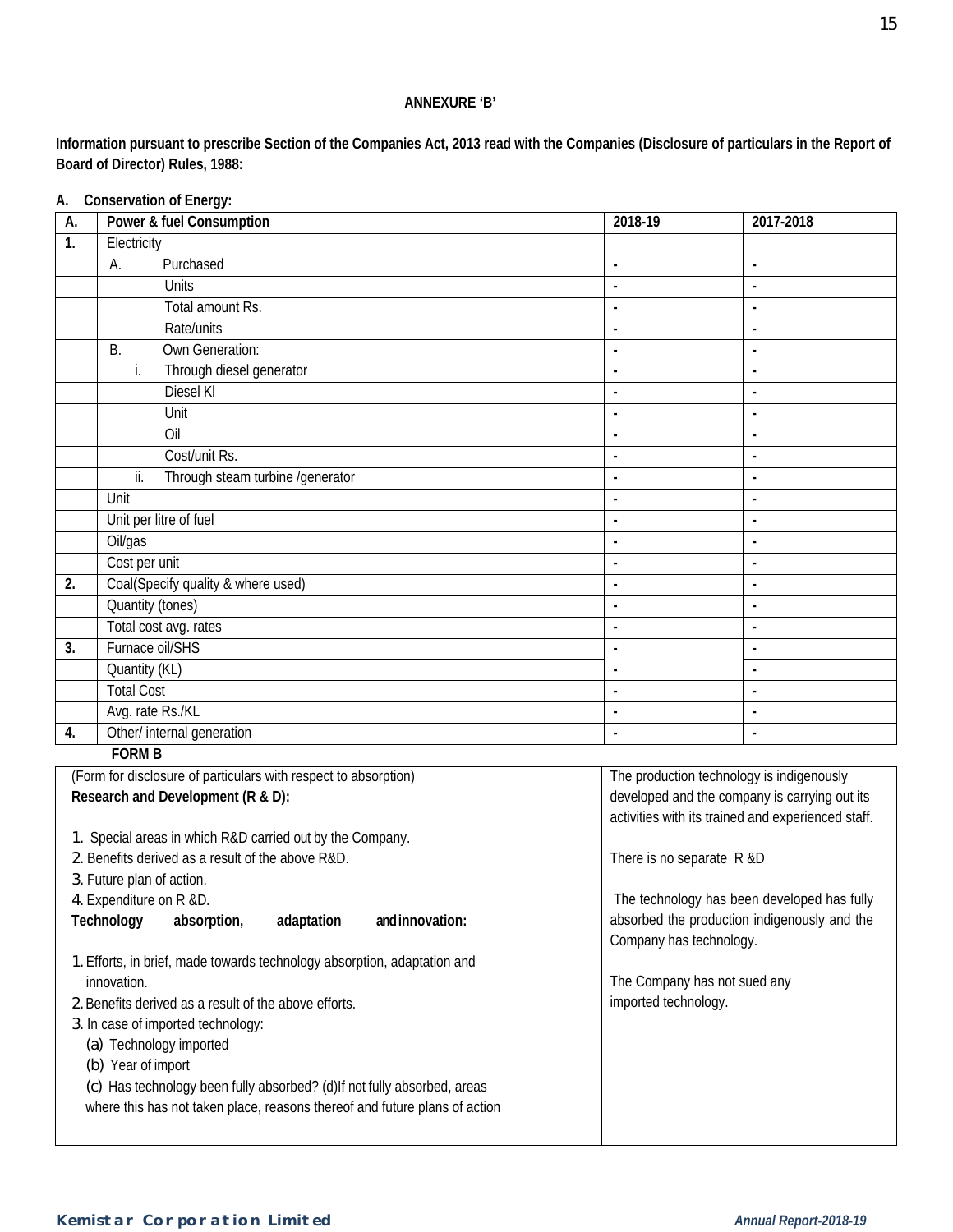#### **ANNEXURE –'C'**

#### **FORM NO. MGT 9**

#### **EXTRACT OF ANNUAL RETURN**

#### **As on financial year ended on 31.03.2019**

#### **Pursuant to Section 92 (3) of the Companies Act, 2013 and rule 12(1) of the Company (Management & Administration) Rules, 2014.**

|               | <b>REGISTRATION &amp; OTHER DETAILS:</b>                                      |                                                                                                                                                                 |
|---------------|-------------------------------------------------------------------------------|-----------------------------------------------------------------------------------------------------------------------------------------------------------------|
|               | <b>CIN</b>                                                                    | L24233GJ1994PLC022845                                                                                                                                           |
| $\mathcal{P}$ | <b>Registration Date</b>                                                      | 24 August, 1994                                                                                                                                                 |
| 3             | Name of the Company                                                           | Kemistar Corporation Limited                                                                                                                                    |
| 4             | Category/Sub-category of the Company                                          | Company Limited by shares/ Non-Government Company                                                                                                               |
| 5             | Address of the Registered office & contact details                            | 604 Manas Complex,<br>Jodhpur Cross Road<br>Satellite, Ahmedabad-380015                                                                                         |
| 6             | Whether listed company                                                        | <b>YES</b>                                                                                                                                                      |
|               | Name, Address & contact details of the Registrar & Transfer<br>Agent, if any. | Accuarte Securities & Registry Pvt. Ltd.<br>203, Shangrila Arcade,<br>Shyamal Cross Roads,<br>Satellite, Ahmedabad - 380015<br>Contact: 079-48000319/6354814518 |

| H. | <b>PRINCIPAL BUSINESS ACTIVITIES OF THE COMPANY</b>                                                                                                                   |       |      |  |  |
|----|-----------------------------------------------------------------------------------------------------------------------------------------------------------------------|-------|------|--|--|
|    | (All the business activities contributing 10 % or more of the total turnover of the company shall be stated)                                                          |       |      |  |  |
|    | S. No.<br>Name and Description of main products / services<br>NIC Code of the Product/service<br>% to total turnover<br>of the company                                |       |      |  |  |
|    | Trading Of Specialty Chemicals (Manufacture of pigments and other<br>colouring matter of a kind used in the manufacture of paints or by<br>artists or other painters) | 24224 | 100% |  |  |

|         | III.<br>PARTICULARS OF HOLDING, SUBSIDIARY AND ASSOCIATE COMPANIES |                       |                                      |                        |                       |  |  |  |  |  |  |  |  |
|---------|--------------------------------------------------------------------|-----------------------|--------------------------------------|------------------------|-----------------------|--|--|--|--|--|--|--|--|
| Sr. No. | Name and address of the Company                                    | CIN/GLN               | Holding/<br>Subsidiary/<br>Associate | % of<br>shares<br>held | Applicable<br>Section |  |  |  |  |  |  |  |  |
|         | K P International Pvt. Ltd.                                        | U24110GJ2007PTC050026 | Subsidiary                           | 100%                   | 2(87)                 |  |  |  |  |  |  |  |  |

| $\parallel$ IV. | <b>SHARE HOLDING PATTERN</b> |  |
|-----------------|------------------------------|--|
|                 |                              |  |

(Equity share capital breakup as percentage of total equity)

#### **(i) Category-wise Share Holding**

| Category of Shareholders |       |          | No. of Shares held at the beginning of the<br>year<br>[As on 31-March-2018] |                                | No. of Shares held at the end of the |          | [As on 31-March-2019] | year              | % Change<br>during the<br>year |
|--------------------------|-------|----------|-----------------------------------------------------------------------------|--------------------------------|--------------------------------------|----------|-----------------------|-------------------|--------------------------------|
|                          | Demat | Physical | Total                                                                       | % of<br>Total<br><b>Shares</b> | Demat                                | Physical | Total                 | % of Total Shares |                                |
| A. Promoters             |       |          |                                                                             |                                |                                      |          |                       |                   |                                |
| $(1)$ Indian             |       |          |                                                                             |                                |                                      |          |                       |                   |                                |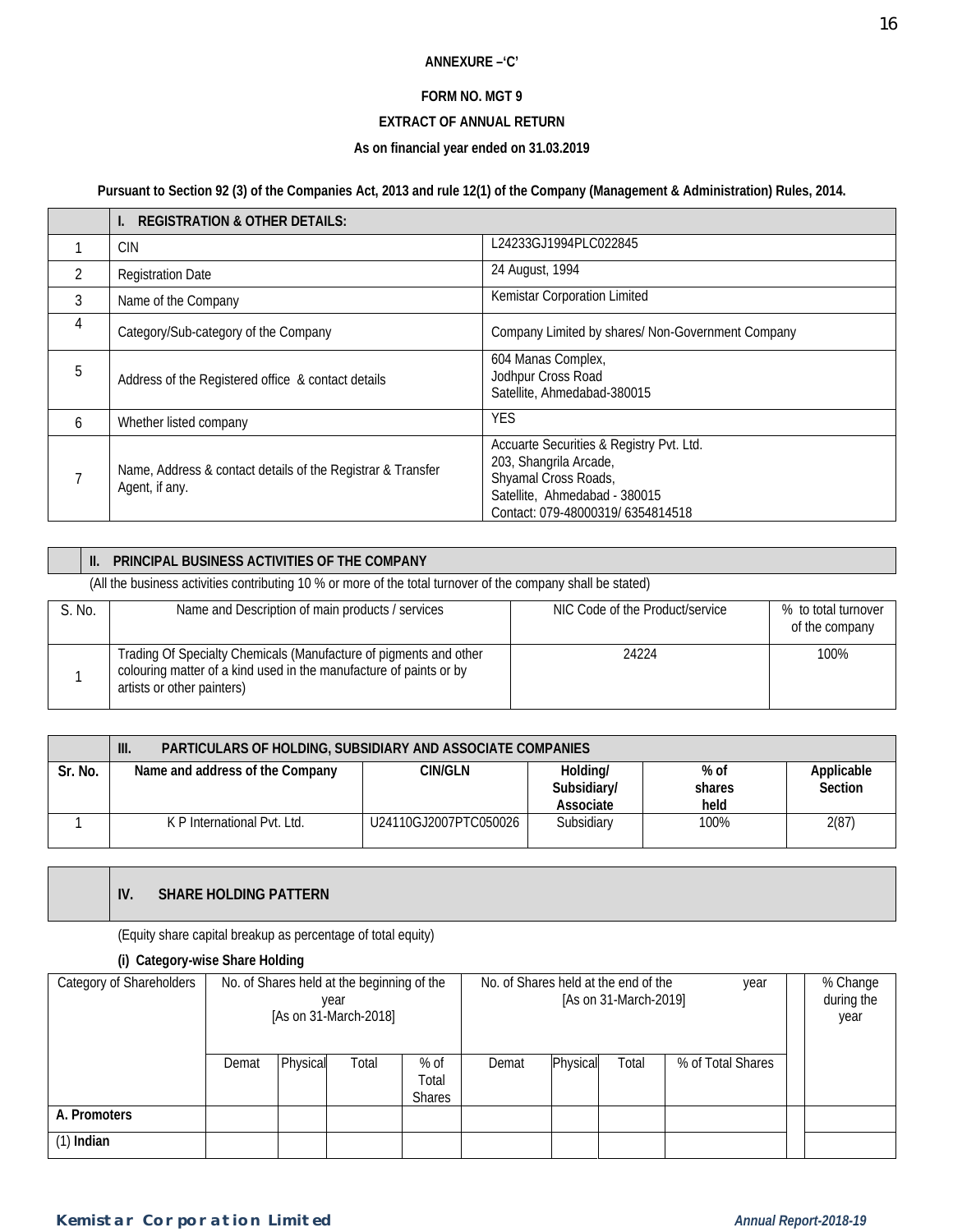| a) Individual/HUF                                                                         | 211392  | 0.00   | 211392  | 11.33 | 8046368 | 0.00  | 8046368 | 74.78 | 63.46   |
|-------------------------------------------------------------------------------------------|---------|--------|---------|-------|---------|-------|---------|-------|---------|
| b) Central Govt                                                                           | 0.00    | 0.00   | 0.00    | 0.00  | 0.00    | 0.00  | 0.00    | 0.00  | 0.00    |
| c) State Govt(s)                                                                          | 0.00    | 0.00   | 0.00    | 0.00  | 0.00    | 0.00  | 0.00    | 0.00  | 0.00    |
| d) Bodies Corp.                                                                           | 0.00    | 0.00   | 0.00    | 0.00  | 0.00    | 0.00  | 0.00    | 0.00  | 0.00    |
| e) Banks / FI                                                                             | 0.00    | 0.00   | 0.00    | 0.00  | 0.00    | 0.00  | 0.00    | 0.00  | 0.00    |
| f) Any other                                                                              | 0.00    | 0.00   | 0.00    | 0.00  | 0.00    | 0.00  | 0.00    | 0.00  | 0.00    |
| Sub Total (A) (1)                                                                         | 211392  | 0.00   | 211392  | 11.33 | 8046368 | 0.0   | 8046368 | 74.78 | 63.46   |
| (2) Foreign                                                                               |         |        |         |       |         |       |         |       |         |
| a) NRI Individuals                                                                        | 0.00    | 0.00   | 0.00    | 0.00  | 0.00    | 0.00  | 0.00    | 0.00  | 0.00    |
| b) Other Individuals                                                                      | 0.00    | 0.00   | 0.00    | 0.00  | 0.00    | 0.00  | 0.00    | 0.00  | 0.00    |
| c) Bodies Corp.                                                                           | 0.00    | 0.00   | 0.00    | 0.00  | 0.00    | 0.00  | 0.00    | 0.00  | 0.00    |
| d) Any other                                                                              | 0.00    | 0.00   | 0.00    | 0.00  | 0.00    | 0.00  | 0.00    | 0.00  | 0.00    |
| Sub Total (A) (2)                                                                         | 0.00    | 0.00   | 0.00    | 0.00  | 0.00    | 0.00  | 0.00    | 0.00  | 0.00    |
| TOTAL (A)                                                                                 | 211392  | 0      | 211392  | 11.33 | 8046368 | 0.00  | 8046368 | 74.78 | 63.46   |
| <b>B. Public Shareholding</b>                                                             |         |        |         |       |         |       |         |       |         |
| 1. Institutions                                                                           |         |        |         |       |         |       |         |       |         |
| a) Mutual Funds                                                                           | 0.00    | 0.00   | 0.00    | 0.00  | 0.00    | 0.00  | 0.00    | 0.00  | 0.00    |
| b) Banks / FI                                                                             | 0.00    | 0.00   | 0.00    | 0.00  | 0.00    | 0.00  | 0.00    | 0.00  | 0.00    |
| c) Central Govt                                                                           | 0.00    | 0.00   | 0.00    | 0.00  | 0.00    | 0.00  | 0.00    | 0.00  | 0.00    |
| d) State Govt(s)                                                                          | 0.00    | 0.00   | 0.00    | 0.00  | 0.00    | 0.00  | 0.00    | 0.00  | 0.00    |
| e) Venture Capital Funds                                                                  | 0.00    | 0.00   | 0.00    | 0.00  | 0.00    | 0.00  | 0.00    | 0.00  | 0.00    |
| f) Insurance Companies                                                                    | 0.00    | 0.00   | 0.00    | 0.00  | 0.00    | 0.00  | 0.00    | 0.00  | 0.00    |
| g) FIIs                                                                                   | 0.00    | 0.00   | 0.00    | 0.00  | 0.00    | 0.00  | 0.00    | 0.00  | 0.00    |
| h) Foreign Venture<br>Capital Funds                                                       | 0.00    | 0.00   | 0.00    | 0.00  | 0.00    | 0.00  | 0.00    | 0.00  | 0.00    |
| i) Others (specify)                                                                       | 0.00    | 0.00   | 0.00    | 0.00  | 0.00    | 0.00  | 0.00    | 0.00  | 0.00    |
| Sub-total (B)(1):-                                                                        | 0.00    | 0.00   | 0.00    | 0.00  | 0.00    | 0.00  | 0.00    | 0.00  | 0.00    |
| 2. Non-Institutions                                                                       |         |        |         |       |         |       |         |       |         |
| a) Bodies Corp.                                                                           |         |        |         |       |         |       |         |       |         |
| i) Indian                                                                                 | 2256    | 22112  | 24368   | 1.31  | 848     | 1420  | 2268    | 0.00  | 1.31    |
| ii) Overseas                                                                              | 0.00    | 0.00   | 0.00    | 0.00  | 0.00    | 0.00  | 0.00    | 0.00  | 0.00    |
| b) Individuals                                                                            |         |        |         |       |         |       |         |       |         |
| i) Individual shareholders<br>holding nominal share<br>capital upto Rs. 1 lakh            | 45264   | 77368  | 122632  | 0.07  | 27072   | 78308 | 105380  | 0.01  | $-0.14$ |
| ii) Individual shareholders<br>holding nominal share<br>capital in excess of Rs 1<br>lakh | 1195000 | 312936 | 1507936 | 0.81  | 2456048 | 64344 | 2520392 | 2.34  | 1.53    |
| c) Others (specify)                                                                       |         |        |         |       |         |       |         |       |         |
| Non Resident Indians                                                                      | 0.00    | 0.00   | 0.00    | 0.00  | 0.00    | 0.00  | 0.00    | 0.00  | 0.00    |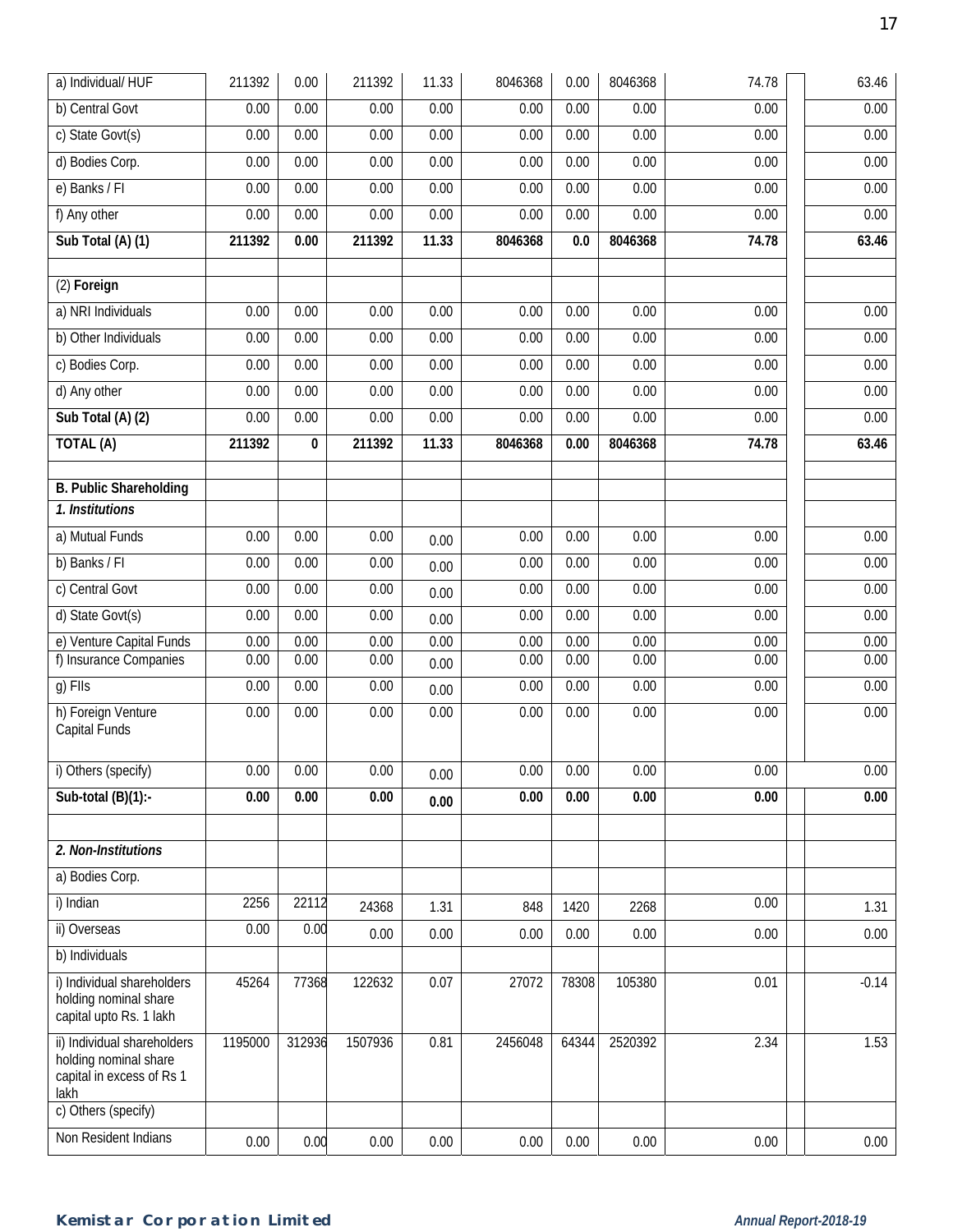| <b>HUF</b>                                                          | 32      | 0.00   | 32      | 0.00   | 85000    | 0.00   | 85000    | 0.08  | 0.08     |
|---------------------------------------------------------------------|---------|--------|---------|--------|----------|--------|----------|-------|----------|
| Overseas<br>Corporate<br><b>Bodies</b>                              | 0.00    | 0.00   | 0.00    | 0.00   | 0.00     | 0.00   | 0.00     | 0.00  | 0.00     |
| <b>Foreign Nationals</b>                                            | 0.00    | 0.00   | 0.00    | 0.00   | 0.00     | 0.00   | 0.00     | 0.00  | 0.00     |
| <b>Clearing Members</b>                                             | 32      | 0.00   | 32      | 0.00   | 0.00     | 0.00   | 0.00     | 0.00  | 0.00     |
| <b>Trusts</b>                                                       | 0.00    | 0.00   | 0.00    | 0.00   | 0.00     | 0.00   | 0.00     | 0.00  | 0.00     |
| Foreign Bodies - D R                                                | 0.00    | 0.00   | 0.00    | 0.00   | 0.00     | 0.00   | 0.00     | 0.00  | 0.00     |
| Sub-total (B)(2):-                                                  | 1242584 | 412416 | 1655000 | 88.67  | 2568968  | 144072 | 2713040  | 25.22 | $-63.46$ |
| Total Public (B)                                                    | 1242584 | 412416 | 1655000 | 88.67  | 2568968  | 144072 | 2713040  | 25.22 | $-63.46$ |
| C. Shares held by<br><b>Custodian for GDRs &amp;</b><br><b>ADRS</b> | 0.00    | 0.00   | 0.00    | 0.00   | 0.00     | 0.00   | 0.00     | 0.00  | 0.00     |
| Grand Total $(A+B+C)$                                               | 1453976 | 412416 | 1866392 | 100.00 | 10615336 | 144072 | 10759408 | 100   | 0        |

# **(ii) Shareholding of Promoter**

| SN             | Shareholder's Name                          |                         | year                                      | Shareholding at the beginning of the                         |                         |                                                           | Shareholding at the end of the year                       | % change in<br>shareholding<br>during the year |
|----------------|---------------------------------------------|-------------------------|-------------------------------------------|--------------------------------------------------------------|-------------------------|-----------------------------------------------------------|-----------------------------------------------------------|------------------------------------------------|
|                |                                             | No. of<br><b>Shares</b> | % of total<br>Shares of<br>the<br>company | % of Shares<br>Pledged/<br>encumbere<br>d to total<br>shares | No. of<br><b>Shares</b> | $%$ of<br>total<br><b>Shares</b><br>of the<br>compan<br>V | % of Shares<br>Pledged /<br>encumbered to<br>total shares |                                                |
| $\mathbf{1}$   | KETANKUMAR<br>PARASHOTTAMDAS PATEL          | 28040                   | 1.50                                      | 0.00                                                         | 1113014                 | 10.34                                                     | 0.00                                                      | 8.84                                           |
| $\overline{2}$ | <b>DIPAKKUMAR</b><br>PARASHOTTAMDAS PATEL   | 0.00                    | 0.00                                      | 0.00                                                         | 18272                   | 0.17                                                      | 0.00                                                      | 0.17                                           |
| $\overline{3}$ | ANILKUMAR C. THAKER                         | 3472                    | 0.19                                      | 0.00                                                         | 3472                    | 0.03                                                      | 0.00                                                      | $-0.16$                                        |
| $\overline{4}$ | KANANI ANILKUMAR<br>DEVRAJBHAI              | 14400                   | 0.77                                      | 0.00                                                         | 14400                   | 0.13                                                      | 0.00                                                      | $-0.64$                                        |
| 5              | <b>INDUBEN MAHESHKUMAR</b><br><b>KANANI</b> | 40                      | 0.00                                      | 0.00                                                         | 40                      | 0.00                                                      | 0.00                                                      | 0.00                                           |
| 6              | MAHESHKUMAR POPATLAL<br>KANANI              | 5040                    | 0.27                                      | 0.00                                                         | 5040                    | 0.05                                                      | 0.00                                                      | $-0.22$                                        |
| $\overline{7}$ | <b>DILIPKUMAR POPATLAL</b><br>KANANI        | 5060                    | 0.27                                      | 0.00                                                         | 5060                    | 0.05                                                      | 0.00                                                      | $-0.22$                                        |
| 8              | <b>PARSHOTTAMBHAI</b><br>MOHANLAL PATEL     | 63100                   | 3.38                                      | 0.00                                                         | 1833990                 | 17.05                                                     | 0.00                                                      | 13.67                                          |
| 9              | ANJANA KETANKUMAR PATEL                     | 55800                   | 2.99                                      | 0.00                                                         | 1354300                 | 12.59                                                     | 0.00                                                      | 9.60                                           |
| 10             | HIRALBEN DIPAKKUMAR<br>PATEL                | 0.00                    | 0.00                                      | 0.00                                                         | 612000                  | 5.69                                                      | 0.00                                                      | 5.69                                           |
| 11             | <b>SHANTABEN</b><br>PARASHOTTAMDAS PATEL    | 0.00                    | 0.00                                      | 0.00                                                         | 1213800                 | 11.28                                                     | 0.00                                                      | 11.28                                          |
| 12             | SAVALIA VASANTBHAI B                        | 20040                   | 1.07                                      | 0.00                                                         | 20040                   | 0.19                                                      | 0.00                                                      | $-0.88$                                        |
| 13             | MATHURBHAI MANJIBHAI<br><b>JOGANI</b>       | 16400                   | 0.88                                      | 0.00                                                         | 16400                   | 0.15                                                      | 0.00                                                      | $-0.73$                                        |
| 14             | PATEL PARSHOTTAMDAS M<br>(HUF)              | 0.00                    | 0.00                                      | 0.00                                                         | 836400                  | 7.77                                                      | 0.00                                                      | 7.77                                           |
| 15             | PATEL DIPAKKUMAR<br>PARASHOTTMDAS (HUF)     | 0.00                    | 0.00                                      | 0.00                                                         | 338640                  | 3.15                                                      | 0.00                                                      | 3.15                                           |
| 16             | PATEL KETANKUMAR<br>PARASHOTTAMDAS HUF      | 0.00                    | 0.00                                      | 0.00                                                         | 661500                  | 6.15                                                      | 0.00                                                      | 6.15                                           |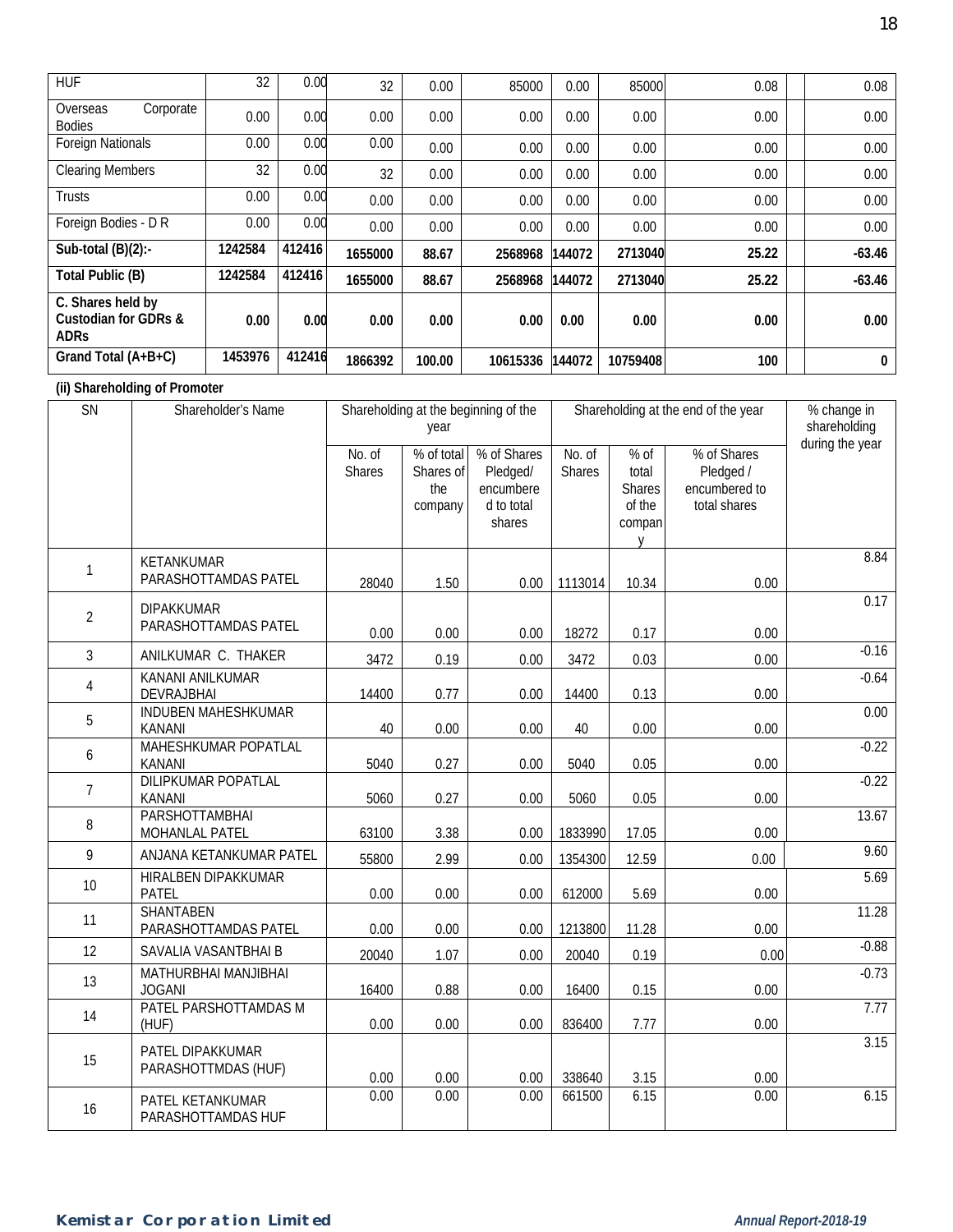# **(iii) Change in Promoters' Shareholding (please specify, if there is no change)**

| SN | <b>Particulars</b>                           | Date           | Reason   | Shareholding at the beginning of<br>the year |                           |               | Cumulative<br>Shareholding<br>during the year |
|----|----------------------------------------------|----------------|----------|----------------------------------------------|---------------------------|---------------|-----------------------------------------------|
|    |                                              |                |          | No. of shares                                | $%$ of<br>total<br>shares | No. of shares | % of total shares                             |
|    | KETANKUMAR<br>PARASHOTTAMDAS<br><b>PATEL</b> |                |          |                                              |                           |               |                                               |
|    | At the beginning of the<br>year              | $01 - 04 - 18$ |          | 28,040                                       | 1.50%                     | 28,040        | 1.50%                                         |
|    | Changes during the<br>year                   | 13-04-18       | Allot    | 270,096                                      | 4.34%                     | 298,136       | 4.80%                                         |
|    |                                              | 29-05-18       | Transfer | 8                                            | 0.00%                     | 298,144       | 4.80%                                         |
|    |                                              | 19-10-18       | Allot    | 814,870                                      | 7.57%                     | 1,113,014     | 10.34%                                        |
|    | At the end of the year                       | 31-03-19       |          | 1,113,014                                    | 10.34%                    | 1,113,014     | 10.34%                                        |

| <b>DIPAKKUMAR</b><br>PARASHOTTAMDAS<br><b>PATEL</b> |            |       |        |       |        |       |
|-----------------------------------------------------|------------|-------|--------|-------|--------|-------|
| At the beginning of the                             |            |       |        | 0.10% | 1,952  | 0.10% |
| vear                                                | 01-04-18   |       | ,952   |       |        |       |
| Changes during the                                  | 13-04-18   | Allot |        | 0.26% | 18,272 | 0.29% |
| year                                                |            |       | 16,320 |       |        |       |
| At the end of the year                              |            |       |        | 0.17% | 18,272 | 0.17% |
|                                                     | $31-03-19$ |       | 18,272 |       |        |       |

| PARASHOTTAMBHAI<br><b>MOHANLAL PATEL</b> |          |       |            |        |           |        |
|------------------------------------------|----------|-------|------------|--------|-----------|--------|
| At the beginning of the                  |          |       |            | 3.38%  | 63,100    | 0.10%  |
| year                                     | 01-04-18 |       | 63,100     |        |           |        |
| Changes during the                       | 13-04-18 | Allot |            | 17.10% | 1,125,940 | 18.11% |
| year                                     |          |       | .062,840 ا |        |           |        |
|                                          | 19-10-18 | Allot |            | 6.58%  | 1,833,990 | 17.05% |
|                                          |          |       | 708,050    |        |           |        |
| At the end of the year                   |          |       |            | 17.05% | 1,833,990 | 17.05% |
|                                          | 31-03-19 |       | ,833,990   |        |           |        |

| ANJANA<br>KETANKUMAR PATEL |          |       |          |        |           |        |
|----------------------------|----------|-------|----------|--------|-----------|--------|
| At the beginning of the    |          |       |          |        | 55,800    | 2.99%  |
| year                       | 01-04-18 |       | 55,800   | 2.99%  |           |        |
| Changes during the         | 19-10-18 | Allot |          |        | 1,354,300 | 12.59% |
| vear                       |          |       | ,298,500 | 12.07% |           |        |
| At the end of the year     |          |       |          |        | 1,354,300 | 12.59% |
|                            | 31-03-19 |       | ,354,300 | 12.59% |           |        |

| HIRALBEN<br>DIPAKKUMAR PATEL |                |       |      |          |         |          |
|------------------------------|----------------|-------|------|----------|---------|----------|
| At the beginning of the      |                |       | 0.00 | $0.00\%$ | 0.00    | $0.00\%$ |
| year                         | $01 - 04 - 18$ |       |      |          |         |          |
| Changes during the           | 13-04-18       | Allot |      | 9.84%    | 612,000 | 9.84%    |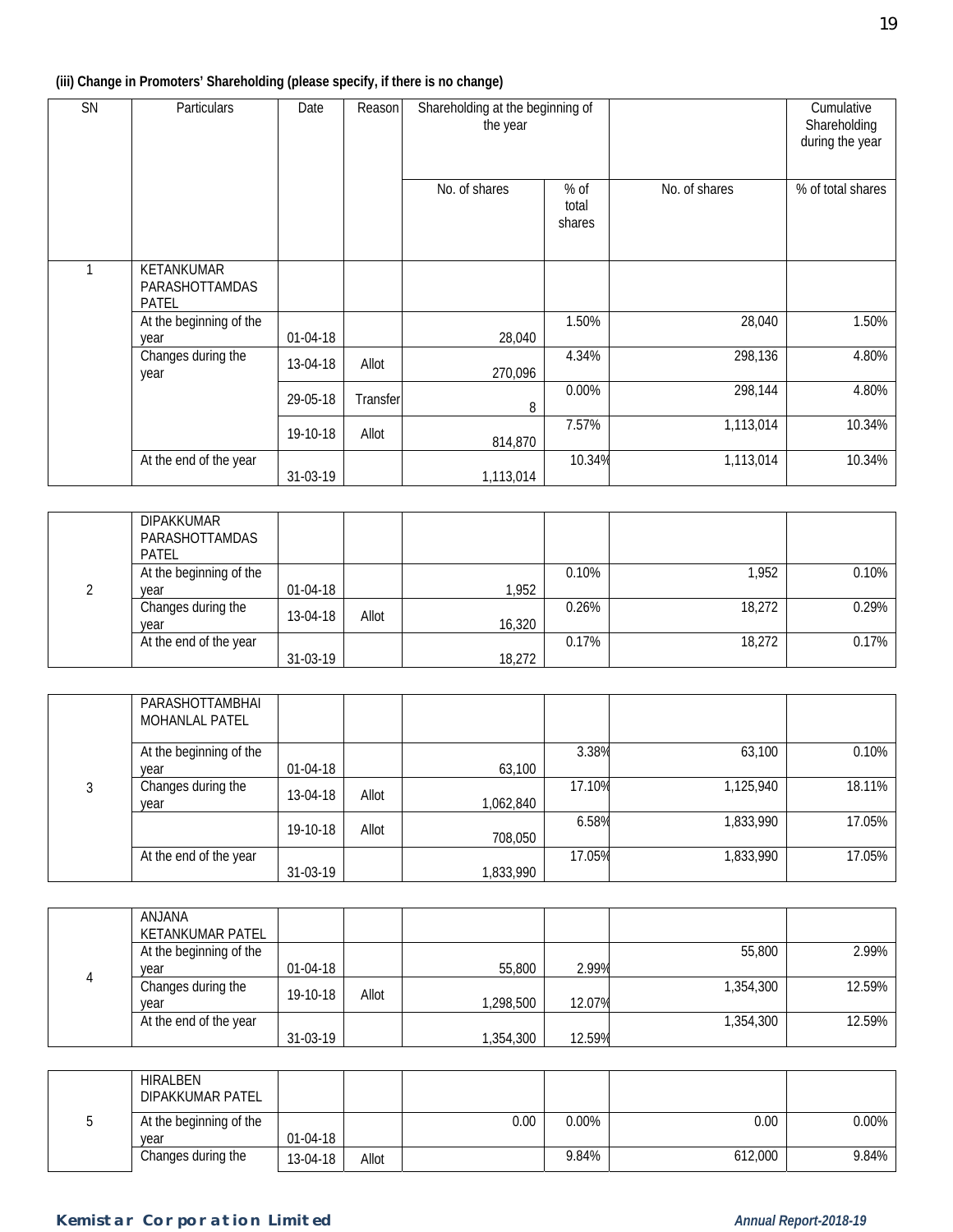| year                   |                                  | 612,000 |       |         |       |
|------------------------|----------------------------------|---------|-------|---------|-------|
| At the end of the year |                                  |         | 5.69% | 612,000 | 5.69% |
|                        | 02.10<br>$\mathbf{A}$<br>31-U3-1 | 612,000 |       |         |       |

| SHANTABEN<br>PARASHOTTAMDAS<br><b>PATEL</b> |                |       |          |          |           |        |
|---------------------------------------------|----------------|-------|----------|----------|-----------|--------|
| At the beginning of the                     |                |       | 0.00     | $0.00\%$ | 0.00      | 0.00%  |
| vear                                        | $01 - 04 - 18$ |       |          |          |           |        |
| Changes during the                          | 13-04-18       | Allot |          | 19.53%   | 1,213,800 | 19.53% |
| vear                                        |                |       | ,213,800 |          |           |        |
| At the end of the year                      |                |       |          | 11.28%   | 1,213,800 | 11.28% |
|                                             | 31-03-19       |       | ,213,800 |          |           |        |

| PATEL<br>PARASHOTTAMDAS<br>M (HUF) |          |       |         |          |         |        |
|------------------------------------|----------|-------|---------|----------|---------|--------|
| At the beginning of the            |          |       | 0.00    | $0.00\%$ | 0.00    | 0.00%  |
| vear                               | 01-04-18 |       |         |          |         |        |
| Changes during the                 | 13-04-18 | Allot |         | 13.45%   | 836,400 | 13.45% |
| vear                               |          |       | 836,400 |          |         |        |
| At the end of the year             |          |       |         | 7.77%    | 836,400 | 7.77%  |
|                                    | 31-03-19 |       | 836,400 |          |         |        |

|   | PATEL DIPAKKUMAR<br>PARASHOTTMDAS<br>(HUF) |            |       |         |          |         |       |
|---|--------------------------------------------|------------|-------|---------|----------|---------|-------|
|   | At the beginning of the                    |            |       | 0.00    | $0.00\%$ | 0.00    | 0.00% |
| 8 | vear                                       | 01-04-18   |       |         |          |         |       |
|   | Changes during the                         | 13-04-18   | Allot |         | 5.45%    | 338,640 | 5.45% |
|   | vear                                       |            |       | 338,640 |          |         |       |
|   | At the end of the year                     |            |       |         | 3.15%    | 338,640 | 3.15% |
|   |                                            | $31-03-19$ |       | 338,640 |          |         |       |

| PATEL KETANKUMAR<br>PARASHOTTAMDAS<br><b>HUF</b> |                |       |         |          |         |       |
|--------------------------------------------------|----------------|-------|---------|----------|---------|-------|
| At the beginning of the                          |                |       | 0.00    | $0.00\%$ | 0.00    | 0.00% |
| vear                                             | $01 - 04 - 18$ |       |         |          |         |       |
| Changes during the                               | 19-10-18       | Allot |         | 6.15%    | 661,500 | 6.15% |
| vear                                             |                |       | 661,500 |          |         |       |
| At the end of the year                           |                |       |         | 6.15%    | 661,500 | 6.15% |
|                                                  | $31-03-19$     |       | 661,500 |          |         |       |

# **(iv) Shareholding Pattern of top ten Shareholders**

 *(Other than Directors, Promoters and Holders of GDRs and ADRs):* 

| <b>SN</b> | For each of the Top 10<br>shareholders | Date     | Reason | Shareholding at the beginning of<br>the year |                      |               | Cumulative<br>Shareholding during<br>the year |
|-----------|----------------------------------------|----------|--------|----------------------------------------------|----------------------|---------------|-----------------------------------------------|
|           |                                        |          |        | No. of shares                                | % of total<br>shares | No. of shares | % of total shares                             |
|           | KIRIT JIVRAJBHAI<br>PATEL              |          |        |                                              |                      |               |                                               |
|           | At the beginning of the                |          |        |                                              | 0.97%                |               | 0.97%                                         |
|           | year                                   | 01-04-18 |        | 60,000                                       |                      | 60,000        |                                               |
|           | Changes during the                     | 19-10-18 | Allot  |                                              | 0.79%                |               | 1.35%                                         |
|           | vear                                   |          |        | 85,000                                       |                      | 145,000       |                                               |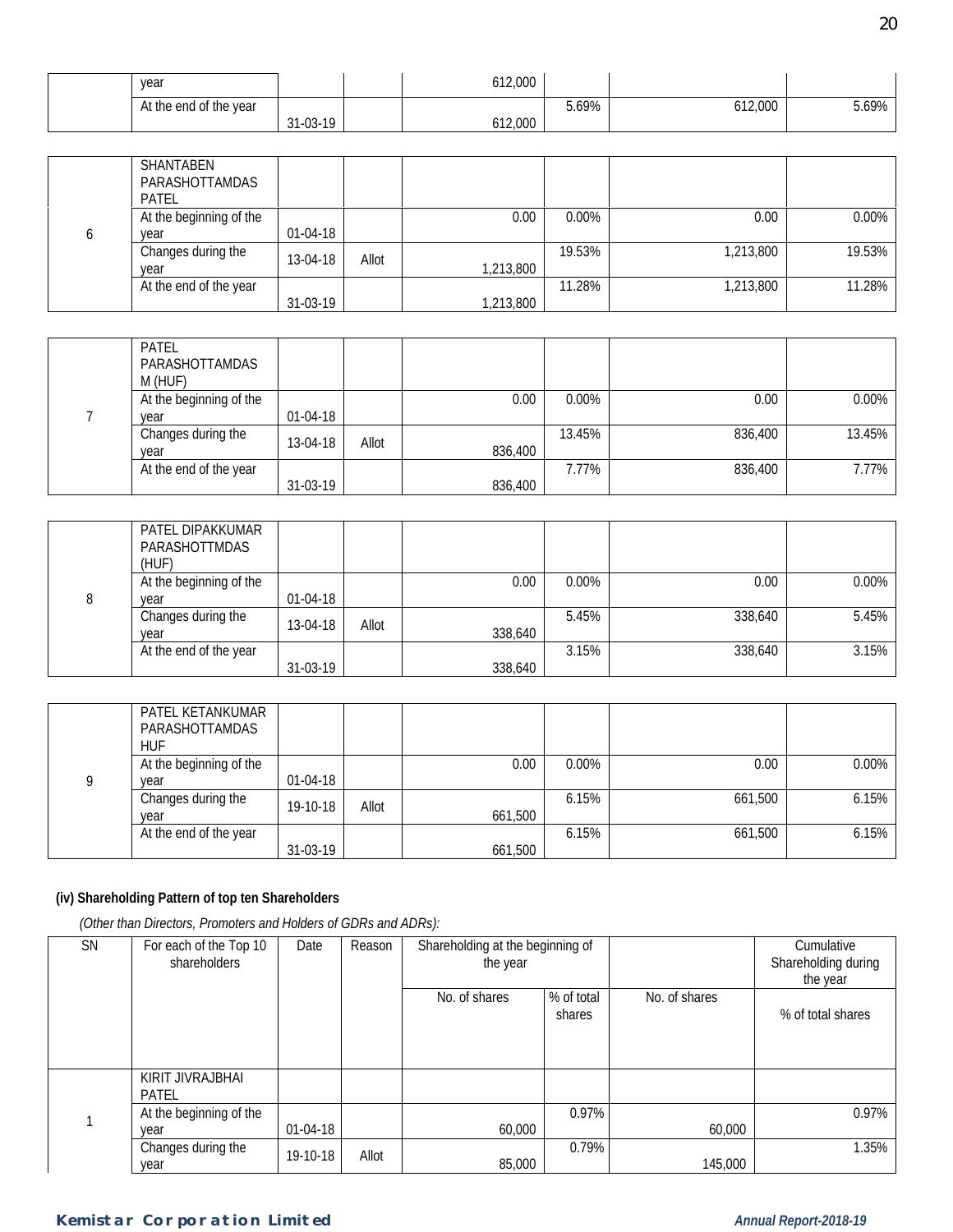|                | At the end of the year                            |                |       |           | 1.35% |           | 0.00% |
|----------------|---------------------------------------------------|----------------|-------|-----------|-------|-----------|-------|
|                |                                                   | 31-03-19       |       | 145,000   |       |           |       |
|                | <b>ANITABEN</b><br>ASHISHKUMAR                    |                |       |           |       |           |       |
|                | <b>GANDHI</b><br>At the beginning of the          |                |       | 0.00      | 0.00  | 0.00      | 0.00  |
| $\overline{2}$ | year                                              | 01-04-18       |       |           |       |           |       |
|                | Changes during the<br>year                        | 19-10-18       | Allot | 100000.00 | 0.93  | 100000.00 | 0.93  |
|                | At the end of the year                            | 31-03-19       |       | 100000.00 | 0.93  | 100000.00 | 0.93  |
|                | DHIREN KANUBHAI<br>PATEL (HUF)                    |                |       |           |       |           |       |
| 3              | At the beginning of the<br>year                   | 01-04-18       |       | 0.00      | 0.00  | 0.00      | 0.00  |
|                | Changes during the<br>year                        | 19-10-18       | Allot | 85000.00  | 0.79  | 85000.00  | 0.79  |
|                | At the end of the year                            | 31-03-19       |       | 85000.00  | 0.79  | 85000.00  | 0.79  |
|                |                                                   |                |       |           |       |           |       |
|                | CHANDRIKA<br><b>RAMESHBHAI</b><br><b>HARKHANI</b> |                |       |           |       |           |       |
| 4              | At the beginning of the<br>year                   | 01-04-18       |       | 40000.00  | 0.64  | 40000.00  | 0.64  |
|                | Changes during the<br>year                        | 19-10-18       | Allot | 40000.00  | 0.37  | 80000.00  | 0.74  |
|                | At the end of the year                            | 31-03-19       |       | 80000.00  | 0.74  | 80000.00  | 0.74  |
|                |                                                   |                |       |           |       |           |       |
|                | RAMESH JADAVBHAI<br><b>HARKHANI</b>               |                |       |           |       |           |       |
| 5              | At the beginning of the<br>year                   | 01-04-18       |       | 40000.00  | 0.64  | 40000.00  | 0.64  |
|                | Changes during the<br>year                        | 19-10-18       | Allot | 40000.00  | 0.37  | 80000.00  | 0.74  |
|                | At the end of the year                            | 31-03-19       |       | 80000.00  | 0.74  | 80000.00  | 0.74  |
|                | AARTIBEN                                          |                |       |           |       |           |       |
|                | <b>JAGDISHBHAI</b><br>THAKKAR                     |                |       |           |       |           |       |
| 6              | At the beginning of the<br>year                   | $01 - 04 - 18$ |       | 40000.00  | 0.64  | 40000.00  | 0.64  |
|                | Changes during the<br>year                        | 19-10-18       | Allot | 40000.00  | 0.37  | 80000.00  | 0.74  |
|                | At the end of the year                            | 31-03-19       |       | 80000.00  | 0.74  | 80000.00  | 0.74  |
|                |                                                   |                |       |           |       |           |       |
|                | <b>JAGDISHKUMAR</b><br>AMRUTLAL AKHANI            |                |       |           |       |           |       |
| $\overline{7}$ | At the beginning of the<br>year                   | 01-04-18       |       | 0.00      | 0.00  | 0.00      | 0.00  |
|                | Changes during the<br>year                        | 19-10-18       | Allot | 80000.00  | 0.74  | 80000.00  | 0.74  |
|                | At the end of the year                            | 31-03-19       |       | 80000.00  | 0.74  | 80000.00  | 0.74  |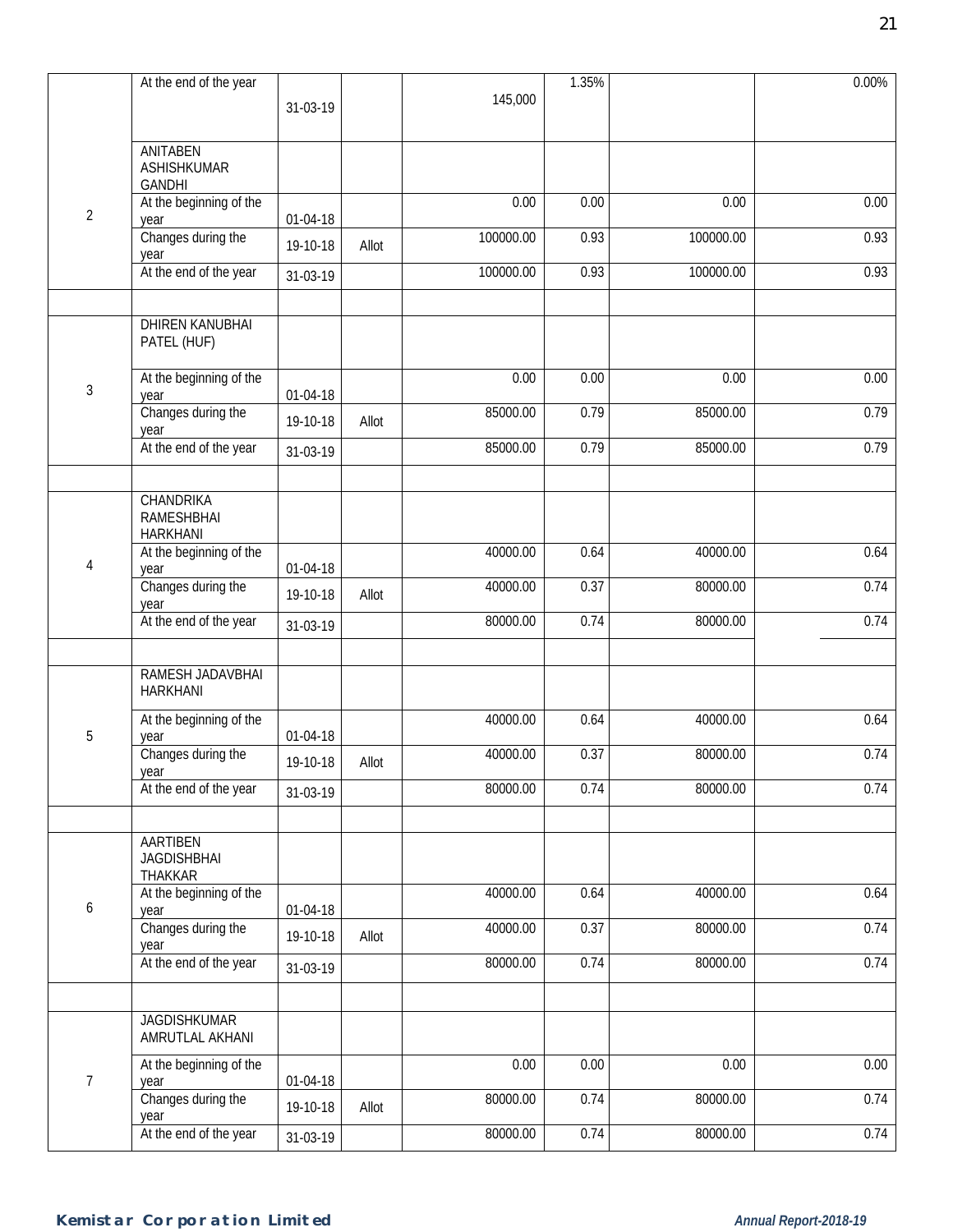|    | SMITABEN KIRITBHAI<br>PATEL                     |                |       |          |      |          |      |
|----|-------------------------------------------------|----------------|-------|----------|------|----------|------|
| 8  | At the beginning of the<br>year                 | 01-04-18       |       | 0.00     | 0.00 | 0.00     | 0.00 |
|    | Changes during the<br>year                      | 19-10-18       | Allot | 80000.00 | 0.74 | 80000.00 | 0.74 |
|    | At the end of the year                          | 31-03-19       |       | 80000.00 | 0.74 | 80000.00 | 0.74 |
|    | <b>UPENDRA</b><br><b>GORDHANBHAI</b><br>RABADIA |                |       |          |      |          |      |
| 9  | At the beginning of the<br>year                 | 01-04-18       |       | 0.00     | 0.00 | 0.00     | 0.00 |
|    | Changes during the<br>year                      | 19-10-18       | Allot | 80000.00 | 0.74 | 80000.00 | 0.74 |
|    | At the end of the year                          | 31-03-19       |       | 80000.00 | 0.74 | 80000.00 | 0.74 |
| 10 | <b>DARSHAN</b><br>DHANPRASAD DAVE               |                |       |          |      |          |      |
|    | At the beginning of the<br>year                 | $01 - 04 - 18$ |       | 0.00     | 0.00 | 0.00     | 0.00 |
|    | Changes during the<br>year                      | 19-10-18       | Allot | 80000.00 | 0.74 | 80000.00 | 0.74 |
|    | At the end of the year                          | $31 - 03 - 19$ |       | 80000.00 | 0.74 | 80000.00 | 0.74 |
|    |                                                 |                |       |          |      |          |      |

#### **(v) Shareholding of Directors and Key Managerial Personnel:**

| SN             | Shareholding of each<br>Directors and each Key<br>Managerial Personnel | Date     | Reason   | Shareholding at the beginning of<br>the year |                           | No. of shares | <b>Cumulative Shareholding</b><br>during the year |
|----------------|------------------------------------------------------------------------|----------|----------|----------------------------------------------|---------------------------|---------------|---------------------------------------------------|
|                |                                                                        |          |          | No. of shares                                | $%$ of<br>total<br>shares |               | % of total shares                                 |
| $\mathbf{1}$   | KETANKUMAR<br>PARASHOTTAMDAS<br>PATEL                                  |          |          |                                              |                           |               |                                                   |
|                | At the beginning of the<br>year                                        | 01-04-18 |          | 28,040                                       | 1.50%                     | 28,040        | 1.50%                                             |
|                | Changes during the<br>year                                             | 13-04-18 | Allot    | 270,096                                      | 4.34%                     | 298,136       | 4.80%                                             |
|                |                                                                        | 29-05-18 | Transfer | 8                                            | 0.00%                     | 298,144       | 4.80%                                             |
|                |                                                                        | 19-10-18 | Allot    | 814,870                                      | 7.57%                     | 1,113,014     | 10.34%                                            |
|                | At the end of the year                                                 | 31-03-19 |          | 1,113,014                                    | 10.34%                    | 1,113,014     | 10.34%                                            |
|                |                                                                        |          |          |                                              |                           |               |                                                   |
| $\overline{2}$ | PARASHOTTAMBHAI<br>MOHANLAL PATEL                                      |          |          |                                              |                           |               |                                                   |
|                | At the beginning of the<br>year                                        | 01-04-18 |          | 63,100                                       | 3.38%                     | 63,100        | 0.10%                                             |

# **Kemistar Corporation Limited** *Annual Report-2018-19*

22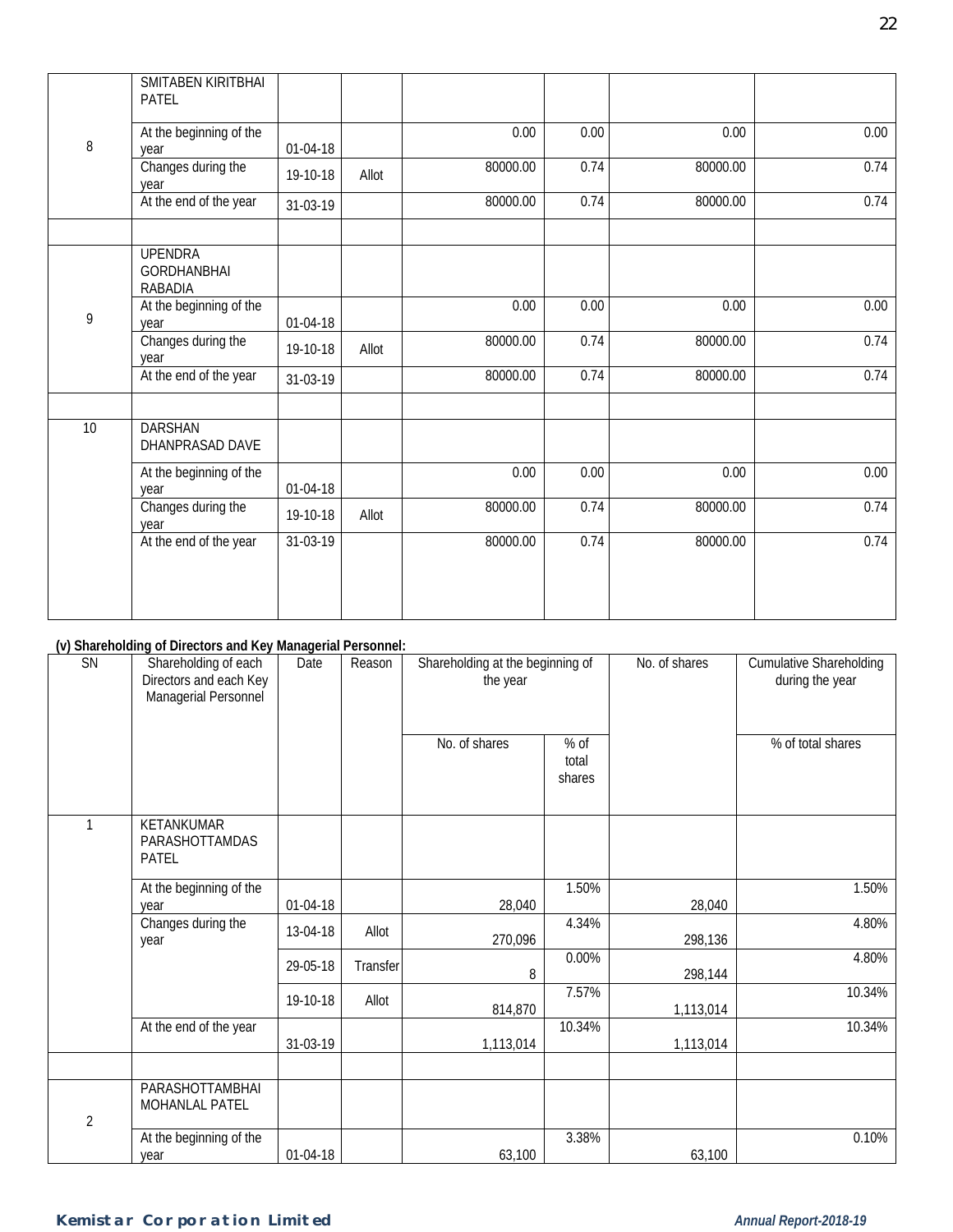| Changes during the     | 13-04-18       | Allot |           | 17.10% |           | 18.11% |
|------------------------|----------------|-------|-----------|--------|-----------|--------|
| vear                   |                |       | 1,062,840 |        | .125.940  |        |
|                        |                | Allot |           | 6.58%  |           | 17.05% |
|                        | 19-10-18       |       | 708,050   |        | 1,833,990 |        |
| At the end of the year |                |       |           | 17.05% |           | 17.05% |
|                        | $31 - 03 - 19$ |       | 1,833,990 |        | ,833,990  |        |

# **VI. REMUNERATION OF DIRECTORS AND KEY MANAGERIAL PERSONNEL**

A**.** Remuneration to Managing Director, Whole-time Directors and/or

|                                                                                        | NIL                                |                 |
|----------------------------------------------------------------------------------------|------------------------------------|-----------------|
| Particulars of Remuneration                                                            | Name of MD/WTD/ Manager            | Total<br>Amount |
| Name                                                                                   |                                    | (Rs/Lac)        |
| Designation                                                                            |                                    |                 |
| Gross salary                                                                           |                                    |                 |
| (a) Salary as per provisions contained in section 17(1) of<br>the Income-tax Act, 1961 |                                    |                 |
| (b) Value of perquisites u/s 17(2) Income-tax Act, 1961                                |                                    |                 |
| (c) Profits in lieu of salary under section 17(3) Income- tax<br>Act, 1961             |                                    |                 |
| Stock Option                                                                           |                                    |                 |
| <b>Sweat Equity</b>                                                                    |                                    |                 |
| Commission                                                                             |                                    |                 |
| - as % of profit                                                                       |                                    |                 |
| - others, specify                                                                      |                                    |                 |
| Others, please specify                                                                 |                                    |                 |
|                                                                                        | $\sim$<br>$\overline{\phantom{a}}$ |                 |
| Ceiling as per the Act                                                                 |                                    |                 |
|                                                                                        | Total (A)                          |                 |

|                | B. Remuneration to other Directors            | <b>NIL</b>               |                 |
|----------------|-----------------------------------------------|--------------------------|-----------------|
| SN.            | Particulars of Remuneration                   | Name of Directors        | Total<br>Amount |
|                |                                               |                          | (Rs/Lac)        |
|                | <b>Independent Directors</b>                  |                          |                 |
|                | Fee for attending board<br>committee meetings |                          |                 |
|                | Commission                                    |                          |                 |
|                | Others, please specify                        |                          |                 |
|                | Total (1)                                     | $\overline{\phantom{a}}$ |                 |
| $\overline{2}$ | <b>Other Non-Executive Directors</b>          |                          |                 |
|                | Fee for attending board<br>committee meetings |                          |                 |
|                | Commission                                    |                          |                 |
|                | Others, please specify                        |                          |                 |
|                | Total (2)                                     | $\overline{\phantom{a}}$ |                 |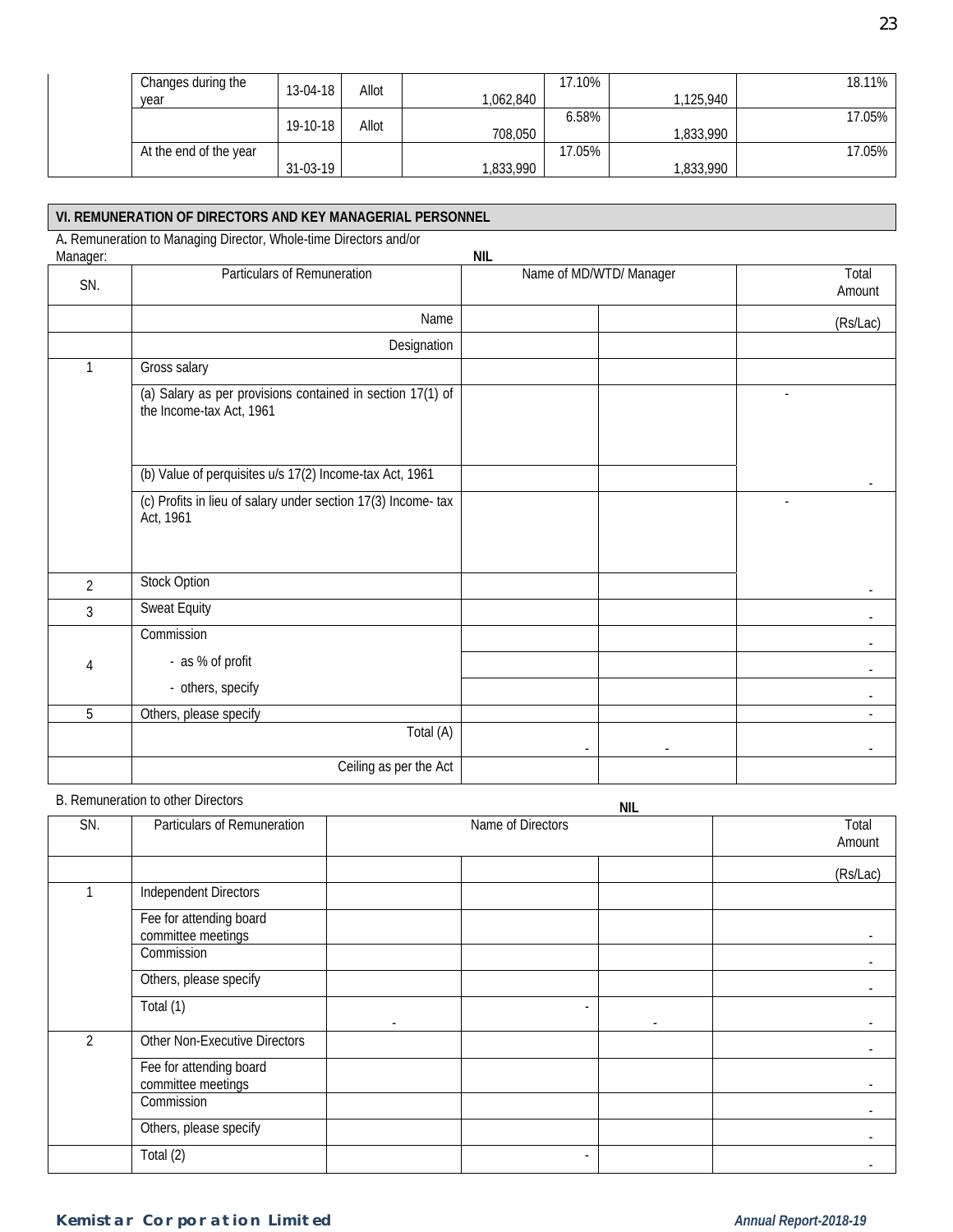| Total $(B)=(1+2)$                    |  |  |
|--------------------------------------|--|--|
| <b>Total Managerial Remuneration</b> |  |  |
| Overall Ceiling as per the Act       |  |  |

C. Remuneration to Key Managerial Personnel other than MD/Manager/WTD

| SN.            | Particulars of Remuneration                                                               | Name of Key Managerial Personnel |                          | Total<br>Amount          |                     |          |
|----------------|-------------------------------------------------------------------------------------------|----------------------------------|--------------------------|--------------------------|---------------------|----------|
|                | Name                                                                                      |                                  |                          |                          |                     | (Rs/Lac) |
|                | Designation                                                                               | CEO                              | <b>CFO</b>               |                          | CS                  | Total    |
|                | Name                                                                                      |                                  | Vasantbhai Savalia       | *Ms. Zehra<br>Rajkotwala | *Ms. Surya<br>Menon |          |
| $\mathbf{1}$   | Gross<br>salary                                                                           |                                  | $\blacksquare$           | 0.38                     | 1.76                | 2.14     |
|                | (a) Salary as per provisions<br>contained in section 17(1) of the<br>Income-tax Act, 1961 |                                  |                          |                          |                     |          |
|                | (b) Value of perquisites u/s 17(2)<br>Income-tax Act, 1961                                |                                  |                          |                          |                     |          |
|                | (c) Profits in lieu of salary under<br>section 17(3) Income- tax Act,<br>1961             |                                  |                          |                          |                     |          |
| $\overline{2}$ | <b>Stock Option</b>                                                                       |                                  |                          |                          |                     |          |
| 3              | <b>Sweat Equity</b>                                                                       |                                  |                          |                          |                     |          |
|                | Commission                                                                                |                                  |                          |                          |                     |          |
| 4              | - as % of profit                                                                          |                                  |                          |                          |                     |          |
|                | - others, specify                                                                         |                                  |                          |                          |                     |          |
| 5              | Others, please specify                                                                    |                                  |                          |                          |                     |          |
| $+$ $ +$ $ +$  | Total<br>6.01.01.10                                                                       | $\sim$                           | $\overline{\phantom{a}}$ | 0.38                     | 1.76                | 2.14     |

\* Resigned w.e.f. 21.06.18

\*\*\* Appointed w.e.f. 28.06.19

| VII. PENALTIES / PUNISHMENT/ COMPOUNDING OF OFFENCES:<br><b>NIL</b> |                                       |                          |                                                                    |                                       |                                    |
|---------------------------------------------------------------------|---------------------------------------|--------------------------|--------------------------------------------------------------------|---------------------------------------|------------------------------------|
| <b>Type</b>                                                         | Section of<br>the<br>Companies<br>Act | <b>Brief Description</b> | Details of Penalty /<br>Punishment/<br>Compounding fees<br>imposed | Authority [RD /<br><b>NCLT/COURT]</b> | Appeal made, if any (give Details) |
| A. COMPANY                                                          |                                       |                          |                                                                    |                                       |                                    |
| Penalty                                                             |                                       |                          |                                                                    |                                       |                                    |
| Punishment                                                          |                                       |                          |                                                                    |                                       |                                    |
| Compounding                                                         |                                       |                          |                                                                    |                                       |                                    |
| <b>B. DIRECTORS</b>                                                 |                                       |                          |                                                                    |                                       |                                    |
| Penalty                                                             |                                       |                          |                                                                    |                                       |                                    |
| Punishment                                                          |                                       |                          |                                                                    |                                       |                                    |
| Compoundin                                                          |                                       |                          |                                                                    |                                       |                                    |
| C. OTHER OFFICERS IN DEFAULT                                        |                                       |                          |                                                                    |                                       |                                    |
| Penalty                                                             |                                       |                          |                                                                    |                                       |                                    |
| Punishment                                                          |                                       |                          |                                                                    |                                       |                                    |
| Compounding                                                         |                                       |                          |                                                                    |                                       |                                    |

24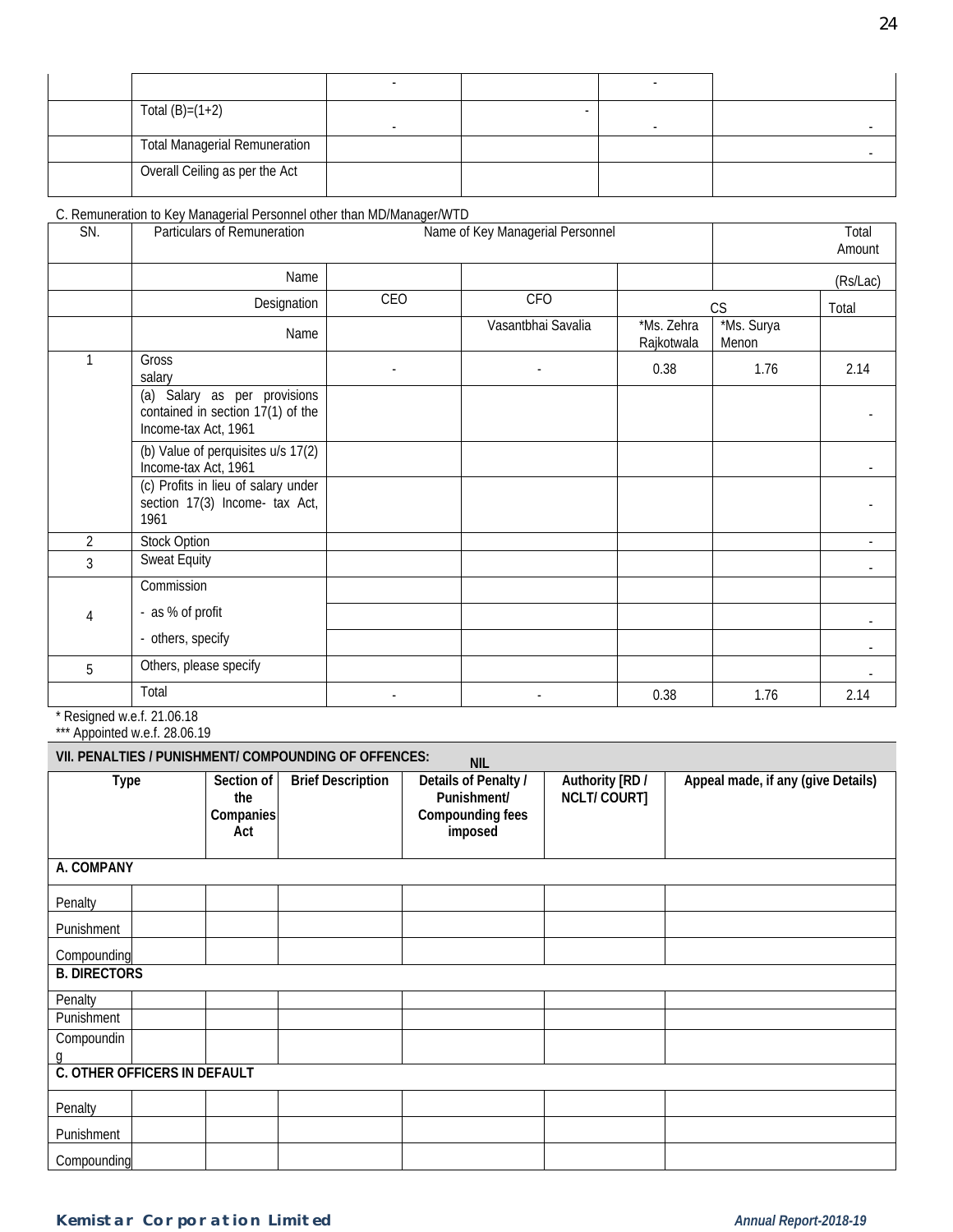#### **ANNEXURE 'D'**

#### **CORPORATE GOVERNANCE**

#### **INTRODUCTION**

The Directors present the company's Report on Corporate Governance as set out in Clause 49 of the Listing Agreement. This Report sets out the Compliance status of the company with the requirements of Corporate Governance for Financial Year 2018-19.

Corporate Governance pertains to systems by which Companies are directed and controlled by keeping in mind the long term interest of share holders and also balancing interest of employees, Government and the society at large.

#### **1. THE COMPANY'S PHILOSOPHY ON CODE OF GOVERNANCE**

In India, The Securities Exchange Board of India ("SEBI") on September 2, 2015, issued SEBI (Listing Obligations and Disclosure Requirements) Regulations, 2015 (hereinafter referred to as the "Listing Regulations") The corporate governance philosophy of the Company has been further strengthened with the adoption of the Code of Conduct

The Company has complied with the requirements of the Corporate Governance in terms of Clause 49 of the Listing Agreement executed with Indian Stock Exchanges.

It should maximize long term shareholder value, while preserving the interests of multiple stakeholders including the society at large.

The Directors of the Company are committed to maintain high standards of Corporate Governance in conducting its business and ensure that an effective self regulatory mechanism exists to protect the interest of our stakeholders (Investors, Customers, Suppliers, employees and Government)

The Board of Directors presents a composite Corporate Governance report on the compliance of the Indian Listing Requirements in the following paragraphs

#### **2. BOARD OF DIRECTORS**

The Directors of the Company are persons of eminence having vast and varied experience in manufacturing, marketing, finance, legal and corporate administration.

During the financial year 2018-19, the time gap between two Board Meetings did not exceed one hundred and twenty days. The Board of Directors periodically reviews compliance reports pertaining to all laws applicable to the Company. All Statutory and other matters of significance including information as mentioned in Part A of Schedule II to the SEBI (Listing Obligations and Disclosure Requirements) Regulations, 2015 are placed before the Board to enable it to discharge its responsibility of strategic supervision of the Company.

All the Directors have periodically and regularly informed the Company about their Directorship and Membership on the Board/Committees of the Board of other companies. As per the disclosure received, none of the Directors of your Company hold memberships/Chairmanships in other company.

The Board of the Company is a balanced board comprising Executive and Non Executive Directors. As on 31 March, 2019, the total strength of Board of Directors consists of 4 directors, comprising of:-

| Category                      | No. | Percentage to total |
|-------------------------------|-----|---------------------|
|                               |     | No. of Directors    |
| <b>Executive Directors</b>    |     | 25%                 |
| Non Executive Non Independent |     | 25%                 |
| Non Executive Independent     |     | 50%                 |
| Total                         |     | 100%                |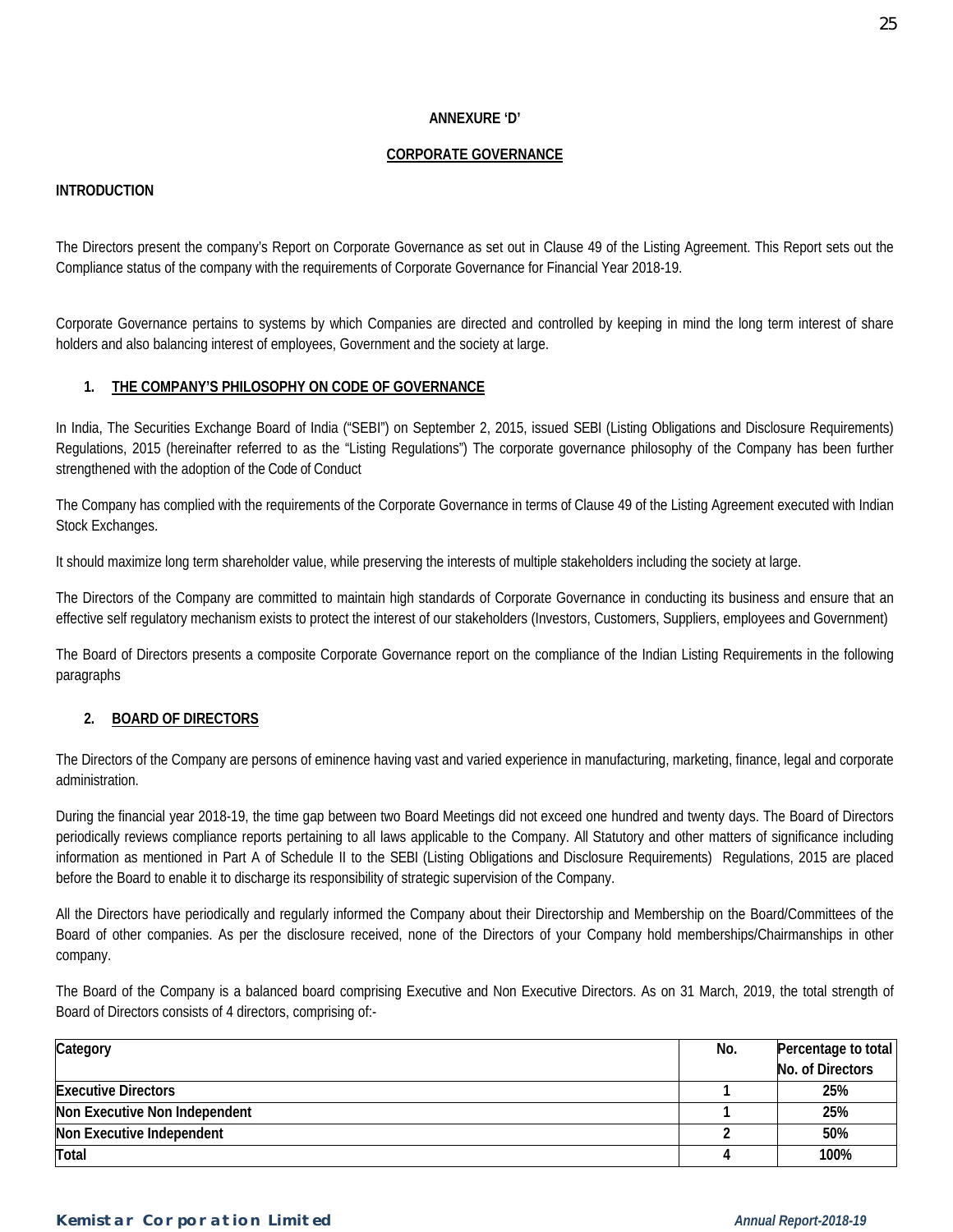#### **A. The constitution of the Board as on 31.03.2019**

| Name of Director         | Designation       | Category                      | Directorship inOther<br>Public Limited Companies Membership | Committee<br>Of other Companies |
|--------------------------|-------------------|-------------------------------|-------------------------------------------------------------|---------------------------------|
| Mr. Ketankumar Patel     | Managing Director | Executive                     | NIL                                                         | NIL                             |
| Mr. Parshottambhai Patel | Director          | Non Executive                 | <b>NIL</b>                                                  | <b>NIL</b>                      |
| Mr. Maheshkumar Baldha   | <b>Director</b>   | Non Executive-<br>Independent | NIL                                                         | <b>NIL</b>                      |
| Mrs. Nayanaben Patel     | Director          | Non Executive<br>Independent  | <b>NIL</b>                                                  | NIL                             |

#### **B. Attendance of each director at the Board Meeting and the last Annual General Meeting**

|     | Name of Directors         | No. of Board Meetings Attended | Last Annual General Meeting |
|-----|---------------------------|--------------------------------|-----------------------------|
| no. |                           |                                |                             |
|     | Mr. Ketankumar Patel      |                                | Yes                         |
|     | *Mr. Parshottambhai Patel |                                | Not applicable              |
|     | Mr. Maheshkumar Baldha    | 09                             | Yes                         |
|     | Mrs. Nayanaben Patel      |                                | Yes                         |

\*Appointed w.e.f. 06.02.2019

#### **C. Number of other board of directors or committees in which a directors is a member or chairperson : NIL**

#### **D. Number of Board Meeting held and the dates on which such meeting were held**.

Ten Board Meetings were held during the 12 months accounting period ended 31-3-2019. The dates of such Board Meeting are as follows:

| Sr. No. | Date of Board Meeting | Sr. No. | Date of Board Meeting |
|---------|-----------------------|---------|-----------------------|
| . .     | April 13, 2018        |         | October 19, 2018      |
| z.      | April 27, 2018        |         | November 07, 2018     |
| J.      | May 30, 2018          | u.      | January 11, 2019      |
|         | June 28, 2018         |         | February 06, 2019     |
|         | August 11, 2018       | 10.     | March 30, 2019        |

- **E.** Disclosure of Relation between Directors Inter se: Mr. Ketankumar Patel is the son of Mr. Parshottambhai Patel
- **F.** Disclosure of Shares held by Non Executive Director: Mr. Parshottambhai Patel – 1833990 equity shares
- **G.** Familiarization program for Independent Directors: The detailed information regarding familiarization programme for Independent Directors are provided on the website of the Company at **www.kemistar.in**

#### **Board Procedure**

The Board of Directors meets once in a quarter to review the performance and financial results of the Company. The detailed Agenda and the explanatory notes are circulated well in advance to the Directors in accordance with the Secretarial Standards.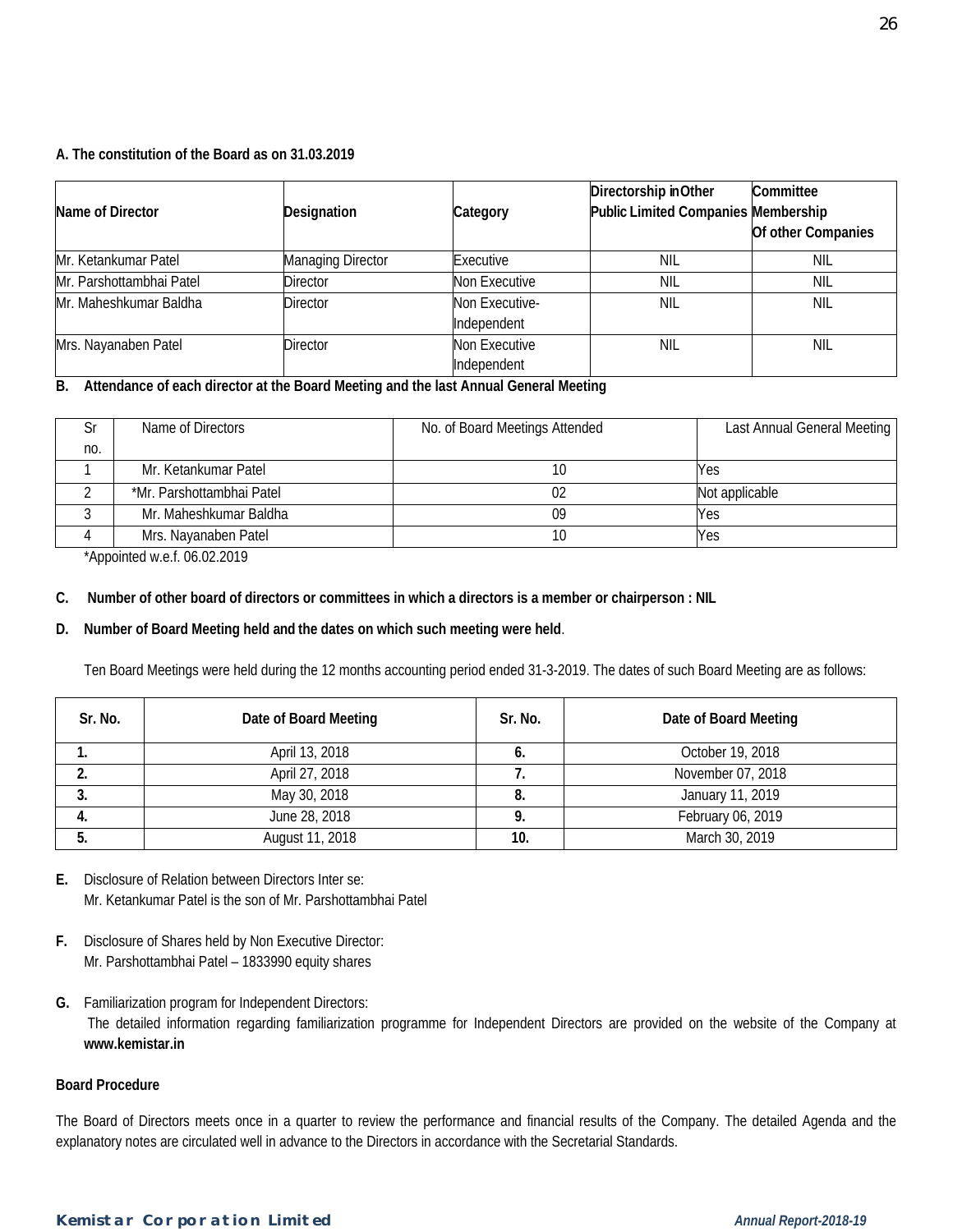The Chairman/Managing Director briefs the Directors at every Board Meeting on the overall performance of the Company. All major decisions/ approvals are taken at the Board Meeting.

#### **Number of other Board of Directors or committees in which a director is a member or chairperson.**

None of the board of directors are chairman or members on any other committees of any other companies.

#### **Evaluation of Board**

In terms of applicable provisions of the Companies Act, 2013 read with Rules framed there under and Part D of Schedule II of the Listing Regulations and on the recommendation of the Nomination and Remuneration Committee, the Board of Directors has put in place a process to formally evaluate the effectiveness of the Board, its Committees along with performance evaluation of each Director to be carried out on an annual basis.

Accordingly, the annual performance evaluation of the Board, its Committees and each Director was carried out for the financial year 2018-19.

#### **Numbers of Shares and convertible instruments held by Non-Executive Director.**

| $c_{r}$<br>Sr. No.      | Directors<br>Name<br>0ľ                                                     | $\sim$<br><b>Shares</b><br>NO.<br>held<br>0Ī |
|-------------------------|-----------------------------------------------------------------------------|----------------------------------------------|
|                         | Pater<br>Mr<br>าottamb<br>، ص<br>1.30 <sub>5</sub><br>∩h∩tt<br>הוור.<br>`aı | $\sim$<br>$\sim$ 0.0<br>yyı                  |
| $\sim$ $\sim$<br>$\sim$ |                                                                             |                                              |

#### **Code of Conduct**

The Board has formulated Code of Conduct for all Board members and senior level employees of the Company. Requisite annual affirmations of compliance with the Code have been made by the Board member and senior level employees for the financial year 2018-19. Annual Declaration by the Managing Director to this effect is annexed at the end of this report.

#### **H. COMMITTEES OF THE BOARD**

The Board Committees play a vital role in ensuring sound Corporate Governance practices. The Committees are constituted under the formal approval of the Board to carry out clearly defined roles under which are considered to be performed by members of the Board as a part of good corporate governance practice. The Board supervises these committees and minutes of the all the committees are placed before the board for review.

Currently there are Three (3) committees of the Board.

- **1. Audit Committee**
- **2. Stakeholders Relationship Committee**
- **3. Nomination and Remuneration Committee**

#### • **AUDITCOMMITTEE:**

The Audit Committee is, inter alia, entrusted with the responsibility to monitor the financial reporting, audit process, determine the adequacy of internal controls, evaluate and approve transactions with related parties, disclosure of financial information and recommendation of the appointment of Statutory Auditors.

The composition of the Audit Committee is in alignment with provisions of Section 177 of the Companies Act, 2013 and Regulation 18 of the Listing Regulations. The members of the Audit Committee are financially literate and have experience in financial management.

The Board of the company has constituted the audit committee comprising two independent directors.

Independent Director is chairman of the committee. The Company Secretary acts as secretary to the committee. The Audit Committee comprised as follows as on 31.03.2019

| Sr. No. | Name of Director     | Designation |
|---------|----------------------|-------------|
|         | Maheshkumar Baldha   | Chairperson |
|         | Ketankumar Patel     | Member      |
| J.      | Mrs. Nayanaben Patel | Member      |

**Note:**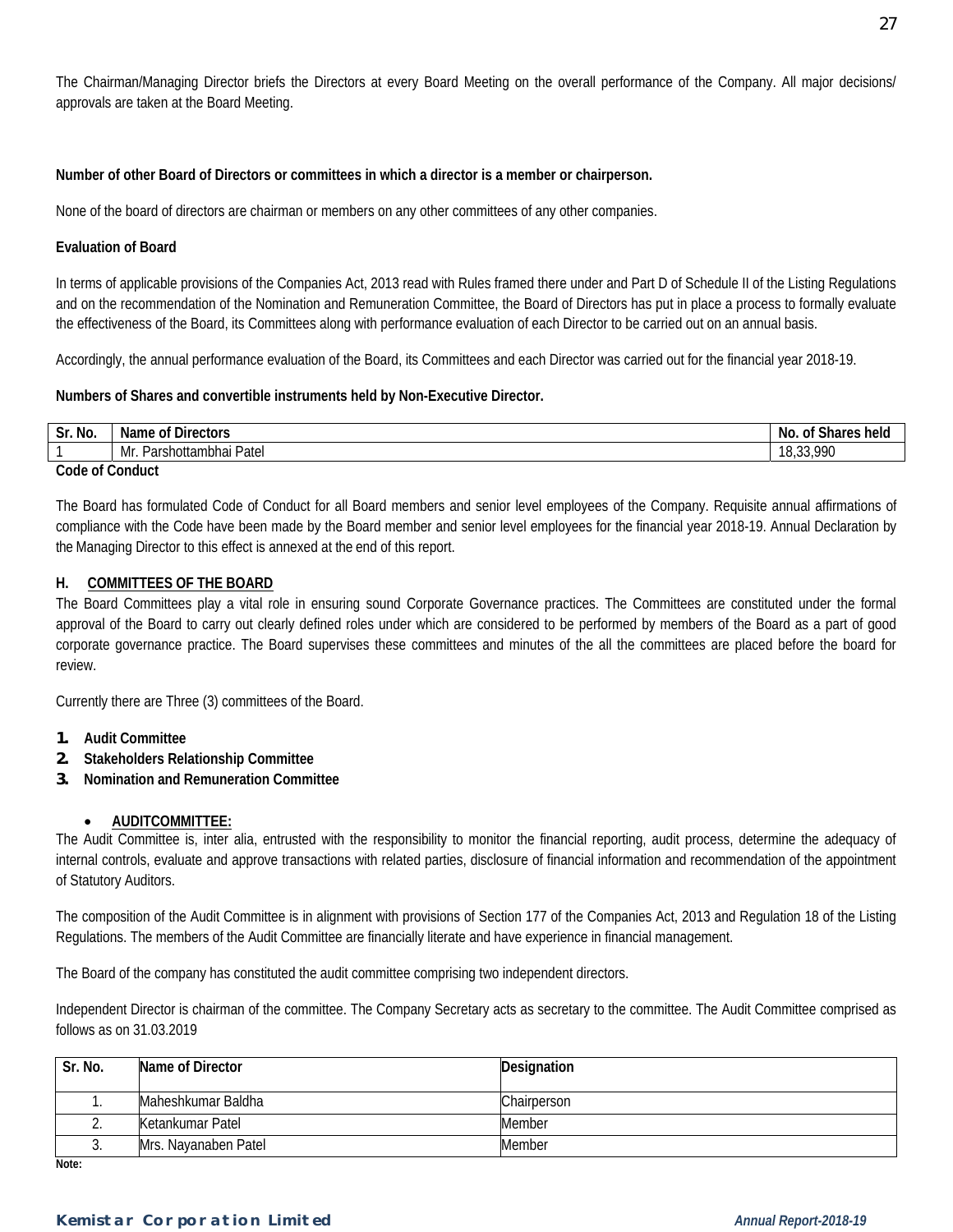- **1.** Mr. Maheshkumar Kanani (Chairperson) and Mr. Vasantbhai Savalia (member) resigned w.e.f 06.02.2019
- **2.** Ms. Zehra Rajkotwala, Secretary to the committee resigned w.e.f. 21.06.2018

The Audit Committee meetings were held on following dates during the the financial year 2018-19

| Sr. No. | Date of meeting   |
|---------|-------------------|
|         | May 30, 2018      |
|         | August 11, 2018   |
|         | November 11, 2018 |
|         | February 06, 2019 |

They have considered the draft account and internal Audit Reports and quarterly results. Attendance during the accounting year ended 31.03.19 is as under:

| Sr.<br>No. | Name of Director                          | Designation | <b>Meeting Attended</b> |
|------------|-------------------------------------------|-------------|-------------------------|
|            | Maheshkumar Baldha                        | Chairperson | J4                      |
|            | Ketankumar Patel*                         | Member      |                         |
| J.         | Mrs. Nayanaben Patel*                     | Member      |                         |
| .          | $\sim$ $\sim$ $\sim$ $\sim$ $\sim$ $\sim$ |             |                         |

\*Appointed w.e.f. 06.02.2019

The terms of reference of the Audit Committee are as set out in Clause 49 of the Listing Agreement with the Stock Exchanges, under the Companies Act and with any other applicable laws. The Audit Committee reviews the financial statements of Company and also performs the following functions:

- 1) To review the audit plan and Company's external auditors report;
- 2) To review the co–operation given by the Company's officers to the external auditors;
- 3) To review the financial statements of the Company before their submission to the Board;
- 4) To review the scope and results of internal audit procedures;
- 5) To nominate external auditors for re–appointment; and
- 6) To review interested person transaction
- 7) Evaluation of Whistle Blower mechanism and its functioning

#### • **SHAREHOLDERS / INVESTORS GRIEVANCE COMMITTEE**

The constitution and terms of reference of Stakeholder Relationship Committee of the Company are in compliance with the provisions of the Companies Act, 2013 and the SEBI Listing Regulations, 2015. The Committee comprises of following Directors as on 31.03.2019

| Sr. No. | Name of Director                              | Designation |
|---------|-----------------------------------------------|-------------|
|         | Mrs. Nayanaben Patel (Non Executive Director) | Chairperson |
|         | Maheshkumar Baldha                            | Member      |

**1.** Mr. Maheshkumar Kanani (Chairperson) resigned w.e.f 06.02.2019

**2.** Ms. Zehra Rajkotwala, Secretary to the committee resigned w.e.f. 21.06.2018

During the year under review the committee met once on May 30, 2018.

An investor's grievance committee specifically looks into the redressal of investor's complaints like transfer of shares, non-receipt of balance sheet etc. There is no shareholder grievance pending against the company.

The Committee approves the matters relating to:

- 1) Oversee and review all matters connected with the transfer of the Company's securities.
- 2) Monitor redressal of investors' / shareholders' / security holders' grievances.
- 3) Oversee the performance of the Company's Registrar and Transfer Agents.
- 4) Recommend methods to upgrade the standard of services to investors.
- 5) Carry out any other function as is referred by the Board from time to time or enforced by any statutory notification / amendment or modification as may be applicable.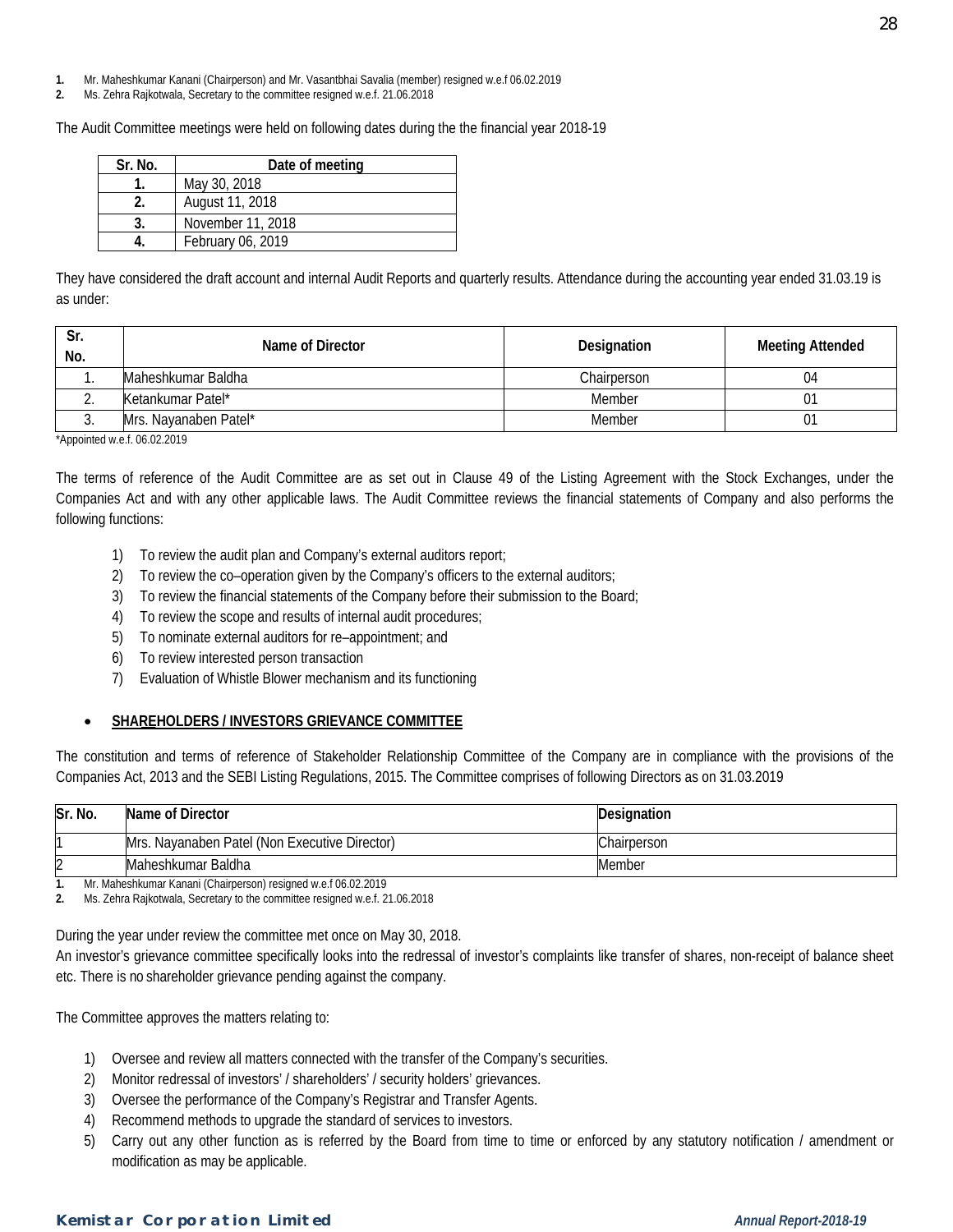The Compliance Officer is entrusted with the responsibility to specifically look into the redressal of the shareholders and investors complaints and report the same to the Stakeholders' Relationship Committee.

No transfers of shares were pending as on 31st March 2019.

**Details of Shareholders' Complaints:-** 

| Details of Complaints Received<br>Nos.                                 |  |
|------------------------------------------------------------------------|--|
| Number of Shareholders' Complaints received From 01.04.18-31.03.2019   |  |
| Number of Complaints not solved to the satisfaction of the shareholder |  |
| Number of Pending Complaints on 31.03.2019                             |  |

#### • **NOMINATION & REMUNERATION COMMITTEE**

The constitution and terms of reference of nomination and remuneration committee of the Company are in compliance with the provisions of the Companies Act, 2013 and the SEBI Listing Regulations, 2015.

The terms of reference of the Nomination and Remuneration Committee are as per the governing provisions of Section 178 of the Companies Act, 2013 and the SEBI (Listing Obligations and Disclosure Requirements) Regulations, 2015 (specified in Part D of Schedule II). The Nomination and Remuneration Committee is empowered with the following terms of reference and responsibilities in accordance with the provisions of law and the Nomination and Remuneration Policy:

- 1) Formulation of the criteria for determining qualifications, positive attributes and independence of a director and recommend to the Board a policy, relating to the remuneration of the directors, key managerial personnel and other employees;
- 2) Formulation of criteria for evaluation of Independent Director and the Board of Directors;
- 3) Devising a policy on Board Diversity;
- 4) Identify persons who are qualified to become directors and who may be appointed in senior management in accordance with the criteria laid down, and recommend to the Board their appointment and removal
- 5) Carry out the evaluation of every director's performance and formulate criteria for evaluation of Independent Directors, Board/Committees of Board and review the term of appointment of
- 6) IndependentDirectorsonthebasisofthereportofperformanceevaluationofIndependentDirectors;
- 7) To extend or continue the term of appointment of the independent director on the basis of the report of performance evaluation of independent directors;.
- 8) Reviewing and recommending to the Board, the remuneration, payable to Directors of your Company; and
- 9) Undertake any other matters as the Board may decide from time totime.
- The Board has set up a Nomination & Remuneration committee for the Company which decides the Remuneration of all the directors and senior management members of the Company. The Committee comprises of following g Directors as on 31.03.2019.

| <b>SR</b><br>NO. | Name of Director     | Designation | <b>Meeting Attended</b> |
|------------------|----------------------|-------------|-------------------------|
|                  | Maheshkumar Baldha   | Chairperson | 05                      |
|                  | Mrs. Nayanaben Patel | Member      | 05                      |
|                  | Parshottambhai Patel | Member      | ∪∣                      |

**1.** Mr. Maheshkumar Kanani (member) resigned w.e.f 06.02.2019

**2.** Ms. Zehra Rajkotwala, Secretary to the committee resigned w.e.f. 21.06.2018

The committee held meetings during the year on following dates:

| Sr. No. | Date of meeting   |
|---------|-------------------|
|         | April 27, 2.018   |
|         | May 30, 2018      |
|         | June 28, 2018     |
|         | January 11, 2019  |
|         | February 06, 2019 |

No remuneration was paid to the Managing Director or any director during the year under review and the same is in compliance with all the applicable provisions of the Companies Act, 2013 and the rules framed there under.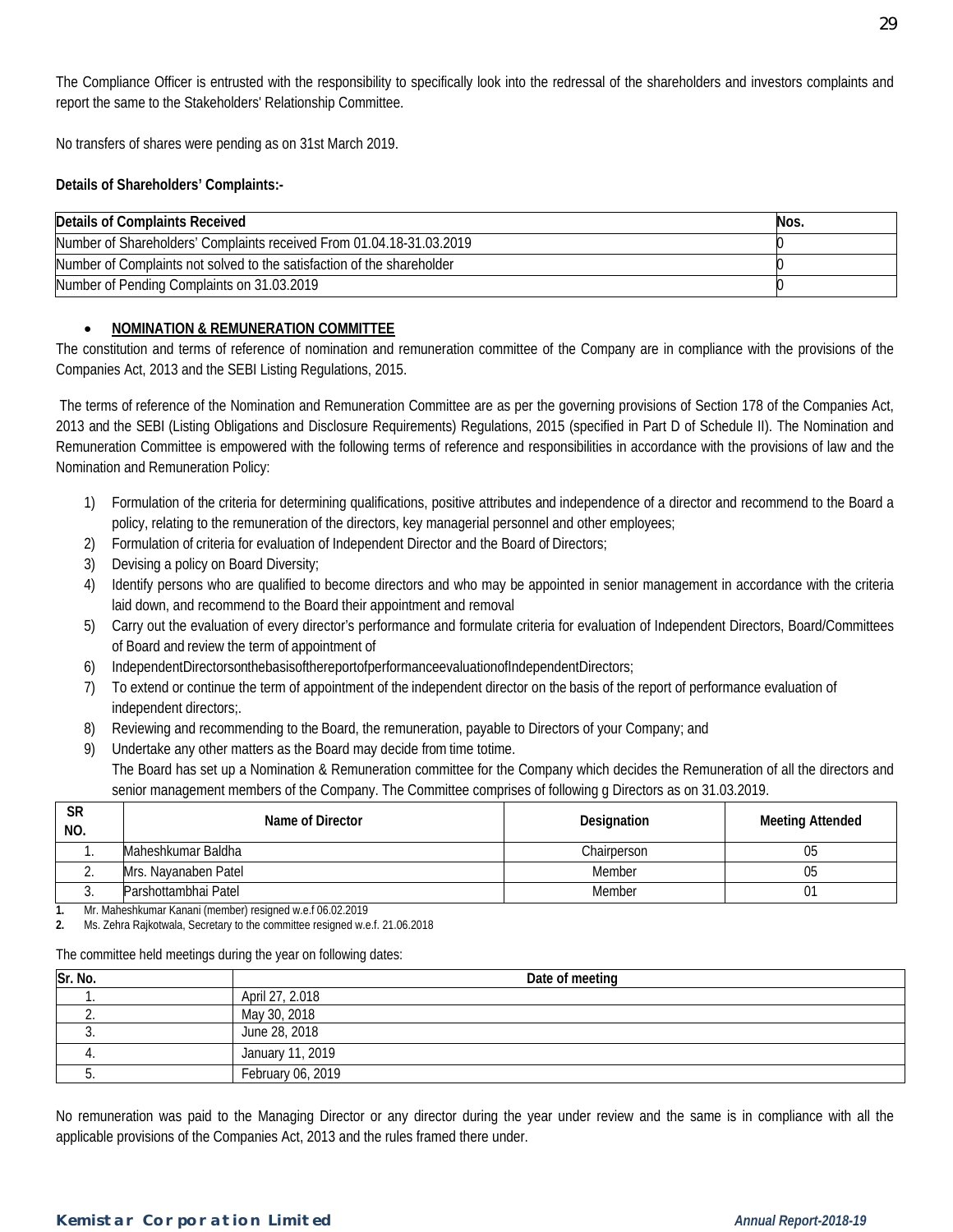#### **INDEPENDENT DIRECTORS MEETING**

#### **(A) Performance evolution criteria for independent Directors.**

- a) Evaluation of the performance of Non- independent Directors as a whole.
- b) Evaluation of performance of the chairman of the company, taking into account the views of Executive Directors;
- c) Evaluation of quality, content and timelines of flow information between the management and board that is
- necessary for the board to effectively and reasonably perform its duties.

#### **(B)Composition: Meeting and attendance during the year**

| Name of independent Director | No. of meetings during the year |          |  |  |
|------------------------------|---------------------------------|----------|--|--|
|                              | Held                            | Attended |  |  |
| Mr. Maheshkumar Baldha       | 01                              |          |  |  |
| Mrs. Nayanaben Patel         | 01                              |          |  |  |

**Note:** Mr. Vasantbhai Savalia resigned w.e.f. 06.02.2019

#### **3. GENERAL BODY MEETINGS**

#### **(A) Location and time where the last three AGM /EGM were held:**

| <b>Financial Year</b> | Category-Date                               | Time     | <b>Venue</b>                                                              |
|-----------------------|---------------------------------------------|----------|---------------------------------------------------------------------------|
| 2017-18               | <b>Annual General Meeting</b><br>10/09/2018 | 11:00 AM | 604, Manas Complex, Jodhpur Cross Road, Satellite,<br>Ahmedabad - 380015. |
| 2016-17               | <b>Annual General Meeting</b><br>01/09/2017 | 11.00 AM | 604, Manas Complex, Jodhpur Cross Road, Satellite,<br>Ahmedabad - 380015. |
| 2015-16               | <b>Annual General Meeting</b><br>30/09/2016 | 11.00 AM | 604, Manas Complex, Jodhpur Cross Road,<br>Satellite, Ahmedabad - 380015. |

#### **(B) Special Resolution put through last 3 AGM's**

| AGM 15-16 | NIL                                                                                                                                                                                                                                   |
|-----------|---------------------------------------------------------------------------------------------------------------------------------------------------------------------------------------------------------------------------------------|
| AGM 16-17 | Adoption of new set of articles of association:                                                                                                                                                                                       |
|           | To amend the title of incidental object clause of the memorandum of association<br>Deletion of the other objects clause of the memorandum of association<br>Amendment of the liability clause of the memorandum of association<br>4.  |
|           | Issue of 11,95,000 equity shares on a preferential basis<br>5.                                                                                                                                                                        |
| AGM 17-18 | To consider increase in authorised share capital of the company                                                                                                                                                                       |
|           | Issue of equity shares on preferential basis for consideration other than cash.<br>Issue of equity shares on a preferential allotment / private placement basis<br>Regularisation of additional director Mr. Maheshkumar baldha<br>4. |

# **(C) Special resolutions were put through last year, by way of Postal Ballot resolution during the month of April, 2019. Resolution No. 01**

Appointment of Ms. S D Mehta & Co., Chartered Accountants as the Statutory Auditors of the Company to fill the Casual Vacancy caused due to resignation of previous Auditor.

|                | Remote e-voting |                       | <b>Voting by Postal Ballot</b> |                    | Total              |             |
|----------------|-----------------|-----------------------|--------------------------------|--------------------|--------------------|-------------|
|                | No. of Members  | No. of shares<br>held | No. of Members                 | No. of shares held | Total no. of Votes | % of assent |
| Assent         |                 | 7453388               |                                |                    | 7453388            | 100         |
| <b>Dissent</b> |                 |                       |                                |                    |                    |             |
| Invalid        |                 |                       |                                |                    |                    |             |
| Total          | 22              | 7453388               |                                |                    | 7453388            | 100         |

#### **Kemistar Corporation Limited**  *Annual Report-2018-19 Annual Report-2018-19*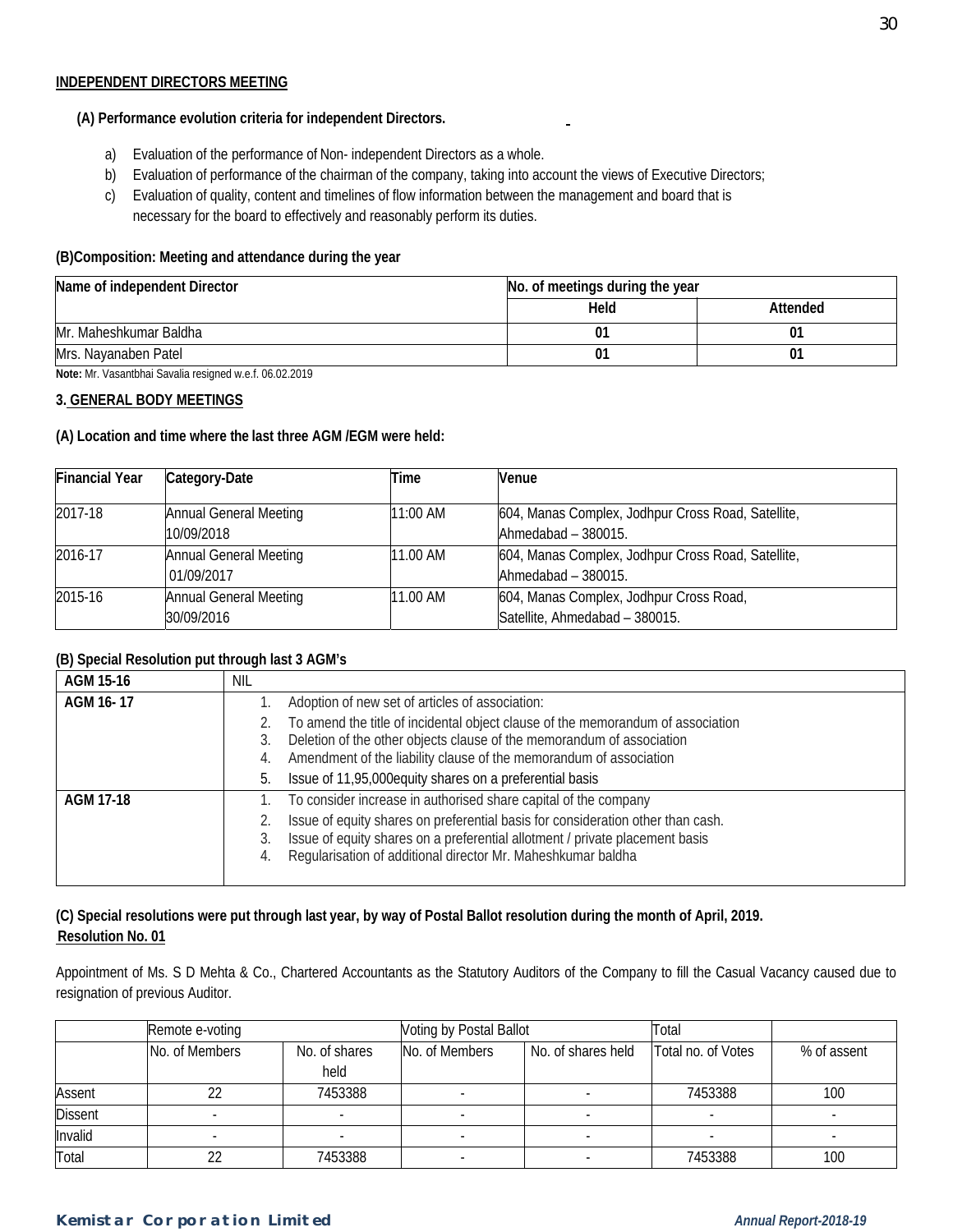(D) The postal ballot voting was conducted by Mr. Gaurav Zinzuwadiya, the Scrutinizer appointed by the board of directors of the Company.

(E) The postal ballot notices were dispatched to the shareholders for by 23.04.2019 and the e voting for postal ballot was portal for e voting was active from April 24, 2019 to May 23, 2019. The results were declared on May 25, 2019.

#### **MEANS OFCOMMUNICATION**

The Unaudited quarterly/half yearly financial statements are announced within 45 days of the end of the quarter. The aforesaid financial statements are taken on record by the Board of Directors and are communicated to the Bombay Stock Exchange where the Company's securities are listed. The financial results were declared on following dates

| Sr. No | Ouarter   | Date       |
|--------|-----------|------------|
|        | Ouarter 1 | 11.08.2018 |
|        | Ouarter 2 | 07.11.2018 |
|        | Ouarter 3 | 06.02.2019 |
|        | Ouarter 4 | 30.05.2019 |

The financial results are declared in Lokmitra (Gujarati publication) and Free press Gujarat (English publication) also updated on the website at www.bseindia.com and www.kemistar.in

Once the stock exchange have been intimated these results are given by way of a press release to news agency and published within 48 hours in two leading daily news papers – one in English and one in Gujarati.

#### **4. GENERAL SHAREHOLDERS' INFORMATION**

| September 20, 2019 11.00A.M.                                                                                                                                                            |  |  |
|-----------------------------------------------------------------------------------------------------------------------------------------------------------------------------------------|--|--|
| 604, Manas Complex, Jodhpur Cross Road,<br>Satellite, Ahmedabad - 380015                                                                                                                |  |  |
| 2018-19                                                                                                                                                                                 |  |  |
| <b>BSE Limited</b><br>Phiroze Jeejeebhoy Towers<br><b>Dalal Street</b><br>Mumbai-400001                                                                                                 |  |  |
| 531163                                                                                                                                                                                  |  |  |
| Accurate Securities & Registry Pvt. Ltd.<br>203, Shangrila Arcade,<br>Above Samsung Showroom,<br>Nr. Shyamal Cross Road,<br>Satellite, Ahmedabad - 380015<br>www.accuratesecurities.com |  |  |
| 604, Manas Complex,<br>Jodhpur Cross Road,<br>Satellite, Ahmedabad - 380015<br>Ph: 079 2692 3570/87<br>Mail: kemistarbse@gmail.com                                                      |  |  |
|                                                                                                                                                                                         |  |  |

The Company in compliance with SEBI guidelines has appointed Accurate Securities & Registry (India) Pvt. Ltd. as a common share transfer agent for Physical and Electronic form of shareholding**.** 

#### **Share Market Price Data**

The Monthly high and Low prices and volumes of share at and Bombay Stock Exchange Limited for the year ended on 31 March, 2019 are as under:–

|              |          | <b>Kemistar Corporation Ltd</b> | Nos. of Shares | Turn over Rs in |           |
|--------------|----------|---------------------------------|----------------|-----------------|-----------|
| <b>Month</b> | High Rs. | Low Rs.                         | Close Rs.      |                 | thousands |
| April 18     |          | $\overline{\phantom{0}}$        |                |                 |           |
| May 18       | 18.90    | 18.00                           | 18.90          | 96              | 1750      |
| June 18      | 19.80    | 18.90                           | 19.80          | 133             | 2513      |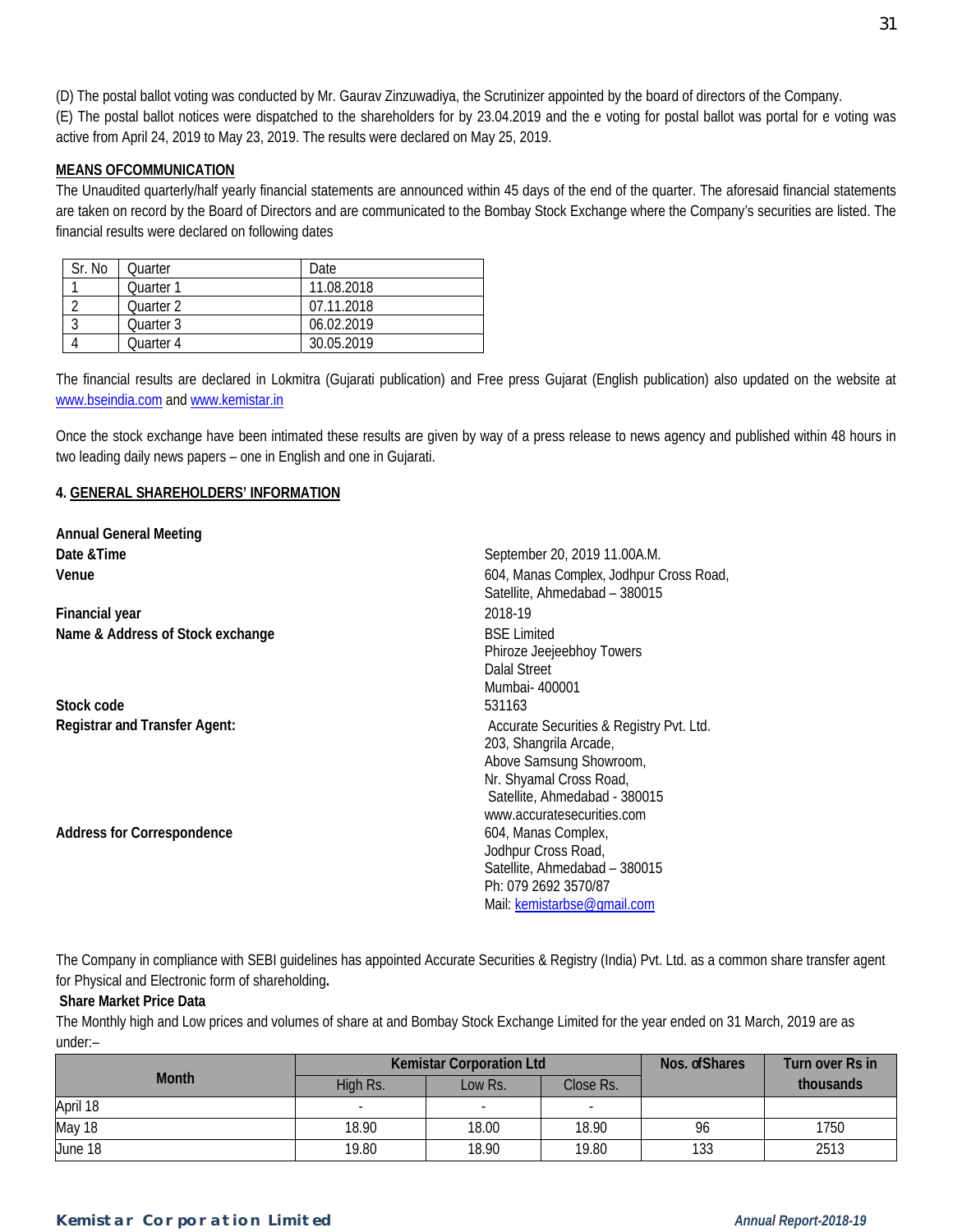| July 18      | 30.35                    | 20.75 | 30.35                    | 3300                     | 87104 |
|--------------|--------------------------|-------|--------------------------|--------------------------|-------|
| August 18    | 31.80                    | 31.80 | 31.80                    | 201                      | 6391  |
| September 18 |                          |       |                          |                          |       |
| October 18   |                          |       |                          |                          |       |
| November 18  | $\overline{\phantom{a}}$ |       | $\overline{\phantom{a}}$ | $\overline{\phantom{a}}$ |       |
| December 18  |                          |       |                          |                          |       |
| January 19   | $\overline{\phantom{a}}$ |       |                          |                          |       |
| February 19  | 33.35                    | 31.80 | 31.80                    | 45                       | 1432  |
| March 19     | 34                       | 31.80 | 34                       | 825                      | 26639 |

**Performance in comparison to BSE Sensex.** 



#### **Distribution of shareholding as on 31.03.2019**

| Category of<br>shareholder      | No. of<br>shareholders | No of fully<br>paid up<br>equity shares | $%$ of<br>shareholding | No of Locked<br>in shares | % of locked in<br>shares as total<br>of shares held | No. of shares in<br>dematerialized<br>form | % of shares in<br>dematerialized<br>form as total of<br>shares held |
|---------------------------------|------------------------|-----------------------------------------|------------------------|---------------------------|-----------------------------------------------------|--------------------------------------------|---------------------------------------------------------------------|
| Promoter &<br>Promoter<br>group | 16                     | 80,46,368                               | 74.78                  | 47,26,218                 | 58.74                                               | 8046368                                    | 100                                                                 |
| Public                          | 1,529                  | 27,13,040                               | 25.22                  | 10,60,000                 | 39.07                                               | 26,22,784                                  | 96.67                                                               |
| Total                           | 1,545                  | 1,07,59,408                             | 100                    | 57,86,218                 | 53.78                                               | 1,06,69,152                                | 99.16                                                               |

#### **CODE OF BUSINESS CONDUCT & ETHICS FOR DIRECTOR'S/MANAGEMENTPERSONNEL**

The Code of Business Conduct & Ethics for Director's/Management Personnel ('the Code'), as recommended by the Corporate Governance and Stakeholders' Interface Committee and adopted by the Board, is a comprehensive Code applicable to all Directors and management personnel. The declaration regarding Compliance with the Code of Business Conduct and Ethics is annexed at the end of this report.

#### **COMPLIANCE CERTIFICATE OF THE AUDITORS**

The Company has obtained a Certificate from the Practicing Company Secretary confirming compliance of Conditions of the Code of Corporate Governance requirements applicable to the company under Regulation 17 to 27, Clause (b) to (i) of Regulation 46(2) and paragraphs C, D and E of Schedule V of the Securities and Exchange Board of India (Listing Obligations and Disclosure Requirements) Regulations, 2015.

#### **OTHER DISCLOSURES**

#### **(A) Related Party Transactions**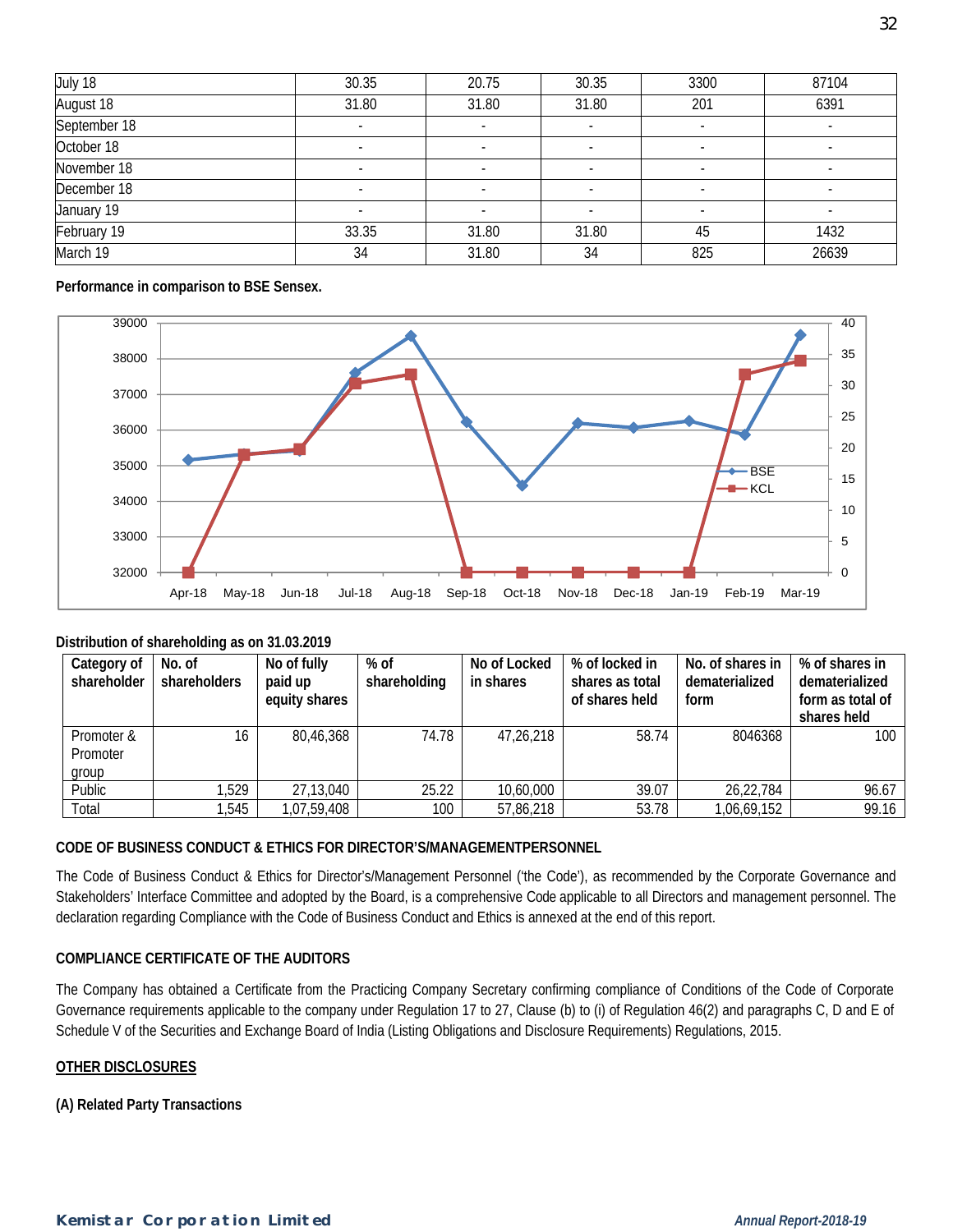The Company has formulated Related Party Transaction Policy, which is in compliance with the provisions of the Companies Act, 2013 and Listing Regulations. Policy was revised during the year to incorporate amendments in Listing Regulations. The policy can be accessed on the website of the Company at the web link: http://www.kemistar.in/wp-content/uploads/2017/04/cp-related-party.pdf

During the year, the Company For During the year 2018-19, there werr transactions with AGR-EH Technologies Pvt. Ltd. of Rs. 1,00,921/- and K P International Pvt. Ltd. of Rs. 10,73,08,054/- All the related party contracts / arrangements and transactions entered into by the Company were put forth for the prior approval of the Audit and Board and members, as applicable, in compliance with the said policy.

#### **(B) Details of non-compliance by the listed entity on any matter related to capital markets, during the last three years**: **NIL**

### **(C) Whistle blower policy**

The Board has adopted a Whistle Blower Policy for the Company, under which the Company has institutionalized a mechanism for the stakeholders to disclose their concerns and grievances on unethical behavior and improper/ illegal practices and wrongful conduct taking place in the Company for appropriate action. The policy is available on the website of the Company at http://www.kemistar.in/wp-content/uploads/2017/04/cp-VIGIL-MECHNISM-WHISTLE-POLICY.pdf. During the year, functioning of the Whistle Blower mechanism was reviewed by the Audit and Risk Management Committee on a quarterly basis.

#### **(D) Compliance with all the mandatory requirements of Corporate Governance**

The Company has complied with all the mandatory requirements of Corporate Governance applicable to the Company.

# **(E) Material Subsidiary Policy**

The Company has formulated a Policy for determining "Material Subsidiary" and the same was revised during the year to give effect to the amendments in Listing Regulations. The revised policy is available on the Company's website at http://www.kemistar.in/wpcontent/uploads/2017/04/cp-MATERIAL-SUBSIDIARY.pdf

# **(F) Certificate of Practicing Company Secretary**

The Company has obtained a certificate from M/s Rohit Periwal & Associates, Practicing Company Secretaries, Ahmedabad stating that none of the Directors on the Board of the Company have been debarred/ disqualified from being appointed / continuing as Directors of any company, by the SEBI and Ministry of Corporate Affairs or any such Statutory authority.

#### **(G) Protection of Women against Sexual Harassment at Work Place**

Pursuant to the provisions of The Sexual Harassment of Women at Workplace (Prevention, Prohibition and Redressal) Act, 2013 and rules made thereunder, the Company has adopted a "Policy on Protection of Women against Sexual Harassment at Work Place".During the year, no complaints were filed in the said matter.

#### **(H) Compliance with Corporate Governance**

The Company has complied with the Corporate Governance requirements specified in Regulation 17 to 27 and clauses (b) to (i) of sub-regulation (2) of Regulation 46 of Listing Regulations.

> **by order of board of directors for, Kemistar Corporation Limited**

**Place:** Ahmedabad **Date:** August 12, 2019

**Sd/- Ketankumar Patel**  Managing Director (DIN: 01157786)

**Sd/- Parshottambhai Patel Director** (DIN: 02458676)

33

#### **Registered Office:**

604, Manas Complex, Jodhpur Cross Road, Satellite, Ahmedabad - 380015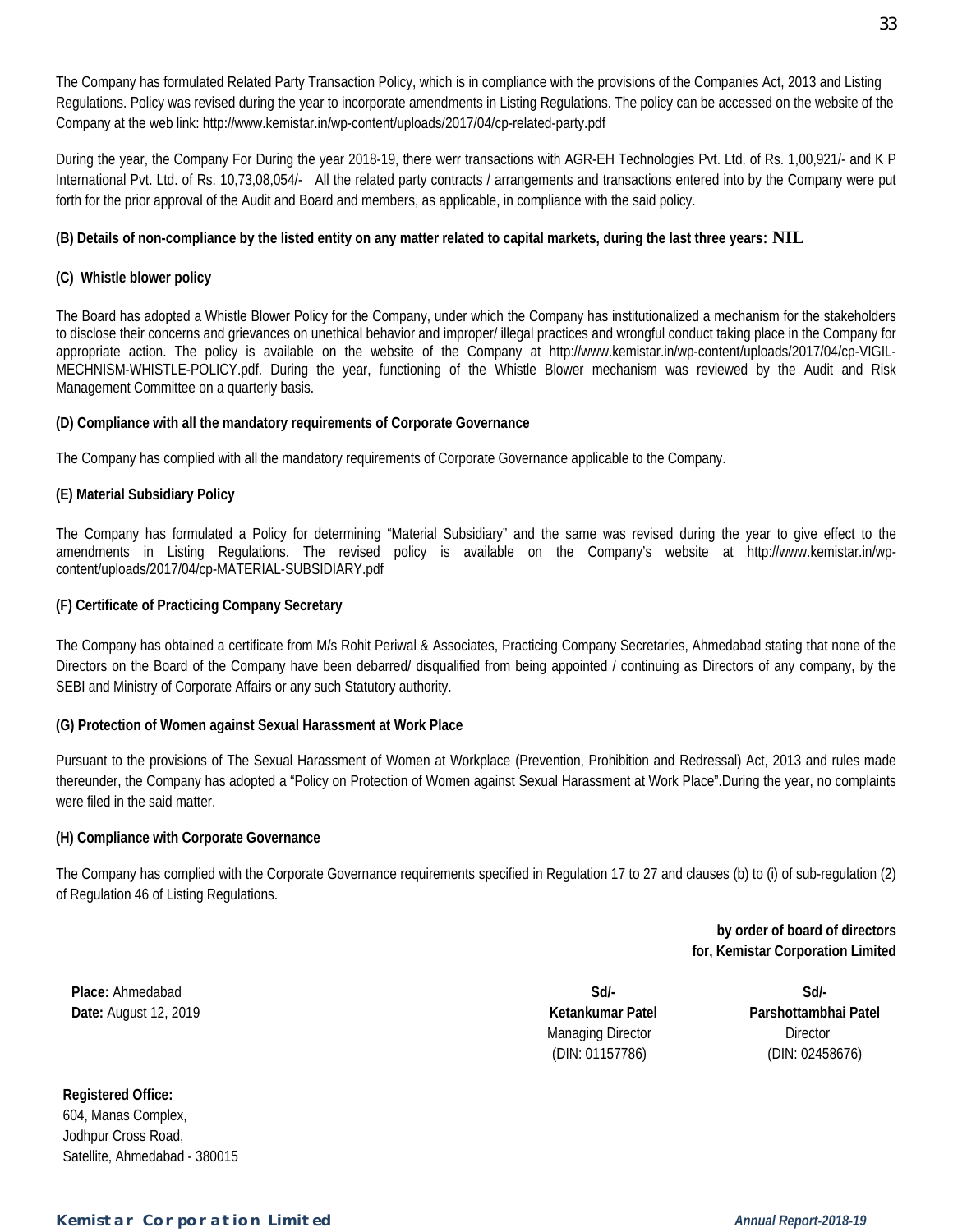# **DECLARATIONS**

# **Compliance with the Code of Business Conduct and Ethics**

As provided under Regulation 26(3) of the SEBI (Listing Obligations and Disclosure Requirements) Regulations, 2015, all Board Members and Senior Management Personnel have affirmed compliance with Kemistar Corporation Limited Code of Business Conduct and Ethics for the year ended March 31, 2019.

**For, Kemistar Corporation Limited** 

Date**: August 12, 2019**  Place: **Ahmedabad** 

> **Sd/- Ketankumar Patel**  Managing Director (DIN: 0115786)

**Registered Office:** 

604, Manas Complex, Jodhpur Cross Road, Satellite, Ahmedabad - 380015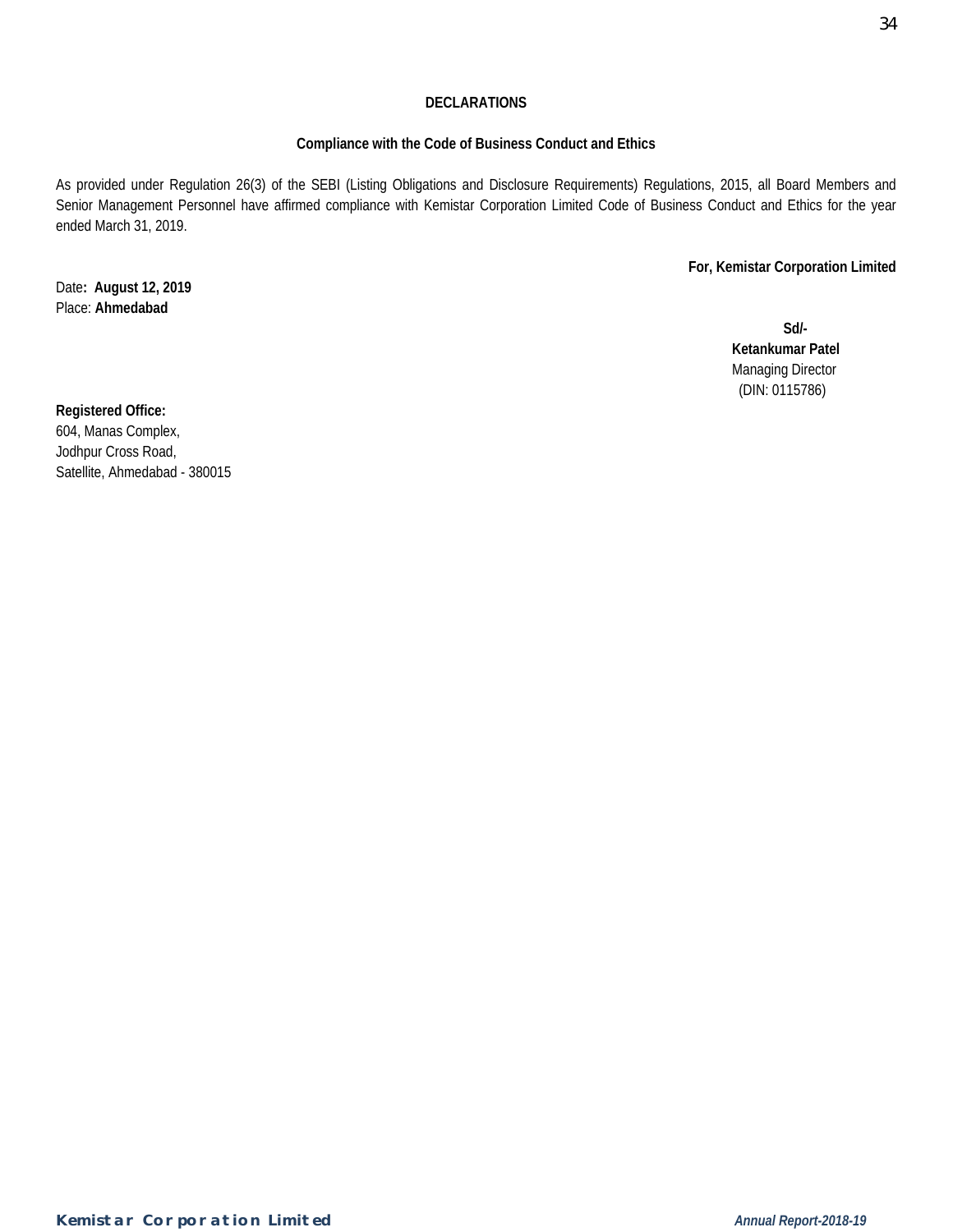## **CORPORATE GOVERNANCE COMPLIANCE CERTIFICATE**

To, The Members, **KEMISTAR CORPORATION LIMITED**  604, Manas Complex, Jodhpur Cross Road, Satellite, Ahmedabad–380 015

I have examined all the relevant records of **KEMISTAR CORPORATION LIMITED** for the purpose of certifying compliance of the conditions of the Corporate Governance under the SEBI (Listing Obligations and Disclosure Requirements) Regulations, 2015, for the financial year ended March 31, 2019. I have obtained all the information's and explanations which to the best of our knowledge and belief were necessary for the purpose of certification.

The Compliance of conditions of Corporate Governance is the responsibility of the Management. My examination was limited to the procedure and implementation process adopted by the company for ensuring the compliance of the conditions of the Corporate Governance.

In my opinion to the best of my information and according to the explanations and information furnished to me, I certify that the company has complied with all the Regulation 17 to 27, Clause (b) to (i) of Regulation 46(2) and paragraphs C, D and E of Schedule V of the Securities and Exchange Board of India (Listing Obligations and Disclosure Requirements) Regulations, 2015.

 I state that such compliance is neither an assurance as to the future viability of the company nor of the efficacy or effectiveness with which the management has conducted the affairs of the company.

This Certificate is issued solely for the purpose of complying with the aforesaid regulations and may not be suitable for any other purpose.

**Place:** Ahmedabad **For, Rohit Periwal & Associates Date:** August 12, 2019 **Company Secretaries Company Secretaries Company Secretaries Company Secretaries** 

**Sd/-** 

**Rohit Periwal Proprietor (**ACS No.: 52504) (C.P. No.: 22021)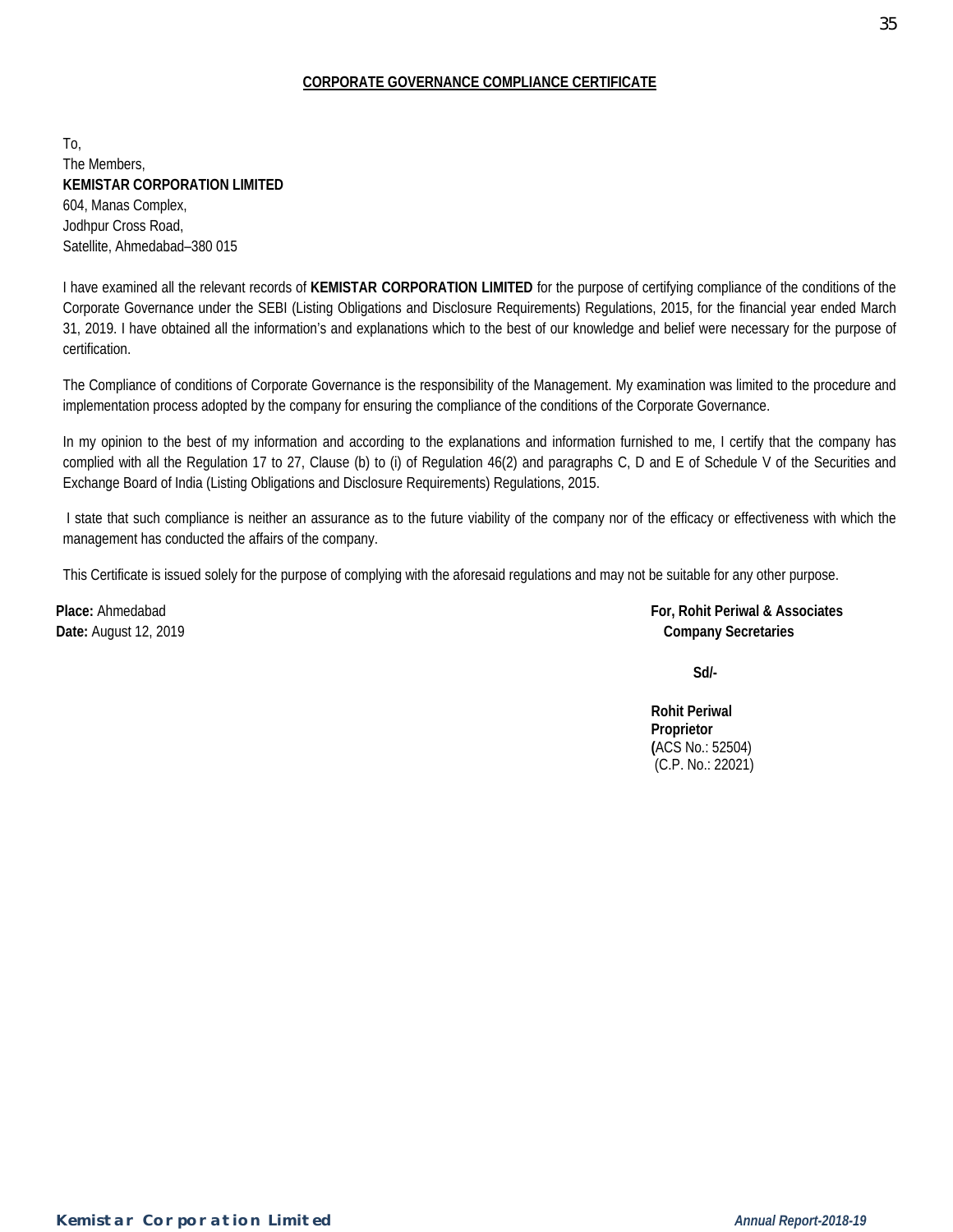# **CERTIFICATE OF NON-DISQUALIFICATION OF DIRECTORS**

**To, The Members of**  Kemistar Corporation Limited 604, Manas Complex, Near Jodhpur Cross Road, Satellite, Ahmedabad-380015

I have examined the relevant registers, records, forms, returns and disclosures received from the Directors of Kemistar Corporation Limited having CIN: L24233GJ1994PLC022845and having registered officeat604, Manas Complex, Near Jodhpur Cross Road, Satellite, Ahmedabad-380015(hereinafter referred to as 'the Company'), produced before me/us by the Company for the purpose of issuing this Certificate, in accordance with Regulation 34(3) read with Schedule V Para-C Sub clause 10(i) of the Securities Exchange Board of India (Listing Obligations and Disclosure Requirements) Regulations,2015.

In my opinion and to the best of my/our information and according to the verifications (including Directors Identification Number (DIN) status at the portal: www.mca.gov.in) as considered necessary and explanations furnished to me / us by the Company & its officers, I hereby certify that none of the Directors on the Board of the Company as stated below for the Financial Year ending on 31stMarch, 2019 have been debarred or disqualified from being appointed or continuing as Directors of companies by the Securities and Exchange Board of India, Ministry of Corporate Affairs, or any such other Statutory Authority.

| Sr. No. | Name of Director                | DIN      | Date of appointment in Company |
|---------|---------------------------------|----------|--------------------------------|
|         | Ketankumar Parashottamdas Patel | 01157786 | 30/09/2011                     |
|         | Parshottambhai Mohanlal Patel   | 02458676 | 06/02/2019                     |
|         | Maheshkumar Dhanjibhai Baldha   | 06542441 | 27/04/2018                     |
|         | Nayanaben Atulkumar Patel       | 07157817 | 27/04/2018                     |

Ensuring the eligibility of for the appointment / continuity of every Director on the Board is the responsibility of the management of the Company. Our responsibility is to express an opinion on these based on our verification. This certificate is neither an assurance as to the future viability of the Company nor of the efficiency or effectiveness with which the management has conducted the affairs of the Company.

## **Place:** Ahmedabad **For, Rohit Periwal & Associates Date : August 12, 2019** Company Secretaries **Company Secretaries Company Secretaries Company Secretaries Company Secretaries**

**Sd/-** 

## **Rohit Periwal**

**Proprietor (**ACS No.: 52504) (C.P. No.: 22021)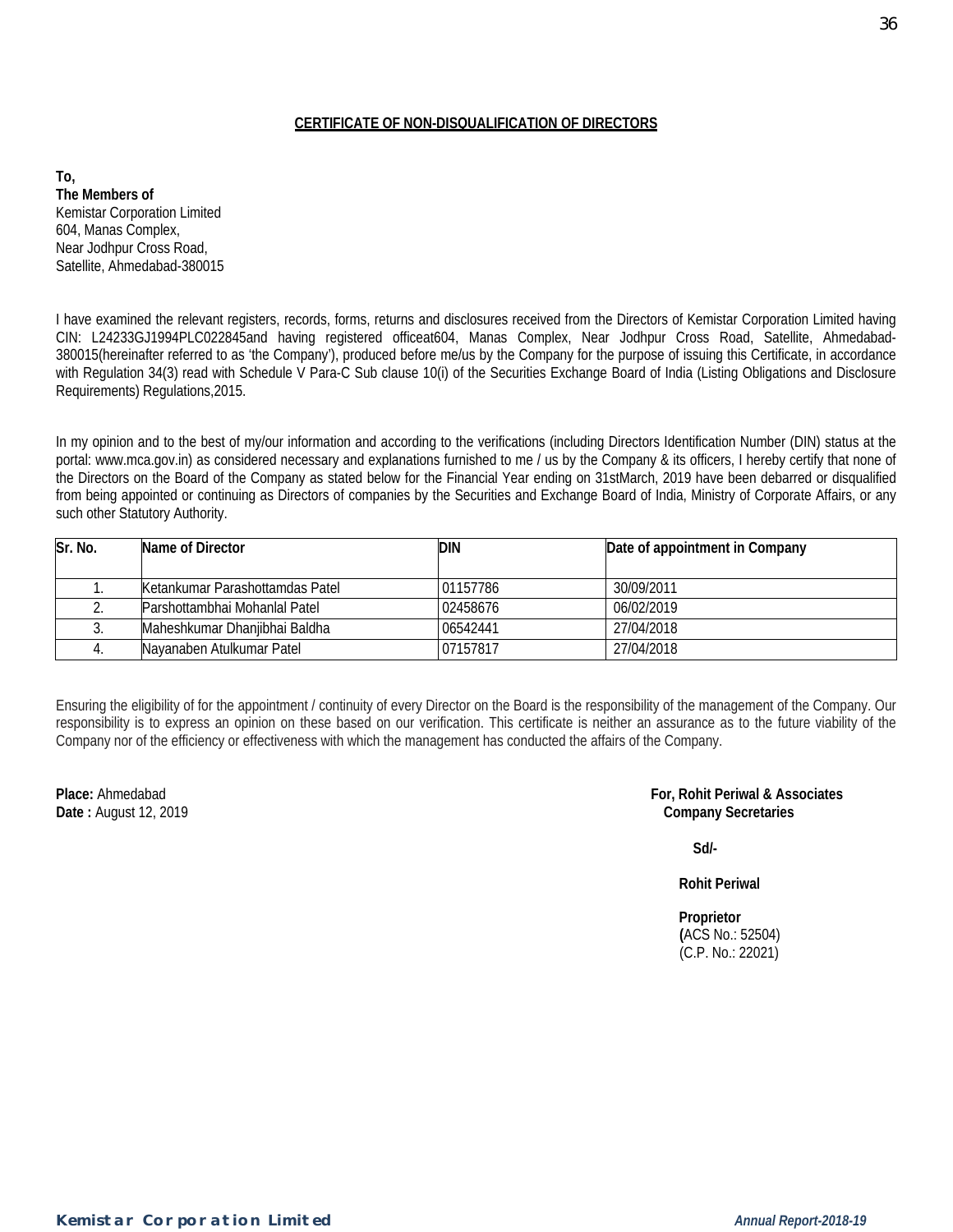# **ANNEXURE – 'E' MANAGEMENT DISCUSSION AND ANALYSIS REPORT**

## *1.* **INDUSTRY STRUCTURE AND DEVLOPEMENT**:

The Company deals in Specialty Chemicals, which are characterized by vastly differentiated products with higher value addition. Added with improved policy support by the Government, thereby creating a growth driven economy, the manufacturing sector in the country has been benefitted at large. The Governments Initiative like 'Make in India' has helped revive the Chemical industries. In various ways major part of the population is inextricably linked to Chemicals. The chemicals cover an array of more than 70,000 commercial products. Specialty chemicals and agro-chemicals are the two fastest growing sectors among them. The Company deals in Specialty Chemicals.

# **2. OPPORTUNITIES AND OUTLOOK:**

India is the third largest producer of chemicals in Asia. The growth is likely to be driven by rising demand in end-use segments for specialty chemicals. The domestic chemical sector attracted FDI investment of \$1.3 billion in FY18, which is about 3 per cent of the total FDI inflow. The Indian chemicals industry is projected to reach \$ 304 bn by 2025.100% FDI is allowed under the automatic route in the chemicals sector. GST's role in easing logistics and related processes has helped the industries invariably. The 'Make In India' initiative would also play a pivotal role in boosting the growth of the Indian chemical industry. India is an attractive hub for foreign investments in the manufacturing sector, considering the lower cost of labour and availability of key raw materials, large consumer markets, and adaptability to technology several mobile phone, luxury and automobile brands, among others, have set up or are looking to establish their manufacturing bases in the country.

# **3. RISK, CONCERNS AND THREATS:**

All companies, regardless of its size, nature and activity posses' diverse degree of risk at all times, among primary concerns of Indian exporters include sanitary and phytosanitary measures such as certifications, testing procedures; pre-shipment formalities such as customs procedures and pre-shipment inspection; and technical barriers such as quality requirements, labeling regulations and other specifications under the purview of technical measures from importing countries,. Among non-technical measures hindering exports to destination economies, price control measures (such as administrative measures affecting customs value, seasonal duties, custom surcharges), distribution restrictions (such as limiting sales of goods to certain areas within an importing country, or by designated retailers only) and rules of origin (including measures restricting origin of products or their inputs) are seen as major impediments. Escalation of crude oil Prices are responsible for increased price of inputs and the volatility in Indian Currency vis-à-vis US Dollar and EURO is a matter to be looked after and tackled.

## **4. INTERNAL CONTROL SYSTEMS AND ITS ADEQUACY:**

The Company ensures the safety and protection of its assets by having implemented well defined policies and their implementation in a well efficient manner The Company also has definite hierarchy of management put to practice, defining roles, responsibilities, and answerability among the top management and the employees of the company. The board of the Company is always well informed regarding the operations of the company. The company always ensures the dissemination of information through proper channels in a professional manner. The management takes regular recommendations and advises from the reliable professionals having experience in their fields, in order to efficiently discharge responsibilities by giving hands on facts, details and recommendations concerning the activities covered for audit and reviewed by it during the year.

The conclusions of internal audit reports and effectiveness of internal control measures is reviewed by top management and audit committee of the Company. The Committee also meets the Statutory Auditors of the company to ascertain, their views on the strengthening of internal control systems in the Company.

## **5. FINANCIAL PERFORMANCE:**

# **A. Standalone Financial Performance:**

## **(i) Net Sales and Other Income:**

Net Sales and other income for the year under review Increase from Rs. 291.83 Lakhs to Rs. 323.77 Lakh

# **Kemistar Corporation Limited** *Annual Report-2018-19*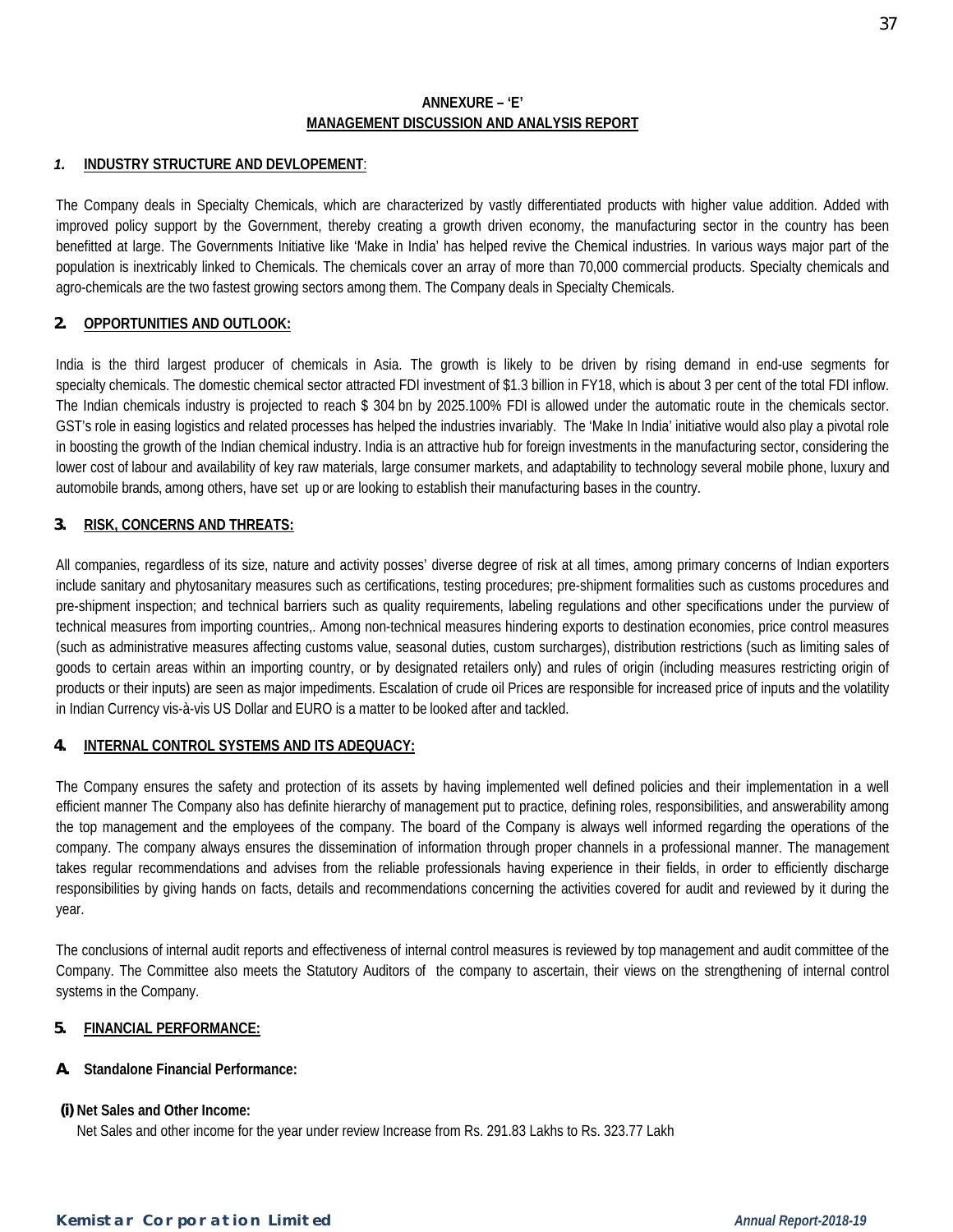## **(ii) Expenditure:**

The total expenditure Increased from Rs. 282.08 Lakh - to Rs 309.46 Lakh for the financial year 2018-19

## **(iii)Profit before Tax:**

For the year under review the Profit before Tax is Rs.14.31 Lakh as compared to Rs.8.76 Lakh during the immediate previous financial year.

## **(iv)Profit after tax:**

For the year under review the Profit after-tax is Rs. 10.70 Lakh as compared to Rs.7.05 Lakh during the immediate previous financial year.

## **(v) Net Block:**

The net block increased from Rs. 4.32 Lakh to Rs 4.45 Lakh for the year 2018-19.

## **6. DEVELOPMENT IN HUMAN RESOURCES:**

The Company considers its employees as its main assets. The management believes in the philosophy of the development of the Company with the development of its employees. Proper environment of work, all necessities and their safety is looked after. The well being of its employees is always a priority to the company. The employees are given proper guidance and training to execute their tasks. Hence, higher degree of work satisfaction is enjoyed by the employees of the company.

# **7. ENVIRONMENT, HEALTH & SAFETY (EHS)**

The Company commits to ethical and sustainable operation in all business activities. Company maintains and implements an Environmental Management System (EMS) for meeting the purpose of organization's policy and objectives regarding environment. The aims of the system is use of processes, practices, techniques, materials, products, services or energy to avoid, reduce or control the creation, emission or discharge of any type of pollutant or waste, in order to reduce adverse environmental impacts. Adequate Occupational Health & Safety Management System is adopted by the Company for ensuring the conformance to the Occupational Health & Safety Management System, legal & statutory requirements, continual improvement and satisfaction of interested parties (i.e. customers, suppliers, employees and public).

## **8. CAUTIONARY STATEMENT:**

No reliance should be placed on, the fairness, accuracy, completeness or correctness of the information or opinions, predictions etc. may constitute "forward looking statements**"** contained herein. Certain statements contained in this document may be statements of future expectations, forecasts and other forward-looking statements that are based on management's current view and assumptions. Such statements are by their nature subject to significant uncertainties and contingencies and the actual results, performance or events may differ materially from those expressed or implied in such statements. Readers are cautioned not to place undue reliance on any forward lookingstatement.

**For and on behalf of the Company**

**Place:** Ahmedabad **Date:** August 12, 2019

**Sd/- Ketankumar Patel Managing Director (DIN: 01157786)** 

**Sd/- Parshottambhai Patel Director (DIN: 02458676)** 

**Registered Office:**  604, Manas Complex, Jodhpur Cross Road, Satellite, Ahmedabad - 380015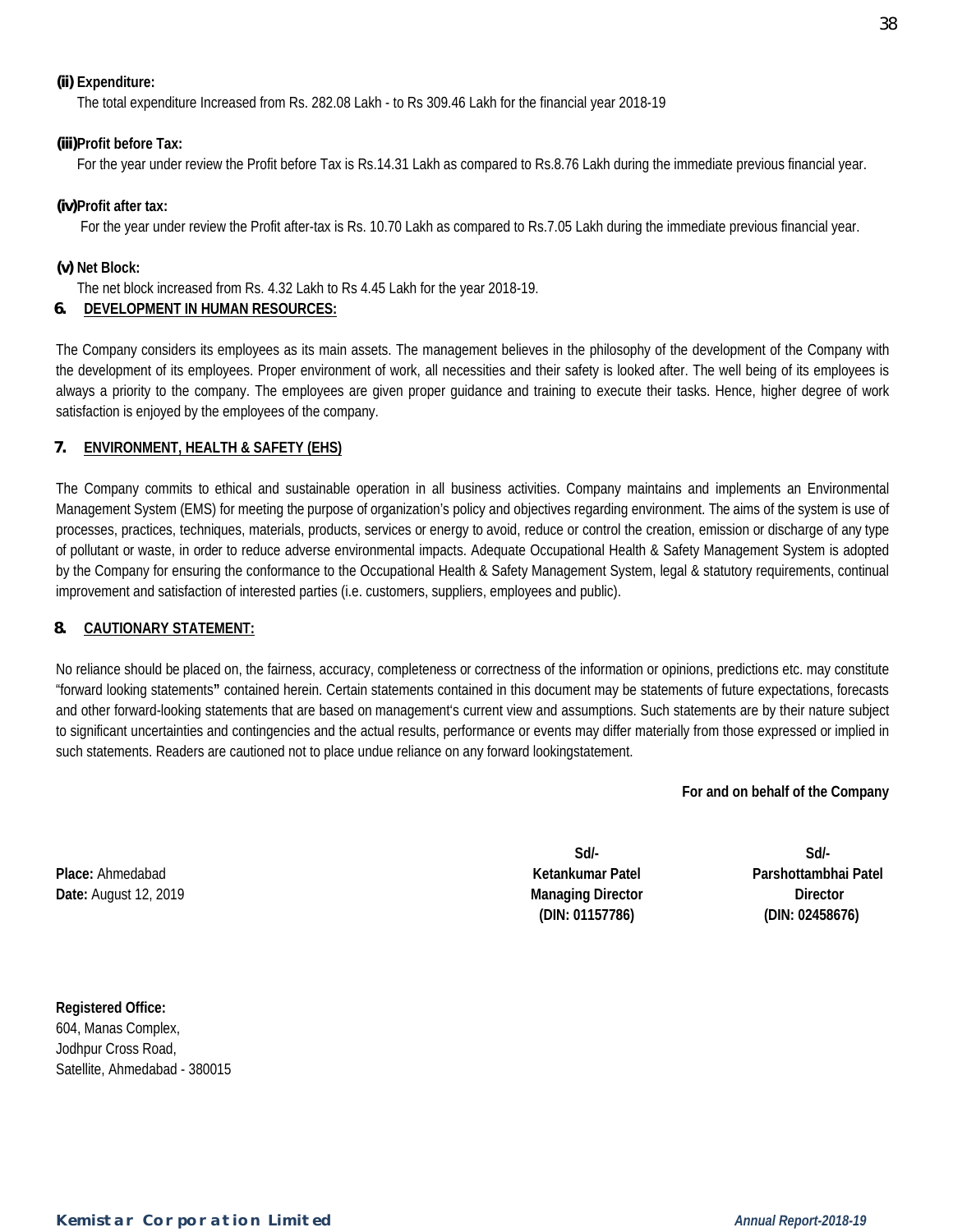## **ANNEXURE 'F'**

# **SECRETARIAL AUDIT REPORT FOR THE FINANICAL YEAR ENDED ON 31ST MARCH, 2019**  *[Pursuant to section 204(1) of the Companies Act, 2013 and rule No.9 of the Companies (Appointment and Remuneration Personnel) Rules, 2014]*

To, The Members, Kemistar Corporation Limited, 604, Manas Complex, Jodhpur Cross Road, Satellite, Ahmedabad-380015

Sirs,

We have conducted the secretarial audit of the compliance of applicable statutory provisionsand the adherence to good corporate practices by Kemistar Corporation Limited (hereinafter called the Company).Secretarial Audit was conducted in a manner that provided us a reasonable basis for evaluating the corporate conducts/statutory compliances and expressing our opinion thereon.

Based on our verification of the Company's books, papers, minute books, forms and returns filed and other records maintained by the company and also the information provided by the Company, its officers, agents and authorized representatives during the conduct of secretarial audit, We hereby report that in our opinion, the company has, during the audit period covering the financial year ended on 31st March, 2019 complied with the statutory provisions listed hereunder and also that the Company has proper Board-processes and compliance-mechanism in place to the extent, in the manner and subject to the reporting made hereinafter:

We have examined the books, papers, minute books, forms and returns filed and other records maintained by the Company for the financial year ended on 31st March, 2019 according to the provisions of:

- (i) The Companies Act, 2013 (the Act) and the rules made thereunder;
- (ii) The Securities Contracts (Regulation) Act, 1956 ('SCRA') and the rules made thereunder;
- (iii) The Depositories Act, 1996 and the Regulations and Bye-laws framed thereunder;
- (iv) Foreign Exchange Management Act, 1999 and the rules and regulations made thereunder to the extent of Foreign Direct Investment, Overseas Direct Investment and External Commercial Borrowings;
- (v) The following Regulations and Guidelines prescribed under the Securities and Exchange Board of India Act, 1992 ('SEBI Act'):-
	- (a) The Securities and Exchange Board of India (Substantial Acquisition of Shares and Takeovers) Regulations, 2011;
	- (b) The Securities and Exchange Board of India (Prohibition of Insider Trading) Regulations, 2015;
	- (c) The Securities and Exchange Board of India (Issue of Capital and Disclosure Requirements) Regulations, 2009 (upto 10th November,2018) and Securities and Exchange Board of India (Issue of Capital and Disclosure Requirements) Regulations, 2018 (with effect from11th November, 2018); **(Not Applicable to the Company during the Audit Period)**
	- (d) The Securities and Exchange Board of India (Share Based Employee Benefits) Regulations, 2014;
	- (e) The Securities and Exchange Board of India (Issue and Listing of Debt Securities) Regulations, 2008; **(Not Applicable to the Company during the Audit Period)**
	- (f) The Securities and Exchange Board of India (Registrars to an Issue and Share Transfer Agents) Regulations, 1993 regarding the Companies Act and dealing with client;
	- (g) The Securities and Exchange Board of India (Delisting of Equity Shares) Regulations, 2009; **(Not Applicable to the Company during the Audit Period)'**and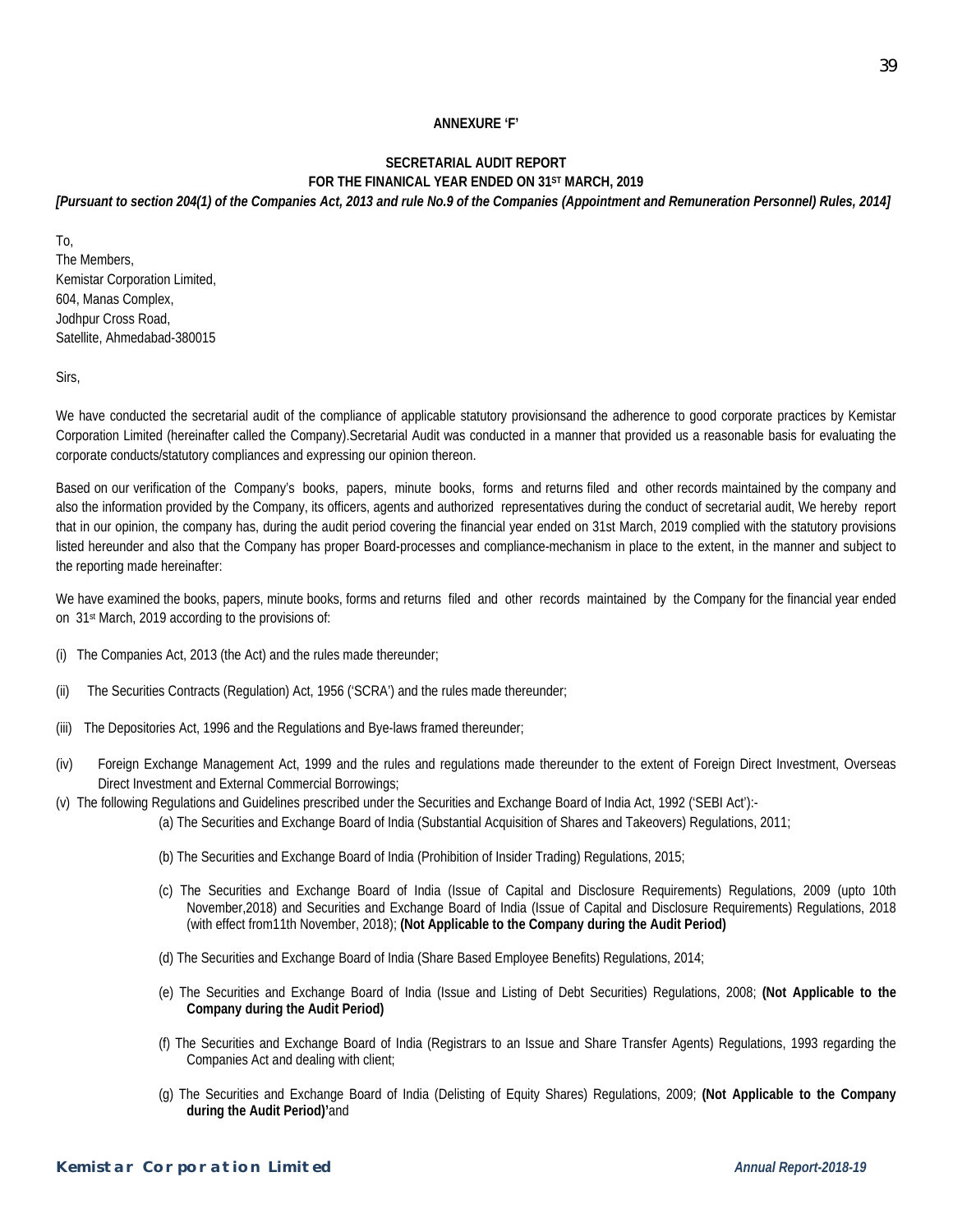- (h)The Securities and Exchange Board of India (Buyback of Securities) Regulations, 1998 (upto 10th September 2018) and The Securitiesand Exchange Board of India (Buyback of Securities) Regulations, 2018 (with effect from 11th September 2018); **(Not Applicable to the Company during the Audit Period)**
- (v) We have relied on the representation made by the Company, its Officers and on the reports given by designated professionals for systems and processes formed by the Company to monitor and ensure compliances under other applicable Acts, Laws and Regulations to the Company.
- (vi) As declared by the Management, at present there is no law which is specifically applicable to the Company.

We have also examined compliance with the applicable clauses of the following:

(i) Secretarial Standards issued by The Institute of Company Secretaries of India.

(ii) The Listing Agreements entered into by the Company with Stock Exchanges read with Securities and Exchange Board of India (Listing Obligations and Disclosure Requirements) Regulations, 2015.

During the period under review the Company has complied with the provisions ofthe Act, Rules, Regulations, Guidelines, Standards,etc. mentioned above.

## **We further report that:**

Board of Directors of the Company is duly constituted with proper balance of Executive Directors, Non-Executive Directors and Independent Directors. The changes in the composition of the Board of Directors that took place during the period under review were carried out in compliance with the provisions of the Act.

Adequate notice is given to all directors to schedule the Board Meetings, agenda and detailed notes on agenda were sent at least seven days in advance, and a system exists for seeking and obtaining further information and clarifications on the agenda items before the meeting and for meaningful participation at the meeting.

All decisions in the Board is carried through, while the dissenting members' views, if any, are captured and recorded as part of the minutes.

**We further report that** there are adequate systems and processes in the company commensurate with the size and operations of the company to monitor and ensure compliance with applicable laws, rules, regulations and guidelines.

**We further report that** during the Audit period the Company has no specific events/actions having a major bearing on the Companies Affairs in pursuant of the above referred Laws, Rules, Regulations, Guidelines, Standards etc.

**Date:** August 12, 2019 **Company Secretaries Company Secretaries Company Secretaries** 

**Place:** Ahmedabad **For, Rohit Periwal & Associates** 

**Sd/- Sd/- Sd/- Sd/- Sd/- Sd/- Sd/- Sd/- Sd/- Sd/- Sd/- Sd/- Sd/- Sd/- Sd/- Sd/- Sd/- Sd/- Sd/- Sd/- Sd/- Sd/- Sd/- Sd/- Sd/- Sd/- Sd/- Sd/- Sd/- Sd/- Sd/- Sd/- Rohit Periwal Albert Property Albert Periwal Albert Periwal Albert Periwal Albert Periwal Albert Periwal Albert Periwal Albert Periwal Albert Periwal Albert Periwal Albert Periwal Albert Periwal Albert Periwal Albert Per Proprietor (**ACS No.: 52504) (C.P. No.: 22021)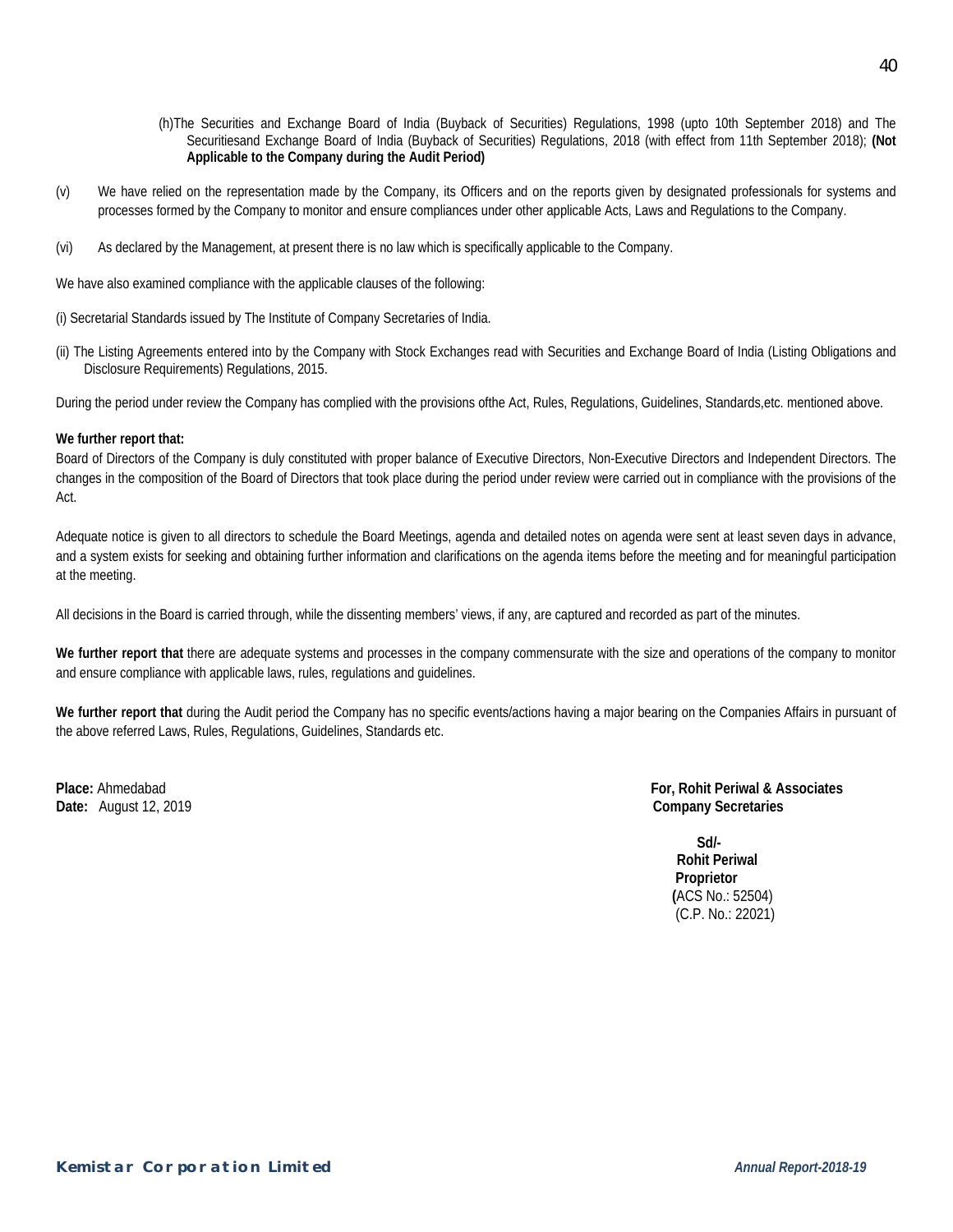To, The Members, Kemistar Corporation Limited, 604, Manas Complex, Jodhpur Cross Road, Satellite, Ahmedabad-380015

Our report of even date is to be read along with this letter.

- 1. Maintenance of secretarial record is the responsibility of the management of the company. Our responsibility is to express an opinion on these secretarial records based on our audit.
- 2. We have followed the audit practices and processes as were appropriate to obtain reasonable assurance about the correctness of the contents of the Secretarial records. The verification was done on test basis to ensure that correct facts are reflected in secretarial records. We believe that the processes and practices, we followed provide a reasonable basis for our opinion.
- 3. We have not verified the correctness and appropriateness of financial records and Books of Accounts of the Company.
- 4. Wherever required, we have obtained the Management representation about the compliance of laws, rules and regulations and happenings of events etc.
- 5. The compliance of the provisions of Corporate and other applicable laws, rules, regulations, standards is the responsibility of management. Our examination was limited to the verification of procedures on test basis.
- 6. The secretarial Audit report is neither an assurance as to the future viability of the company nor of the efficiency or effectiveness with which the management has conducted the affairs of the company.

**Place:** Ahmedabad **For, Rohit Periwal & Associates Date:** August 12, 2019 **Company Secretaries Company Secretaries Company Secretaries** 

 **Sd/-** 

**Rohit Periwal** 

**Proprietor (**ACS No.: 52504) (C.P. No.: 22021)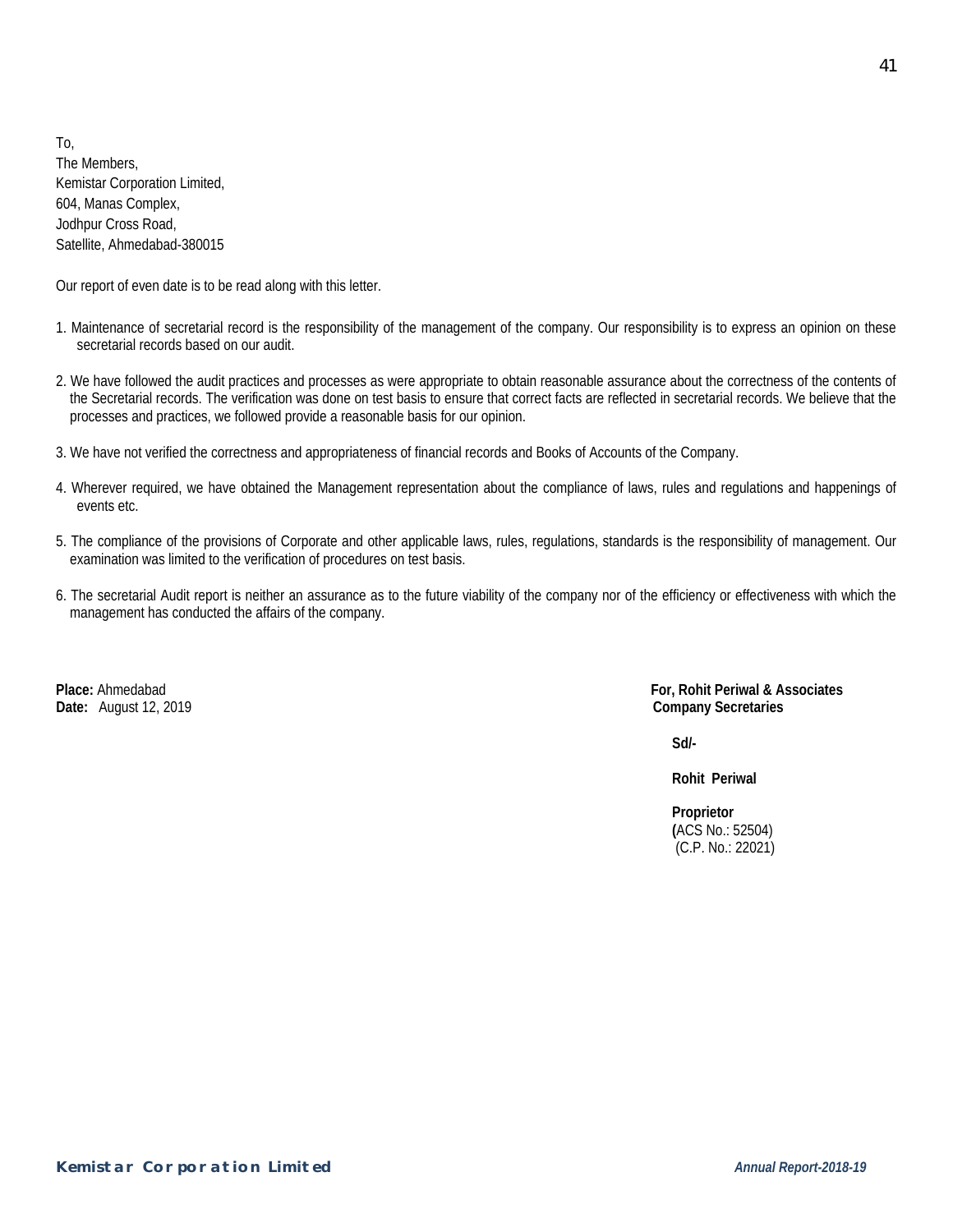## **ANNEXURE –'G'**

# **Disclosure under Section 197(12) and Rule 5(1) of the Companies (Appointment and Remuneration of Managerial Personnel) rules 2014**

- 1. Ratio of remuneration of each director to the median remuneration of the employees of the company for the financial year ended 31 March, 2019. NIL
- 2. The percentage increase in remuneration of each director CFO, CEO, Company Secretary or Manager, if any, in the financial year 2018-19: NIL
- 3. Percentage increase in median remuneration of employees in the financial year NIL
- 4. The number of permanent employees on the rolls of the company as on 31 March, 2019 5
- 5. Affirmation that the remuneration is as per the remuneration policy of the company:

 Pursuant to Rule 5(1)(xii) of the Companies (Appointment and Remuneration of Managerial Personnel) Rules, 2014, it is affirmed that the remuneration paid to the Directors, Key Managerial Personnel and senior management is as per the Remuneration Policy of your Company.

> **For and on behalf the board of directors Kemistar Corporation Limited**

**Place:** Ahmedabad  **Date:** August 12, 2019

> **Sd/- Ketankumar Patel Managing Director (DIN : 01157786**)

**Registered Office:**  604, Manas Complex, Jodhpur Cross Road, Satellite, Ahmedabad - 380015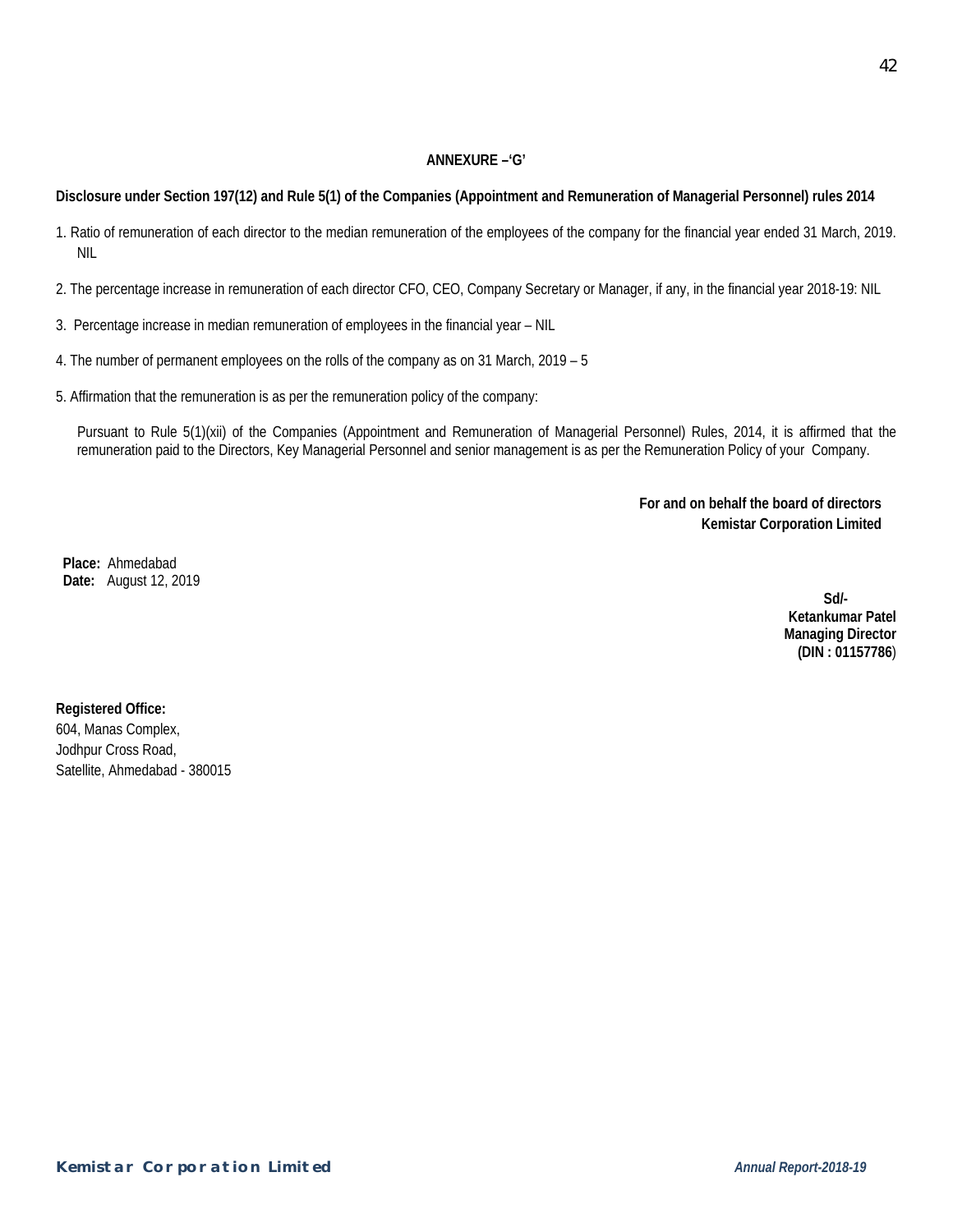**Independent Auditors' Report** 

## To the Members of, **Kemistar Corporation Limited**

# **1. Opinion**

We have audited the accompanying Ind AS standalone financial statements of **Kemistar Corporation Limited** which comprise the Balance Sheet as at March 31, 2019, the Statement of Profit and Loss (Including Other Comprehensive Income), the Cash Flow Statement for the year then ended, and a summary of significant accounting policies and other explanatory information (herein after referred to as "the standalone financial statements") .

In our opinion and to the best of our information and according to the explanations given to us, the aforesaid standalone financial statements give the information required by the Companies Act, 2013 ("the Act") in the manner so required and give a true and fair view in conformity with the Indian Accounting Standards prescribed under section 133 of the Act read with the Companies (Indian Accounting Standards) Rules, 2015, as amended, ("Ind AS") and other accounting principles generally accepted in India, of the state of affairs of the Company as at March 31, 2019, its profit, total comprehensive income, its cash flows and the changes in equity for the year ended on that date.

## **Basis of Opinion**

We conducted our audit of the standalone financial statements in accordance with the Standards on Auditing specified under section 143(10) of the Act (SAs). Our responsibilities under those Standards are further described in the Auditor's Responsibility for the Audit of the Standalone Financial Statements section of our report. We are independent of the Company in accordance with the Code of Ethics issued by the Institute of Chartered Accountants of India (ICAI) together with the ethical requirements that are relevant to our audit of the standalone financial statements under the provisions of the Act and the Rules made thereunder, and we have fulfilled our other ethical responsibilities in accordance with these requirements and the ICAI's Code of Ethics. We believe that the audit evidence obtained by us is sufficient and appropriate to provide a basis for our audit opinion on the standalone financial statements.

# **2. Management's Responsibility for the Standalone Financial Statements**

The Company's Board of Directors is responsible for the matters stated in the section 134(5) of the Companies Act, 2013 ("the Act") with respect to the preparation of these financial statements that give a true and fair view of the financial position, financial performance and cash flows of the Company in accordance with the accounting principles generally accepted in India, including the Accounting Standards specified under section 133 of the Act, read with Rule 7 of the Companies (Accounts) Rules, 2014. This responsibility also includes maintenance of adequate accounting records in accordance with the provisions of the Act for safeguarding the assets of the Company and for preventing and detecting frauds and other irregularities; selection and application of appropriate accounting policies; making judgments and estimates that are reasonable and prudent; and design, implementation and maintenance of adequate internal financial controls, that were operating effectively for ensuring the accuracy and completeness of the accounting records, relevant to the preparation and presentation of the financial statements that give a true and fair view and are free from material misstatement, whether due to fraud or error.

## **3. Auditor's Responsibility for the Standalone Financial Statements**

Our responsibility is to express an opinion on these financial statements based on our audit.

We have taken into account the provisions of the Act, the accounting and auditing standards and matters which are required to be included in the audit report under the provisions of the Act and the Rules made there under.

We conducted our audit in accordance with the Standards on Auditing specified under section 143(10) of the Act. Those Standards require that we comply with ethical requirements and plan and perform the audit to obtain reasonable assurance about whether the financial statements are free from material misstatement.

An audit involves performing procedures to obtain audit evidence about the amounts and disclosures in the financial statements. The procedures selected depend on the auditor's judgment, including the assessment of the risks of material misstatement of the financial statements, whether due to fraud or error. In making those risk assessments, the auditor considers internal control relevant to the Company's preparation of the financial statements that give true and fair view in order to design audit procedure that are appropriate in the circumstances. An audit also includes evaluating the appropriateness of the accounting policies used and the reasonableness of the accounting estimates made by the Company's Directors, as well as evaluating the overall presentations of the financial statements.

We believe that the audit evidence we have obtained is sufficient and appropriate to provide a basis for our audit opinion on the standalone financial statements.

# **Kemistar Corporation Limited**  *Annual Report-2018-19 Annual Report-2018-19*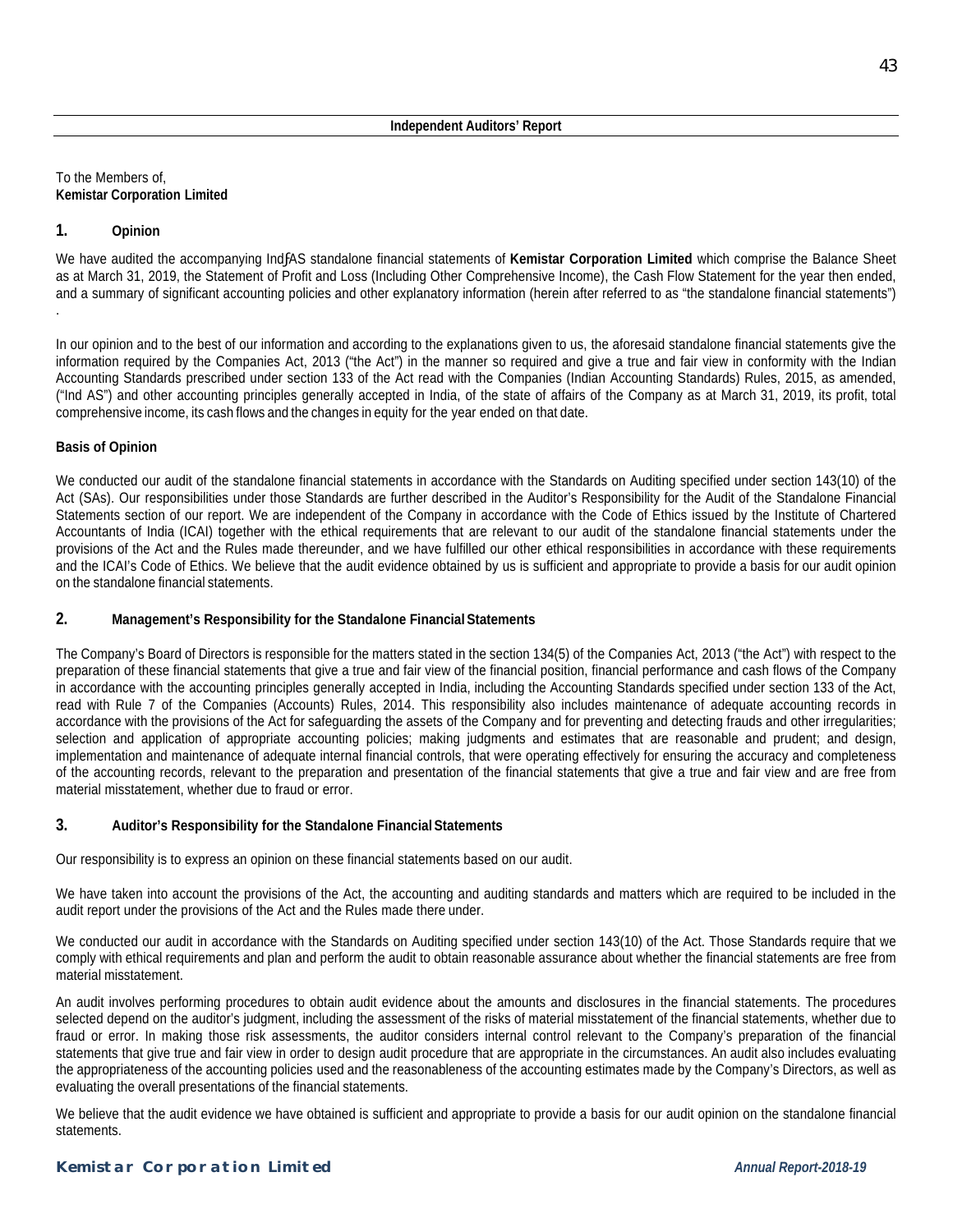## **4. Report on Other Legal and Regulatory Requirements**

i. As required by the Companies (Auditor's Report) Order, 2016 ("the Order") issued by the Central Government of India in terms of section (11) of section 143 of the Companies Act,2015 we give in the "Annexure-A" a statement on the matters specified in the paragraphs 3 and 4 of the Order, to the extent applicable.

- ii. As required by section 143(3) of the Act, we report that:
- a. We have obtained all the information and explanations which to the best of our knowledge and belief were necessary for the purpose of our audit;
- b. In our opinion proper books of account as required by law have been kept by the Company so far as appears from our examination of those books
- c. The Balance Sheet, Statement of Profit and Loss, and Cash Flow Statement dealt with by this Report are in agreement with the books of account.
- d. In our opinion, the aforesaid financial statements comply with the Indian Accounting Standards specified under section 133 of the Act, read with the Rule 7 of the Companies (Accounts) Rules, 2014.
- e. On the basis of written representations received from the directors as on March 31, 2019, and taken on record by the Board of Directors, none of the directors is disqualified as on March 31, 2019, from being appointed as a director in terms of section 164(2) of the Act.
- f. With respect to the adequacy of the internal financial controls over financial reporting of the Company and the operating effectiveness of such controls, refer to our separate report in **"Annexure B"**; and
- g. With respect to the other matters to be included in the Auditor's Report in accordance with Rule 11 of the Companies (Audit and Auditors) Rules, 2014, in our opinion and to the best of our information and accordance to the explanation given to us:
	- i. The company does not have any pending litigations which would impact its financial position.
	- ii.The company did not have any long term contracts including derivative contracts for which there were any material foreseeable losses.
	- iii. There were no amounts which were required to be transferred to the Investor Education and Protection Fund by the Company.

 For, **S. D. Mehta & Co.** Chartered Accountants (Registration No. 137193W)

Date: 30<sup>th</sup> May, 2019 Place: Ahmedabad

 Sd/-  **Shaishav D. Mehta Partner M.No: 032891**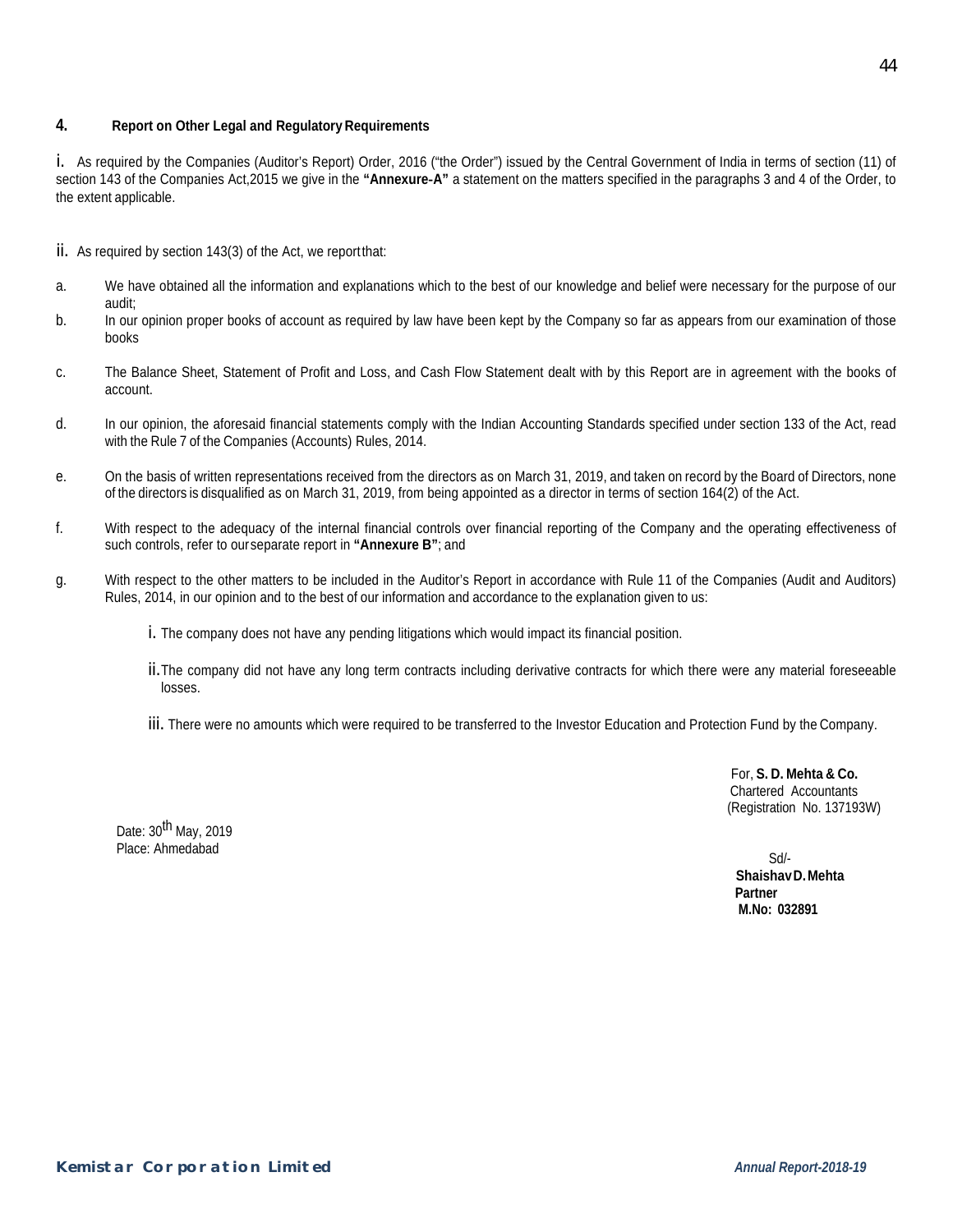## **Annexure‐A to Independent Auditors' Report**

Referred to in Paragraph 5(i) under the heading of "Report on Other Legal and Regulatory Requirements" of our report of even date.

- 1. In respect of Fixed Assets(Including Capital work in progress)
	- a. The Company is maintained proper records showing full particulars, including quantitative details and situations of its Fixed Assets.
	- b. The fixed assets are physically verified by the management at regular intervals and in our opinion is reasonable having regard to the size of Company and the nature of its assets. Pursuant to the verification a portion of the fixed assets has been physically verified by the management during the year and no material discrepancies have been noticed on such verification.
	- c. According to the information and explanations given to us and on the basis of our examination of the records of the Company, the title deeds of immovable properties are held in the name of the Company.
- 2. In respect of its inventories:
	- (a) Inventories have been physically verified by the management at reasonably regular intervals during the year.
	- (b) In my opinion and according to the information and explanation given to me, the procedures of physical verification of inventories followed by the management are reasonable and adequate in relation to the size of the Company and the nature of its business.
	- (c) The Company has maintained proper records of inventories. As explained to me, there were no material discrepancies noticed on physical verification of inventory as compared to the book.
- 3 The Company has not granted loans to parties covered in the Register maintained under Section 189 of the Companies Act, 2013. As such reporting requirements under this para are not applicable for the reporting period.
- 4 In respect of loan, the provisions of section 185 and 186 have been complied with. There are no loans to directors; there are no investments, guarantees and securities requiring compliance u/s 186 of the Companies Act, 2013.
- 5 During the year, the company has not accepted any deposits from public.
- 6 Company is not required to maintain cost records pursuant to section 148 (1) of the Companies Act, 2013.
- 7 In respect of Statutory Dues:
	- a. According to the information and explanations given to us and the records examined by us, the Company is generally regular in depositing undisputed statutory dues including Income Tax, Cess and any other statutory dues with the appropriate authorities. According to the information and explanations given to us, there are no undisputed dues, payable in respect of above as at 31st March, 2019 for a period of more than six months from the date on which they became payable.
	- b. According to the information and explanations given to us and on the basis of our examination of books of account and record, No disputed dues were outstanding as on 31/03/2019.
- 8 As the Company has not availed any term loan the question of purpose and application does not arise.
- 9 To the best of our knowledge and according to the information and explanations given to us money raised by preferential allotment where applied for the purpose for which those were raised.
- 10 To the best of our knowledge and according to the information and explanations given to us, no material fraud on or by the Company has been noticed or reported during the year.
- 11 The Company has not paid or provided managerial remuneration under section 197 of the Companies Act, 2013 and hence, the provision of paragraph 3(xi) of the Order is not applicable to the Company.

## **Kemistar Corporation Limited** *Annual Report-2018-19*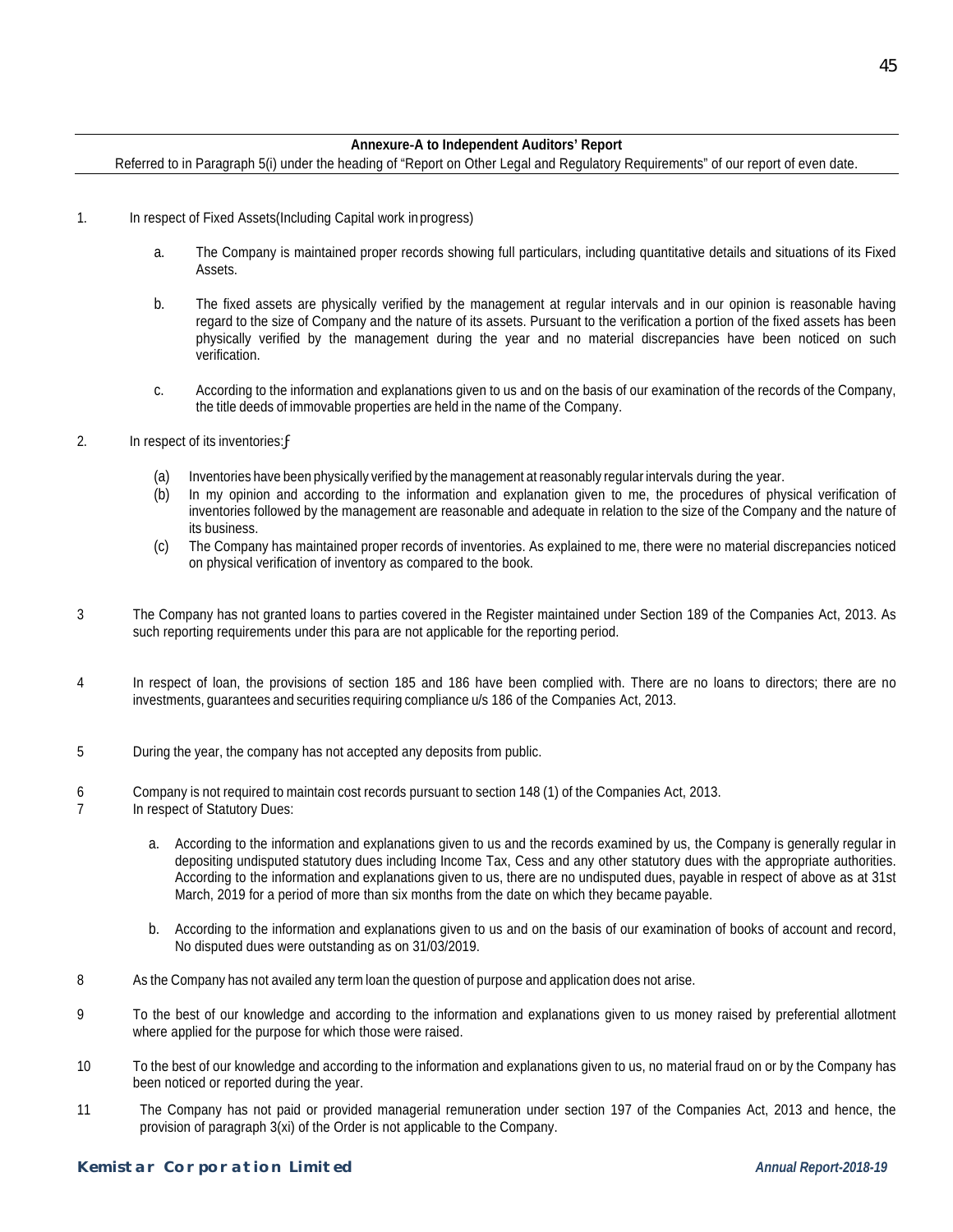- 12 The company is not a Nidhi company. As such The Nidhi rules, 2014 are not applicable.
- 13 All transactions with the related parties are in compliance with the sections 177 and 188 of Companies Act, 2013 where applicable and the details have been disclosed in the Standalone financial statements as required by applicable accounting standards.
- 14 The company has not made any preferential allotment or Private placement of shares of fully or partly convertible debentures during the year under review.
- 15 The company has not entered into any non cash transactions with directors or persons connected with it.
- 16 Company is not required to be registered u/s. 45 IA of the Reserve Bank of India Act, 1934.

 For, **S. D. Mehta & Co.**  Chartered Accountants (Registration No. 137193W)

Date: 30<sup>th</sup> May, 2019 Place: Ahmedabad

 Sd/-  **Shaishav D. Mehta** Partner M.No.: 032891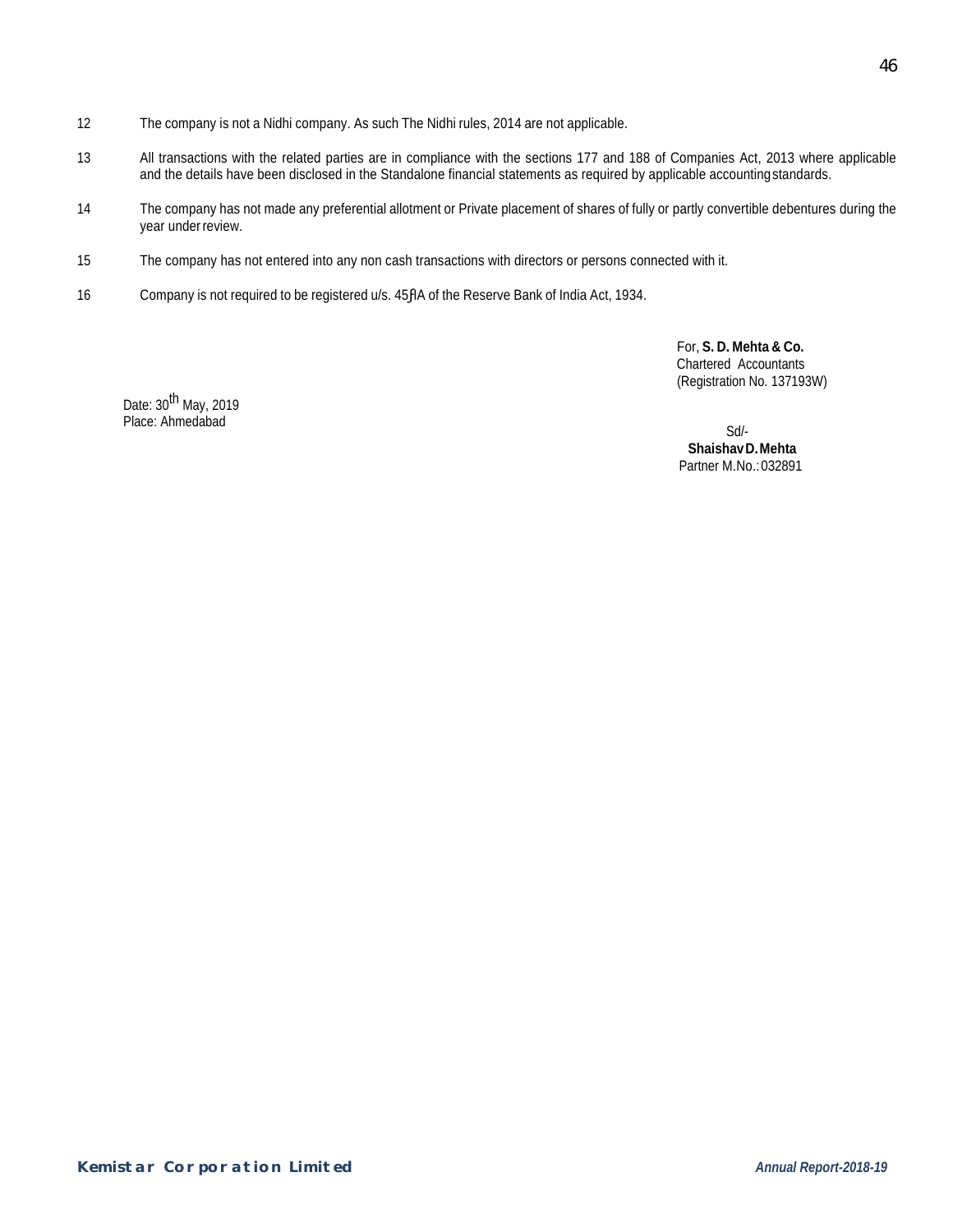## **Annexure‐B to Independent Auditors' Report**

## Report on the Internal Financial Controls under Clause (i) of Sub section 3 of Section 143 of the Companies Act, 2013 ("the Act")

We have audited the internal financial controls over financial reporting of **Kemistar Corporation Limited** ("the Company") as of 31 March 2019 in conjunction with our audit of the Standalone financial statements of the Company for the year ended on that date.

## **Management's Responsibility for Internal Financial Controls**

The Company's management is responsible for establishing and maintaining internal financial controls based on the internal control over financial reporting criteria established by the Company considering the essential components of internal control stated in the Guidance Note on Audit of Internal Financial Controls over Financial Reporting issued by the Institute of Chartered Accountants of India ('ICAI'). These responsibilities include the design, implementation and maintenance of adequate internal financial controls that were operating effectively for ensuring the orderly and efficient conduct of its business, including adherence to company's policies, the safeguarding of its assets, the prevention and detection of frauds and errors, the accuracy and completeness of the accounting records, and the timely preparation of reliable financial information, as required under the Companies Act, 2013.

## **Auditors' Responsibility**

Our responsibility is to express an opinion on the Company's internal financial controls over financial reporting based on our audit. We conducted our audit in accordance with the Guidance Note on Audit of Internal Financial Controls over Financial Reporting (the "Guidance Note") and the Standards on Auditing, issued by ICAI and deemed to be prescribed under section 143(10) of the Companies Act, 2013, to the extent applicable to an audit of internal financial controls, both applicable to an audit of Internal Financial Controls and, both issued by the Institute of Chartered Accountants of India. Those Standards and the Guidance Note require that we comply with ethical requirements and plan and perform the audit to obtain reasonable assurance about whether adequate internal financial controls over financial reporting was established and maintained and if such controls operated effectively in all material respects.

Our audit involves performing procedures to obtain audit evidence about the adequacy of the internal financial controls system over financial reporting and their operating effectiveness. Our audit of internal financial controls over financial reporting included obtaining an understanding of internal financial controls over financial reporting, assessing the risk that a material weakness exists, and testing and evaluating the design and operating effectiveness of internal control based on the assessed risk. The procedures selected depend on the auditor's judgment, including the assessment of the risks of material misstatement of the Standalone financial statements, whether due to fraud or error.

We believe that the audit evidence we have obtained is sufficient and appropriate to provide a basis for our audit opinion on the Company's internal financial controls system over financial reporting.

## **Meaning of Internal Financial Controls over Financial Reporting**

A company's internal financial control over financial reporting is a process designed to provide reasonable assurance regarding the reliability of financial reporting and the preparation of Standalone financial statements for external purposes in accordance with generally accepted accounting principles. A company's internal financial control over financial reporting includes those policies and procedures that (1) pertain to the maintenance of records that, in reasonable detail, accurately and fairly reflect the transactions and dispositions of the assets of the company; (2) provide reasonable assurance that transactions are recorded as necessary to permit preparation of Standalone financial statements in accordance with generally accepted accounting principles, and that receipts and expenditures of the company are being made only in accordance with authorizations of management and directors of the company; and (3) provide reasonable assurance regarding prevention or timely detection of unauthorized acquisition, use, or disposition of the company's assets that could have a material effect on the Standalone financial statements.

## **Inherent Limitations of Internal Financial Controls over Financial Reporting**

Because of the inherent limitations of internal financial controls over financial reporting, including the possibility of collusion or improper management override of controls, material misstatements due to error or fraud may occur and not be detected. Also, projections of any evaluation of the internal financial controls over financial reporting to future periods are subject to the risk that the internal financial control over financial reporting may become inadequate because of changes in conditions, or that the degree of compliance with the policies or procedures may deteriorate.

## **Opinion**

In our opinion, the Company has, in all material respects, an adequate internal financial controls system over financial reporting and such internal financial controls over financial reporting were operating effectively as at 31 March 2019, based on the internal control over financial reporting criteria established by the Company considering the essential components of internal control stated in the Guidance Note on Audit of Internal Financial Controls Over Financial Reporting issued by the Institute of Chartered Accountants of India.

Date: 30<sup>th</sup> May, 2019 Place: Ahmedabad

For, **S. D. Mehta & Co.** Chartered Accountants (Registration No. 137193W)

 Sd/-  **Shaishav D. Mehta** Partner M.No.: 032891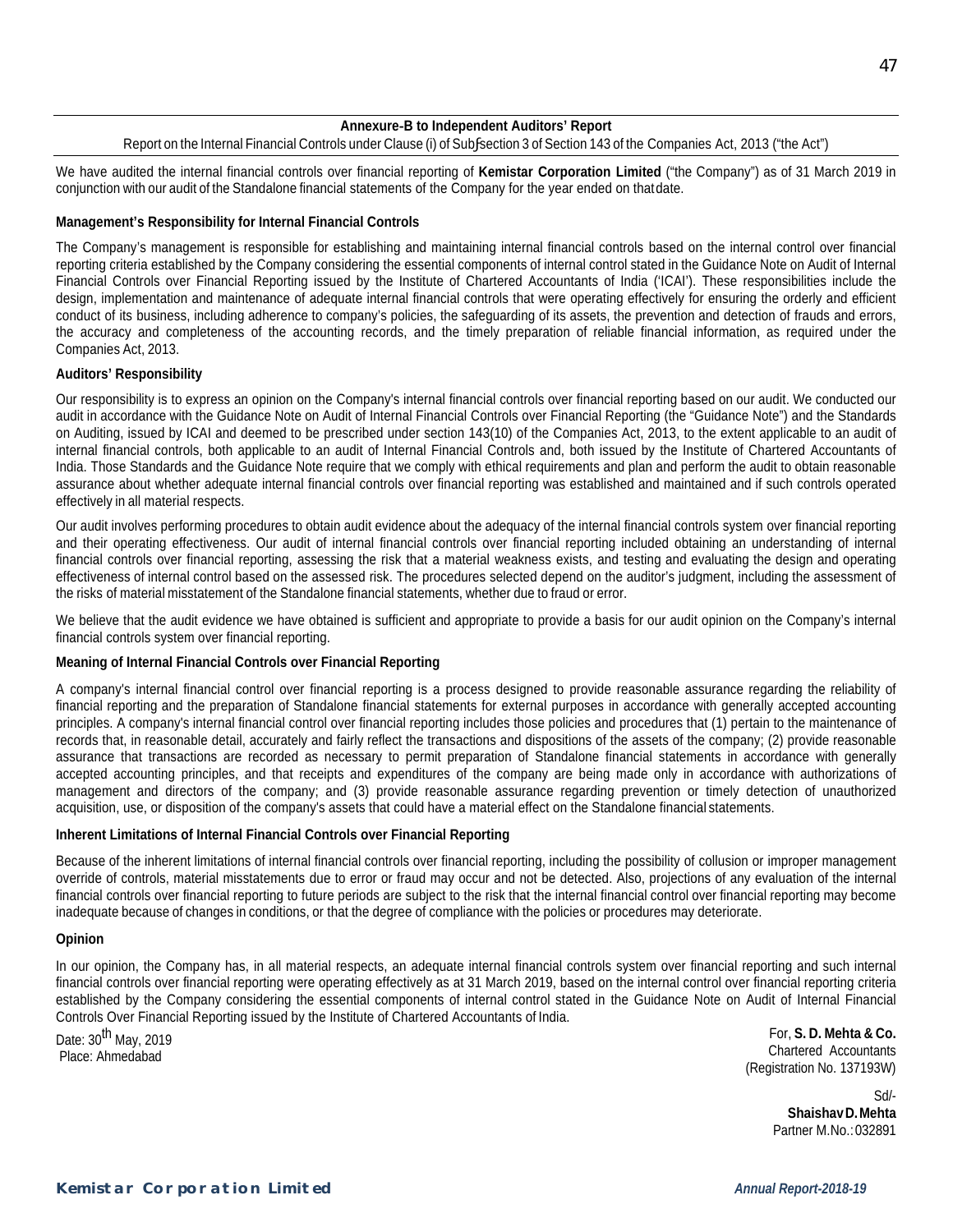| <b>KEMISTAR CORPORATION LIMITED</b>   |          |                                                                     |             |                                                                |            |  |  |
|---------------------------------------|----------|---------------------------------------------------------------------|-------------|----------------------------------------------------------------|------------|--|--|
| Balance Sheet as at 31st March, 2019  |          |                                                                     |             |                                                                |            |  |  |
|                                       |          |                                                                     |             |                                                                |            |  |  |
| <b>Particulars</b>                    | Note no. | Figures as at the end of current reporting<br>period<br>$(2018-19)$ |             | Figures as at the end of current<br>reporting period (2017-18) |            |  |  |
| A. ASSETS                             |          |                                                                     |             |                                                                |            |  |  |
| (1) Non-current assets                |          |                                                                     |             |                                                                |            |  |  |
| (a) Property, Plant & Equipment       | 1        | 445,084                                                             |             | 432,192                                                        |            |  |  |
| (b) Financial Assets:                 |          |                                                                     |             |                                                                |            |  |  |
| (i) Investments                       | 2        | 107,308,054                                                         |             |                                                                |            |  |  |
| (ii) Loans                            |          |                                                                     |             |                                                                |            |  |  |
| (c) Other Non-current assets          | 3        | 1,677,344                                                           |             | 511,180                                                        |            |  |  |
|                                       |          |                                                                     | 109,430,482 |                                                                | 943,372    |  |  |
| (2) Current assets                    |          |                                                                     |             |                                                                |            |  |  |
| (a) Inventories                       | 4        | 10,751,540                                                          |             |                                                                |            |  |  |
| (b) Financial Assets :                |          |                                                                     |             |                                                                |            |  |  |
| (i) Investments                       | 5        | 32,001,769                                                          |             | 22,447,809                                                     |            |  |  |
| (ii) Trade receivables                | 6        | 5,057,431                                                           |             | 4,977,707                                                      |            |  |  |
| (iii) Cash and cash equivalents       | 7        | 974,187                                                             |             | 363,928                                                        |            |  |  |
| (iv) Loans                            | 8        | 9,000                                                               |             | 438,003                                                        |            |  |  |
| (c) Other current assets              | 9        | 2,161,708                                                           |             | 500,379                                                        |            |  |  |
|                                       |          |                                                                     | 50,955,635  |                                                                | 28,727,826 |  |  |
| <b>Total Assets</b>                   |          |                                                                     | 160,386,117 |                                                                | 29,671,198 |  |  |
|                                       |          |                                                                     |             |                                                                |            |  |  |
| <b>B. EQUITY AND LIABILITIES</b>      |          |                                                                     |             |                                                                |            |  |  |
| (1) Equity                            |          |                                                                     |             |                                                                |            |  |  |
| (a) Equity Share capital              | 10       | 107,594,080                                                         |             | 18,663,920                                                     |            |  |  |
| (b) Other Equity                      | 11       | 41,129,310                                                          |             | 9,094,710                                                      |            |  |  |
| Sub-Total Equity                      |          |                                                                     | 148,723,390 |                                                                | 27,758,630 |  |  |
|                                       |          |                                                                     |             |                                                                |            |  |  |
| (2) Non Current Liabilities           |          |                                                                     |             |                                                                |            |  |  |
| (a) Financial Liabilities             |          |                                                                     |             |                                                                |            |  |  |
| (b) Provisions                        |          |                                                                     |             |                                                                |            |  |  |
| (c) Deffered Tax Liabilities          |          | 33359                                                               |             | 30204                                                          |            |  |  |
|                                       |          |                                                                     | 33359       |                                                                | 30204      |  |  |
| (3) Current Liabilities               |          |                                                                     |             |                                                                |            |  |  |
| (a) Financial Liabilities :           |          |                                                                     |             |                                                                |            |  |  |
| (i) Trade payables                    | 12       | 11,137,665                                                          |             | 1,599,139                                                      |            |  |  |
| (b) Other current liabilities         | 13       | 6,010                                                               |             | 11,053                                                         |            |  |  |
| (c) Provisons                         | 14       | 485,692                                                             |             | 272,172                                                        |            |  |  |
| <b>Sub-Total Current Liabilities</b>  |          |                                                                     | 11,629,367  |                                                                | 1,882,364  |  |  |
|                                       |          |                                                                     |             |                                                                |            |  |  |
| <b>Total Equity and Liabilities</b>   |          |                                                                     | 160,386,117 |                                                                | 29,671,198 |  |  |
| <b>Significant Acounting Policies</b> |          |                                                                     |             |                                                                |            |  |  |
| Notes to Financial Statements         | 1 to 21  |                                                                     |             |                                                                |            |  |  |

**As per our report of even date attached herewith.** 

**FRN: 137193W** 

**Sd/- Sd/- Sd/-**  Shaishav D. Mehta **Ketankumar Patel (Managing Director)** Parshottambhai Patel (Director) **Partner DIN : 01157786 DIN : 01157786 DIN : 02458676** 

For, S. D. Mehta & Co. **For and on behalf of the board of For and on behalf of the board of Chartered Accountants Kemistar Corporation Limited** 

**M.No. 032891 Sd/-** Place: Ahmedabad Surya Menon **Sd/-** Surya Menon **Sd/-** Surya Menon **Sd/-** Surya Menon **Surya Menon Date: 30th May, 2019 Vasantbhai Savalia (CFO) CS (A52378)** 

# **Kemistar Corporation Limited** *Annual Report-2018-19**Annual Report-2018-19*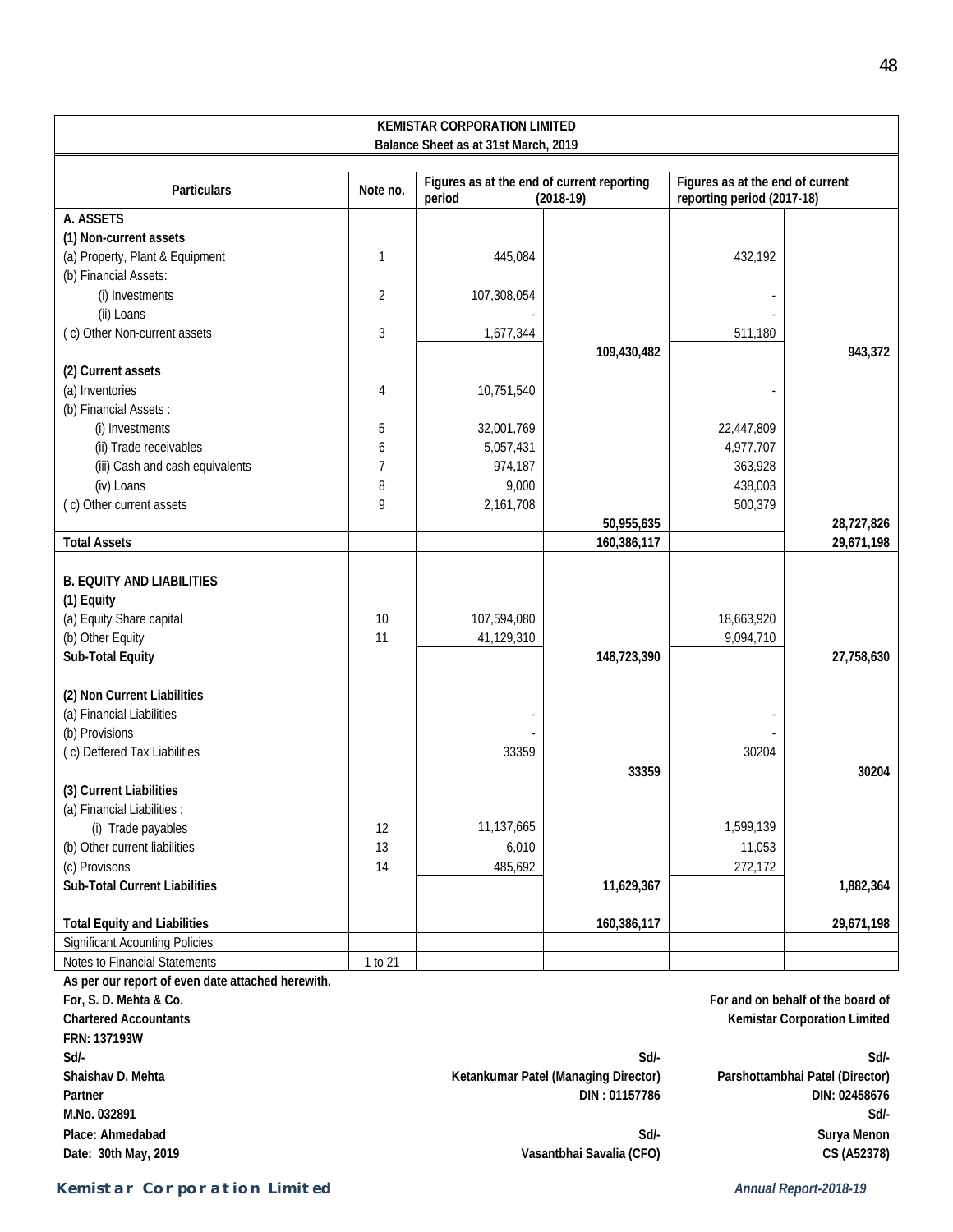| <b>KEMISTAR CORPORATION LIMITED</b><br>Statement of Profit and Loss for the year ended on 31st March, 2019                                                                                                                                                                             |                                      |                                                                         |                                                                 |  |  |
|----------------------------------------------------------------------------------------------------------------------------------------------------------------------------------------------------------------------------------------------------------------------------------------|--------------------------------------|-------------------------------------------------------------------------|-----------------------------------------------------------------|--|--|
|                                                                                                                                                                                                                                                                                        |                                      |                                                                         |                                                                 |  |  |
| Particulars                                                                                                                                                                                                                                                                            | <b>Note</b><br>no.                   | Figures for the current<br>reporting period<br>$(2018-19)$              | Figures for the current<br>reporting period<br>$(2017-18)$      |  |  |
| (I) Revenue from operations                                                                                                                                                                                                                                                            | 15                                   | 31,064,236                                                              | 28,640,228                                                      |  |  |
| (II) Other Income                                                                                                                                                                                                                                                                      | 16                                   | 1,312,501                                                               | 443,214                                                         |  |  |
| (III)<br>Total Income (I+II)                                                                                                                                                                                                                                                           |                                      | 32,376,737                                                              | 29,083,442                                                      |  |  |
| (IV) EXPENSES<br>Cost of Materials Consumed<br>Purchase of Stock -in-Trade<br>Changes in Inventories of Finished goods, Work-in-Progress and by products<br><b>Employee Benefits Expense</b><br><b>Finance Costs</b><br>Depreciation and Amortization Expense<br><b>Other Expenses</b> | 17<br>18<br>19<br>$\mathbf{1}$<br>20 | 39,094,640<br>(10, 751, 540)<br>627,707<br>2,119<br>16,346<br>1,956,698 | 26,008,371<br>40,000<br>687,147<br>2,029<br>15,078<br>1,455,126 |  |  |
| <b>Total Expenses (IV)</b>                                                                                                                                                                                                                                                             |                                      | 30,945,970                                                              | 28,207,751                                                      |  |  |
| (V) Profit Before Tax ( III-IV)                                                                                                                                                                                                                                                        |                                      | 1,430,767                                                               | 875,691                                                         |  |  |
| (VI) Tax Expenses :<br>(1) Current tax<br>(2) Deferred tax                                                                                                                                                                                                                             |                                      | 357,692<br>3,155                                                        | 167,253<br>3,152                                                |  |  |
| (VII) Profit for the year (V-VI)                                                                                                                                                                                                                                                       |                                      | 1,069,920                                                               | 705,286                                                         |  |  |
| Earning per equity share of face value of Rs. 10 each<br>Basic & Diluted (In Rs.)<br><b>Significant Acounting Policies</b>                                                                                                                                                             | 21                                   | 0.10                                                                    | 0.38                                                            |  |  |
| Notes to Financial Statements                                                                                                                                                                                                                                                          | 1 to 22                              |                                                                         |                                                                 |  |  |

As per our report of even date attached herewith.

FRN: 137193W **Shaishav D. Mehta** 

**For, S. D. Mehta & Co.** For and on behalf of the board of Chartered Accountants **Kemistar Corporation Limited** 

| Sd/-                 | Sd/-                     | Sd/-                 |
|----------------------|--------------------------|----------------------|
| Shaishav D. Mehta    | Ketankumar Patel         | Parshottambhai Patel |
| Partner              | <b>Managing Director</b> | <b>Director</b>      |
| M.No. 032891         | (DIN: 01157786)          | (DIN: 02458676)      |
| Place: Ahmedabad     | Sd/-                     | Sd                   |
| Date: 30th May, 2019 | Vasantbhai Savalia (CFO) | Surya Menon          |
|                      |                          | CS (A52378)          |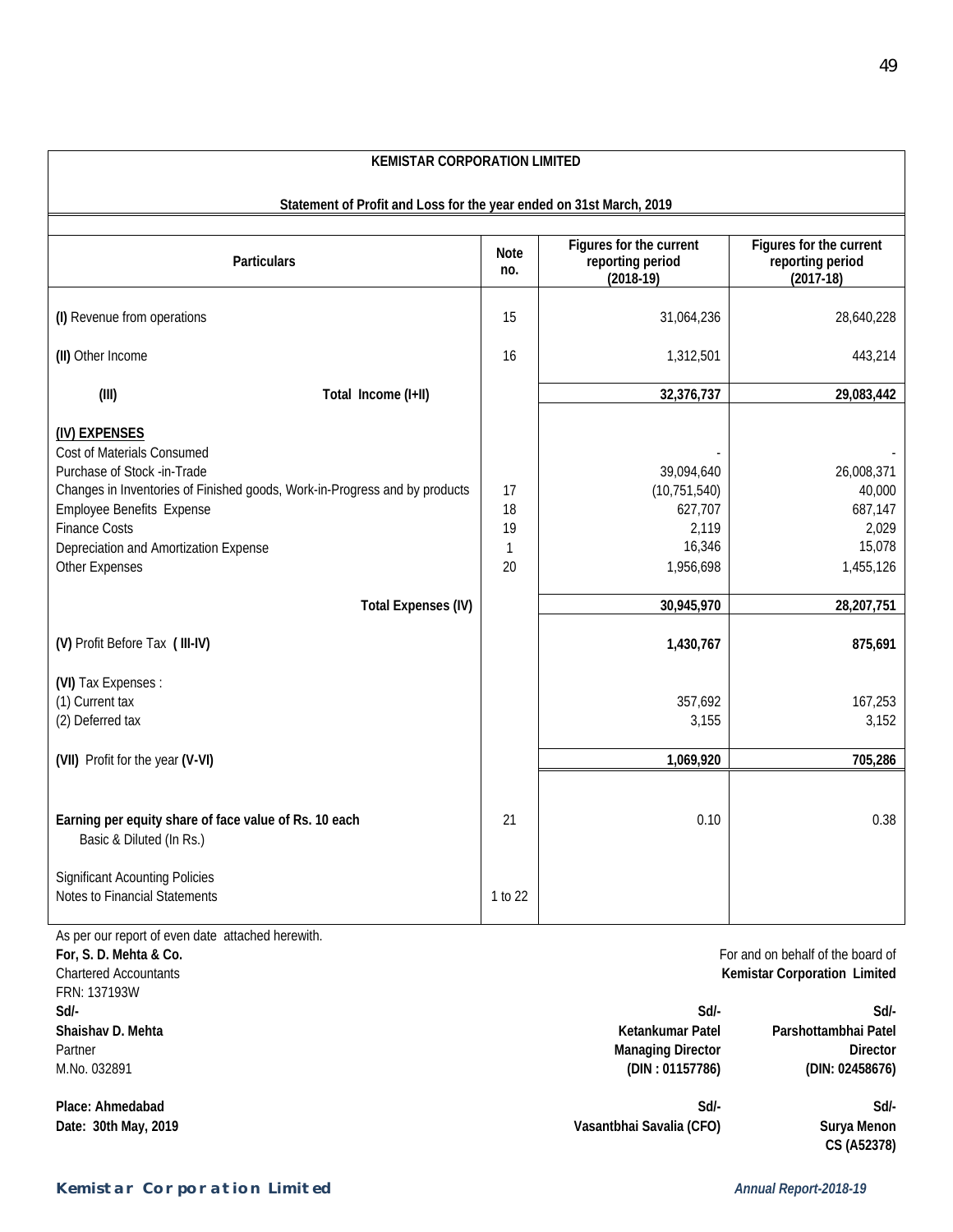# **KEMISTAR CORPORATION LIMITED**

## **Notes on Financial Statements for the year ended 31st March 2019**

| NOTE :2 NON-CURRENT INVESTMENTS                                          |              | As at 31/03/2019 | As at 31/03/2018 |
|--------------------------------------------------------------------------|--------------|------------------|------------------|
| Investment in Shares (Unquoted)<br>Shares of K. P. International Pvt Ltd |              | 107,308,054      |                  |
|                                                                          | <b>TOTAL</b> | 107,308,054      |                  |

During the year under review, the company had entered into a SWAP agreement with K. P. International Pvt. Ltd. **And** Promoters Group. Accordingly the company acquired 35,54,000/- shares pursuant to SWAP agreements executed in two tranches dt. 23rd February, 2018 and 18th August, 2018 respectively.

| <b>NOTE: 3 OTHER NON-CURRENT ASSETS</b>                          |              | As at 31/03/2019 | As at 31/03/2018 |
|------------------------------------------------------------------|--------------|------------------|------------------|
| Deferred Expenditure (Preliminary and Pre-operative expense etc) |              | 1,677,344        | 511,180          |
|                                                                  | <b>TOTAL</b> | 1,677,344        | 511,180          |
| <b>NOTE: 4 INVENTORIES</b>                                       |              | As at 31/03/2019 | As at 31/03/2018 |
| <b>Finished Goods</b>                                            |              | 10,751,540       |                  |
|                                                                  | <b>TOTAL</b> | 10,751,540       |                  |
| <b>NOTE: 5 INVESTMENTS</b>                                       |              | As at 31/03/2019 | As at 31/03/2018 |
| Investment in Mutual Funds, Liquid Funds etc.                    |              | 32,001,769       | 22,447,809       |
|                                                                  | <b>TOTAL</b> | 32,001,769       | 22,447,809       |

The above investment, during F.Y. 2018-19, is exclusively made in Reliance Liquid Fund. In the opinion of company such investment is purely on short-term basis and hence, is treated as a current investment.

| <b>NOTE: 6 TRADE RECEIVABLES</b>           |              | As at 31/03/2019 | As at 31/03/2018 |
|--------------------------------------------|--------------|------------------|------------------|
| (Unsecured and considered good)            |              |                  |                  |
| Over six Months                            |              | 40.425           | 119.595          |
| <b>Others</b>                              |              | 5,017,006        | 4,858,112        |
|                                            | <b>TOTAL</b> | 5,057,431        | 4,977,707        |
| <b>NOTE: 7 CASH &amp; CASH EQUIVALENTS</b> |              | As at 31/03/2019 | As at 31/03/2018 |
| Cash on hand                               |              | 558,853          | 110,310          |
| <b>Bank Balance</b>                        |              | 415,334          | 253,618          |
|                                            | <b>TOTAL</b> | 974,187          | 363,928          |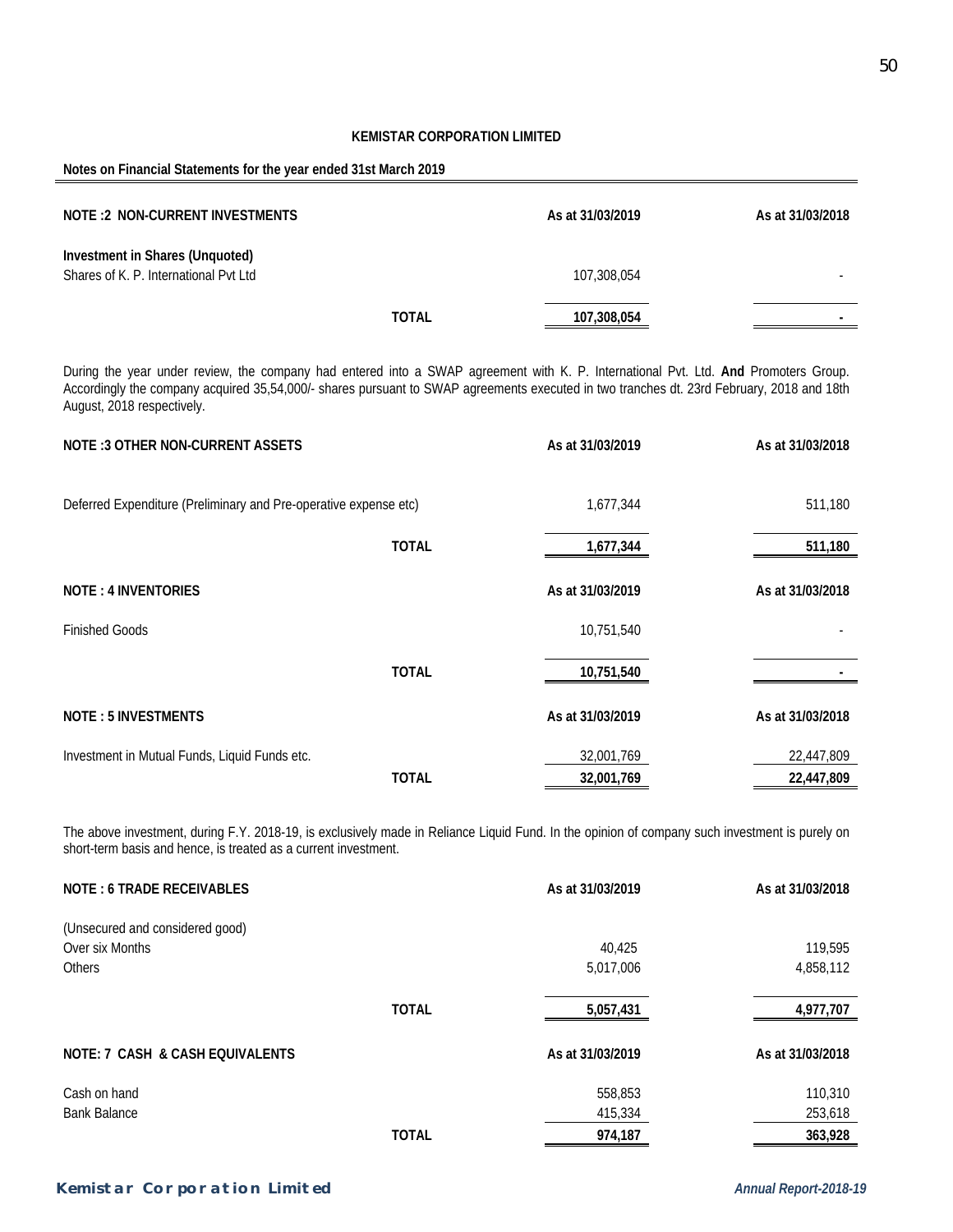| NOTE: 8 LOANS- CURRENT ASSETS<br><b>Unsecured Advances</b> | As at 31/03/2019      | As at 31/03/2018 |
|------------------------------------------------------------|-----------------------|------------------|
| Other Advances                                             | 9.000                 | 438,003          |
|                                                            | <b>TOTAL</b><br>9,000 | 438.003          |

The above *other advances*, during F.Y. 2018-19, are in nature of Annual Custodial Fees paid in advance by the company.

| NOTE: 9 OTHER CURENT ASSETS      | As at 31/03/2019 | As at 31/03/2018 |
|----------------------------------|------------------|------------------|
| Balance with Revenue Authoroties | 2161708          | 500379           |
| <b>TOTAL</b>                     | 2,161,708        | 500.379          |

The balance with revenue authorities consists of Advance Incometax paid to the extent of Rs. 2,50,500/-, TDS receivable by the company Rs. 8,541/- and GST Input Credit to the extent of Rs. 19,02,667/-.

| NOTE: 10 SHARE CAPITAL                                                                           |              |             | As at 31/03/2019 |            | As at 31/03/2018 |
|--------------------------------------------------------------------------------------------------|--------------|-------------|------------------|------------|------------------|
| AUTHORISED SHARE CAPITAL :<br>1,20,00,000 Equity Shares of Rs. 10/- each                         |              | 120,000,000 |                  | 85,000,000 |                  |
|                                                                                                  |              |             | 120,000,000      |            | 85,000,000       |
| ISSUED, SUBSCRIBED & PAID UP CAPITAL :<br>1,07,59,408 Equity Shares of Rs. 10 each fully paid up |              | 107,594,080 |                  | 18,663,920 |                  |
|                                                                                                  | <b>TOTAL</b> |             | 107.594.080      |            | 18,663,920       |

During the year under review, the company had entered into a SWAP agreement with K. P. International Pvt. Ltd. and Promoter group. Accordingly the company acquired 35,54,000/- shares pursuant to SWAP agreements executed in two tranches dt. 23rd February, 2018 and 18th August, 2018 respectively. Against the shares of K P International, the company has issued 78,33,016 no. of shares having face value of Rs. 10/ per share and having premium of Rs 4.77/- (First Tranch) and Rs 2.32/- (Second tranch) per share under the SWAP agreement.

Further, the company has allotted 10,60,000 no. of shares on preferential basis to persons other than promoters for consideration in cash.

As a result of the above, the company has issued equity to the extent of 88,93,016 no. of equity shares during the year 2018-19.

### **10.1 The details of shareholders holding more than 5% of Equity shares**

| Name of Shareholder<br>Sr. No.     | As at 31/03/2019 | As at 31/03/2018 |              |        |
|------------------------------------|------------------|------------------|--------------|--------|
|                                    | No. of Share     | % Held           | No. of Share | % Held |
| Parshottambhai Mohanlal Patel      | 1833990          | 17.50%           | Below 5%     |        |
| Anjana Ketankumar Patel            | 1354300          | 12.59%           | Below 5%     |        |
| Shantaben Parshottamdas Patel      | 1213800          | 11.28%           | Below 5%     |        |
| Ketankumar Parshottamdas Patel     | 1084974          | 10.08%           | Below 5%     |        |
| Patel Parshottamdas M. (HUF)       | 836400           | 7.77%            | Below 5%     |        |
| Patel Ketankumar Parshottamdas HUF | 661500           | 6.15%            | Below 5%     |        |
| Hiralben Dipakkumar Patel          | 612000           | 5.69%            | Below 5%     |        |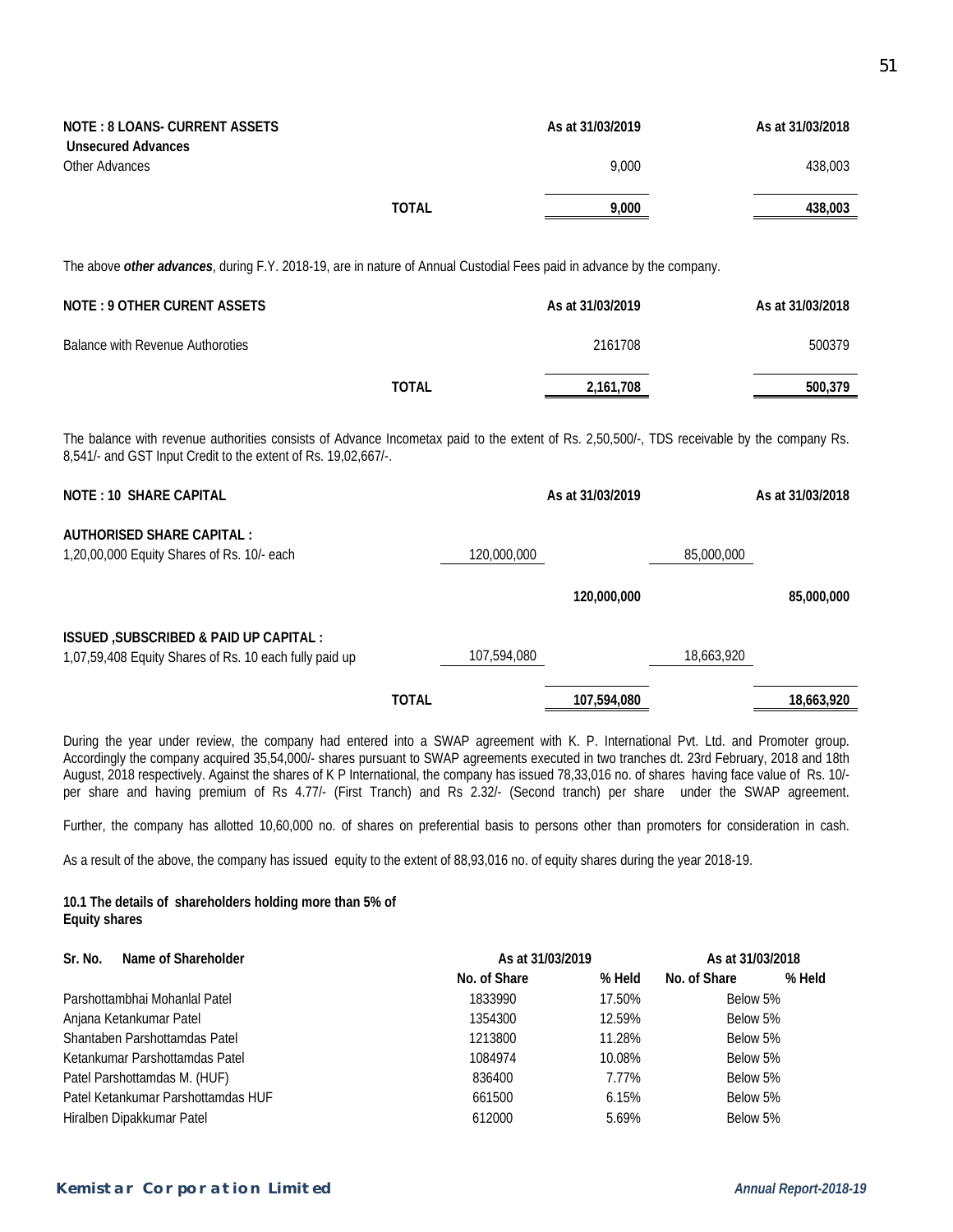### **10.2 The reconciliation of the number of shares outstanding is set out below.**

| <b>Particulars</b>                               | As at 31/03/2019<br>No. of Shares | As at 31/03/2018<br>No. of Shares |
|--------------------------------------------------|-----------------------------------|-----------------------------------|
| Equity shares at the beginning of the year       | 1866392                           | 671392                            |
| Add: Shares issued during the year               | 8893016                           | 1195000                           |
| Equity shares Outstanding at the end of the year | 10759408                          | 1866392                           |

### **10.3 Terms /rights attached to equity shares**

**(i) Equity:** The company has equity shares having par value of Rs. 10 per share. Each holder of equity shares is entitled to have one vote per share. The company declares and pays dividends in Indian rupees. The dividend proposed by the Board of Directors is subject to the approval of the shareholders in the ensuing Annual General Meeting.

In the event of liquidation of the company, the holders of the equity shares will be entitled to receive the remaining assets of the company, after distribution of all prefrential amounts.The distribution will be in proportion to the number of shares held by the shareholders.

| NOTE: 11 RESERVES AND SURPLUS       | As at 31/03/2019 | As at 31/03/2018 |
|-------------------------------------|------------------|------------------|
| <b>Profit &amp; Loss Account</b>    |                  |                  |
| As per last Balance Sheet           | 9,094,710        | 621,924          |
| Less:                               |                  |                  |
| Short / Excess Provision for I. Tax | 324,852          |                  |
| Add: Profit during the year         | 1,069,920        | 705,286          |
| <b>Securities Premium Account</b>   | 31,289,532       | 7,767,500        |
| <b>TOTAL</b>                        | 41,129,310       | 9,094,710        |

During the year under review, the company had entered into a SWAP agreement with K. P. International Pvt. Ltd. **And** the Promoters group. Accordingly the company acquired 35,54,000/- shares pursuant to SWAP agreements executed in two tranches dt. 23rd February, 2018 and 18th August, 2018 respectively. Against the shares of K P International, the company has issued 78,33,016 no. of shares having face value of Rs. 10/ per share and having premium of Rs 4.77/-(First Tranch) and Rs 2.32/- (Second Tranch) per share under the SWAP agreement.

Further, the company has allotted 10,60,000 no. of shares on preferential basis to persons other than promoters for consideration in cash during the financial year 2018-19.

| <b>NOTE:12 TRADE PAYABLES</b>      |              | As at 31/03/2019 | As at 31/03/2018 |
|------------------------------------|--------------|------------------|------------------|
| Trade payables                     |              | 11137665         | 1599139          |
|                                    | <b>TOTAL</b> | 11,137,665       | 1,599,139        |
| NOTE: 13 OTHER CURRENT LIABILITIES |              | As at 31/03/2019 | As at 31/03/2018 |
| Other payables                     |              | 6,010            | 11,053           |
|                                    | <b>TOTAL</b> | 6,010            | 11,053           |

Other payables for F.Y. 2018-19, consists of TDS and GST payable as on 31st March, 2019

## **Kemistar Corporation Limited**  *Annual Report-2018-19 Annual Report-2018-19 Annual Report-2018-19*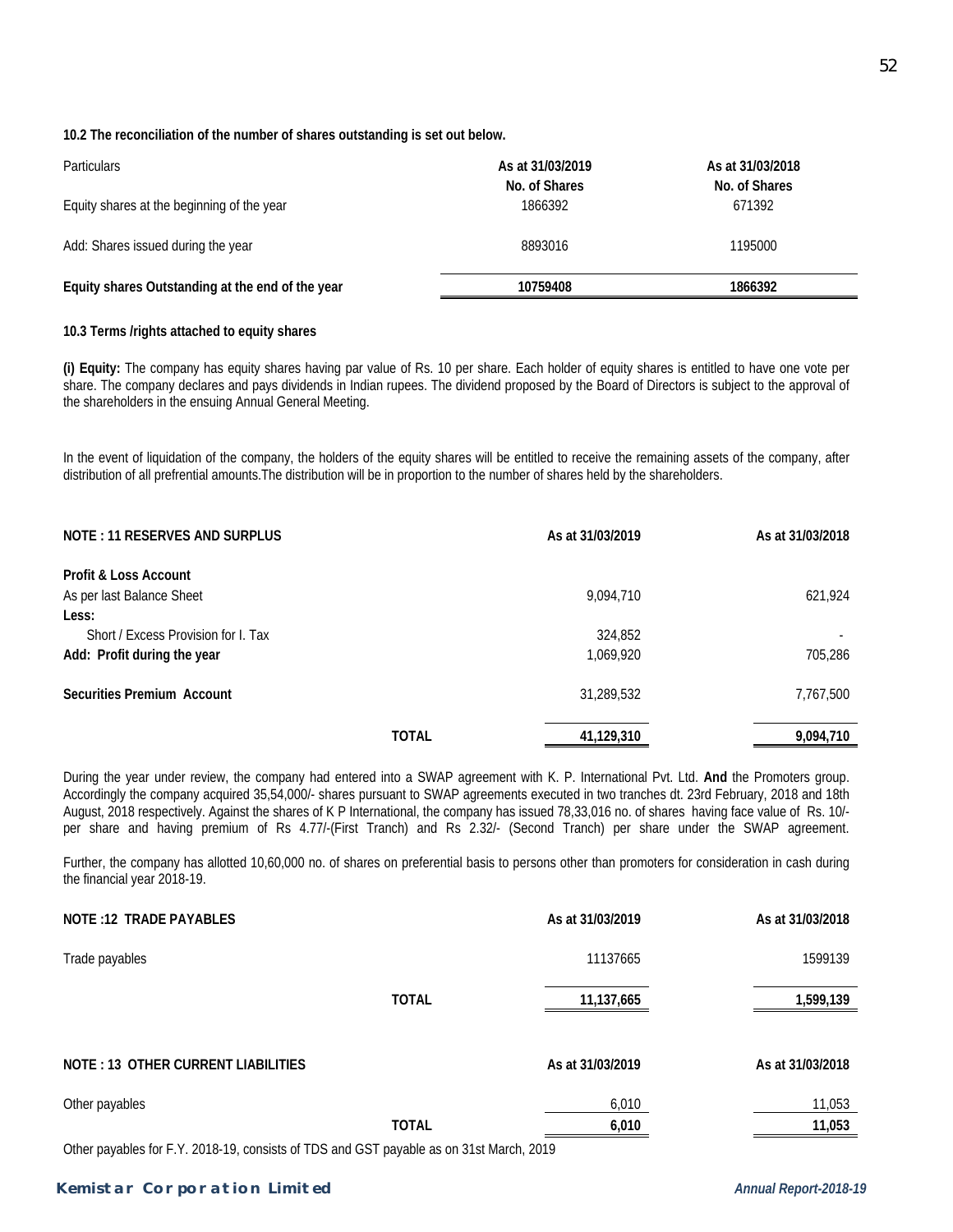| NOTE: 14 SHORT TERM PROVISIONS                                                                                       |              |                      | As at 31/03/2019             |                       | As at 31/03/2018             |
|----------------------------------------------------------------------------------------------------------------------|--------------|----------------------|------------------------------|-----------------------|------------------------------|
| For Expenses<br>For Tax                                                                                              |              |                      | 128,000<br>357,692           |                       | 104,919<br>167,253           |
|                                                                                                                      | <b>TOTAL</b> |                      | 485,692                      |                       | 272,172                      |
| <b>NOTE: 15 REVENUE FROM OPERATIONS</b>                                                                              |              |                      | As at 31/03/2019             |                       | As at 31/03/2018             |
| Sale of Products<br><b>Other Operating Revenues</b>                                                                  |              | 31,024,460<br>39,776 |                              | 28,265,560<br>374,668 |                              |
|                                                                                                                      | <b>TOTAL</b> |                      | 31,064,236                   |                       | 28,640,228                   |
| <b>NOTE: 16 OTHER INCOME</b>                                                                                         |              |                      | As at 31/03/2019             |                       | As at 31/03/2018             |
| Mis.Income<br>Short Term Capital Gain                                                                                |              |                      | 8,541<br>1,303,960           |                       | 443,214                      |
|                                                                                                                      | <b>TOTAL</b> |                      | 1,312,501                    |                       | 443,214                      |
| NOTE: 17 CHANGE IN INVENTORIES OF FINISHED GOODS                                                                     |              |                      | As at 31/03/2019             |                       | As at 31/03/2018             |
| Inventories (at close)<br><b>Finished Goods</b>                                                                      |              |                      | 10,751,540                   |                       |                              |
| Inventories (at commencement)<br><b>Finished Goods</b>                                                               |              |                      |                              |                       | 40,000                       |
|                                                                                                                      | <b>TOTAL</b> |                      | (10, 751, 540)               |                       | 40,000                       |
| NOTE: 18 EMPLOYEE BENEFITS EXPENSE                                                                                   |              |                      | As at 31/03/2019             |                       | As at 31/03/2018             |
| Salaries & Wages<br>Staff Welfare Expense                                                                            |              |                      | 617,707<br>10,000            |                       | 678,397<br>8,750             |
|                                                                                                                      | <b>TOTAL</b> |                      | 627,707                      |                       | 687,147                      |
| <b>NOTE: 19 FINANCE COST</b><br>Bank and other Financial Charges                                                     |              |                      | As at 31/03/2019<br>2,119    |                       | As at 31/03/2018<br>2,029    |
|                                                                                                                      | <b>TOTAL</b> |                      | 2,119                        |                       | 2,029                        |
| <b>NOTE: 20 OTHER EXPENSES</b>                                                                                       |              |                      | As at 31/03/2019             |                       | As at 31/03/2018             |
| Power & Fuel<br><b>Administrative Expenses</b><br>Payment to Auditor                                                 |              |                      |                              |                       | 5,000                        |
| As Auditor:<br><b>Statutory Audit Fees</b><br><b>Advertisement Expense</b><br>Legal, Professional & Consultancy Exp. |              |                      | 50,000<br>148,640<br>263,500 |                       | 35,000<br>202,725<br>400,703 |

# **Kemistar Corporation Limited** *Annual Report-2018-19*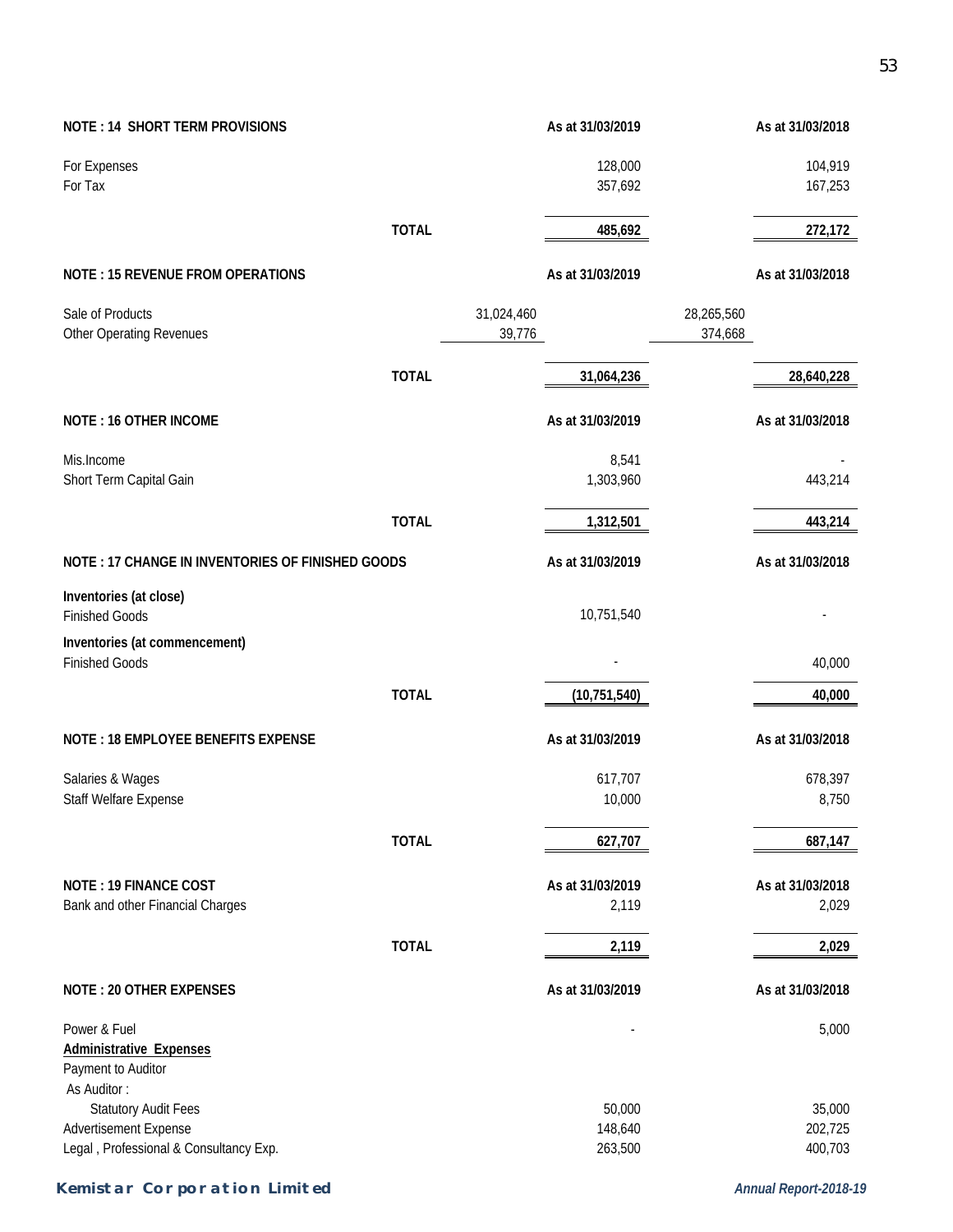| Office & Godown Rents                                                                                             |              | 5,042            | 126,864          |
|-------------------------------------------------------------------------------------------------------------------|--------------|------------------|------------------|
| <b>Office Expenses</b>                                                                                            |              | 5,380            | 4,350            |
| Conveyance expense                                                                                                |              | 4,220            | 7,272            |
| Repairing and Maintenance Expense                                                                                 |              |                  | 2,475            |
| <b>ROC Filing Fees</b>                                                                                            |              | 9,800            | 14,400           |
| Complaince Fees in BSE, NSDL and CDSL                                                                             |              | 291,182          | 354,030          |
| Kasar & Vatav expense                                                                                             |              | 244              |                  |
| Petrol & Diesel                                                                                                   |              | 2,576            | 8,329            |
| Postage and Courier expense                                                                                       |              | 7,331            | 710              |
| Printing and Stationery expense                                                                                   |              | 14,537           | 2,476            |
| Telephone expense                                                                                                 |              |                  |                  |
| Preliminary Expense Written Off                                                                                   |              | 606,836          |                  |
| Custom Duty                                                                                                       |              | 309,848          |                  |
| VAT, TDS, GST, Incometax Expense                                                                                  |              | 9,416            | 8,348            |
| <b>Other Administrative Expenses</b>                                                                              |              | 38,707           | 15,342           |
|                                                                                                                   |              |                  |                  |
| <b>Selling &amp; Distribution Expenses</b>                                                                        |              |                  |                  |
| Loading & Unloading Charges                                                                                       |              | 10,015           | 750              |
| <b>Discount</b>                                                                                                   |              |                  | 163,118          |
| Clearing and forwarding Expense                                                                                   |              | 85,549           |                  |
| Freight & Octroi expenses                                                                                         |              | 93,875           | 39,734           |
| <b>Commission Expense</b>                                                                                         |              |                  | 63,500           |
|                                                                                                                   | <b>TOTAL</b> | 1,956,698        | 1,455,126        |
| <b>NOTE: 21 EARNING PER SHARE</b>                                                                                 |              | As at 31/03/2019 | As at 31/03/2018 |
| i) Net profit after tax as per statement of profit and<br>loss attributable to Equity Shareholders (Rs. in Lakhs) |              | 1,069,920        | 705,286          |
| ii) Weighted Average number of equity shares used as<br>denominator for calculating EPS                           |              | 10,759,408       | 1,866,392        |
| iii) Basic & Diluted Earnings per share (Rs.)                                                                     |              | 0.10             | 0.38             |
| iv) Face value per equity share (Rs.)                                                                             |              | 10               | 10               |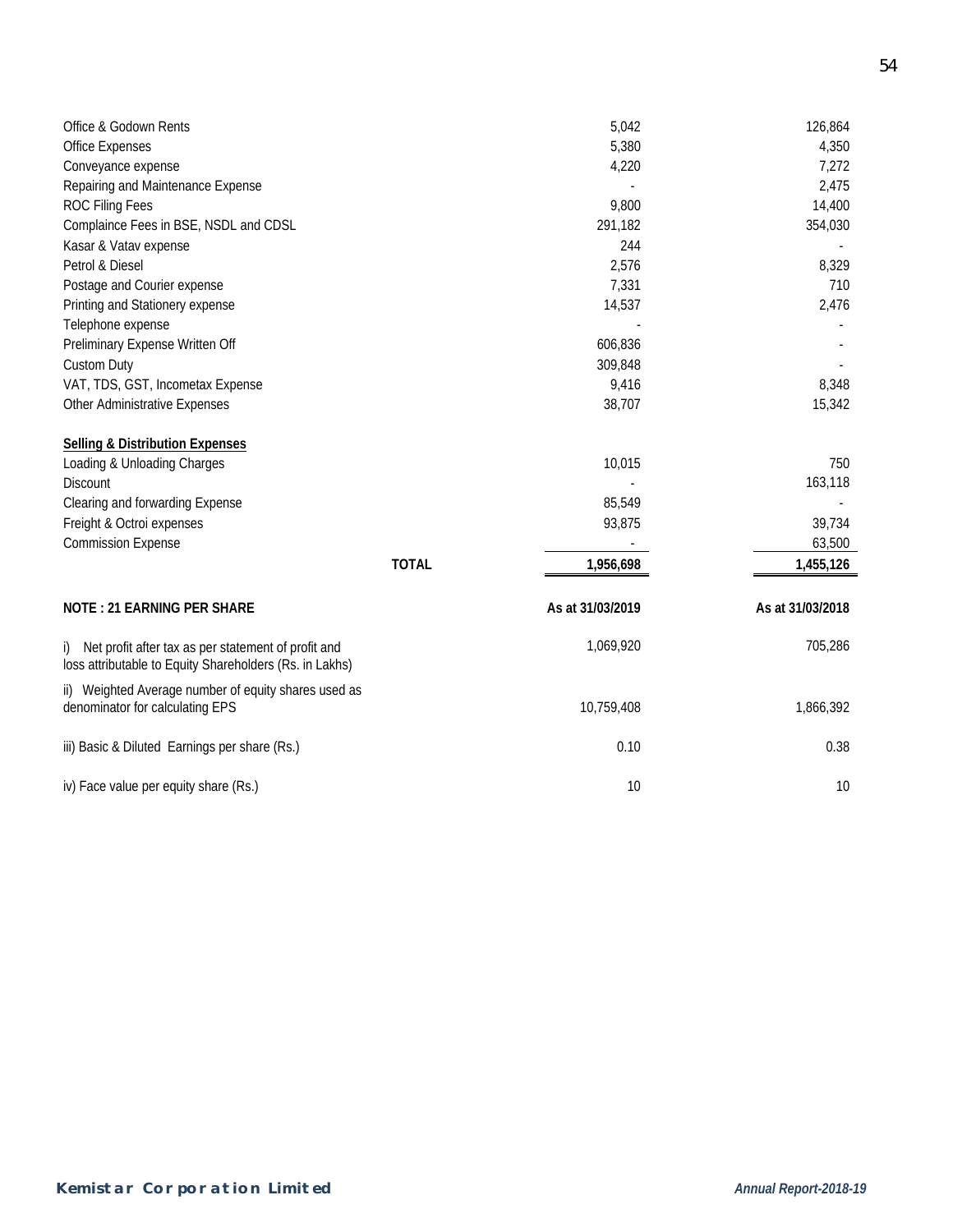# **KEMISTAR CORPORATION LIMITED**

# **NOTES TO FINANCIAL STATEMENTS NOTE - 1 : FIXED ASSETS**

|                    |                     | GROSS                    | <b>BLOCK</b>               |                    |                    | <b>DEPRECIATION</b> |                                          |                    | <b>NET</b>         | <b>BLOCK</b>       |
|--------------------|---------------------|--------------------------|----------------------------|--------------------|--------------------|---------------------|------------------------------------------|--------------------|--------------------|--------------------|
| <b>Particulars</b> | As at<br>31.03.2018 | <b>Additions</b>         | Sales/<br><b>Transfers</b> | As at<br>31.3.2019 | As at<br>31.3.2018 | For the<br>Year     | Adjustment<br>Sales/<br><b>Transfers</b> | As at<br>31.3.2019 | As at<br>31.3.2019 | As at<br>31.3.2018 |
|                    |                     |                          |                            |                    |                    |                     |                                          |                    |                    |                    |
| Land               | 111,125             |                          | $\overline{\phantom{a}}$   | 111,125            |                    |                     |                                          |                    | 111,125            | 111,125            |
| Building           | 441,742             | $\overline{\phantom{a}}$ | $\overline{\phantom{a}}$   | 441,742            | 120,675            | 15,636              | $\overline{\phantom{a}}$                 | 136,311            | 305,431            | 321,067            |
| Computer<br>System | 80,941              | 29,238                   | ٠                          | 110,179            | 80,941             | 710                 | $\sim$                                   | 81,651             | 28,528             |                    |
| <b>TOTAL</b>       | 111,125             | ۰                        | $\overline{\phantom{0}}$   | 111,125            | 120,675            | 16,346              | $\overline{\phantom{a}}$                 |                    | 445,084            | 432,192            |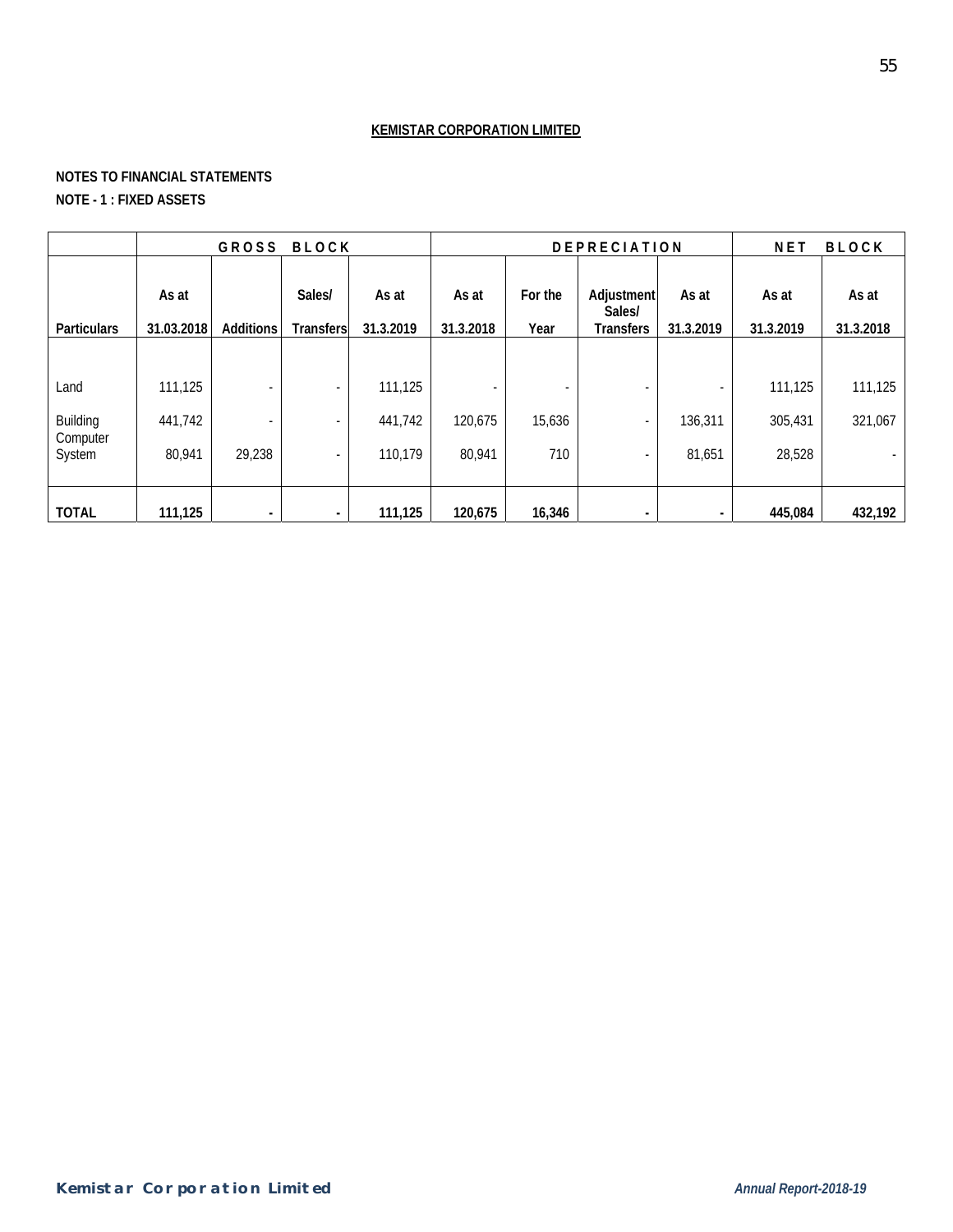| Cash flow statement for the year ended 31st March' 2019                                |                                      |                          |                    |                                   |
|----------------------------------------------------------------------------------------|--------------------------------------|--------------------------|--------------------|-----------------------------------|
|                                                                                        |                                      |                          |                    | (Amount in Rupees)                |
|                                                                                        | For the year ended                   |                          | For the year ended |                                   |
|                                                                                        | 31st March, 2019                     |                          | 31st March, 2018   |                                   |
| Particulars                                                                            | Amount                               | Amount                   | Amount             | Amount                            |
| (A) Cash flow from operating activities                                                |                                      |                          |                    |                                   |
| (1) Net profit after tax and extraordinary items                                       |                                      | 1,069,920                |                    | 705,286                           |
| ADD:(I) Depreciation Written off                                                       | 16,346                               |                          | 15,078             |                                   |
| (ii) Provision for income tax                                                          | 357,692                              |                          | 167,253            |                                   |
| (iii) Prelimnery Expense                                                               |                                      |                          |                    |                                   |
| (iv) Loss from partnership firm                                                        |                                      |                          |                    |                                   |
| LESS: (i) Deferred tax Asset                                                           | (3, 155)                             |                          | (3, 152)           |                                   |
| (ii) Kasar and vatav (Income Tax Provision of earlier Year W/o)                        | 324,851                              |                          |                    |                                   |
|                                                                                        |                                      | 52,342                   |                    | 185,483                           |
| (2) Operating profit before working capital changes                                    |                                      | 1,122,262                |                    | 890,769                           |
| <b>Working capital changes</b>                                                         |                                      |                          |                    |                                   |
| Add: (i) Decrease in Current Assets (Except Cash & Cash                                | 429,003                              |                          | 40,000             |                                   |
| (ii) Increase in Current Liabilities                                                   | 9,561,607                            |                          |                    |                                   |
|                                                                                        |                                      |                          |                    |                                   |
| Less: (i) Decrease in Current Liabilities                                              | 5,043                                |                          | 1,237,824          |                                   |
| (ii) Increase in Current assests (Except Cash & Cash                                   | 22,046,553                           | (12,060,986)             | 20,530,891         | (21, 728, 715)                    |
|                                                                                        |                                      |                          |                    |                                   |
| (3) Cash generated from operating before tax                                           |                                      | (10,938,724)             |                    | (20, 837, 946)                    |
| Less: Income Tax Paid                                                                  |                                      | 167,253                  |                    | 97,894                            |
|                                                                                        |                                      |                          |                    | 97,894                            |
| (4) Cash flow before extraordinary items                                               |                                      | (11, 105, 977)           |                    | (20, 935, 840)                    |
| Add/ (less) extraordinary items<br>Net cash inflow / outflow from operating activities |                                      |                          |                    |                                   |
| After tax & extraordinary items                                                        |                                      | (11, 105, 977)           |                    | (20, 935, 840)                    |
| (B) Cash flow from investing activities                                                |                                      |                          |                    |                                   |
| Add : Proceeds on account of changes in Investments                                    | (107, 308, 054)                      |                          |                    |                                   |
|                                                                                        |                                      |                          |                    |                                   |
| Less: Purchase of Fixed assets & Investments                                           | 29,238                               |                          |                    |                                   |
| Net Cash inflow / outflow from investing activities                                    |                                      | (107, 337, 292)          |                    |                                   |
|                                                                                        |                                      |                          |                    |                                   |
| (C) Cash flow from financing activities                                                |                                      |                          |                    |                                   |
| Add: Changes in Long term Loans & Advances                                             |                                      |                          |                    |                                   |
| Proceeds of Share Capital                                                              | 88,930,160                           |                          | 11,950,000         |                                   |
| Increase In securities premium                                                         | 31,289,532                           |                          | 7,767,500          |                                   |
| Less : Advances given                                                                  | 1,166,164                            |                          | 511,180            |                                   |
| Less: Repayment of Loans                                                               |                                      |                          |                    |                                   |
| Net cash inflow / outflow from financing activities                                    |                                      | 119,053,528              |                    | 19,206,320                        |
| (D) net increase / decrease in cash & cash equivalent                                  |                                      | 610,259                  |                    | (1,729,520)                       |
| (E) Add: Cash & Cash Equivalents in the beginning of the year                          |                                      | 363,928                  |                    | 2,093,448                         |
| (F) Cash & Cash Equivalents at the end of the year                                     |                                      | 974,187                  |                    | 363,928                           |
| For, S. D. Mehta & Co.                                                                 |                                      |                          |                    | For and on behalf of the board of |
| <b>Chartered Accountants</b>                                                           |                                      |                          |                    | Kemistar Corporations Limited     |
| FRN: 137193W                                                                           |                                      |                          |                    |                                   |
| Sd/-                                                                                   |                                      | Sd/-                     |                    | Sd/-                              |
| Shaishav D. Mehta                                                                      | Ketankumar Patel (Managing Director) |                          |                    | Parshottambhai Patel (Director)   |
| Partner                                                                                |                                      | DIN: 01157786            |                    | DIN: 02458676                     |
| M.No. 032891                                                                           |                                      |                          |                    |                                   |
| Place: Ahmedabad                                                                       |                                      | Sd/-                     |                    | Sd                                |
| Date: 30th May, 2019                                                                   |                                      | Vasantbhai Savalia (CFO) |                    | Surya Menon                       |

**Kemistar Corporation Ltd.** 

**Vasantbhai Savalia (CFO)** 

**CS (A52378)** 

# **Kemistar Corporation Limited** *Annual Report-2018-19*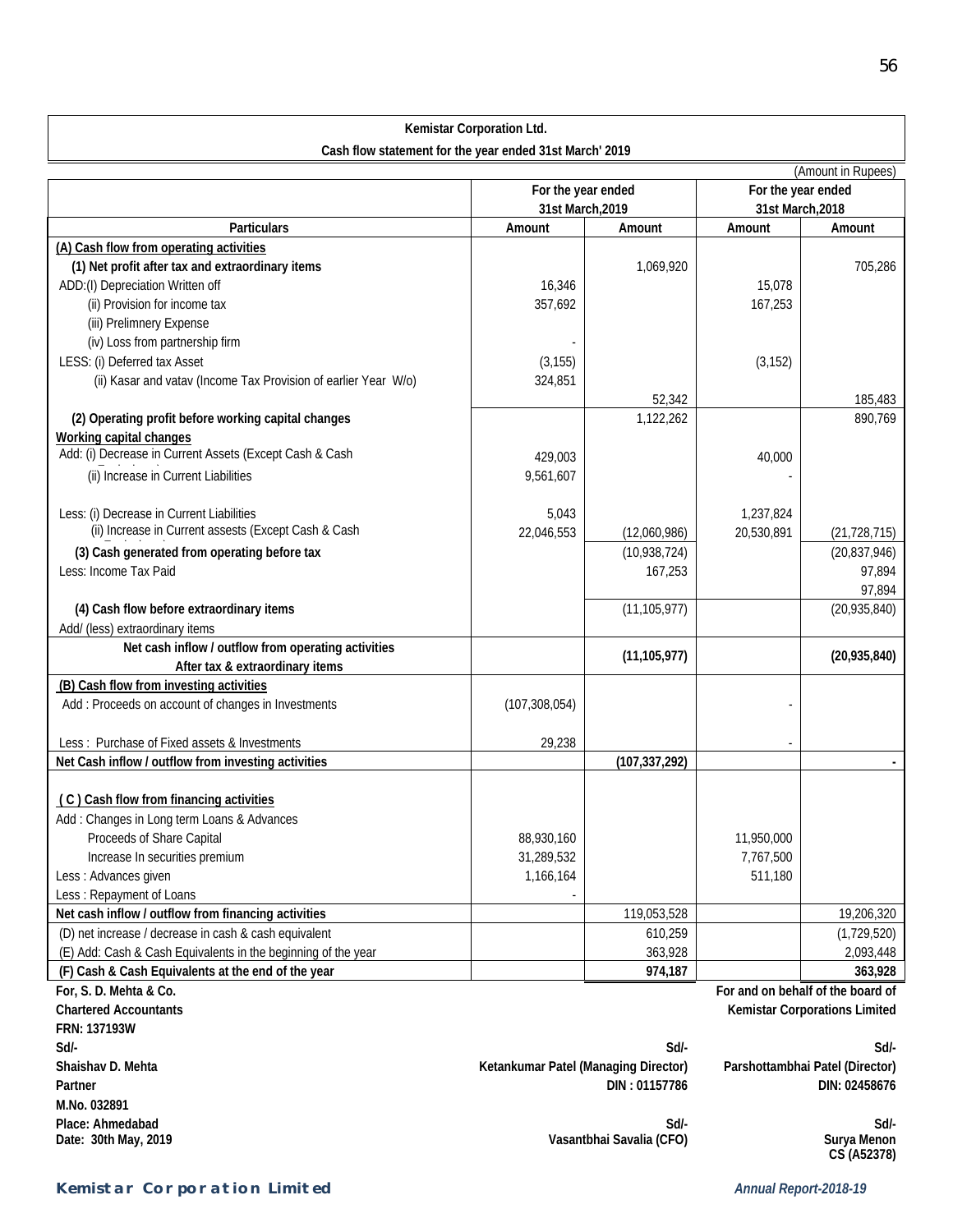## **Note 22: Notes to the financial statements**

**1. Basis of preparation of financial statements**

### **(i) Statement of compliance and basis of preparation**

These financial statements are prepared in accordance with Indian Accounting Standards (Ind AS), the provisions of the Companies Act, 2013 ("the Companies Act"), as applicable and guidelines issued by the Securities and Exchange Board of India ("SEBI"). The Ind AS are prescribed under Section 133 of the Act read with Rule 3 of the Companies (Indian Accounting Standards) Rules, 2015 and Companies (Indian Accounting Standards) Amendment Rules, 2016. The financial statements correspond to the classification provisions contained in Ind AS 1, "Presentation of Financial Statements". For clarity, various items are aggregated in the statements of profit and loss and balance sheet. These items are disaggregated separately in the notes to the financial statements, where applicable. All amounts included in the financial statements are reported in Indian rupees. Due to rounding off, the numbers presented throughout the document may not add up precisely to the totals and percentages may not precisely reflect the absolute figures.

### **(ii) Basis of measurement**

These financial statements have been prepared on a historical cost convention and on an accrual basis.

### **(iii) Use of estimates and judgment**

The preparation of the financial statements in conformity with Ind AS requires management to make judgments, estimates and assumptions that affect the application of accounting policies and the reported amounts of assets, liabilities, income and expenses. Actual results may differ from those estimates. Estimates and underlying assumptions are reviewed on an ongoing basis. Revisions to accounting estimates are recognized in the period in which the estimates are revised and in any future periods affected. In particular, information about significant areas of estimation, uncertainty and critical judgments in applying accounting policies that have the most significant effect on the amounts recognized in the financial statements are included in the following notes:

- *(a)* **Revenue recognition:** The Company uses the accrual method for income earned for sale of goods.
- *(b)* **Impairment testing:** Investments in subsidiaries are tested for impairment at least annually and when events occur or changes in circumstances indicate that the recoverable amount of the asset or cash generating units to which these pertain is less than its carrying value.
- *(c)* **Income taxes:** Significant judgments are involved in determining the provision for income taxes including judgment on whether tax positions are probable of being sustained in tax assessments. A tax assessment can involve complex issues, which can only be resolved over extended time periods.
- *(d)* **Deferred taxes:** Deferred tax is recorded on temporary differences between the tax bases of assets and liabilities and their carrying amounts, at the rates that have been enacted or substantively enacted at the reporting date. The ultimate realization of deferred tax assets is dependent upon the generation of future taxable profits during the periods in which those temporary differences and tax loss carry forwards become deductible. The amount of the deferred tax assets considered realizable, however, could be reduced in the near term if estimates of future taxable income during the carry forward period are reduced.

## **2. Significant accounting policies**

## **(i) Functional and presentation currency**

These financial statements are presented in Indian rupees, the national currency of India, which is the functional currency of the Company.

### **(ii) Foreign currency transactions and translation**

Transactions in foreign currency are translated into the functional currency using the exchange rates prevailing at the date of the transaction. Foreign exchange gains and losses resulting from the settlement of such transactions and from translation at the exchange rates prevailing at the reporting date of monetary assets and liabilities denominated in foreign currencies are recognized in the statement of profit and loss and reported within foreign exchange gains/(losses), net within results of operating activities.

## **(iii) Financial instruments**

*(a) Non‐derivative financial instruments:* Non derivative financial instruments consist of:

- Financial assets, which include cash and cash equivalents, trade receivables, employee and other advances, investments in equity and debt securities and eligible current and noncurrent assets;
- financial liabilities, which include long and short term loans and borrowings, bank overdrafts, trade payables, eligible current and non current liabilities.

Non derivative financial instruments are recognized initially at fair value. Financial assets are re recognized when substantial risks and rewards of ownership of the financial asset have been transferred. In cases where substantial risks and rewards of ownership of the financial assets are neither transferred nor retained, financial assets are derecognized only when the Company has not retained control over the financial asset. Subsequent to initial recognition, non derivative financial instruments are measured as described below:

### Cash and cash equivalents

The Company's cash and cash equivalents consist of cash on hand and in banks.

# **Kemistar Corporation Limited**  *Annual Report-2018-19 Annual Report-2018-19*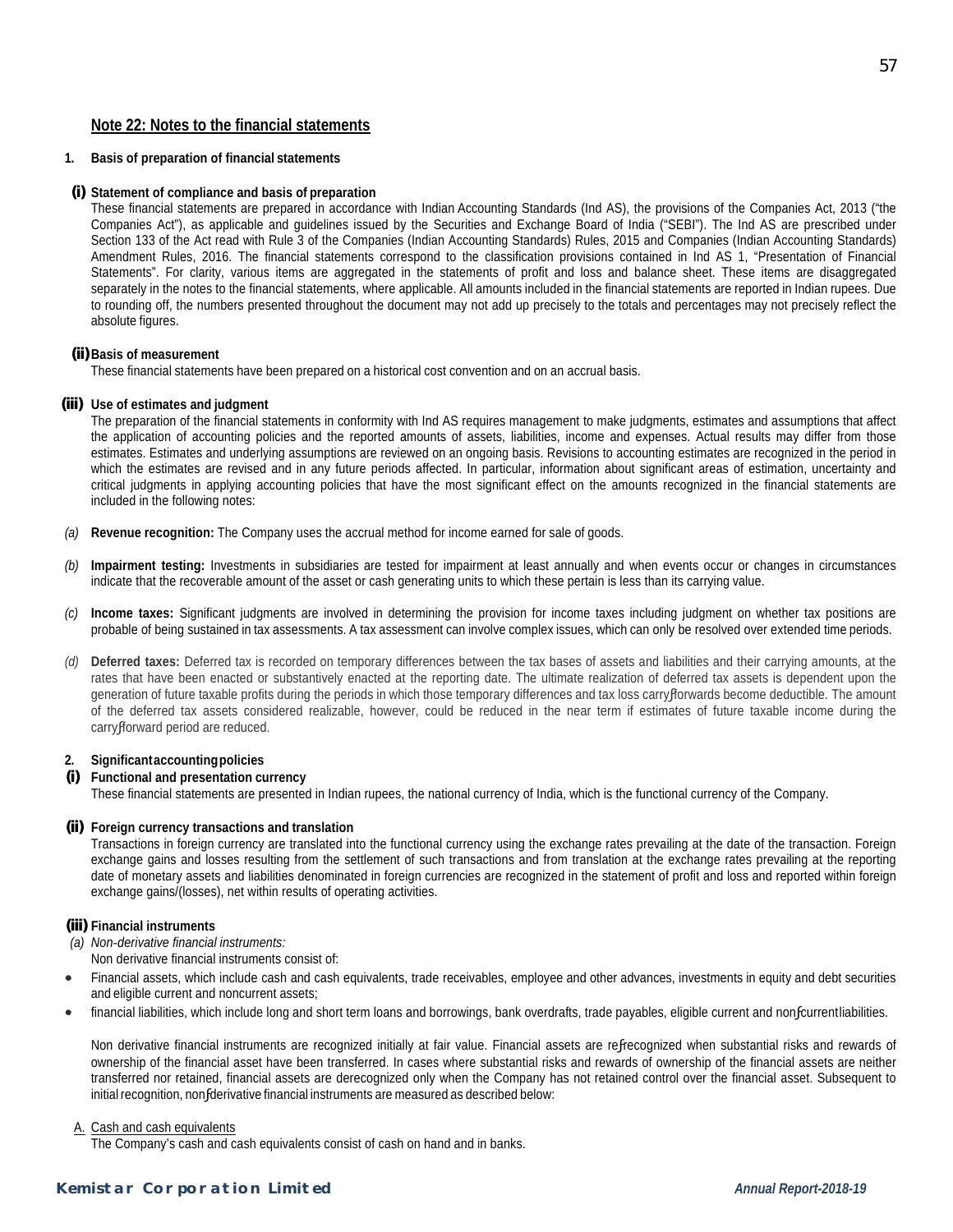# For the purposes of the cash flow statement, cash and cash equivalents include cash on hand and in banks.

# B. Investments

# *Investments in equity instruments:*

The Company carries certain Liquid funds which are registered under SEBI and traded on Stock Market, the said funds are not held for trading. The company has recorded its investment in equity instruments at its acquisition cost.

# *Investments in subsidiaries:*

Investment in subsidiaries is measured at cost less impairment.

# C. Other financial assets:

Other financial assets are non derivative financial assets with fixed or determinable payments that are not quoted in an active market. They are presented as current assets, except for those maturing later than 12 months after the reporting date which are presented as non current assets. The company has not opted for measuring such assets at amortized cost as there is no fixed expectation of that asset being recovered in future.

These comprise trade receivables, unbilled revenues, cash and cash equivalents and other assets.

# D. Trade and other payables

Trade and other payables are initially recognized at fair value. For these financial instruments, the carrying amounts approximate fair value due to the short term maturity of these instruments.

# *(b) Derecognition of financial instruments*

The Company derecognizes a financial asset when the contractual rights to the cash flows from the financial asset expires or it transfers the financial asset and the transfer qualifies for derecognition. If the Company retains substantially all the risks and rewards of a transferred financial asset, the Company continues to recognise the financial asset and also recognizes a borrowing for the proceeds received. Certain financial instruments have been derecognized in event of non holding of control over such asset and such assets were not reasonably expected to fetch any future cash inflows, and the same have been written off.

A financial liability (or a part of a financial liability) is derecognized from the Company's balance sheet when the obligation specified in the contract is discharged or cancelled or expires.

# **(iv) Equity**

## *(a) Share capital and share premium*

The Authorized share capital of the Company as of March 31, 2019, is Rs. 12,00,00,000/ divided into 1,20,00,000 equity shares of Rs. 10 each. The Paid Up share capital of the company as of March 31, 2019 is Rs. 10,75,94,080/ divided into 1,07,59,408 equity shares of Rs. 10 each. Par value of the equity shares is recorded as share capital and the amount received in excess of par value is classified as share premium. Every holder of the equity shares, as reflected in the records of the Company as of the date of the shareholder meeting shall have one vote in respect of each share held for all matters submitted to vote in the shareholder meeting.

## *(b) Retained earnings*

Retained earnings comprises of the Company's undistributed earnings after taxes including earlier years' carried forward retained earnings.

# **(v) Property, plant and equipment**

# *(a)* Recognition and measurement

Property, plant and equipment are measured at cost less accumulated depreciation and impairment losses, if any. Cost includes expenditures directly attributable to the acquisition of the asset. General and specific borrowing costs directly attributable to the construction of a qualifying asset are capitalized as part of the cost.

## *(b)* Depreciation

The Company depreciates property, plant and equipment over the estimated useful life on a straight line basis from the date the assets are available for use. Freehold land is not depreciated. The estimated useful life of assets are reviewed and where appropriate are adjusted, annually. The estimated useful lives of assets are as follows:

| Category                        | Useful life    |
|---------------------------------|----------------|
| <b>Buildings</b>                | 28 to 40 years |
| Computer equipment and software | 2 to 7 years   |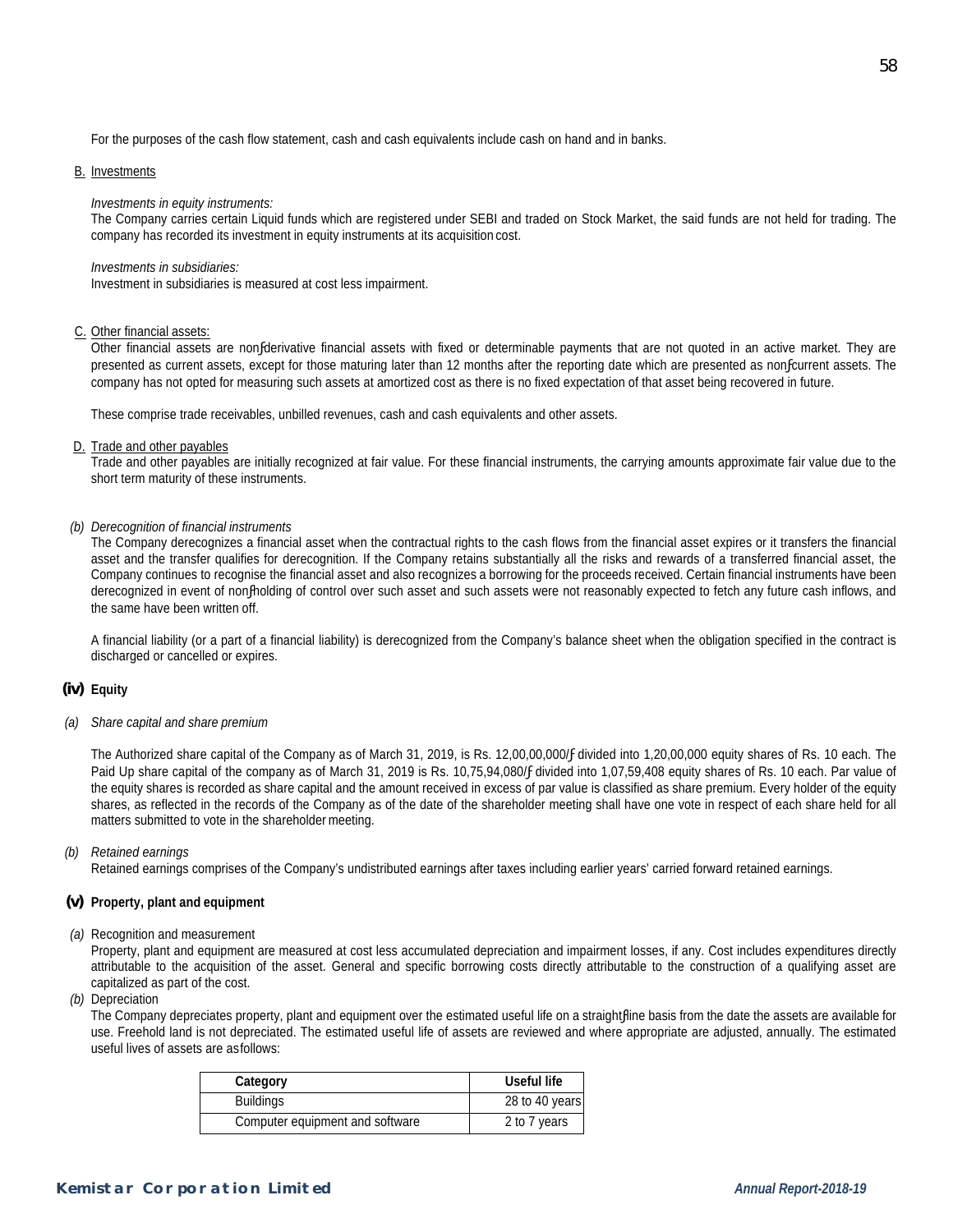When parts of an item of property, plant and equipment have different useful lives, they are accounted for as separate items (major components) of property, plant and equipment. Subsequent expenditure relating to property, plant and equipment is capitalized only when it is probable that future economic benefits associated with these will flow to the Company and the cost of the item can be measured reliably. The cost of property, plant and equipment not available for use as at each reporting date is disclosed under capital work in progress.

#### **(vi) Impairment**

### *(A) Financial assets*

The Company applies the expected credit loss model for recognizing trade receivables and other financial assets. Expected credit loss is the difference between the contractual cash flows and the cash flows that the entity expects to receive discounted using effective interest rate.

Loss allowances for trade receivables and lease receivables are measured at an amount equal to lifetime expected credit losses. Lifetime expected credit losses are the expected credit losses that result from all possible default events over the expected life of a financial instrument Lifetime expected credit loss is computed based on a provision matrix which takes in to the account historical credit loss experience adjusted for forward looking information.

#### **(vii)Provisions**

Provisions are recognized when the Company has a present obligation (legal or constructive) as a result of a past event, it is probable that an outflow of economic benefits will be required to settle the obligation and a reliable estimate can be made of the amount of the obligation.

The amount recognized as a provision is the best estimate of the consideration required to settle the present obligation at the end of the reporting period, taking into account the risks and uncertainties surrounding the obligation.

#### **(viii) Revenue**

The Company derives revenue primarily from trading of chemical products Activity.

#### *(a) Products*

Revenue from products are recognized when the significant risks and rewards of ownership have been transferred to the buyer, continuing managerial involvement usually associated with ownership and effective control have ceased, the amount of revenue can be measured reliably, it is probable that economic benefits associated with the transaction will flow to the Company and the costs incurred or to be incurred in respect of the transaction can be measured reliably.

#### *(b) Others*

- Revenues are shown net of Goods and Service Tax and applicable discounts and allowances.
- The company has made investment in certain liquid funds which are held for investment for a period shorter than 12 months. During the year company has made gains out of sale of such investments and the same has been considered under the head Other Income.

#### **(ix) Income tax**

Income tax comprises current and deferred tax. Income tax expense is recognized in the statement of profit and loss.

#### *a. Current income tax*

Current income tax for the current and prior periods are measured at the amount expected to be recovered from or paid to the taxation authorities based on the taxable income for the period. The tax rates and tax laws used to compute the current tax amount are those that are enacted or substantively enacted as at the reporting date and applicable for the period. The Company offsets current tax assets and current tax liabilities, where it has a legally enforceable right to set off the recognized amounts and where it intends either to settle on a net basis, or to realize the asset and liability simultaneously.

#### *b. Deferred income tax*

Deferred income tax is recognized using the balance sheet approach. Deferred income tax assets and liabilities are recognized for deductible and taxable temporary differences arising between the tax base of assets and liabilities and their carrying amount in financial statements, except when the deferred income tax arises from the initial recognition of goodwill or an asset or liability in a transaction that is not a business combination and affects neither accounting nor taxable profits or loss at the time of the transaction.

Deferred income tax assets are recognized to the extent it is probable that taxable profit will be available against which the deductible temporary differences and the carry forward of unused tax credits and unused tax losses can be utilized.

Deferred income tax liabilities are recognized for all taxable temporary differences except in respect of taxable temporary differences associated with investments in subsidiaries, associates and foreign branches where the timing of the reversal of the temporary difference can be controlled and it is probable that the temporary difference will not reverse in the foreseeable future.

The carrying amount of deferred income tax assets is reviewed at each reporting date and reduced to the extent that it is no longer probable that sufficient taxable profit will be available to allow all or part of the deferred income tax asset to be utilized.

Deferred income tax assets and liabilities are measured at the tax rates that are expected to apply in the period when the asset is realized or the liability is settled, based on tax rates (and tax laws) that have been enacted or substantively enacted at the reporting date.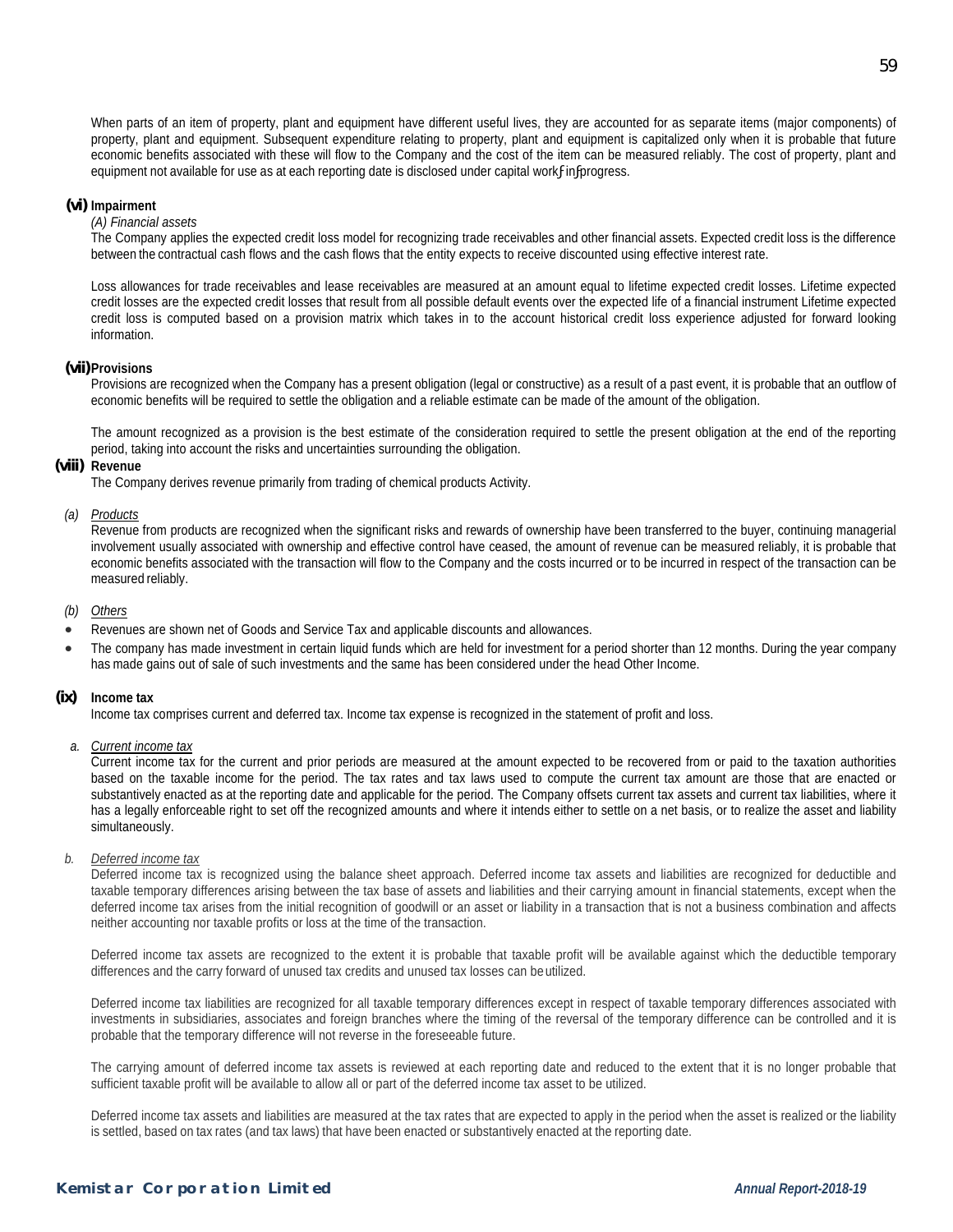## **(x) Earnings per share**

Basic earnings per share are computed using the weighted average number of equity shares outstanding during the period adjusted for treasury shares held. Diluted earnings per share is computed using the weighted average number of equity and dilutive equivalent shares outstanding during the period.

### **3. Notes on Transition to Ind AS**

These financial statements are prepared in accordance with Ind AS. For years up to and including the year ended March 31, 2017, the Company prepared its financial statements in accordance with Indian GAAP (i.e. Previous GAAP). Accordingly, the Company has prepared financial statements which comply with Ind AS for periods ending on March 31, 2019, together with the comparative period data as at and for the year ended March 31, 2018.

### **4. Related Party Disclosures As Per Ind AS 24**

Names of related parties and description of relationship from/ to which following transactions were entered during the year:

### *a) The related parties are :*

| Sr.<br>No. | Names of related parties      | Nature of relationship      |
|------------|-------------------------------|-----------------------------|
|            | AGR EH Technologies Pvt. Ltd. | Associate Enterprise        |
|            | K P International Pvt. Ltd.   | Wholly owned Subsidiary Co. |

## *b) The Company has entered into the following transactions with the related parties for the year ended March 31, 2019 and 2018:*

| Sr. | Nature of Transaction                            | Name of person / entity       | Amount (Rs.)  |          |  |
|-----|--------------------------------------------------|-------------------------------|---------------|----------|--|
| No. |                                                  |                               | 2019          | 2018     |  |
|     | Purchase                                         | AGR EH Technologies Pvt. Ltd. | 56,081/       | 43.738/- |  |
|     | <b>Sales</b>                                     | AGR EH Technologies Pvt. Ltd. | 44,840/       |          |  |
| 3   | Investment in Shares<br>(Through Swap agreement) | K P International Pvt. Ltd.   | 10,73,08,054/ |          |  |

*The Company has the following balances outstanding as of March 31, 2019 and March 31, 2018*

| Balances at the year end  | Name of individual / entity | Amount (In Rs.) |      |
|---------------------------|-----------------------------|-----------------|------|
|                           |                             | 2019            | 2018 |
| Under the Head Investment | K P International Pvt. Ltd. | 10,73,08,054/   |      |

For, S. D. Mehta & Co. **Formula** Co. **For and on behalf of the board of Formula** Co. **Chartered Accountants Corporations Limited Corporations Limited Kemistar Corporations Limited FRN: 137193W Sd/- Sd/-**  Shaishav D. Mehta **Ketankumar Patel (Managing Director)** Parshottambhai Patel (Director) **Partner DIN : 01157786 DIN: 02458676 M.No. 032891 Place: Ahmedabad Sd/- Sd/- Date: 30th May, 2019 Vasantbhai Savalia (CFO) Surya Menon CS (A52378)**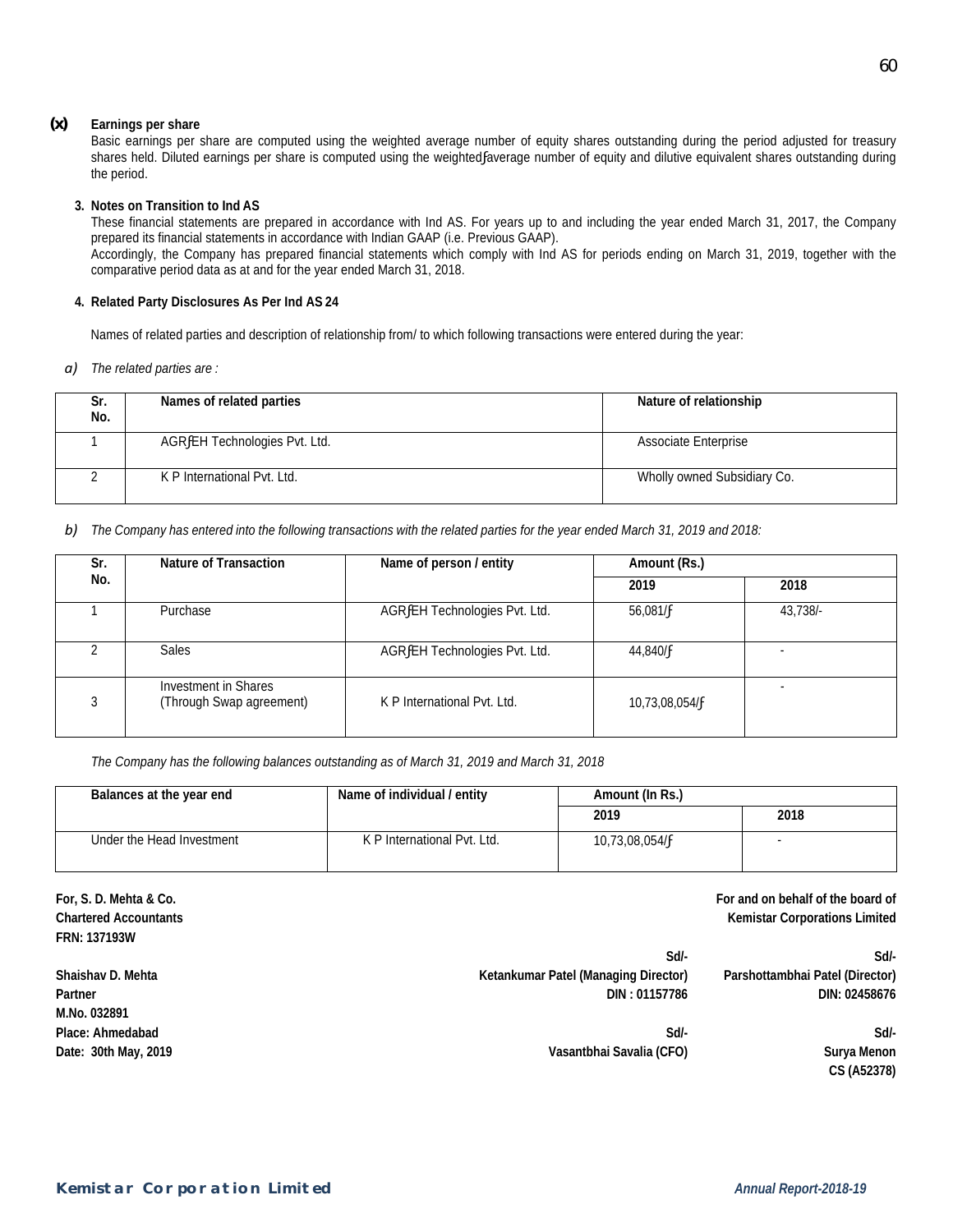## **Independent Auditors' Report**

## To the Members of, **Kemistar Corporation Limited**

## **1. Opinion**

We have audited the accompanying Ind AS Consolidated financial statements of **Kemistar Corporation Limited** which comprise the Balance Sheet as at March 31, 2019, the Statement of Profit and Loss (Including Other Comprehensive Income), the Cash Flow Statement for the year then ended, and a summary of significant accounting policies and other explanatory information (herein after referred to as "the Consolidated financial statements") .

In our opinion and to the best of our information and according to the explanations given to us, the aforesaid Consolidated financial statements give the information required by the Companies Act, 2013 ("the Act") in the manner so required and give a true and fair view in conformity with the Indian Accounting Standards prescribed under section 133 of the Act read with the Companies (Indian Accounting Standards) Rules, 2015, as amended, ("Ind AS") and other accounting principles generally accepted in India, of the state of affairs of the Company as at March 31, 2019, its profit, total comprehensive income, its cash flows and the changes in equity for the year ended on that date.

## **Basis of Opinion**

We conducted our audit of the Consolidated financial statements in accordance with the Standards on Auditing specified under section 143(10) of the Act (SAs). Our responsibilities under those Standards are further described in the Auditor's Responsibility for the Audit of the Consolidated Financial Statements section of our report. We are independent of the Company in accordance with the Code of Ethics issued by the Institute of Chartered Accountants of India (ICAI) together with the ethical requirements that are relevant to our audit of the Consolidated financial statements under the provisions of the Act and the Rules made thereunder, and we have fulfilled our other ethical responsibilities in accordance with these requirements and the ICAI's Code of Ethics. We believe that the audit evidence obtained by us is sufficient and appropriate to provide a basis for our audit opinion on the consolidated financial statements.

## **2. Management's Responsibility for the Consolidated Financial Statements**

The Company's Board of Directors is responsible for the matters stated in the section 134(5) of the Companies Act, 2013 ("the Act") with respect to the preparation of these financial statements that give a true and fair view of the financial position, financial performance and cash flows of the Company in accordance with the accounting principles generally accepted in India, including the Accounting Standards specified under section 133 of the Act, read with Rule 7 of the Companies (Accounts) Rules, 2014. This responsibility also includes maintenance of adequate accounting records in accordance with the provisions of the Act for safeguarding the assets of the Company and for preventing and detecting frauds and other irregularities; selection and application of appropriate accounting policies; making judgments and estimates that are reasonable and prudent; and design, implementation and maintenance of adequate internal financial controls, that were operating effectively for ensuring the accuracy and completeness of the accounting records, relevant to the preparation and presentation of the financial statements that give a true and fair view and are free from material misstatement, whether due to fraud or error.

## **3. Auditor's Responsibility for the Consolidated Financial Statements**

Our responsibility is to express an opinion on these financial statements based on our audit.

We have taken into account the provisions of the Act, the accounting and auditing standards and matters which are required to be included in the audit report under the provisions of the Act and the Rules made there under.

We conducted our audit in accordance with the Standards on Auditing specified under section 143(10) of the Act. Those Standards require that we comply with ethical requirements and plan and perform the audit to obtain reasonable assurance about whether the financial statements are free from material misstatement.

An audit involves performing procedures to obtain audit evidence about the amounts and disclosures in the financial statements. The procedures selected depend on the auditor's judgment, including the assessment of the risks of material misstatement of the financial statements, whether due to fraud or error. In making those risk assessments, the auditor considers internal control relevant to the Company's preparation of the financial statements that give true and fair view in order to design audit procedure that are appropriate in the

61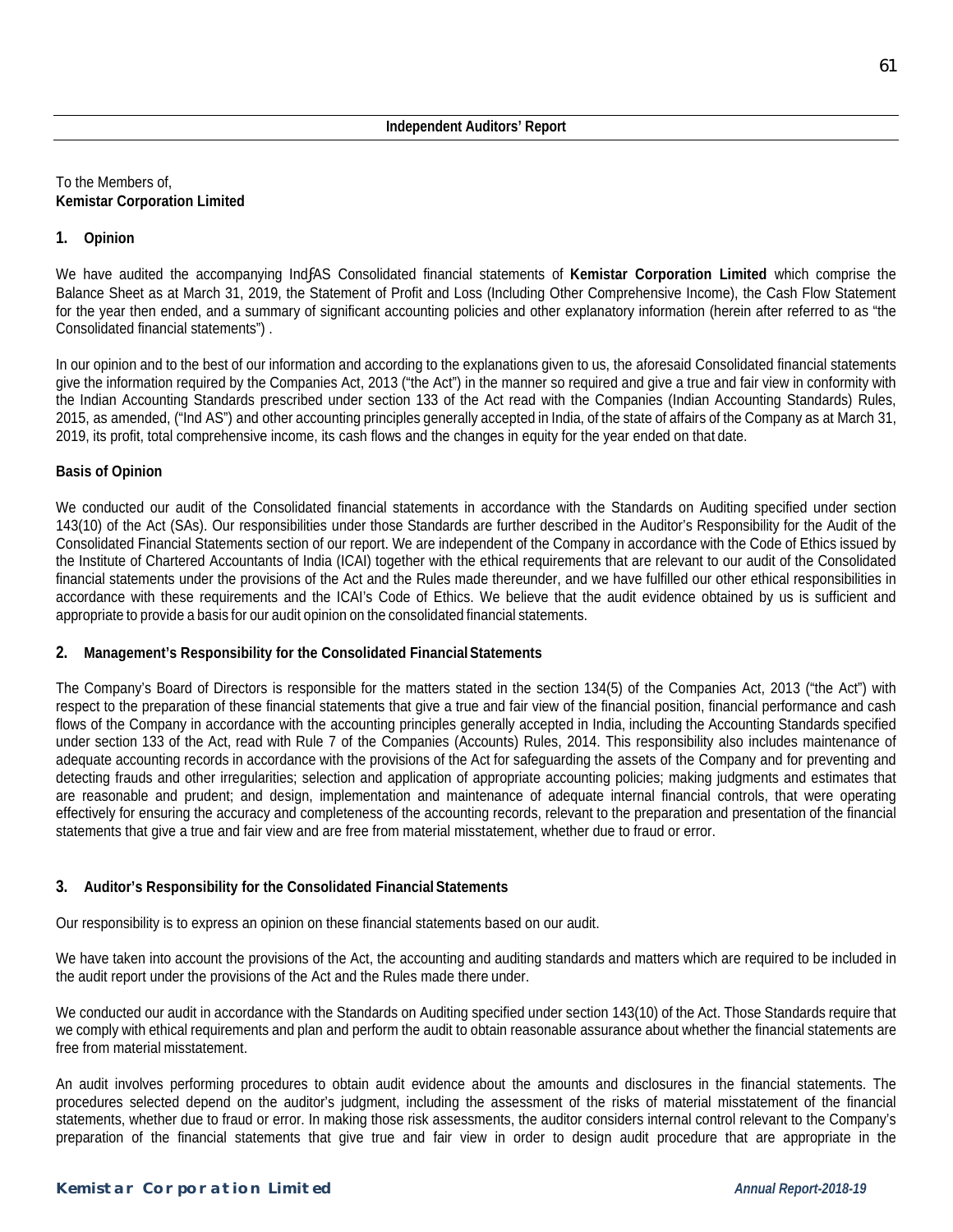circumstances. An audit also includes evaluating the appropriateness of the accounting policies used and the reasonableness of the accounting estimates made by the Company's Directors, as well as evaluating the overall presentations of the financial statements.

We believe that the audit evidence we have obtained is sufficient and appropriate to provide a basis for our audit opinion on the consolidated financial statements.

## **4. Report on Other Legal and Regulatory Requirements**

- i. As required by the Companies (Auditor's Report) Order, 2016 ("the Order") issued by the Central Government of India in terms of section (11) of section 143 of the Companies Act,2015 we give in the **"Annexure‐A"** a statement on the matters specified in the paragraphs 3 and 4 of the Order, to the extent applicable.
- ii. As required by section 143(3) of the Act, we report that:
	- a. We have obtained all the information and explanations which to the best of our knowledge and belief were necessary for the purpose of our audit;
	- b. In our opinion proper books of account as required by law have been kept by the Company so far as appears from our examination of those books
	- c. The Balance Sheet, Statement of Profit and Loss, and Cash Flow Statement dealt with by this Report are in agreement with the books of account.
	- d. In our opinion, the aforesaid financial statements comply with the Indian Accounting Standards specified under section 133 of the Act, read with the Rule 7 of the Companies (Accounts) Rules, 2014.
	- e. On the basis of written representations received from the directors as on March 31, 2019, and taken on record by the Board of Directors, none of the directors is disqualified as on March 31, 2019, from being appointed as a director in terms of section 164(2) of the Act.
	- f. With respect to the adequacy of the internal financial controls over financial reporting of the Company and the operating effectiveness of such controls, refer to our separate report in "Annexure B"; and
	- g. With respect to the other matters to be included in the Auditor's Report in accordance with Rule 11 of the Companies (Audit and Auditors) Rules, 2014, in our opinion and to the best of our information and accordance to the explanation given to us:
		- i. The company does not have any pending litigations which would impact its financial position.
		- ii. The company did not have any long term contracts including derivative contracts for which there were any material foreseeable losses.
		- iii. There were no amounts which were required to be transferred to the Investor Education and Protection Fund by the Company.

For, **S. D. Mehta & Co.,**  Chartered Accountants (Registration No. 137193W)

Date: 30<sup>th</sup> May, 2019 Place: Ahmedabad

> Sd/- **Shaishav D. Mehta** Partner M.No. 032891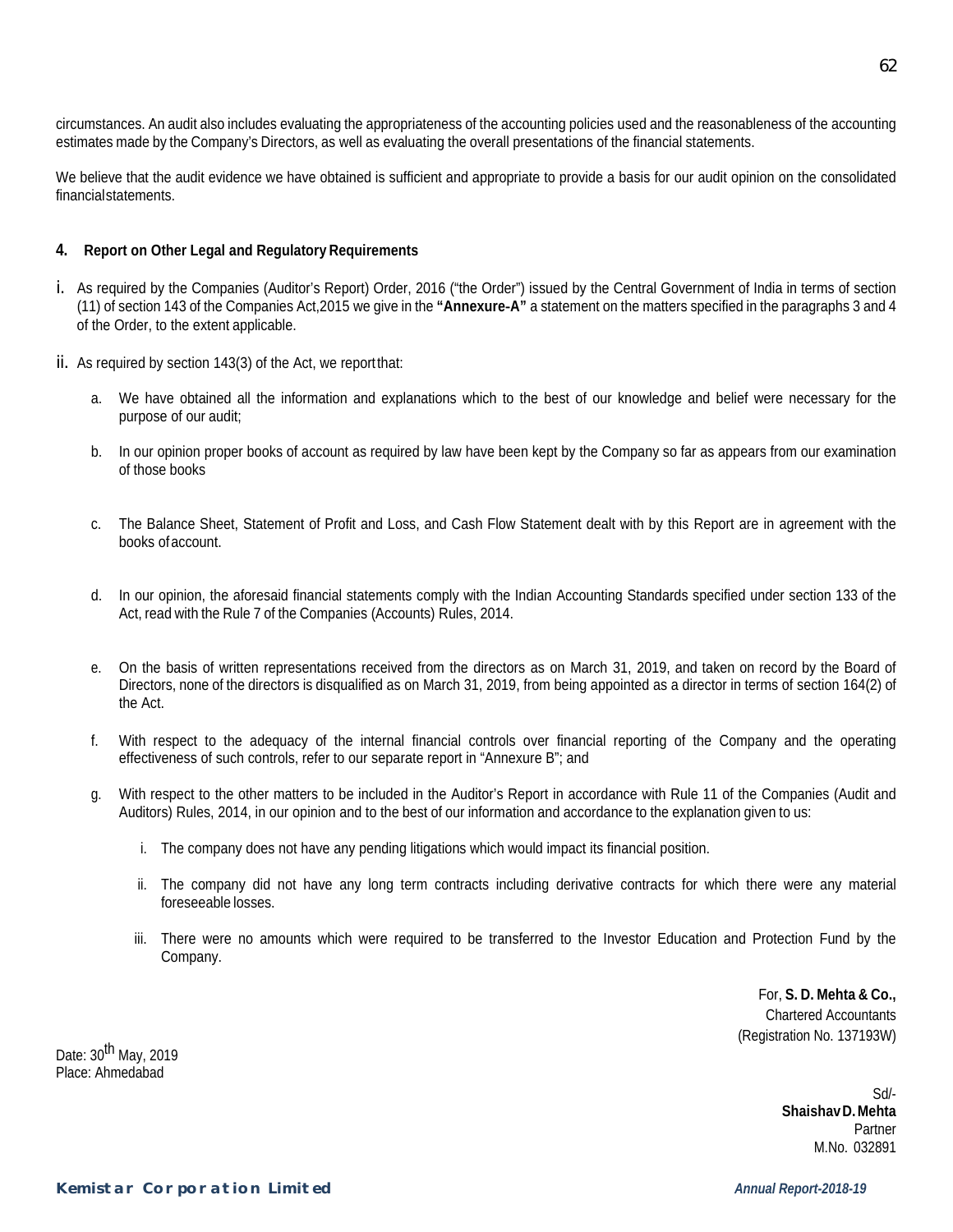# **Annexure‐A to Independent Auditors' Report**

Referred to in Paragraph 5(i) under the heading of "Report on Other Legal and Regulatory Requirements" of our report of even date.

## 1. **In respect of Fixed Assets (Including Capital work in progress)**

- a. The Company is maintained proper records showing full particulars, including quantitative details and situations of its Fixed Assets.
- b. The fixed assets are physically verified by the management at regular intervals and in our opinion is reasonable having regard to the size of Company and the nature of its assets. Pursuant to the verification a portion of the fixed assets has been physically verified by the management during the year and no material discrepancies have been noticed on such verification.
- c. According to the information and explanations given to us and on the basis of our examination of the records of the Company, the title deeds of immovable properties are held in the name of the Company.

## 2. **In respect of its inventories: ‐**

- (a) Inventories have been physically verified by the management at reasonably regular intervals during the year.
- (b) In my opinion and according to the information and explanation given to me, the procedures of physical verification of inventories followed by the management are reasonable and adequate in relation to the size of the Company and the nature of its business.
- (c) The Company has maintained proper records of inventories. As explained to me, there were no material discrepancies noticed on physical verification of inventory as compared to the book.
- 3. The Company has not granted loans to parties covered in the Register maintained under Section 189 of the Companies Act, 2013. As such reporting requirements under this para are not applicable for the reporting period.
- 4. In respect of loan, the provisions of section 185 and 186 have been complied with. There are no loans to directors; there are no investments, guarantees and securities requiring compliance u/s 186 of the Companies Act, 2013.
- 5. During the year, the company has not accepted any deposits from public.
- 6. Company is not required to maintain cost records pursuant to section 148 (1) of the Companies Act, 2013.

## 7. **In respect of Statutory Dues:**

- a. According to the information and explanations given to us and the records examined by us, the Company is generally regular in depositing undisputed statutory dues including Income Tax, Cess and any other statutory dues with the appropriate authorities. According to the information and explanations given to us, there are no undisputed dues, payable in respect of above as at 31st March, 2019 for a period of more than six months from the date on which they became payable.
- b. According to the information and explanations given to us and on the basis of our examination of books of account and record, No disputed dues were outstanding as on 31/03/2019.
- 8. As the Company has not availed any term loan the question of purpose and application does not arise.
- 9. To the best of our knowledge and according to the information and explanations given to us money raised by preferential allotment where applied for the purpose for which those were raised.
- 10. To the best of our knowledge and according to the information and explanations given to us, no material fraud on or by the Company has been noticed or reported during the year.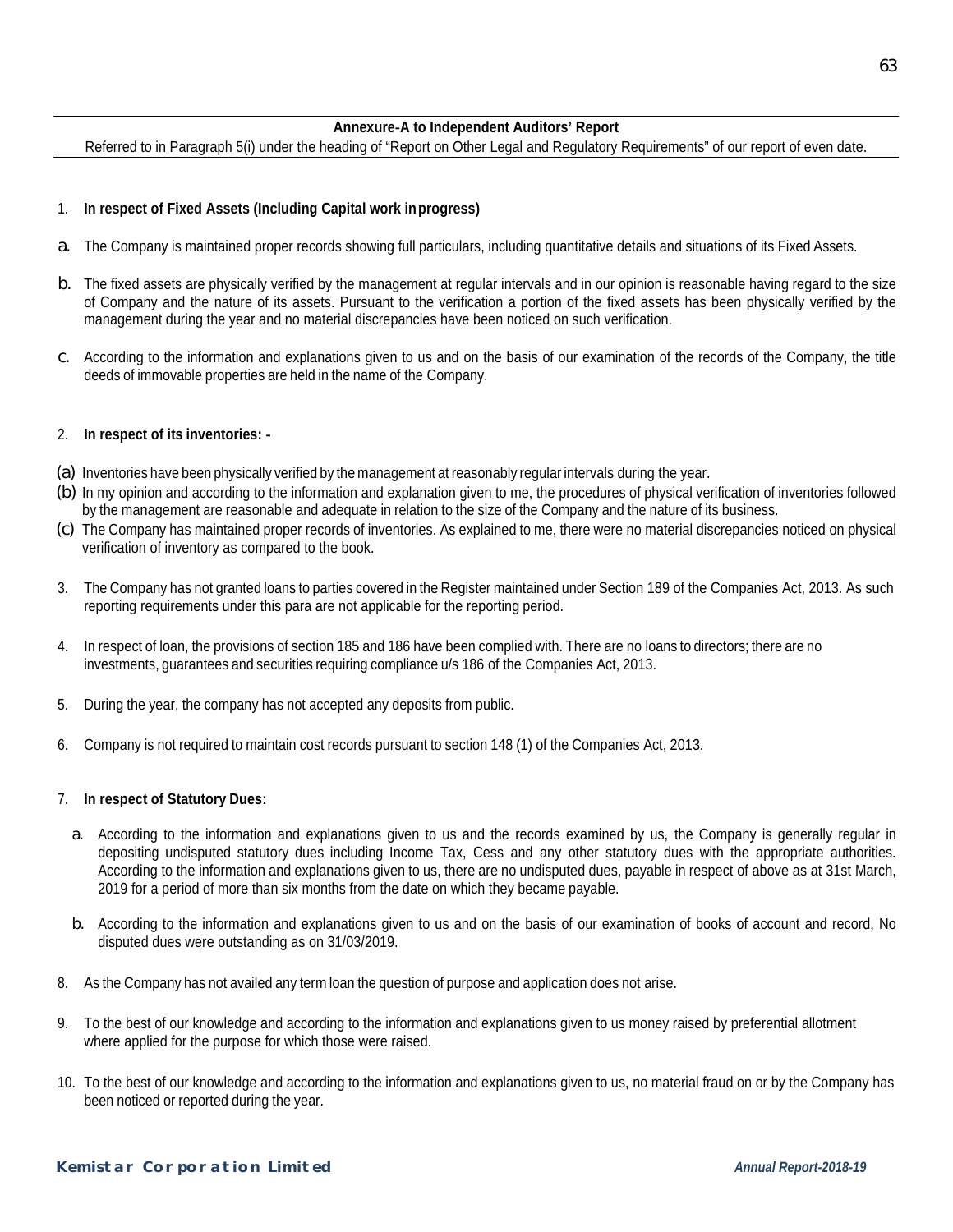- 11. The Company has not paid or provided managerial remuneration under section 197 of the Companies Act, 2013 and hence, the provision of paragraph 3(xi) of the Order is not applicable to the Company.
- 12. The company is not a Nidhi company. As such The Nidhi rules, 2014 are not applicable.
- 13. All transactions with the related parties are in compliance with the sections 177 and 188 of Companies Act, 2013 where applicable and the details have been disclosed in the Consolidated financial statements as required by applicable accounting standards.
- 14. The company has not made any preferential allotment or Private placement of shares of fully or partly convertible debentures during the year under review.
- 15. The company has not entered into any non cash transactions with directors or persons connected with it.
- 16. Company is not required to be registered u/s. 45 IA of the Reserve Bank of India Act, 1934.

For, **S. D. Mehta & Co.**  Chartered Accountants (Registration No. 137193W)

Date: 30<sup>th</sup> May, 2019 Place: Ahmedabad

 Sd-/ **Shaishav D. Mehta** Partner M.No. 032891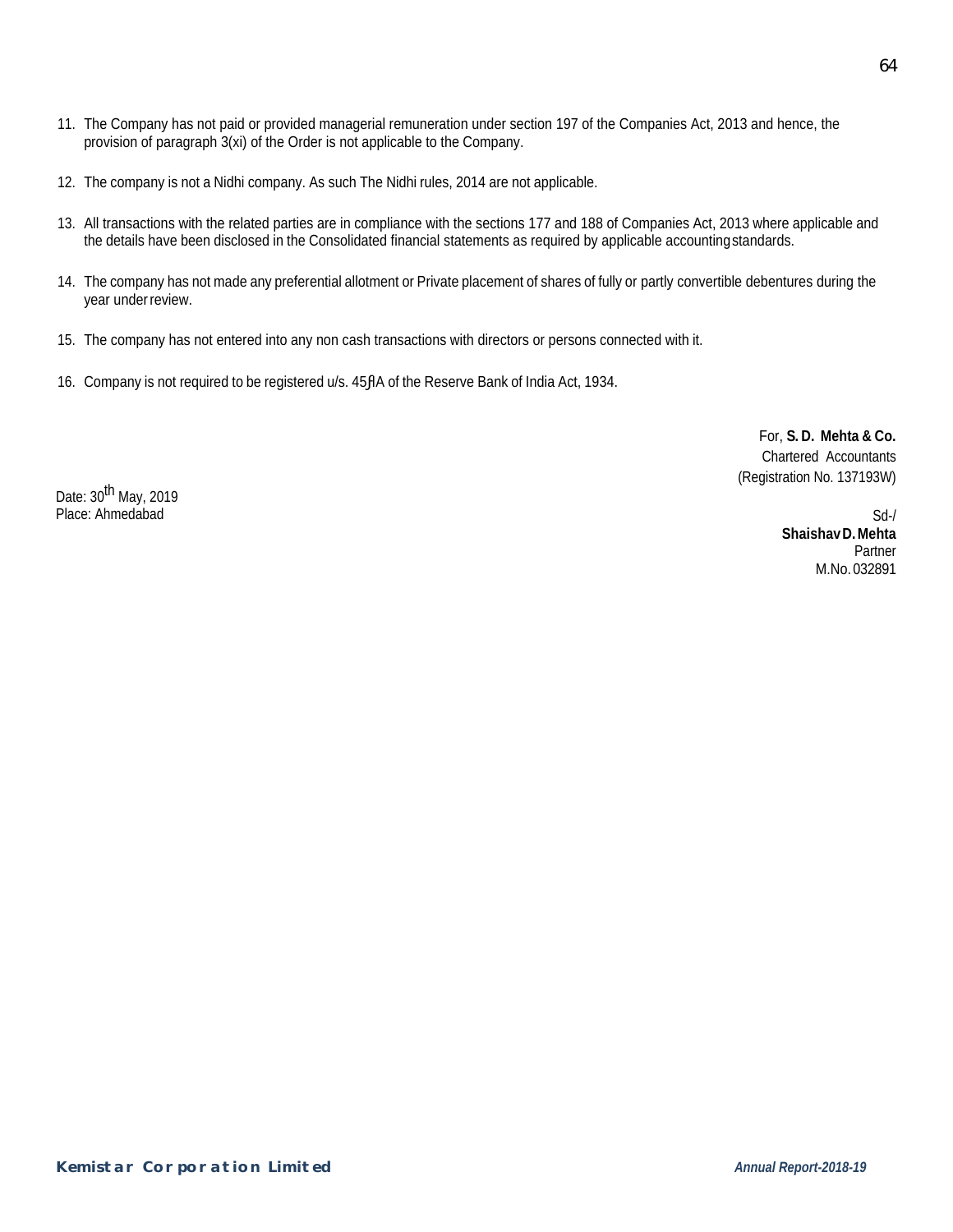### **Annexure‐B to Independent Auditors' Report**

## Report on the Internal Financial Controls under Clause (i) of Sub section 3 of Section 143 of the Companies Act, 2013 ("the Act")

We have audited the internal financial controls over financial reporting of **Kemistar Corporation Limited** ("the Company") as of 31 March 2019 in conjunction with our audit of the Consolidated financial statements of the Company for the year ended on that date.

#### **Management's Responsibility for Internal Financial Controls**

The Company's management is responsible for establishing and maintaining internal financial controls based on the internal control over financial reporting criteria established by the Company considering the essential components of internal control stated in the Guidance Note on Audit of Internal Financial Controls over Financial Reporting issued by the Institute of Chartered Accountants of India ('ICAI'). These responsibilities include the design, implementation and maintenance of adequate internal financial controls that were operating effectively for ensuring the orderly and efficient conduct of its business, including adherence to company's policies, the safeguarding of its assets, the prevention and detection of frauds and errors, the accuracy and completeness of the accounting records, and the timely preparation of reliable financial information, as required under the Companies Act, 2013.

### **Auditors' Responsibility**

Our responsibility is to express an opinion on the Company's internal financial controls over financial reporting based on our audit. We conducted our audit in accordance with the Guidance Note on Audit of Internal Financial Controls over Financial Reporting (the "Guidance Note") and the Standards on Auditing, issued by ICAI and deemed to be prescribed under section 143(10) of the Companies Act, 2013, to the extent applicable to an audit of internal financial controls, both applicable to an audit of Internal Financial Controls and, both issued by the Institute of Chartered Accountants of India. Those Standards and the Guidance Note require that we comply with ethical requirements and plan and perform the audit to obtain reasonable assurance about whether adequate internal financial controls over financial reporting was established and maintained and if such controls operated effectively in all material respects.

Our audit involves performing procedures to obtain audit evidence about the adequacy of the internal financial controls system over financial reporting and their operating effectiveness. Our audit of internal financial controls over financial reporting included obtaining an understanding of internal financial controls over financial reporting, assessing the risk that a material weakness exists, and testing and evaluating the design and operating effectiveness of internal control based on the assessed risk. The procedures selected depend on the auditor's judgment, including the assessment of the risks of material misstatement of the Consolidated financial statements, whether due to fraud or error.

We believe that the audit evidence we have obtained is sufficient and appropriate to provide a basis for our audit opinion on the Company's internal financial controls system over financial reporting.

### **Meaning of Internal Financial Controls over Financial Reporting**

A company's internal financial control over financial reporting is a process designed to provide reasonable assurance regarding the reliability of financial reporting and the preparation of Consolidated financial statements for external purposes in accordance with generally accepted accounting principles. A company's internal financial control over financial reporting includes those policies and procedures that (1) pertain to the maintenance of records that, in reasonable detail, accurately and fairly reflect the transactions and dispositions of the assets of the company; (2) provide reasonable assurance that transactions are recorded as necessary to permit preparation of Consolidated financial statements in accordance with generally accepted accounting principles, and that receipts and expenditures of the company are being made only in accordance with authorizations of management and directors of the company; and (3) provide reasonable assurance regarding prevention or timely detection of unauthorized acquisition, use, or disposition of the company's assets that could have a material effect on the Consolidated financial statements.

### **Inherent Limitations of Internal Financial Controls over Financial Reporting**

Because of the inherent limitations of internal financial controls over financial reporting, including the possibility of collusion or improper management override of controls, material misstatements due to error or fraud may occur and not be detected. Also, projections of any evaluation of the internal financial controls over financial reporting to future periods are subject to the risk that the internal financial control over financial reporting may become inadequate because of changes in conditions, or that the degree of compliance with the policies or procedures may deteriorate.

#### **Opinion**

In our opinion, the Company has, in all material respects, an adequate internal financial controls system over financial reporting and such internal financial controls over financial reporting were operating effectively as at 31 March 2019, based on the internal control over financial reporting criteria established by the Company considering the essential components of internal control stated in the Guidance Note on Audit of Internal Financial Controls Over Financial Reporting issued by the Institute of Chartered Accountants of India.

Date: 30<sup>th</sup> May, 2019 Place: Ahmedabad

For, S. D. Mehta & Co. Chartered Accountants **(Registration No. 137193W)** 

> Sd/- Shaishav D. Mehta Partner M.No.: 032891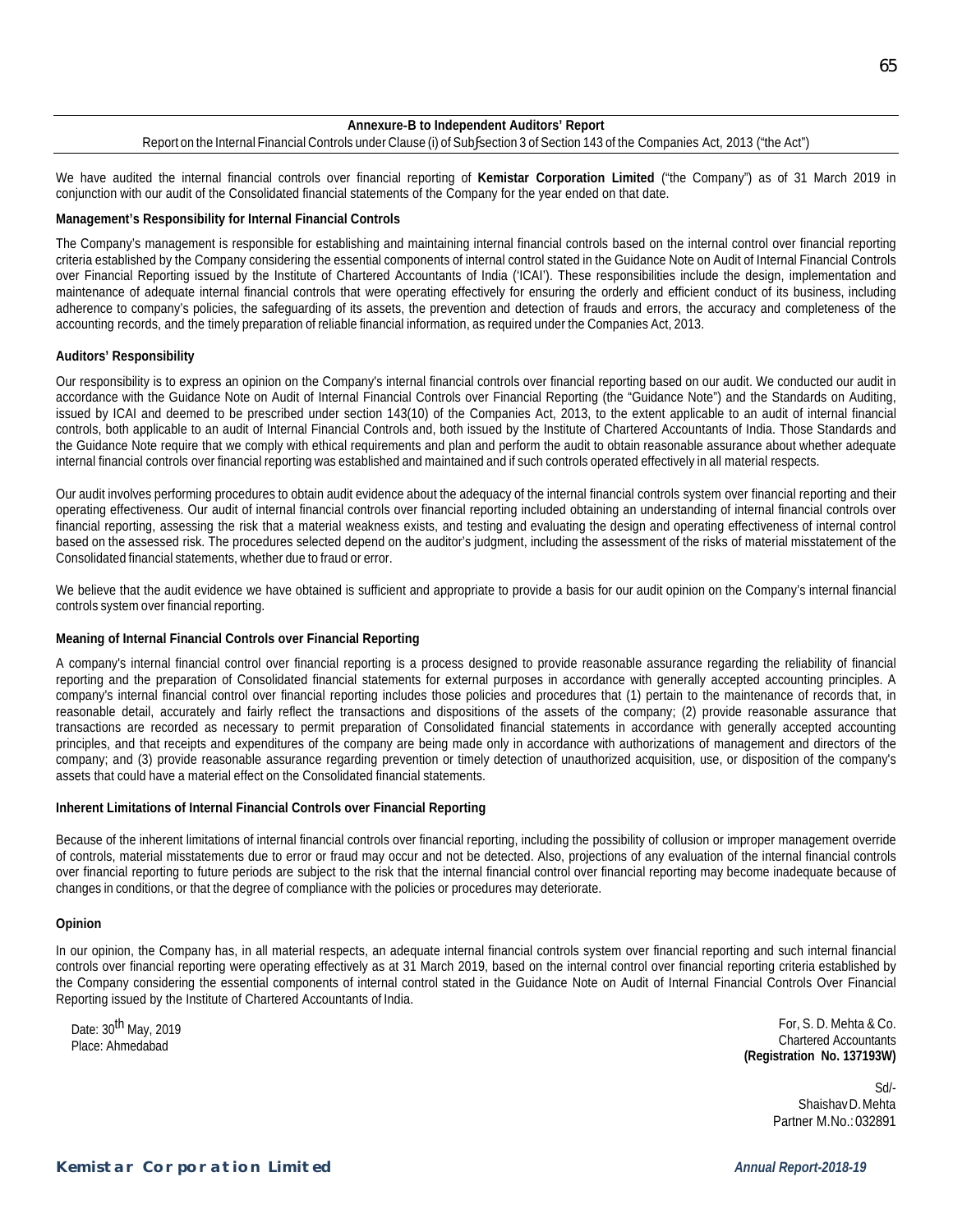### **KEMISTAR CORPORATION LIMITED Consolidated Balance Sheet as at 31st March, 2019**

| Particulars                                                                                                                                                               | <b>Note</b>    | Figures as at the end of current reporting period (2018-19) |               |
|---------------------------------------------------------------------------------------------------------------------------------------------------------------------------|----------------|-------------------------------------------------------------|---------------|
| A. ASSETS<br>(1) Non-current assets<br>(a) Property, Plant & Equipment<br>(b) Capital Work in Progress<br>(b) Financial Assets:<br>(i) Investments<br>(ii) Loans          | $\mathbf{1}$   | 119,460,535<br>1,731,256                                    |               |
| (c) Other Non-current assets<br>(d) Deferred Tax Asset (Net)                                                                                                              | $\overline{2}$ | 2,752,844<br>588,358                                        | 124,532,993   |
| (2) Current assets<br>(a) Inventories<br>(b) Financial Assets :                                                                                                           | 3              | 18,736,966                                                  |               |
| (i) Investments<br>(ii) Trade receivables<br>(iii) Cash and cash equivalents                                                                                              | 4<br>5<br>6    | 33,431,320<br>18,938,420<br>2,676,692                       |               |
| (iv) Loans<br>(c) Other current assets                                                                                                                                    | 7<br>8         | 9,000<br>4,857,777                                          | 78,650,175    |
| <b>Total Assets</b>                                                                                                                                                       |                |                                                             | 203, 183, 168 |
| <b>B. EQUITY AND LIABILITIES</b><br>(1) Equity<br>(a) Equity Share capital<br>(b) Other Equity<br>Sub-Total Equity                                                        | 9<br>10        | 107,594,080<br>42,780,200                                   | 150,374,280   |
| (2) Non Current Liabilities<br>(a) Financial Liabilities<br>- Long Term Borrowings<br>(b) Provisions<br>(c) Deffered Tax Liabilities<br>Sub-Total Non Current Liabilities | 11             | 20,524,614<br>33359                                         | 20,557,973    |
| (3) Current Liabilities<br>(a) Financial Liabilities :<br>(i) Trade payables<br>(b) Other current liabilities<br>(c) Provisons<br><b>Sub-Total Current Liabilities</b>    | 12<br>13<br>14 | 27,922,268<br>1,538,273<br>2,790,373                        | 32,250,914    |
| <b>Total Equity and Liabilities</b>                                                                                                                                       |                |                                                             | 203, 183, 168 |
| <b>Significant Acounting Policies</b><br>Notes to Financial Statements                                                                                                    | 1 to 21        |                                                             |               |

**As per our report of even date attached herewith.** 

**FRN: 137193W M.No. 032891** 

**Place: Ahmedabad Vasantbhai Savalia Surya Menon Date: 30th May, 2019 CFO) CGFO** 

**Sd/- Sd/- Sd/-**  Shaishav D. Mehta **Managing Director Chankumar Patel (Managing Director) Parshottambhai Patel (Director) Parshottambhai Patel (Director)** 

For, S. D. Mehta & Co. **For and on behalf of the board of For and on behalf of the board of Chartered Accountants Kemistar Corporation Limited Kemistar Corporation Limited Kemistar Corporation Limited** 

**Partner (DIN : 01157786) (DIN: 02458676)** 

**Sd/- Sd/-** 

**)**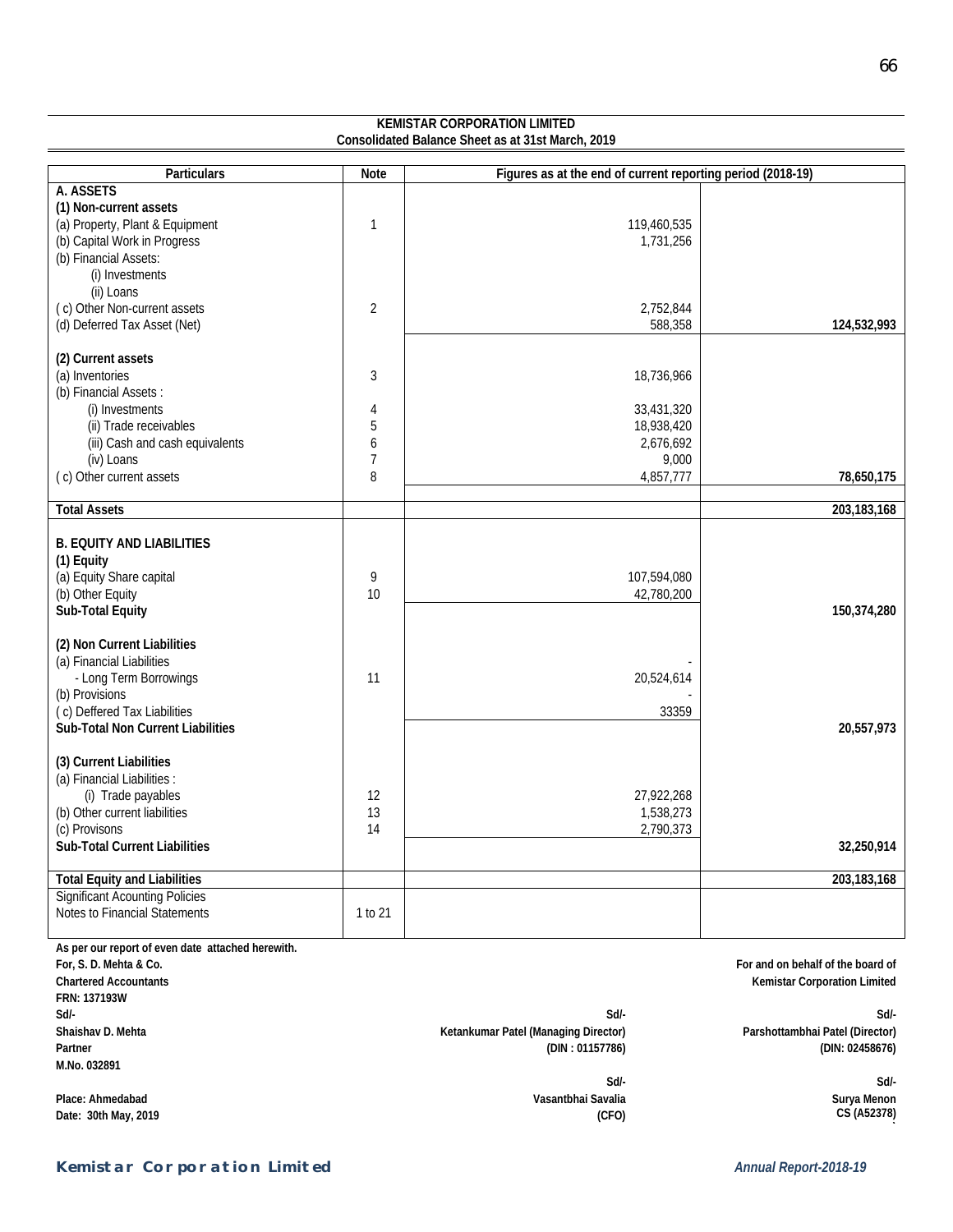| Particulars                                                                                                                                                                  |                            | Note no. | Figures for the current reporting |
|------------------------------------------------------------------------------------------------------------------------------------------------------------------------------|----------------------------|----------|-----------------------------------|
| (I) Revenue from operations                                                                                                                                                  |                            | 15       | 100,715,480                       |
| (II) Other Income                                                                                                                                                            |                            | 16       | 1,929,036                         |
| (III)                                                                                                                                                                        | Total Income (I+II)        |          | 102,644,516                       |
| (IV) EXPENSES                                                                                                                                                                |                            |          |                                   |
| Cost of Materials Consumed                                                                                                                                                   |                            |          |                                   |
| Purchase of Stock -in-Trade                                                                                                                                                  |                            |          | 94,811,102                        |
| Changes in Inventories of Finished goods, Work-in-Progress and by products                                                                                                   |                            | 17       | (13,514,546)                      |
| <b>Employee Benefits Expense</b>                                                                                                                                             |                            | 18       | 9,273,895                         |
| <b>Finance Costs</b>                                                                                                                                                         |                            | 19       | 1,911,002                         |
| Depreciation and Amortization Expense                                                                                                                                        |                            | 1        | 879,581                           |
| Other Expenses                                                                                                                                                               |                            | 20       | 5,620,996                         |
|                                                                                                                                                                              | <b>Total Expenses (IV)</b> |          | 98,982,030                        |
| (V) Profit Before Tax ( III-IV)                                                                                                                                              |                            |          | 3,662,486                         |
| (VI) Tax Expenses :<br>(1) Current tax<br>(2) Deferred tax                                                                                                                   |                            |          | 998,418<br>(56, 742)              |
| (VII) Profit for the year (V-VI)                                                                                                                                             |                            |          | 2,720,810                         |
| Earning per equity share of face value of Rs. 10 each<br>Basic & Diluted (In Rs.)                                                                                            |                            | 21       | 0.25                              |
| <b>Significant Accounting Policies</b><br>Notes to Financial Statements<br>$\sim$ $\sim$ $\sim$ $\sim$ $\sim$<br>states where all the<br>2.11<br>$\mathbf{r}$ . $\mathbf{r}$ |                            | 1 to 21  |                                   |

## **KEMISTAR CORPORATION LIMITED**

**Statement of Profit and Loss for the year ended on 31st March, 2019** 

**As per our report of even date attached herewith.**  FRN: 137193W

M.No. 032891

**Date: 30th May, 2019** 

For and on behalf of the board of Chartered Accountants **Kemistar Corporation Limited**

**Sd/- Sd/- Sd/- Shaishav D. Mehta Christian Actual Christian Christian Action Ketankumar Patel (Managing Director) Parshottambhai Patel (Director) Partner Christian Christian Christian (Director) Partner Christian Christian** Partner **(DIN : 01157786) (DIN: 02458676)** 

**Sd/- Sd/-**  Vasantbhai Savalia **Nasantbhai Savalia Surya Menon** Place: Ahmedabad (A52378)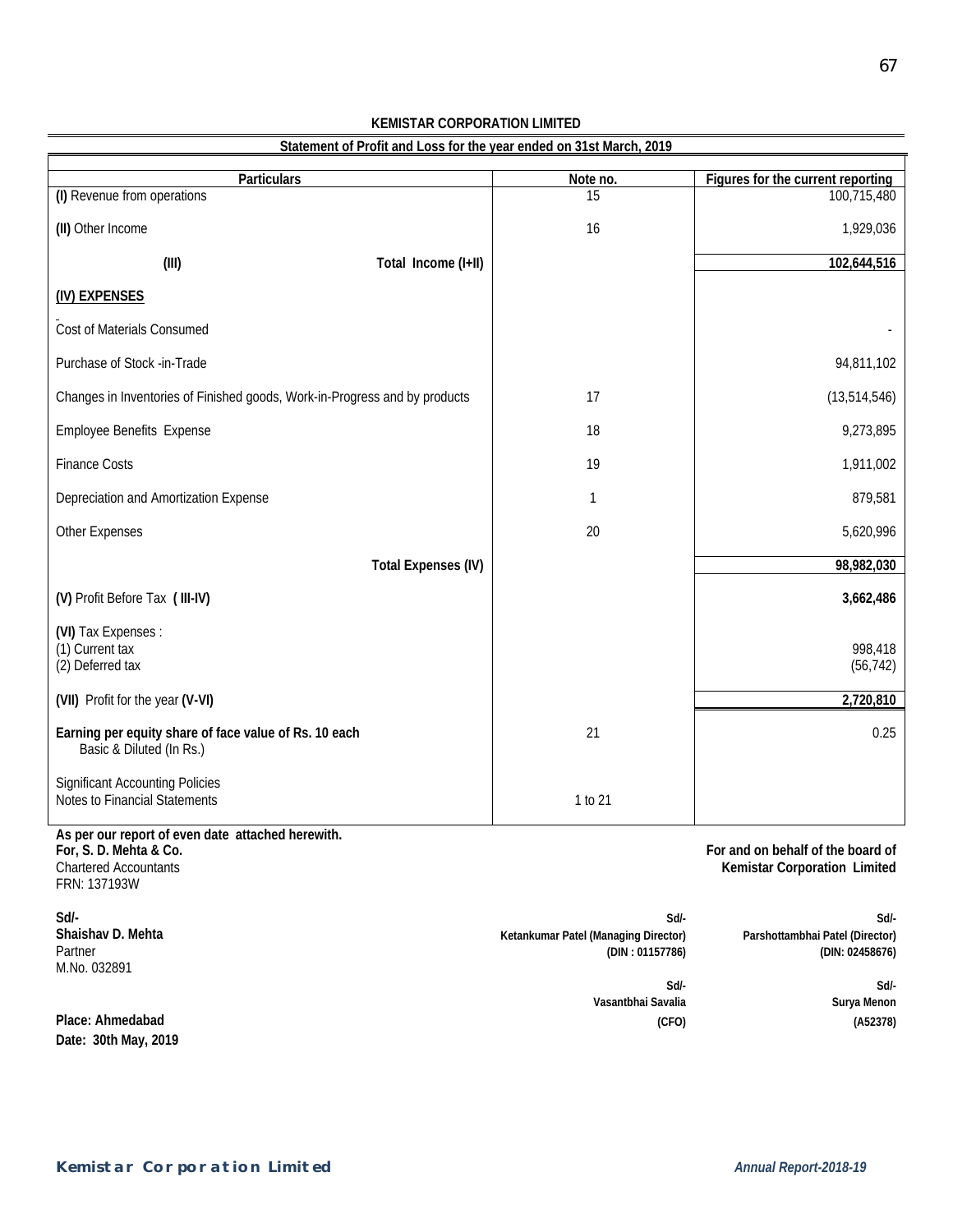| <b>KEMISTAR CORPORATION LIMITED</b>                                                                                                                                                                                                      |                             |                                |  |  |
|------------------------------------------------------------------------------------------------------------------------------------------------------------------------------------------------------------------------------------------|-----------------------------|--------------------------------|--|--|
| Notes on Financial Statements for the year ended 31st March 2019                                                                                                                                                                         |                             | 68                             |  |  |
| <b>NOTE: 2 OTHER NON-CURRENT ASSETS</b>                                                                                                                                                                                                  |                             | As at 31/03/2019               |  |  |
| Differred Expenditure (Preliminary and Pre-operative expense etc.)                                                                                                                                                                       |                             | 2,752,844                      |  |  |
|                                                                                                                                                                                                                                          | <b>TOTAL</b>                | 2,752,844                      |  |  |
| <b>NOTE: 3 INVENTORIES</b>                                                                                                                                                                                                               |                             |                                |  |  |
| <b>Finished Goods</b>                                                                                                                                                                                                                    |                             | As at 31/03/2019<br>18,736,966 |  |  |
|                                                                                                                                                                                                                                          | <b>TOTAL</b>                | 18,736,966                     |  |  |
|                                                                                                                                                                                                                                          |                             |                                |  |  |
| <b>NOTE: 4 INVESTMENTS</b>                                                                                                                                                                                                               |                             | As at 31/03/2019               |  |  |
| Investment in Mutual Funds, Liquid Funds etc.                                                                                                                                                                                            | <b>TOTAL</b>                | 33,431,320<br>33,431,320       |  |  |
| The above Investment, during F.Y. 2018-19, is exclusively made in Reliance Liquid Fund. In the Opinion of company such investment is purely on short-<br>term basis and hence, is treated as a current investment.                       |                             |                                |  |  |
| <b>NOTE: 5 TRADE RECEIVABLES</b><br>(Unsecured and considered good)                                                                                                                                                                      |                             | As at 31/03/2019               |  |  |
| Others                                                                                                                                                                                                                                   |                             | 18,938,420                     |  |  |
|                                                                                                                                                                                                                                          | <b>TOTAL</b>                | 18,938,420                     |  |  |
| <b>NOTE: 6 CASH &amp; CASH EQUIVALENTS</b>                                                                                                                                                                                               |                             | As at 31/03/2019               |  |  |
| Cash on hand                                                                                                                                                                                                                             |                             | 1,415,565                      |  |  |
| <b>Bank Balance</b>                                                                                                                                                                                                                      |                             | 1,261,127                      |  |  |
|                                                                                                                                                                                                                                          |                             |                                |  |  |
|                                                                                                                                                                                                                                          | <b>TOTAL</b>                | 2,676,692                      |  |  |
| <b>NOTE: 7 LOANS- CURRENT ASSETS</b>                                                                                                                                                                                                     |                             | As at 31/03/2019               |  |  |
| <b>Unsecured Advances</b>                                                                                                                                                                                                                |                             |                                |  |  |
| <b>Other Advances</b>                                                                                                                                                                                                                    | <b>TOTAL</b>                | 9,000                          |  |  |
|                                                                                                                                                                                                                                          |                             | 9,000                          |  |  |
| The above other Advances, during F.Y. 2018-19, are in nature of Annual Custody Fees Paid in advance by the company.                                                                                                                      |                             |                                |  |  |
| <b>NOTE: 8 OTHER CURENT ASSETS</b>                                                                                                                                                                                                       |                             | As at 31/03/2019               |  |  |
| <b>Balance with Revenue Authorities</b>                                                                                                                                                                                                  |                             | 4857777                        |  |  |
|                                                                                                                                                                                                                                          | <b>TOTAL</b>                | 4,857,777                      |  |  |
| The balance With revenue authorities consists of Advance Incometax paid to the extent of Rs. 904000/-, TDS receivable by the company Rs. 214857/-, GST<br>Input credit to the extent of Rs. 3549711/- and Duty drawback of Rs. 189209/-. |                             |                                |  |  |
| NOTE: 9 SHARE CAPITAL                                                                                                                                                                                                                    |                             | As at 31/03/2019               |  |  |
| <b>AUTHORISED SHARE CAPITAL:</b>                                                                                                                                                                                                         |                             |                                |  |  |
| 1,20,00,000 Equity Shares of Rs. 10/- each                                                                                                                                                                                               | 12,00,00,000                |                                |  |  |
|                                                                                                                                                                                                                                          |                             | 12,00,00,000                   |  |  |
| ISSUED, SUBSCRIBED & PAID UP CAPITAL :                                                                                                                                                                                                   |                             |                                |  |  |
| 10759408 Equity Shares of Rs. 10 each fully paid up                                                                                                                                                                                      | 107,594,080<br><b>TOTAL</b> | 107,594,080                    |  |  |
|                                                                                                                                                                                                                                          |                             |                                |  |  |
| <b>Kemistar Corporation Limited</b>                                                                                                                                                                                                      |                             | Annual Report-2018-19          |  |  |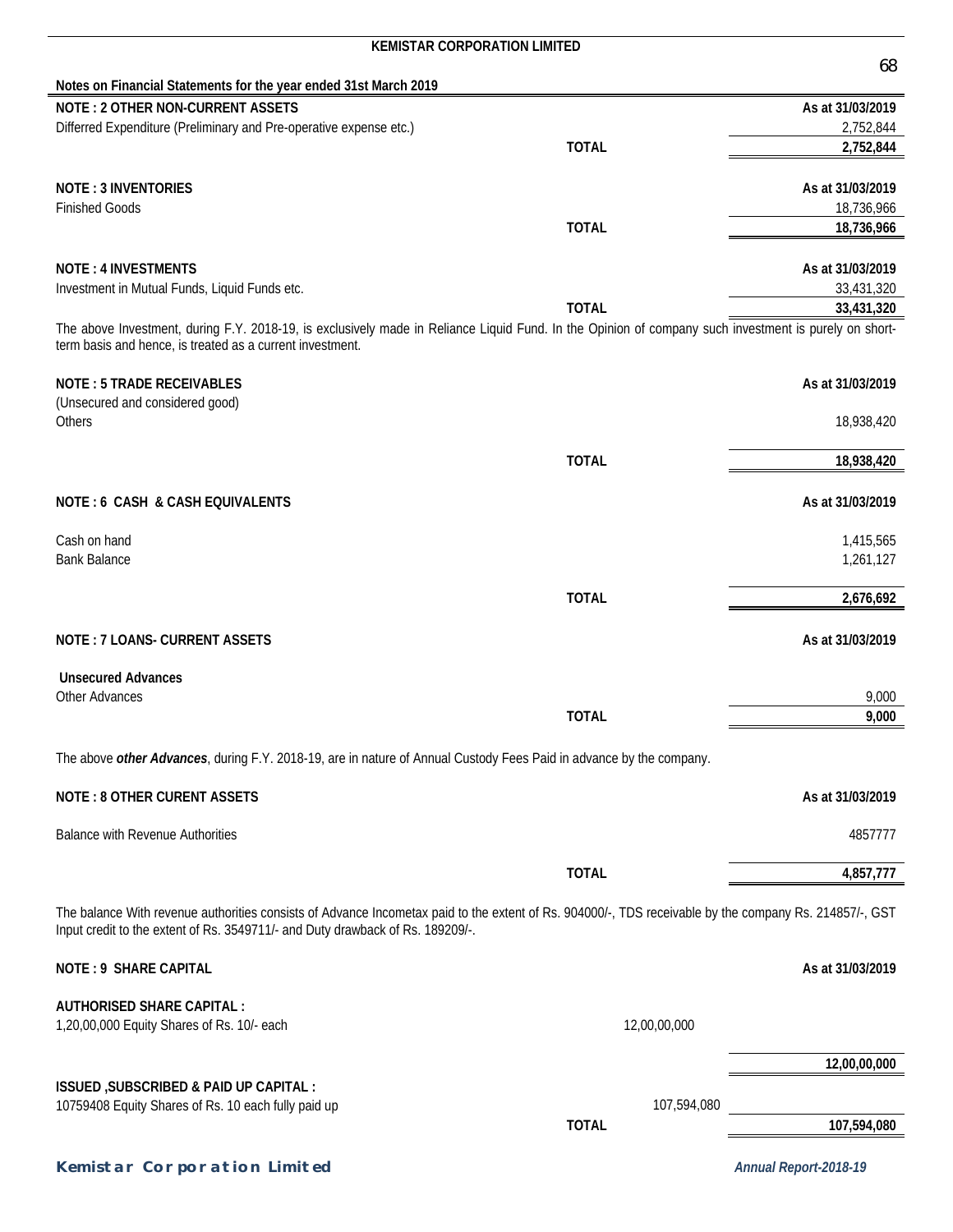During the year under review, kemistar corporation limited had entered into a SWAP agreement with K. P. International Pvt. Ltd., which is its subsidiary company **And** Promoter group. Accordingly kemistar corporation limited acquired 35,54,000/- shares pursuant to SWAP agreements executed in two tranches dt. 23rd February, 2018 and 18th August, 2018 respectively. Against the shares of K P International, Kemistar corporation limited has issued 78,33,016 no. of shares having face value of Rs. 10/- per share and having premium of Rs 4.77/- (First Tranch) and Rs 2.32/- (Second tranch) per share under the SWAP agreement.

Further, the kemistar corporation limited has allotted 10,60,000 no. of shares on preferential basis to persons other than promoters for consideration in cash.

As a result of the above, the company has issued equity to the extent of 88,93,016 no. of equity shares during the year 2018-19.

#### **9.1 The details of shareholders holding more than 5% of Equity shares**

| Name of Shreholder<br>Sr No.                                                 | As at 31/03/2019 |        |
|------------------------------------------------------------------------------|------------------|--------|
|                                                                              | No. of Share     | % Held |
| Parshottambhai Mohanlal Patel                                                | 1833990          | 17.50% |
| Anjana Ketankumar Patel                                                      | 1354300          | 12.59% |
| Shantaben Parshottamdas Patel                                                | 1213800          | 11.28% |
| Ketankumar Parshottamdas Patel                                               | 1084974          | 10.08% |
| Patel Parshottamdas M. (HUF)                                                 | 836400           | 7.77%  |
| Patel Ketankumar Parshottamdas HUF                                           | 661500           | 6.15%  |
| Hiralben Dipakkumar Patel                                                    | 612000           | 5.69%  |
| 9.2 The reconciliation of the number of shares outstanding is set out below. |                  |        |
| <b>Particulars</b>                                                           | As at 31/03/2019 |        |
|                                                                              | No. of Shares    |        |
| Equity shares at the beginning of the year                                   | 1866392          |        |
| Add: Shares issued during the year                                           | 8893016          |        |
| Equity shares Outstanding at the end of the year                             | 10759408         |        |

### **9.3 Terms /rights attached to equity shares**

**(i) Equity :** The company has equity shares having par valur of Rs. 10 per share. Each holder of equity shares is entitled to have one vote per share.The company declares and pays dividends in indian rupees.The dividend proposed by the Board of Directors is subject to the approval of the shareholders in the ensuing Annual General Meeting.

In the event of liquidation of the company, the holders of the equity shares will be entitled to receive the remaining assets of the company, after distribution of all prefrential amounts.The distribution will be in proportion to the number of shares held by the shareholders.

| NOTE: 10 RESERVES AND SURPLUS       |       | As at 31/03/2019 |
|-------------------------------------|-------|------------------|
| <b>Profit &amp; Loss Account</b>    |       |                  |
| As per last Balance Sheet           |       | 9,094,710        |
| Less:                               |       |                  |
| Short / Excess Provision for I. Tax |       | 324,852          |
| Add: Profit during the year         |       | 2,720,810        |
| <b>Securities Premium Account</b>   |       | 31,289,532       |
|                                     | TOTAL | 42,780,200       |

 During the year under review, Kemistar corporation limited had entered into a SWAP agreement with K. P. International Pvt. Ltd., which is its subsidiary company **And** the Promoters group. Accordingly Kemistar corporation limited acquired 35,54,000/- shares pursuant to SWAP agreements executed in two tranches dt. 23rd February, 2018 and 18th August, 2018 respectively. Against the shares of K P International, Kemistar corporation limited has issued 78,33,016 no. of shares having face value of Rs. 10/- per share and having premium of Rs 4.77/-(First Tranch) and Rs 2.32/- (Second Tranch) per share under the SWAP agreement.

Further, the Kemistar corporation limited has allotted 10,60,000 no. of shares on preferential basis to persons other than promoters for consideration in cash during the financial year 2018-19.

# **Kemistar Corporation Limited**  *Annual Report-2018-19 Annual Report-2018-19*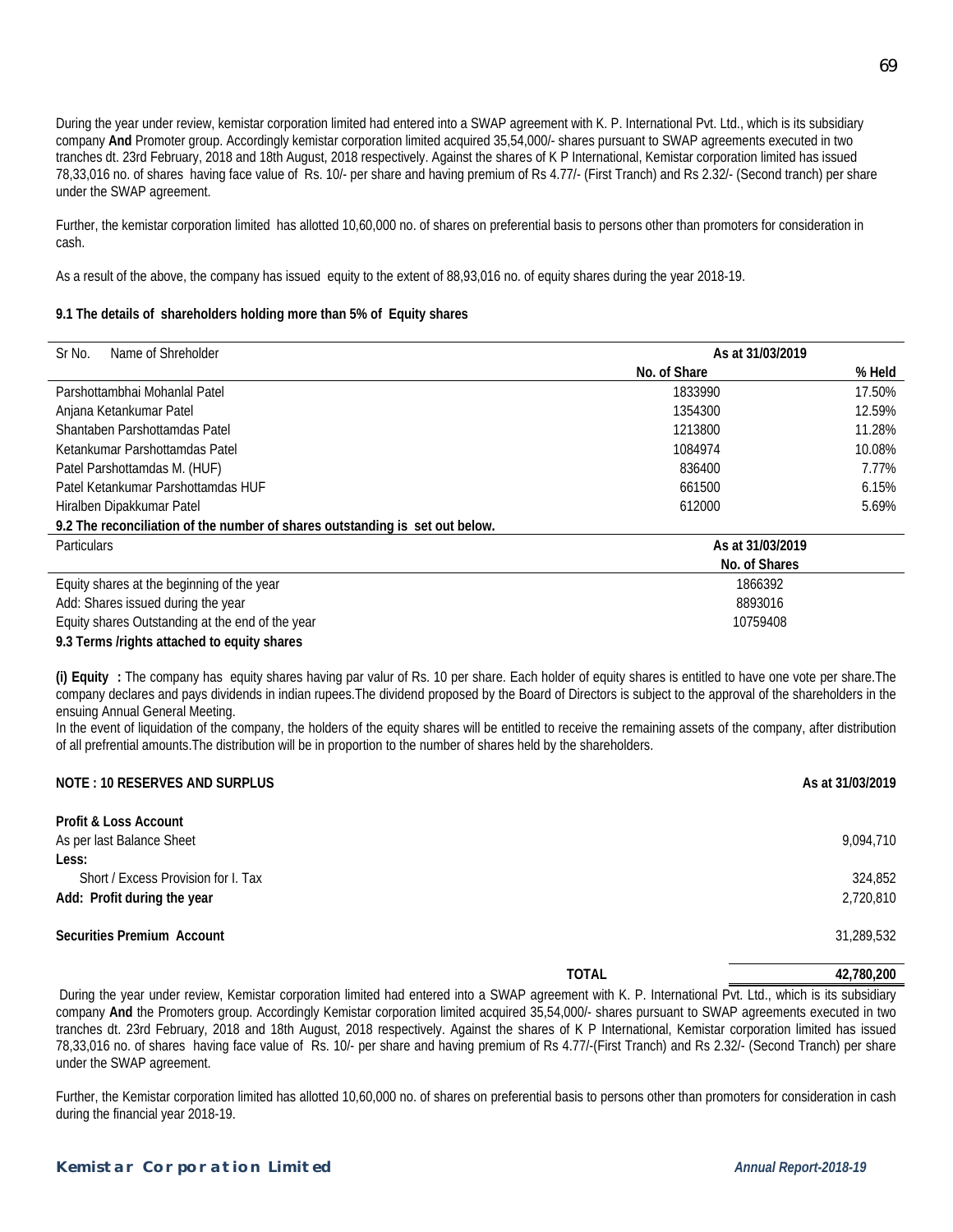| NOTE: 11 LONG TERM BORROWINGS                                                                   |              |                         | As at 31/03/2019                        |
|-------------------------------------------------------------------------------------------------|--------------|-------------------------|-----------------------------------------|
| Secured Loan<br><b>Unsecured Loan</b>                                                           |              |                         | 1522614<br>19002000                     |
|                                                                                                 | <b>TOTAL</b> |                         | 20,524,614                              |
| NOTE: 12 TRADE PAYABLES                                                                         |              |                         | As at 31/03/2019                        |
| Trade payables                                                                                  |              |                         | 27922268                                |
|                                                                                                 | <b>TOTAL</b> |                         | 27,922,268                              |
| The above trade payables includes, creditors for goods, for expenses and advance from customers |              |                         |                                         |
| NOTE: 13 OTHER CURRENT LIABILITIES                                                              |              |                         | As at 31/03/2019                        |
| Other payables                                                                                  |              | 1,538,273               |                                         |
|                                                                                                 | <b>TOTAL</b> |                         | 1,538,273                               |
| Other payables for F.Y. 2018-19, Consists of TDS and GST payable as on 31st March, 2019.        |              |                         |                                         |
| NOTE: 14 SHORT TERM PROVISIONS                                                                  |              |                         | As at 31/03/2019                        |
| For Expenses<br>For Tax                                                                         |              |                         | 1,791,955<br>998,418                    |
|                                                                                                 | <b>TOTAL</b> |                         | 2,790,373                               |
| <b>NOTE: 15 REVENUE FROM OPERATIONS</b><br>Sale of Products<br><b>Other Operating Revenues</b>  |              | 99,533,170<br>1,182,310 | As at 31/03/2019                        |
|                                                                                                 | <b>TOTAL</b> |                         | 100,715,480                             |
| <b>NOTE: 16 OTHER INCOME</b>                                                                    |              |                         | As at 31/03/2019                        |
| Miscellaneous Income<br>Short Term Capital Gain                                                 |              |                         | 8,541<br>1,920,495                      |
|                                                                                                 | <b>TOTAL</b> |                         | 1,929,036                               |
| NOTE: 17 CHANGE IN INVENTORIES OF FINISHED                                                      |              |                         | As at 31/03/2019                        |
| Inventories (at close)<br><b>Finished Goods</b><br>Inventories (at commencement)                |              |                         | 18,736,966                              |
| <b>Finished Goods</b>                                                                           | <b>TOTAL</b> |                         | 5,222,420<br>(13, 514, 546)             |
|                                                                                                 |              |                         |                                         |
| NOTE: 18 EMPLOYEE BENEFITS EXPENSE<br>Salaries & Wages<br>Staff Welfare Expense                 |              |                         | As at 31/03/2019<br>2,635,645<br>73,250 |

**Kemistar Corporation Limited** *Annual Report-2018-19* 

70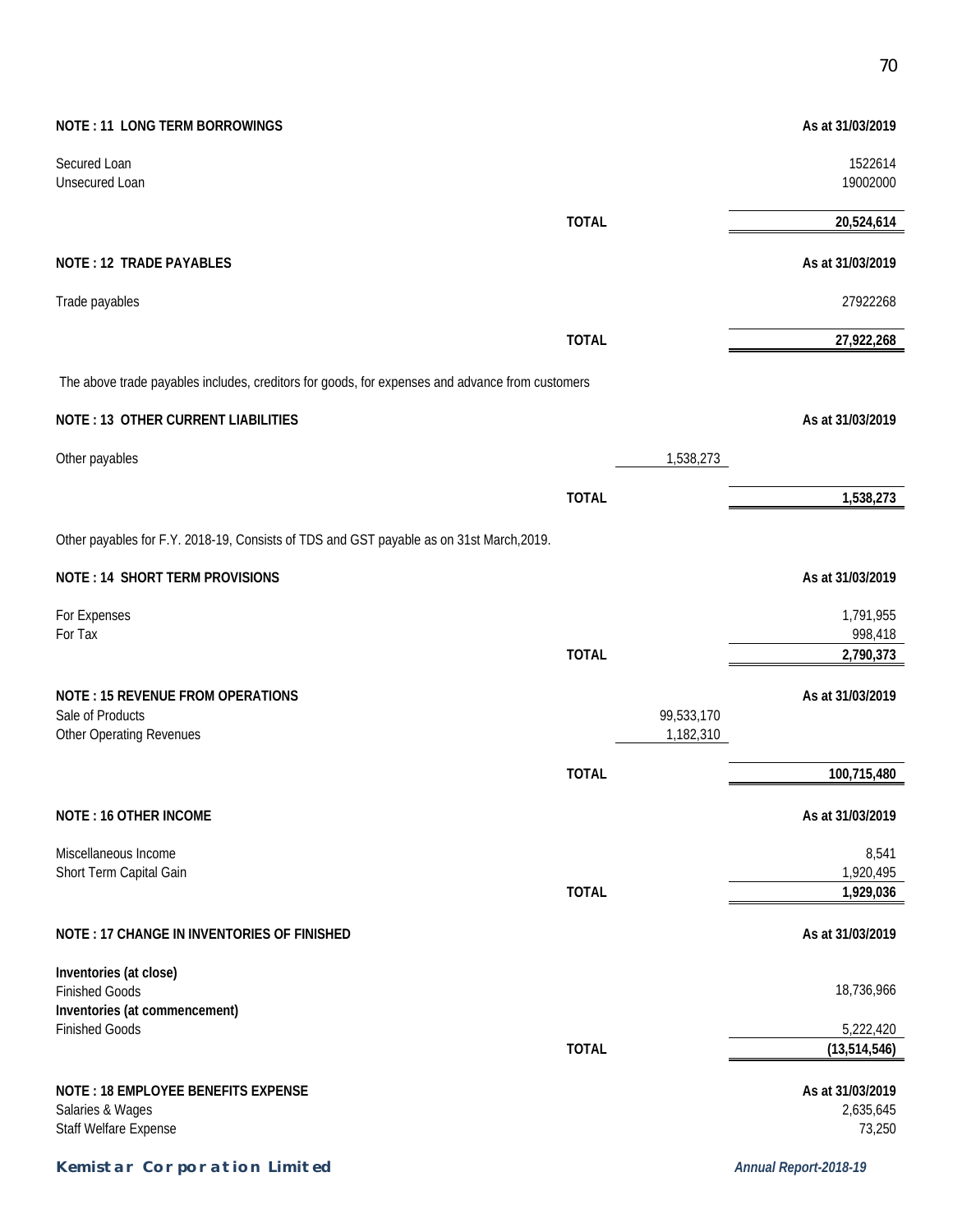| <b>Directors Remuneration</b>                                                                                |              | 6,565,000           |
|--------------------------------------------------------------------------------------------------------------|--------------|---------------------|
|                                                                                                              | <b>TOTAL</b> | 9,273,895           |
| <b>NOTE: 19 FINANCE COST</b>                                                                                 |              | As at 31/03/2019    |
|                                                                                                              |              |                     |
| Bank and other Financial Charges                                                                             |              | 12,722<br>1,898,280 |
| Interest Expense                                                                                             | <b>TOTAL</b> | 1,911,002           |
|                                                                                                              |              |                     |
| <b>NOTE: 20 OTHER EXPENSES</b>                                                                               |              | As at 31/03/2019    |
| Power & Fuel                                                                                                 |              | 38,670              |
| <b>Administrative Expenses</b>                                                                               |              |                     |
| Payment to Auditor                                                                                           |              |                     |
| As Auditor:                                                                                                  |              |                     |
| <b>Statutory Audit Fees</b>                                                                                  |              | 85,000              |
| <b>Advertisement Expense</b>                                                                                 |              | 423,707             |
| Legal, Professional & Consultancy Exp.                                                                       |              | 320,994             |
| Insurance expense                                                                                            |              | 139,026             |
| Office & Godown Rents                                                                                        |              | 1,138,907           |
| Office Expenses                                                                                              |              | 62,738              |
| Conveyance expense                                                                                           |              | 8,883               |
| Repairing and Maintenance Expense                                                                            |              | 320,949             |
| <b>ROC Filing Fees</b>                                                                                       |              | 110,800             |
| Complaince Fees in BSE, NSDL and CDSL                                                                        |              | 291,182             |
| Kasar & Vatav expense                                                                                        |              | 244                 |
| Petrol & Diesel                                                                                              |              | 2,576               |
| Postage and Courier expense                                                                                  |              | 31,494              |
| Printing and Stationery expense                                                                              |              | 40,597              |
| Telephone expense                                                                                            |              | 40,932              |
| Preliminary Expense Written Off                                                                              |              | 606,836             |
| <b>Custom Duty</b>                                                                                           |              | 309,848             |
| Rate & Taxes                                                                                                 |              | 52,528              |
| Other Administrative Expenses                                                                                |              | 119,550             |
| Travelling expense                                                                                           |              | 805,202             |
| Membership Fees                                                                                              |              | 24,000              |
| <b>Selling &amp; Distribution Expenses</b>                                                                   |              |                     |
| Loading & Unloading Charges                                                                                  |              | 32,661              |
| Discount                                                                                                     |              | 41,187              |
| Clearing and forwarding Expense                                                                              |              | 148,877             |
| Packing Expense                                                                                              |              | 174,431             |
| Freight & Octroi expenses                                                                                    |              | 249,177             |
|                                                                                                              | <b>TOTAL</b> | 5,620,996           |
| <b>NOTE: 21 EARNING PER SHARE</b>                                                                            |              | As at 31/03/2019    |
| i) Net profit after tax as per statement of profit and<br>attributable to Equity Shareholders (Rs. in Lakhs) | loss         | 2,720,810           |
| ii) Weighted Average number of equity shares used as denominator for calculating EPS                         |              | 10,759,408          |
| iii) Basic & Diluted Earning per share (Rs.)                                                                 |              | $\Omega$            |
| iv) Face value per equity share (Rs.)                                                                        |              | 10                  |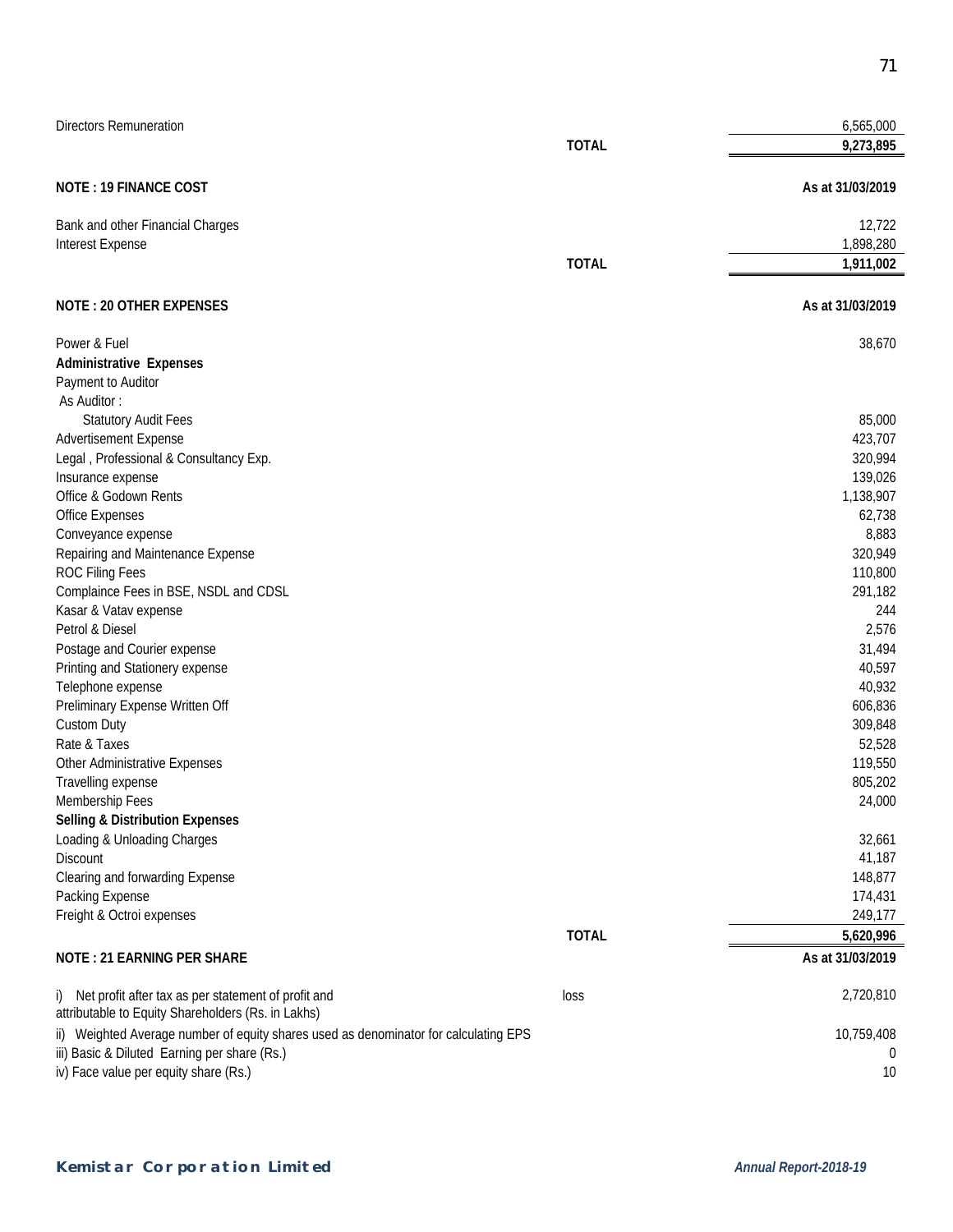## **KEMISTAR CORPORATION LIMITED**

## **NOTES TO FINANCIAL STATEMENTS**

**NOTE - 1 : FIXED ASSETS** 

|                                  |            | <b>GROSS BLOCK</b> |                  |             |           |         | <b>DEPRECIATION</b>        |           | <b>NET</b>  | <b>BLOCK</b> |
|----------------------------------|------------|--------------------|------------------|-------------|-----------|---------|----------------------------|-----------|-------------|--------------|
|                                  | As at      |                    | Sales/           | As at       | As at     | For the | Adjustment                 | As at     | As at       | As at        |
| <b>Particulars</b>               | 31.03.2018 | Additions          | <b>Transfers</b> | 31.3.2019   | 31.3.2018 | Year    | Sales/<br><b>Transfers</b> | 31.3.2019 | 31.3.2019   | 31.3.2018    |
| Tangible<br><b>Assets</b>        |            |                    |                  |             |           |         |                            |           |             |              |
| Land                             | 24,781,032 | 854,891            | $\omega$         | 25,635,923  |           |         |                            |           | 25,635,923  | 24,781,032   |
| Building                         | 441,742    |                    | $\omega$         | 441,742     | 120,675   | 15,636  |                            | 136,311   | 305,431     | 321,067      |
| Computer<br>System<br>Plant and  | 80,941     | 29,238             | ÷.               | 110,179     | 80,941    | 710     |                            | 81,651    | 28,528      |              |
| Equipments                       | 636,390    | 7,250              | ÷.               | 643,640     | 274,781   | 75,023  |                            | 349,804   | 293,836     | 361,609      |
| Furniture and<br><b>Fixtures</b> | 305,854    |                    | ÷,               | 305,854     | 276,170   | 7,562   |                            | 283,732   | 22,122      | 29,684       |
| Vehicles                         | 6,778,965  |                    | $\overline{a}$   | 6,778,965   | 4,258,358 | 769,728 |                            | 5,028,086 | 1,750,879   | 2,520,607    |
| Office and<br>Equipments         | 407,164    |                    | L,               | 407,164     | 334,331   | 10,922  |                            | 345,253   | 61,911      | 72,833       |
| Intangible<br>Assets             |            |                    |                  |             |           |         |                            |           |             |              |
| Goodwill                         |            | 91,361,905         | $\omega$         | 91,361,905  |           |         |                            |           | 91,361,905  |              |
| <b>TOTAL</b>                     | 33,432,088 | 92,253,284         | $\blacksquare$   | 125,685,372 | 5,345,256 | 879,581 |                            | 6,224,837 | 119,460,535 | 28,086,832   |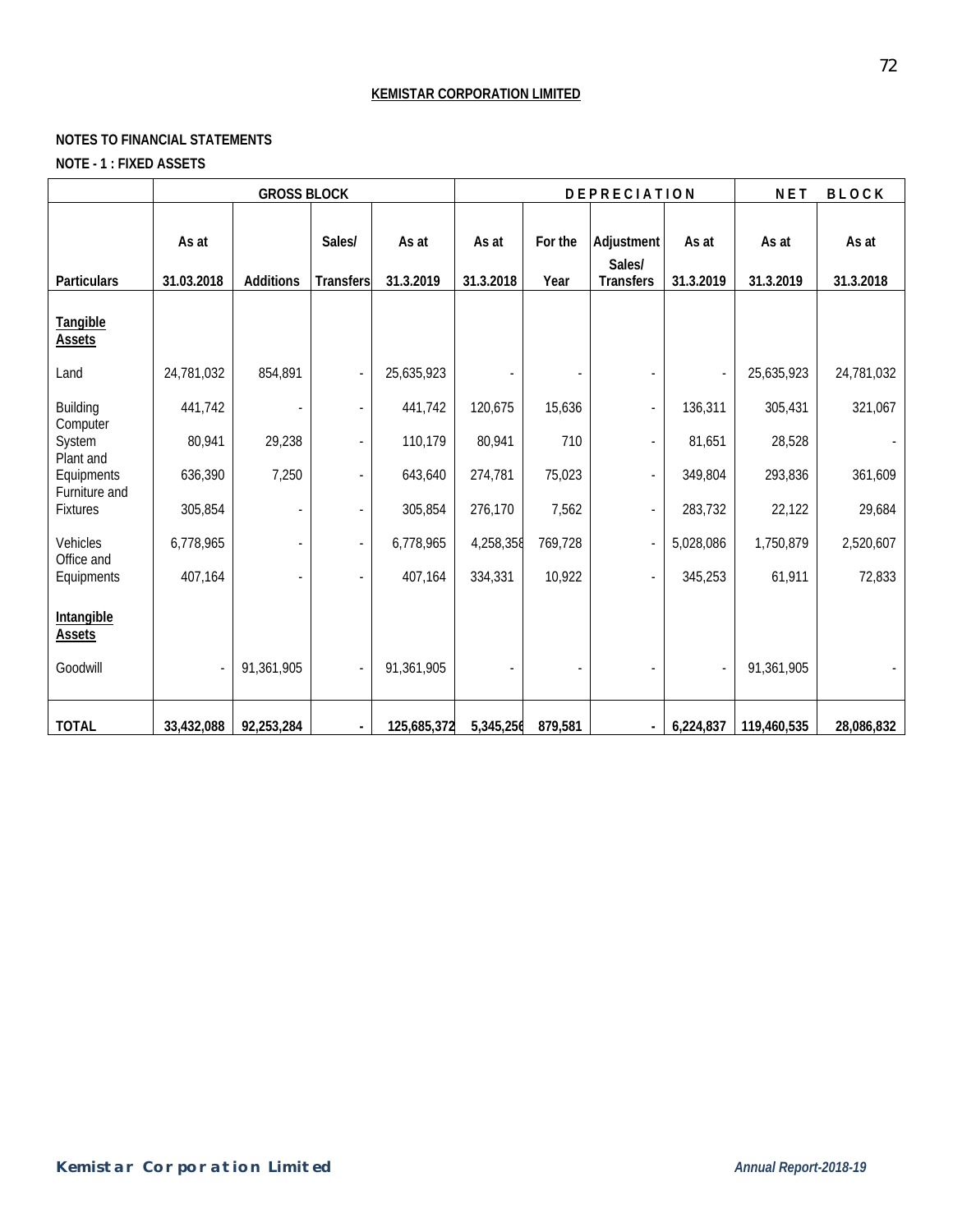## **Kemistar Corporation Ltd.**

## **Cash flow statement for the year ended 31st March' 2019**

|                                                                       |                    | (Amount in Rupees)                |
|-----------------------------------------------------------------------|--------------------|-----------------------------------|
|                                                                       | For the year ended |                                   |
|                                                                       | 31st March, 2019   |                                   |
| Particulars                                                           | Amount             | Amount                            |
| (A) Cash flow from operating activities                               |                    |                                   |
| (1) Net profit after tax and extraordinary items                      |                    | 2.720.810                         |
| ADD:(I) Depreciation Written off                                      | 879,581            |                                   |
| (ii) Provision for income tax                                         | 357,692            |                                   |
| (iii) Prelimnery Expense                                              |                    |                                   |
| (iv) Transfer to General Reserves                                     |                    |                                   |
| LESS: (i) Deferred tax Asset                                          | 56,742             |                                   |
| (ii) Kasar and vatav (Income Tax Provision of earlier Year W/o)       | 324,852            |                                   |
|                                                                       |                    | 855,679                           |
| (2) Operating profit before working capital changes                   |                    | 3,576,489                         |
| <b>Working capital changes</b>                                        |                    |                                   |
| Add: (i) Decrease in Current Assets (Except Cash & Cash               |                    |                                   |
| Equivalents)                                                          | 15,441,566         |                                   |
| (ii) Increase in Current Liabilities                                  | 11,711,018         |                                   |
| Less: (i) Decrease in Current Liabilities                             | 10,588,841         |                                   |
| (ii) Increase in Current assests (Except Cash & Cash<br>Equivalents)  | 27,893,361         | (11, 329, 618)                    |
|                                                                       |                    |                                   |
| (3) Cash generated from operating before tax<br>Less: Income Tax Paid |                    | (7, 753, 129)                     |
|                                                                       |                    | 167,253                           |
| (4) Cash flow before extraordinary items                              |                    | (7,920,382)                       |
| Add/ (less) extraordinary items                                       |                    |                                   |
| Net cash inflow / outflow from operating activities                   |                    | (7,920,382)                       |
| After tax & extraordinary items                                       |                    |                                   |
| (B) Cash flow from investing activities                               |                    |                                   |
| Add : Proceeds on account of changes in Investments                   | (107, 308, 054)    |                                   |
| Less: Purchase of Fixed assets & Investments                          | 2,622,635          |                                   |
| Net Cash inflow / outflow from investing activities                   |                    | (109, 930, 689)                   |
|                                                                       |                    |                                   |
| (C) Cash flow from financing activities                               |                    |                                   |
| Add: Changes in Long term Loans & Advances                            | 8,777              |                                   |
| Proceeds of Share Capital                                             | 88,930,160         |                                   |
| Increase In securities premium                                        | 31,289,532         |                                   |
| Less : Advances given                                                 | 1,738,664          |                                   |
| Less: Repayment of Loans                                              | 2,000,689          |                                   |
| Net cash inflow / outflow from financing activities                   |                    | 116,489,116                       |
|                                                                       |                    |                                   |
| (D) net increase / decrease in cash & cash equivalent                 |                    | (1,361,955)                       |
| (E) Add: Cash & Cash Equivalents in the beginning of the year         |                    | 4,038,646                         |
| (F) Cash & Cash Equivalents at the end of the year                    |                    | 2,676,691                         |
| For, S. D. Mehta & Co.                                                |                    | For and on behalf of the board of |
| <b>Chartered Accountants</b>                                          |                    | Kemistar Corporation Limited      |

**Kemistar Corporation Limited** *Annual Report-2018-19*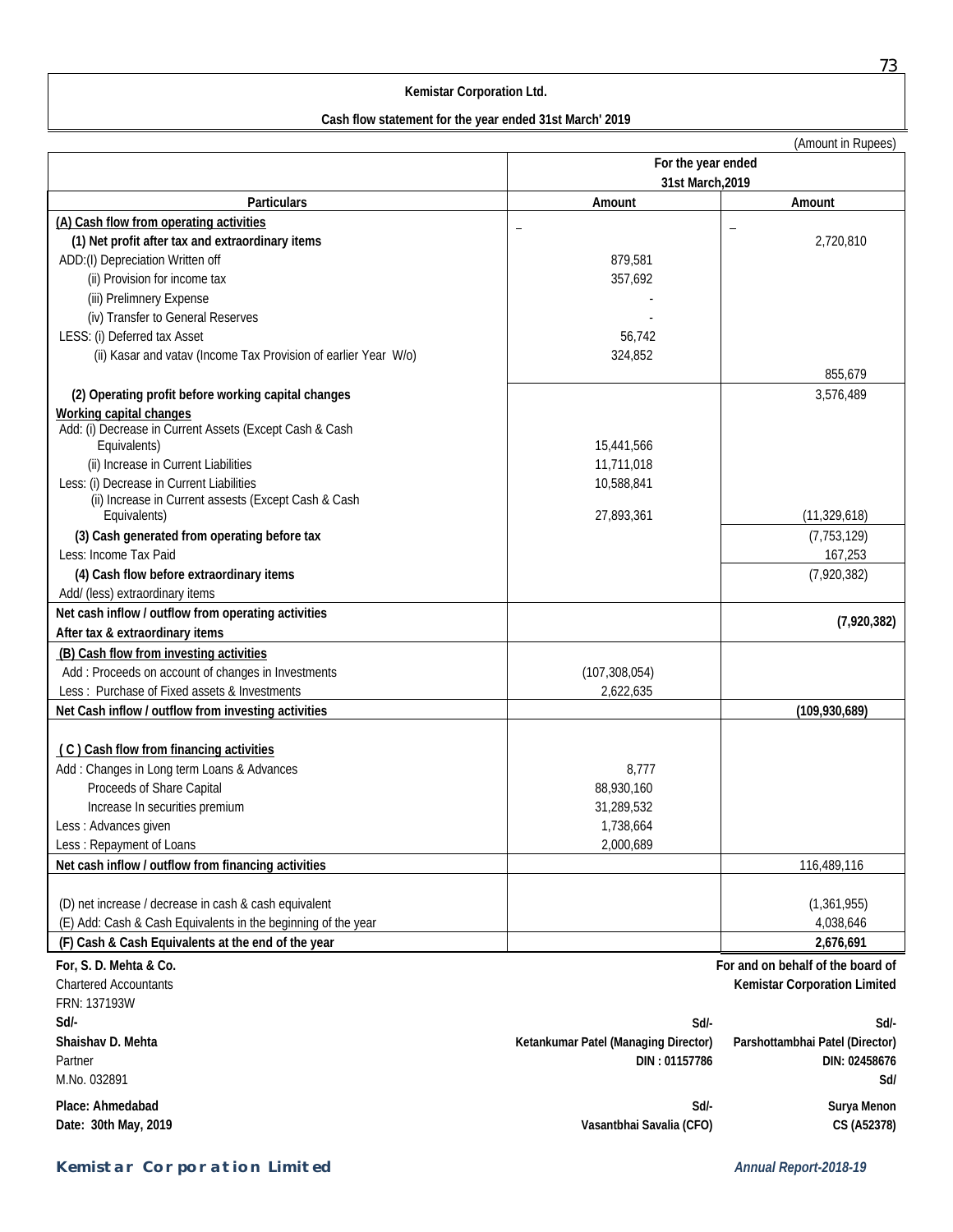## **1. Basis of preparation of financial statements**

## **(i) Statement of compliance and basis of preparation**

These financial statements are prepared in accordance with Indian Accounting Standards (Ind AS), the provisions of the Companies Act, 2013 ("the Companies Act"), as applicable and guidelines issued by the Securities and Exchange Board of India ("SEBI"). The Ind AS are prescribed under Section 133 of the Act read with Rule 3 of the Companies (Indian Accounting Standards) Rules, 2015 and Companies (Indian Accounting Standards) Amendment Rules, 2016. The financial statements correspond to the classification provisions contained in Ind AS 1, "Presentation of Financial Statements". For clarity, various items are aggregated in the statements of profit and loss and balance sheet. These items are disaggregated separately in the notes to the financial statements, where applicable. All amounts included in the financial statements are reported in Indian rupees. Due to rounding off, the numbers presented throughout the document may not add up precisely to the totals and percentages may not precisely reflect the absolute figures.

## **(ii) Basis of measurement**

These financial statements have been prepared on a historical cost convention and on an accrual basis.

## **(iii)Use of estimates and judgment**

The preparation of the financial statements in conformity with Ind AS requires management to make judgments, estimates and assumptions that affect the application of accounting policies and the reported amounts of assets, liabilities, income and expenses. Actual results may differ from those estimates. Estimates and underlying assumptions are reviewed on an ongoing basis. Revisions to accounting estimates are recognized in the period in which the estimates are revised and in any future periods affected. In particular, information about significant areas of estimation, uncertainty and critical judgments in applying accounting policies that have the most significant effect on the amounts recognized in the financial statements are included in the following notes:

- (a) **Revenue recognition:** The Company uses the accrual method for income earned for sale of goods.
- (b) **Impairment testing:** Investments in subsidiaries are tested for impairment at least annually and when events occur or changes in circumstances indicate that the recoverable amount of the asset or cash generating units to which these pertain is less than its carrying value.
- (c) **Income taxes:** Significant judgments are involved in determining the provision for income taxes including judgment on whether tax positions are probable of being sustained in tax assessments. A tax assessment can involve complex issues, which can only be resolved over extended time periods.
- (d) **Deferred taxes:** Deferred tax is recorded on temporary differences between the tax bases of assets and liabilities and their carrying amounts, at the rates that have been enacted or substantively enacted at the reporting date. The ultimate realization of deferred tax assets is dependent upon the generation of future taxable profits during the periods in which those temporary differences and tax loss carry forwards become deductible. The amount of the deferred tax assets considered realizable, however, could be reduced in the near term if estimates of future taxable income during the carry forward period are reduced.

## **2. Significant accounting policies**

## **(i) Functional and presentation currency**

These financial statements are presented in Indian rupees, the national currency of India, which is the functional currency of the Company.

## **(ii) Foreign currency transactions and translation**

Transactions in foreign currency are translated into the functional currency using the exchange rates prevailing at the date of the transaction. Foreign exchange gains and losses resulting from the settlement of such transactions and from translation at the exchange rates prevailing at the reporting date of monetary assets and liabilities denominated in foreign currencies are recognized in the statement of profit and loss and reported within foreign exchange gains/(losses), net within results of operating activities.

## **(iii)Financial instruments**

- (a) *Non‐derivative financial instruments:*
- Non derivative financial instruments consist of:
- Financial assets, which include cash and cash equivalents, trade receivables, employee and other advances, investments in equity and debt securities and eligible current and noncurrent assets;
- financial liabilities, which include long and short term loans and borrowings, bank overdrafts, trade payables, eligible current and non current liabilities.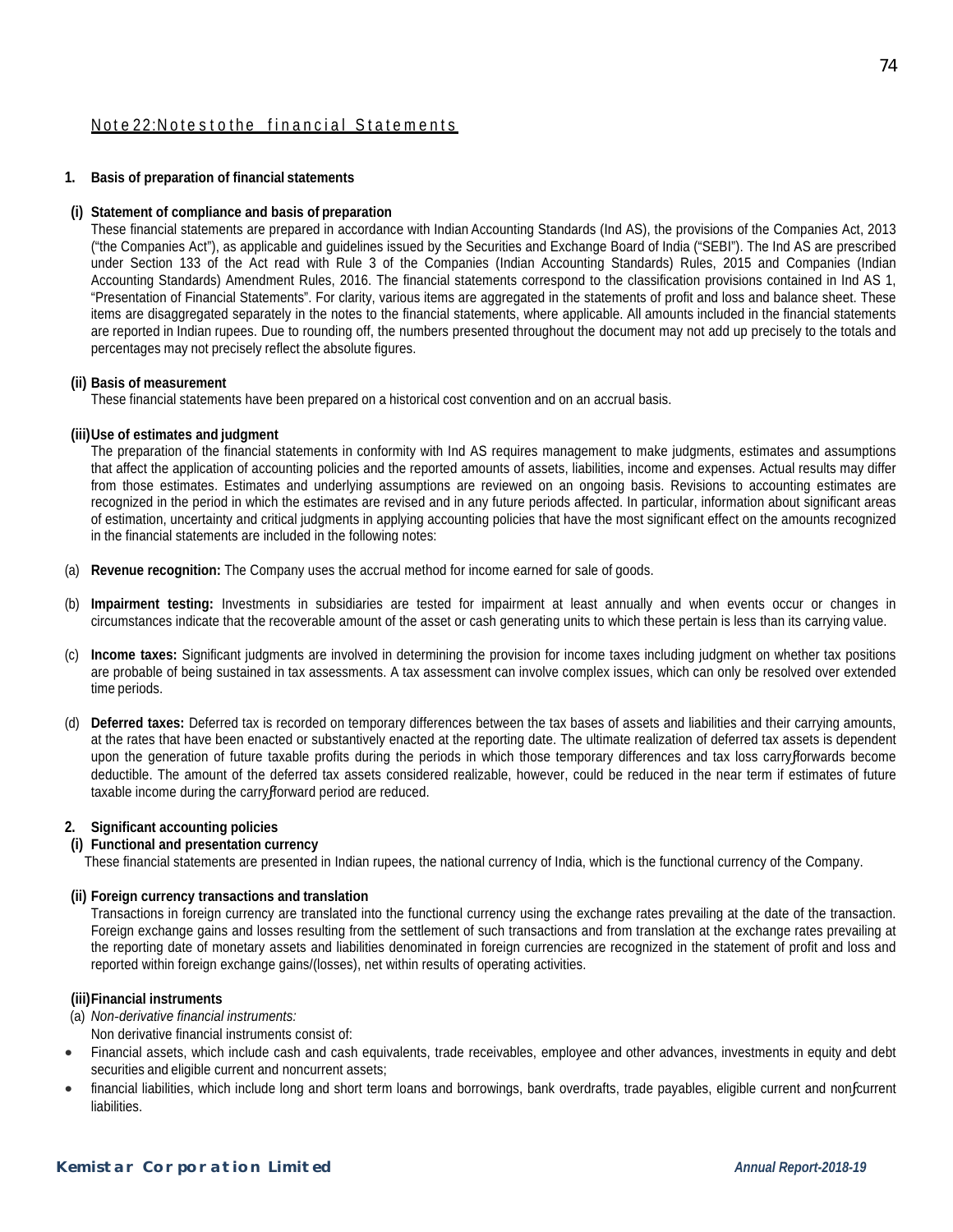Non derivative financial instruments are recognized initially at fair value. Financial assets are re recognized when substantial risks and rewards of ownership of the financial asset have been transferred. In cases where substantial risks and rewards of ownership of the financial assets are neither transferred nor retained, financial assets are derecognized only when the Company has not retained control over the financial asset. Subsequent to initial recognition, non derivative financial instruments are measured as described below:

#### A. Cash and cash equivalents

The Company's cash and cash equivalents consist of cash on hand and in banks.

For the purposes of the cash flow statement, cash and cash equivalents include cash on hand and in banks.

#### B. Investments

#### *Investments in equity instruments:*

The Company carries certain Liquid funds which are registered under SEBI and traded on Stock Market, the said funds are not held for trading. The company has recorded its investment in equity instruments at its acquisition cost.

#### *Investments in subsidiaries:*

Investment in subsidiaries is measured at cost less impairment.

#### C. Other financial assets:

Other financial assets are non derivative financial assets with fixed or determinable payments that are not quoted in an active market. They are presented as current assets, except for those maturing later than 12 months after the reporting date which are presented as non current assets. The company has not opted for measuring such assets at amortized cost as there is no fixed expectation of that asset being recovered in future. These comprise trade receivables, unbilled revenues, cash and cash equivalents and other assets.

#### D. Trade and other payables

Trade and other payables are initially recognized at fair value. For these financial instruments, the carrying amounts approximate fair value due to the short term maturity of these instruments.

## (b) *Derecognition of financial instruments*

The Company derecognizes a financial asset when the contractual rights to the cash flows from the financial asset expires or it transfers the financial asset and the transfer qualifies for derecognition. If the Company retains substantially all the risks and rewards of a transferred financial asset, the Company continues to recognise the financial asset and also recognizes a borrowing for the proceeds received. Certain financial instruments have been derecognized in event of non holding of control over such asset and such assets were not reasonably expected to fetch any future cash inflows, and the same have been written off.

A financial liability (or a part of a financial liability) is derecognized from the Company's balance sheet when the obligation specified in the contract is discharged or cancelled or expires.

## **(iv)Equity**

## (a) *Share capital and share premium*

The Authorized share capital of the Company as of March 31, 2019, is Rs. 12,00,00,000/ divided into 1,20,00,000 equity shares of Rs. 10 each. The Paid Up share capital of the company as of March 31, 2019 is Rs. 10,75,94,080/ divided into 1,07,59,408 equity shares of Rs. 10 each. Par value of the equity shares is recorded as share capital and the amount received in excess of par value is classified as share premium. Every holder of the equity shares, as reflected in the records of the Company as of the date of the shareholder meeting shall have one vote in respect of each share held for all matters submitted to vote in the shareholder meeting.

## (b) *Retained earnings*

Retained earnings comprises of the Company's undistributed earnings after taxes including earlier years' carried forward retained earnings.

#### **(v) Property, plant and equipment**

## (a) Recognition and measurement

Property, plant and equipment are measured at cost less accumulated depreciation and impairment losses, if any. Cost includes expenditures directly attributable to the acquisition of the asset. General and specific borrowing costs directly attributable to the construction of a qualifying asset are capitalized as part of the cost.

## **Kemistar Corporation Limited**  *Annual Report-2018-19 Annual Report-2018-19*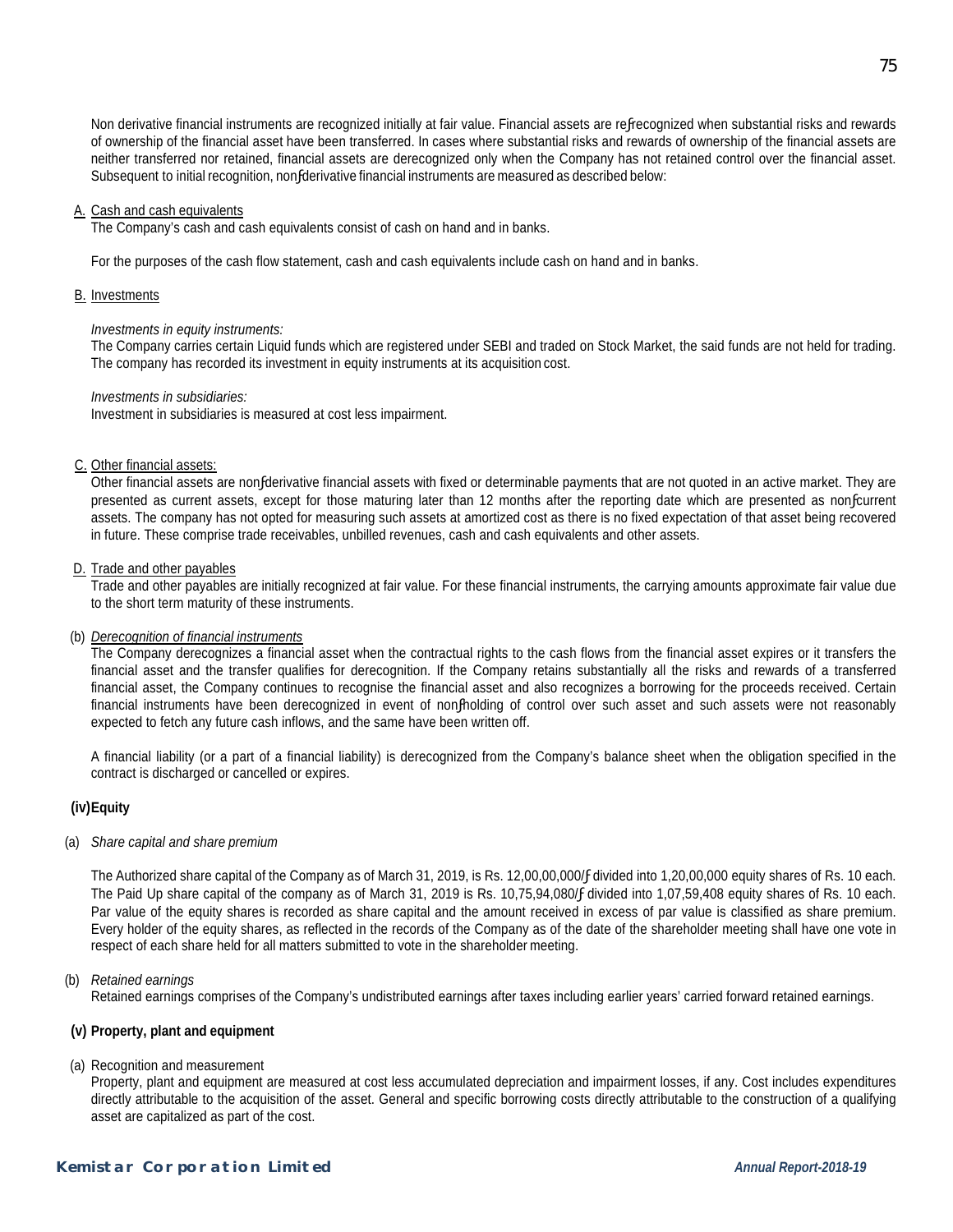## (b) Depreciation

The Company depreciates property, plant and equipment over the estimated useful life on a straight line basis from the date the assets are available for use. Freehold land is not depreciated. The estimated useful life of assets are reviewed and where appropriate are adjusted, annually. The estimated useful lives of assets are as follows:

| Category                        | Useful life    |
|---------------------------------|----------------|
| <b>Buildings</b>                | 28 to 40 years |
| Computer equipment and software | 2 to 7 years   |

When parts of an item of property, plant and equipment have different useful lives, they are accounted for as separate items (major components) of property, plant and equipment. Subsequent expenditure relating to property, plant and equipment is capitalized only when it is probable that future economic benefits associated with these will flow to the Company and the cost of the item can be measured reliably. The cost of property, plant and equipment not available for use as at each reporting date is disclosed under capital work in progress.

## **(vi)Impairment**

## *(A) Financial assets*

The Company applies the expected credit loss model for recognizing trade receivables and other financial assets. Expected credit loss is the difference between the contractual cash flows and the cash flows that the entity expects to receive discounted using effective interest rate.

Loss allowances for trade receivables and lease receivables are measured at an amount equal to lifetime expected credit losses. Lifetime expected credit losses are the expected credit losses that result from all possible default events over the expected life of a financial instrument Lifetime expected credit loss is computed based on a provision matrix which takes in to the account historical credit loss experience adjusted for forward looking information.

## **(vii) Provisions**

Provisions are recognized when the Company has a present obligation (legal or constructive) as a result of a past event, it is probable that an outflow of economic benefits will be required to settle the obligation and a reliable estimate can be made of the amount of the obligation.

The amount recognized as a provision is the best estimate of the consideration required to settle the present obligation at the end of the reporting period, taking into account the risks and uncertainties surrounding the obligation.

## **(viii) Revenue**

The Company derives revenue primarily from trading of chemical products Activity.

## (a) *Products*

Revenue from products are recognized when the significant risks and rewards of ownership have been transferred to the buyer, continuing managerial involvement usually associated with ownership and effective control have ceased, the amount of revenue can be measured reliably, it is probable that economic benefits associated with the transaction will flow to the Company and the costs incurred or to be incurred in respect of the transaction can be measured reliably.

## (b) *Others*

- Revenues are shown net of Goods and Service Tax and applicable discounts and allowances.
- The company has made investment in certain liquid funds which are held for investment for a period shorter than 12 months. During the year company has made gains out of sale of such investments and the same has been considered under the head Other Income.

## **(ix)Income tax**

Income tax comprises current and deferred tax. Income tax expense is recognized in the statement of profit and loss.

## *a. Current income tax*

Current income tax for the current and prior periods are measured at the amount expected to be recovered from or paid to the taxation authorities based on the taxable income for the period. The tax rates and tax laws used to compute the current tax amount are those that are enacted or substantively enacted as at the reporting date and applicable for the period. The Company offsets current tax assets and current tax liabilities, where it has a legally enforceable right to set off the recognized amounts and where it intends either to settle on a net basis, or to realize the asset and liability simultaneously.

## *b. Deferred income tax*

Deferred income tax is recognized using the balance sheet approach. Deferred income tax assets and liabilities are recognized for deductible and taxable temporary differences arising between the tax base of assets and liabilities and their carrying amount in financial statements,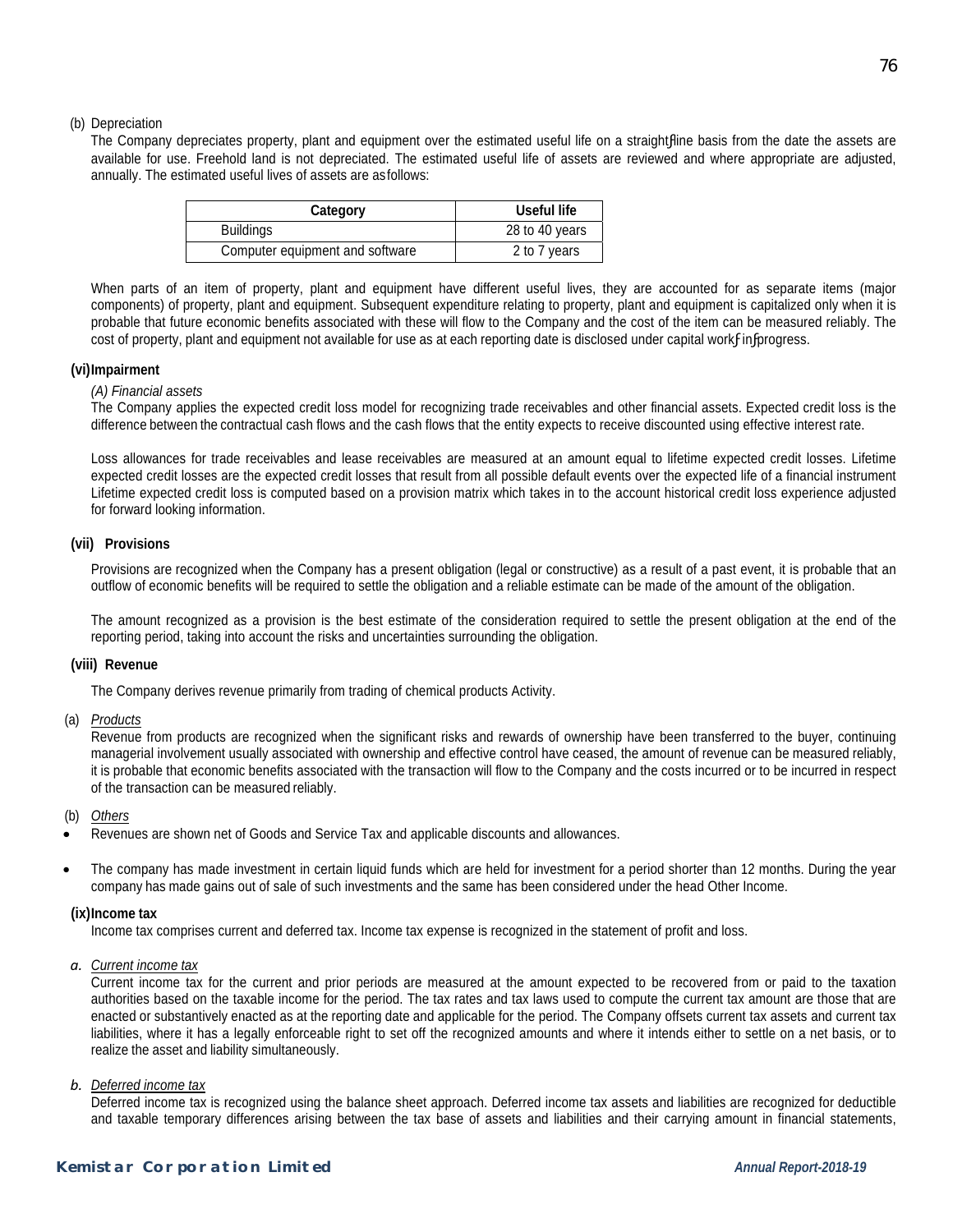except when the deferred income tax arises from the initial recognition of goodwill or an asset or liability in a transaction that is not a business combination and affects neither accounting nor taxable profits or loss at the time of the transaction.

Deferred income tax assets are recognized to the extent it is probable that taxable profit will be available against which the deductible temporary differences and the carry forward of unused tax credits and unused tax losses can be utilized.

Deferred income tax liabilities are recognized for all taxable temporary differences except in respect of taxable temporary differences associated with investments in subsidiaries, associates and foreign branches where the timing of the reversal of the temporary difference can be controlled and it is probable that the temporary difference will not reverse in the foreseeable future.

The carrying amount of deferred income tax assets is reviewed at each reporting date and reduced to the extent that it is no longer probable that sufficient taxable profit will be available to allow all or part of the deferred income tax asset to be utilized.

Deferred income tax assets and liabilities are measured at the tax rates that are expected to apply in the period when the asset is realized or the liability is settled, based on tax rates (and tax laws) that have been enacted or substantively enacted at the reporting date.

#### **(x) Earnings per share**

Basic earnings per share are computed using the weighted average number of equity shares outstanding during the period adjusted for treasury shares held. Diluted earnings per share is computed using the weighted average number of equity and dilutive equivalent shares outstanding during the period.

#### **3. Notes on Transition to Ind AS**

These financial statements are prepared in accordance with Ind AS. For years up to and including the year ended March 31, 2017, the Company prepared its financial statements in accordance with Indian GAAP (i.e. Previous GAAP).Accordingly, the Company has prepared financial statements which comply with Ind AS for periods ending on March 31, 2019, together with the comparative period data as at and for the year ended March 31, 2018.

## **4. Related Party Disclosures As Per Ind AS 24**

Names of related parties and description of relationship from/ to which following transactions were entered during the year:

*a) The related parties are :*

| Sr.<br>No. | Names of related parties      | Nature of relationship      |
|------------|-------------------------------|-----------------------------|
|            | AGR EH Technologies Pvt. Ltd. | Associate Enterprise        |
|            | K P International Pvt. Ltd.   | Wholly owned Subsidiary Co. |

*b) The Company has entered into the following transactions with the related parties for the year ended March 31, 2019* 

| Sr. | Nature of Transaction                                                   | Name of person / entity       | Amount (Rs.)  |
|-----|-------------------------------------------------------------------------|-------------------------------|---------------|
| No. |                                                                         |                               | 2019          |
|     | Purchase                                                                | AGR EH Technologies Pvt. Ltd. | 56,081/       |
|     | <b>Sales</b>                                                            | AGR EH Technologies Pvt. Ltd. | 44,840/       |
|     | Investment in Shares                                                    | K P International Pvt. Ltd.   | 10.73.08.054/ |
|     | (Through Swap agreement)                                                |                               |               |
|     | The Company best he following belances outstanding as of March 21, 2010 |                               |               |

*The Company has the following balances outstanding as of March 31, 2019* 

| Balances at the year end  | Name of individual / entity | Amount (In Rs.) |  |
|---------------------------|-----------------------------|-----------------|--|
|                           |                             | 2019            |  |
| Under the Head Investment | K P International Pvt. Ltd. | 10,73,08,054/   |  |

FRN: 137193W

M.No. 032891 **Place: Ahmedabad** 

For, S. D. Mehta & Co. **Formulated a Co.** For and on behalf of the board of **Formulated a Co.** For and on behalf of the board of Chartered Accountants **Kemistar Corporation Limited** 

|                   | Sd/-                     | $Sd$ .          |
|-------------------|--------------------------|-----------------|
| Shaishav D. Mehta | <b>Managing Director</b> | <b>Director</b> |
| Partner           | DIN : 01157786           | DIN: 02458676   |
| M.No. 032891      |                          |                 |
| Place: Ahmedabad  | Sd/-                     | Sd/-            |
|                   | .                        |                 |

**Date: 30th May, 2019 Vasantbhai Savalia (CFO) Surya Menon** 

 **CS (A52378)**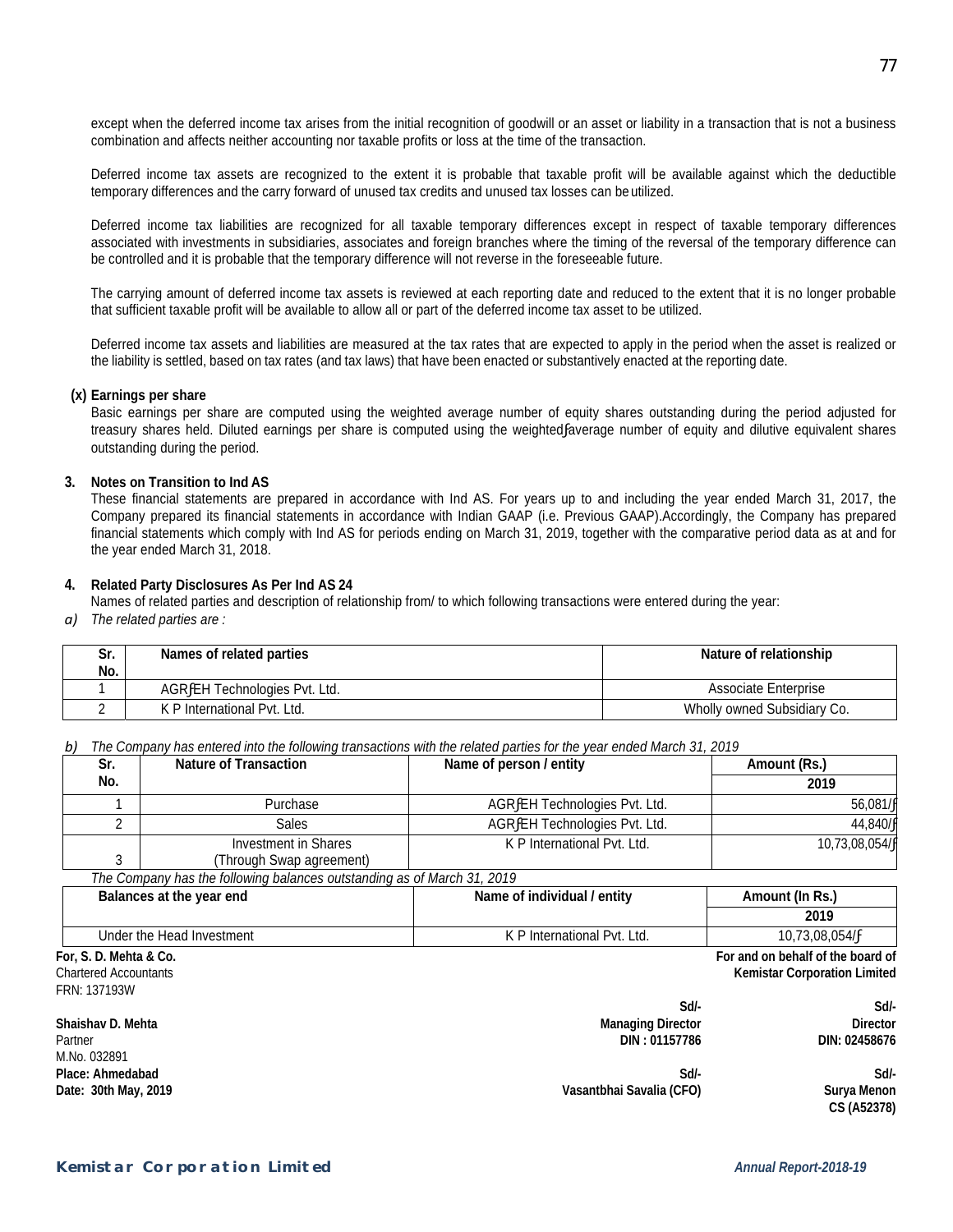78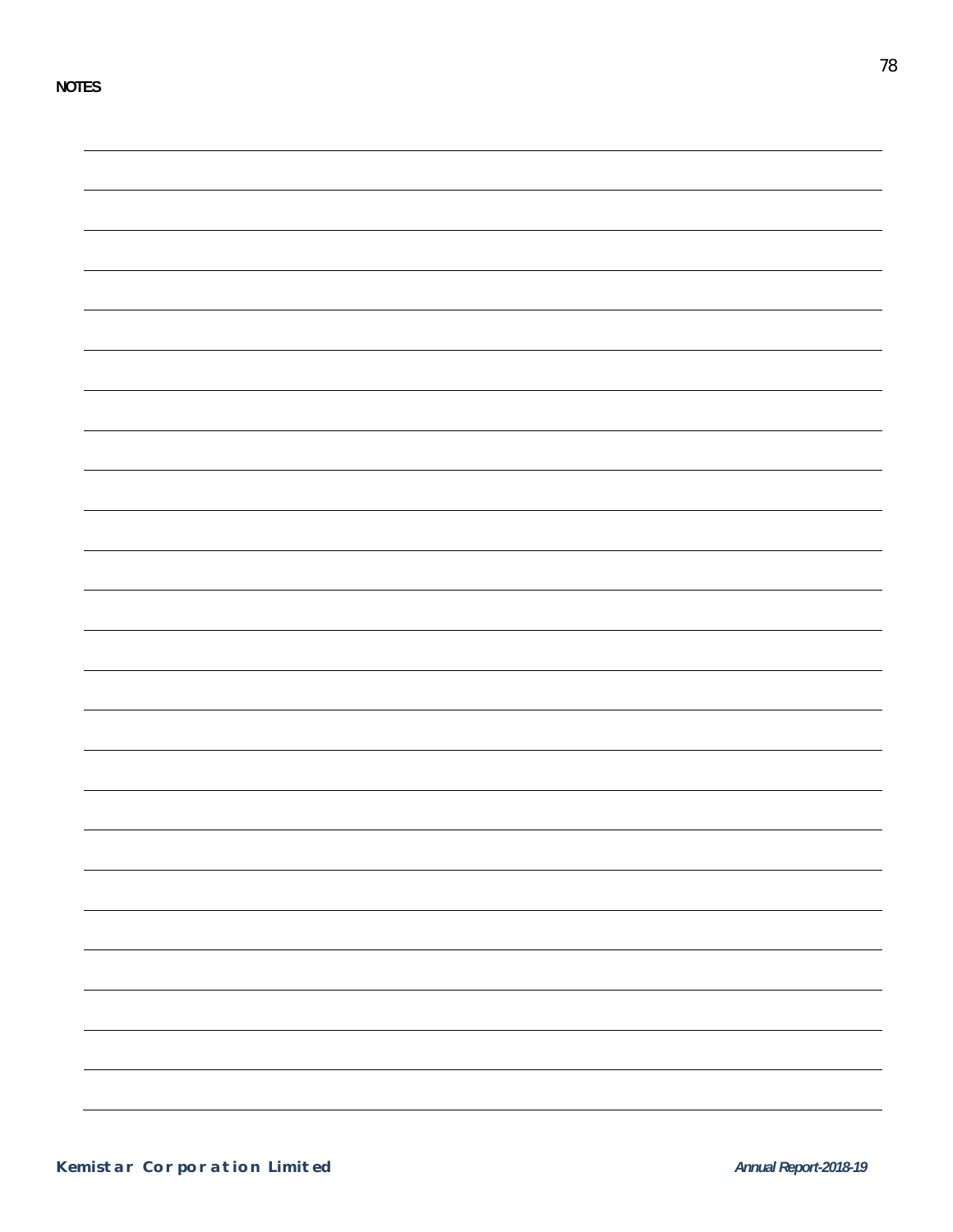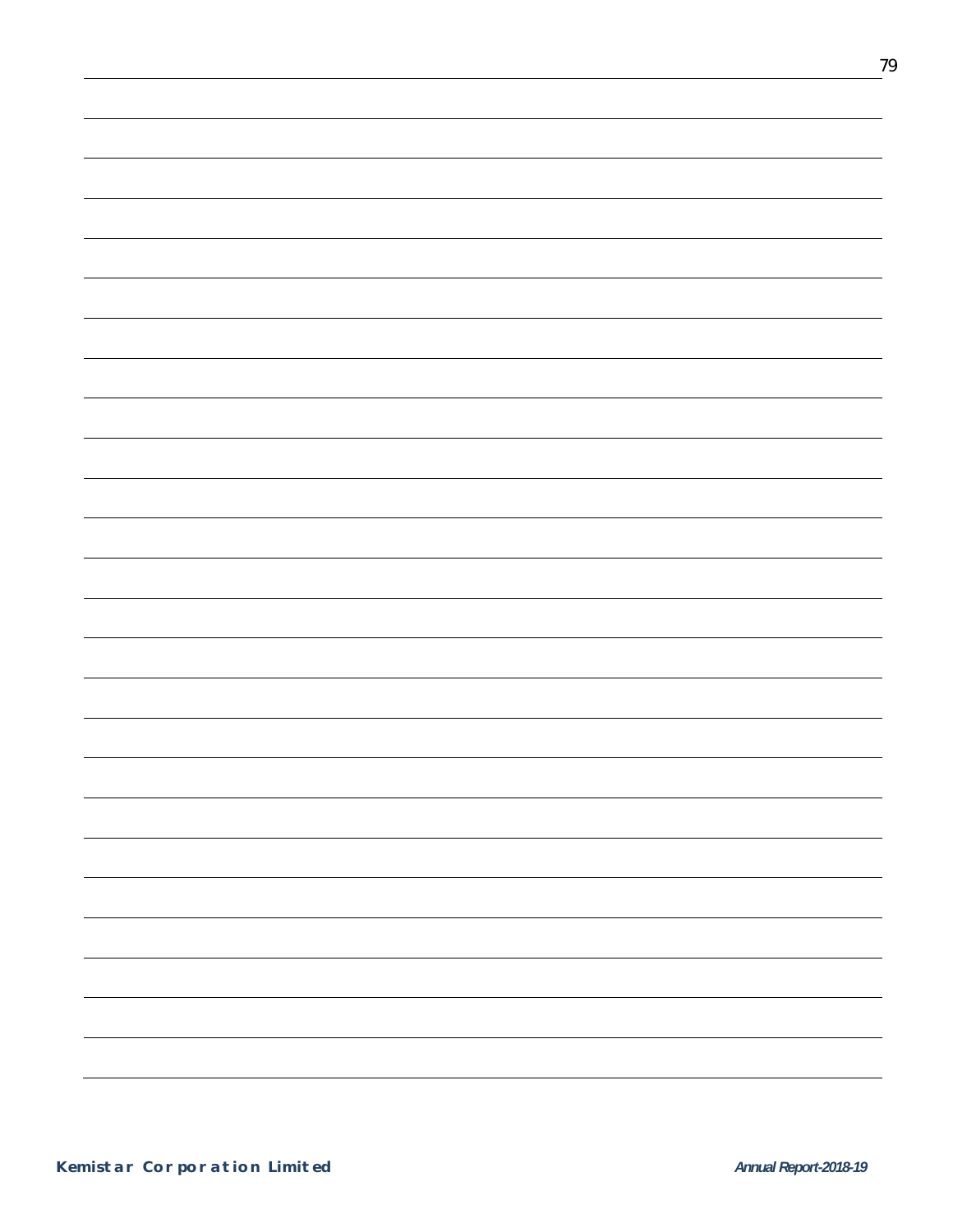# Manas Complex

**AGM Venue** 

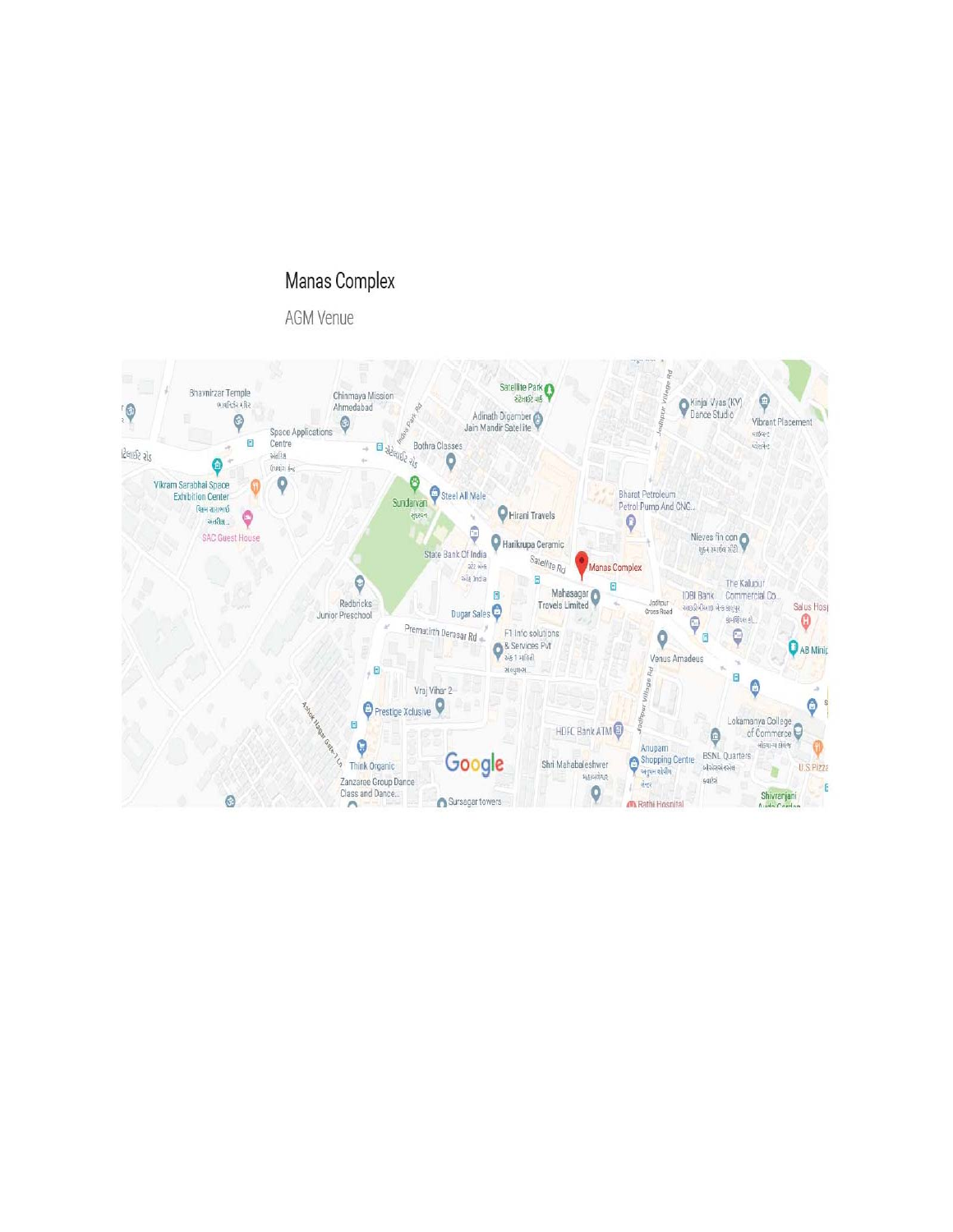**Kemistar Corporation Limited** C CIN: L24233GJ199 94PLC022845 6 604, Manas Comp lex, Jodhpur Cros ss Road, Satellite, Ahemdabad – 38 0015 P Phone: 079 26923 570 Email: kemistarnbse@gmail.com | website: www.kemistar.in

#### **25th Annual General Meeting – 20th Se eptember, 2019**

## ATT ENDANCE SLIP

| Regd. Folio/ DP & Client No. |  |
|------------------------------|--|
| No. Shares held              |  |

N Name of Member: \_\_\_\_\_\_\_\_\_\_\_\_\_\_ N Name of Proxy : \_\_\_\_\_\_\_\_\_\_\_\_\_\_ \_\_\_\_\_\_\_\_\_\_\_\_\_\_ \_\_\_\_\_\_\_\_\_\_\_\_\_\_\_

( I hereby record m my presence at the e 25th Annual Gen \_neral Meeting of th he Company at 60 04, Manas Compl ex, Jodhpur Cross s Road, Satellite, Ahmedabad-380015 on Friday, 20<sup>th</sup> September, 2019 at 11:00 AM

**N Note:** 

1. Please fill the attendance slip and hand over at the registered office of the Company.

2. Members/Proxy Holders/ Authorized Representative are requested to show their Photo ID proof for the attending th he meeting.

3. Authorized Representative of corporate members shall produce proper authorization issue in their favour.

-- ------------------------ ------------------------ ------------------------ ------------------------  $-$ ------------------------ ------------------------ ------------------------ ------------------

## **Kemistar Corporation Limited**

C CIN: L24233GJ199 94PLC022845 6 604, Manas Comp lex, Jodhpur Cros ss Road, Satellite, Ahemdabad – 38 0015 P Phone: 079 26923 570 Email: kemistarnbse@gmail.com | website: www.kemistar.in

#### **25th Annual General Meeting – 20th Se eptember, 2019**

## P ROXY FORM

[Pursuant to section 105 (6) of the Companies Act, 2013 and rule 19 (3) of the Companies (Management and Administration) Rules, 2014]

| Name of the Member        |  |
|---------------------------|--|
| <b>Registered Address</b> |  |
| E mail ID                 |  |
| Folio/DP ID Client ID     |  |

| I/we being the member of |                | equity shares of Kemistar Corporation Limited, hereby appoint |
|--------------------------|----------------|---------------------------------------------------------------|
| Name                     | $\mathbb{R}^2$ | Email Id:                                                     |
| Address                  | $\cdot$ :      | Signature:                                                    |
|                          |                |                                                               |
| Name                     | ÷              | Email Id:                                                     |
| Address                  | $\cdot$ :      | Signature:                                                    |
|                          |                |                                                               |
| Name                     | ÷              | Email Id:                                                     |
| Address                  |                | Signature:                                                    |

as my/our proxy to attend and vote (on a poll) for me/us and on my/our behalf at the 25<sup>th</sup> Annual general meeting of the company, to be held on Friday the 20<sup>th</sup> of September 2019 at 11:00 Am at 604place) and at 604, Manas Complex, Jodhpur Cross Road, Satellite, Ahemdabad – 380015 and at any adjournment thereof in respect of such resolutions as are indicated overleaf

(To be signed at the time of handing over this slip) Member's / Proxy's Signature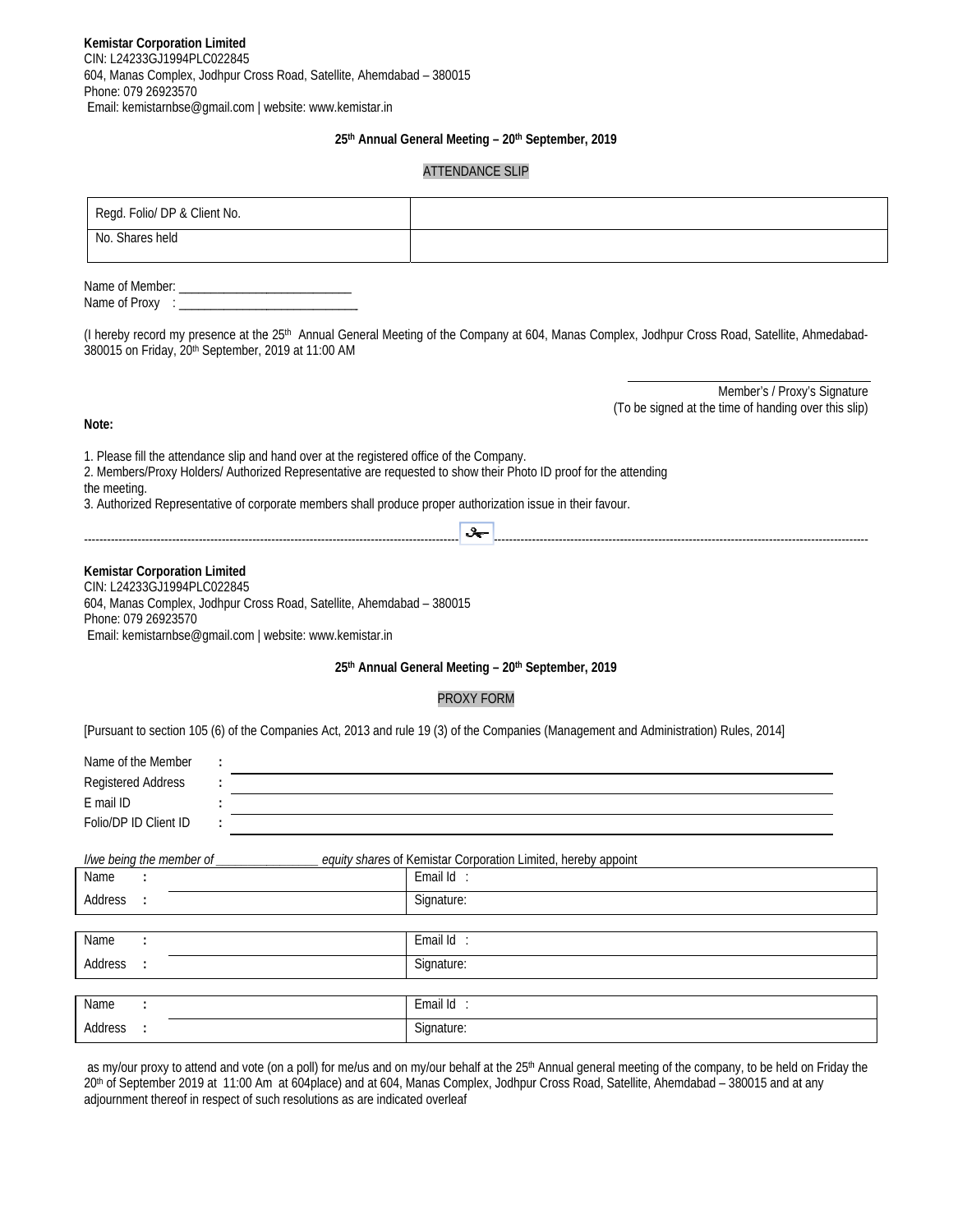|--|

------------------------

------------------------

------------------------

------------------

------------------------

| <b>Resolution</b>                                                                                    | Vote |         |         |  |  |  |
|------------------------------------------------------------------------------------------------------|------|---------|---------|--|--|--|
|                                                                                                      | For  | Against | Abstain |  |  |  |
| <b>ORDINARY BUSINESSES</b>                                                                           |      |         |         |  |  |  |
| 1. Adoption of Financial statements, Board Report and annexure there of.                             |      |         |         |  |  |  |
| 2. Appointment of Auditors and fixing of their remuneration                                          |      |         |         |  |  |  |
|                                                                                                      |      |         |         |  |  |  |
| <b>SPECIAL BUSINESSES</b>                                                                            |      |         |         |  |  |  |
|                                                                                                      |      |         |         |  |  |  |
| 3. Regularisation of Appointment of Mr. Parshottambhai M. Patel as the Non-Executive Director of the |      |         |         |  |  |  |
| Company.                                                                                             |      |         |         |  |  |  |
| 4. Regularization of Appointment of Mr. Ketankumar P. Patel as the Managing Director of the Company  |      |         |         |  |  |  |
| 5. Incorporation of Overseas Subsidiary Company                                                      |      |         |         |  |  |  |

Signed on this \_\_\_\_\_\_\_\_\_\_\_\_\_ day of \_\_\_\_\_\_\_\_\_\_\_\_\_\_\_\_\_\_\_\_\_\_\_\_\_, 2019.

------------------------

------------------------

\_ S Signature of memb ber (s) \_\_\_\_\_\_\_\_\_\_\_\_\_\_\_  $\overline{\phantom{a}}$ 

 $\overline{a}$ S \_\_\_\_\_\_\_\_\_\_\_\_\_\_\_ Signature of proxy \_\_\_\_\_\_\_\_\_\_\_\_ holder (s)

**N Notes:** 

--

------------------------

- 1. For the Resolutions, Explanatory Statement and Notes, please refer to the Notice of the 25<sup>th</sup> Annual General Meeting.
- 2 2. This form of Proxy in order to be effective should be duly completed and deposited at the Registered Office of the Company, not less than 48 hours before the commencement of the meeting.
- 3 3. A Proxy need not be a member of the Company.
- 4 4. It is optional t entitled to vot to indicate your pr te in any manner a reference. If you le as he/she may de eave 'For,' 'Agains eem appropriate. st' or 'Abstain' column blank against any or all of the resolutions, your Proxy will be